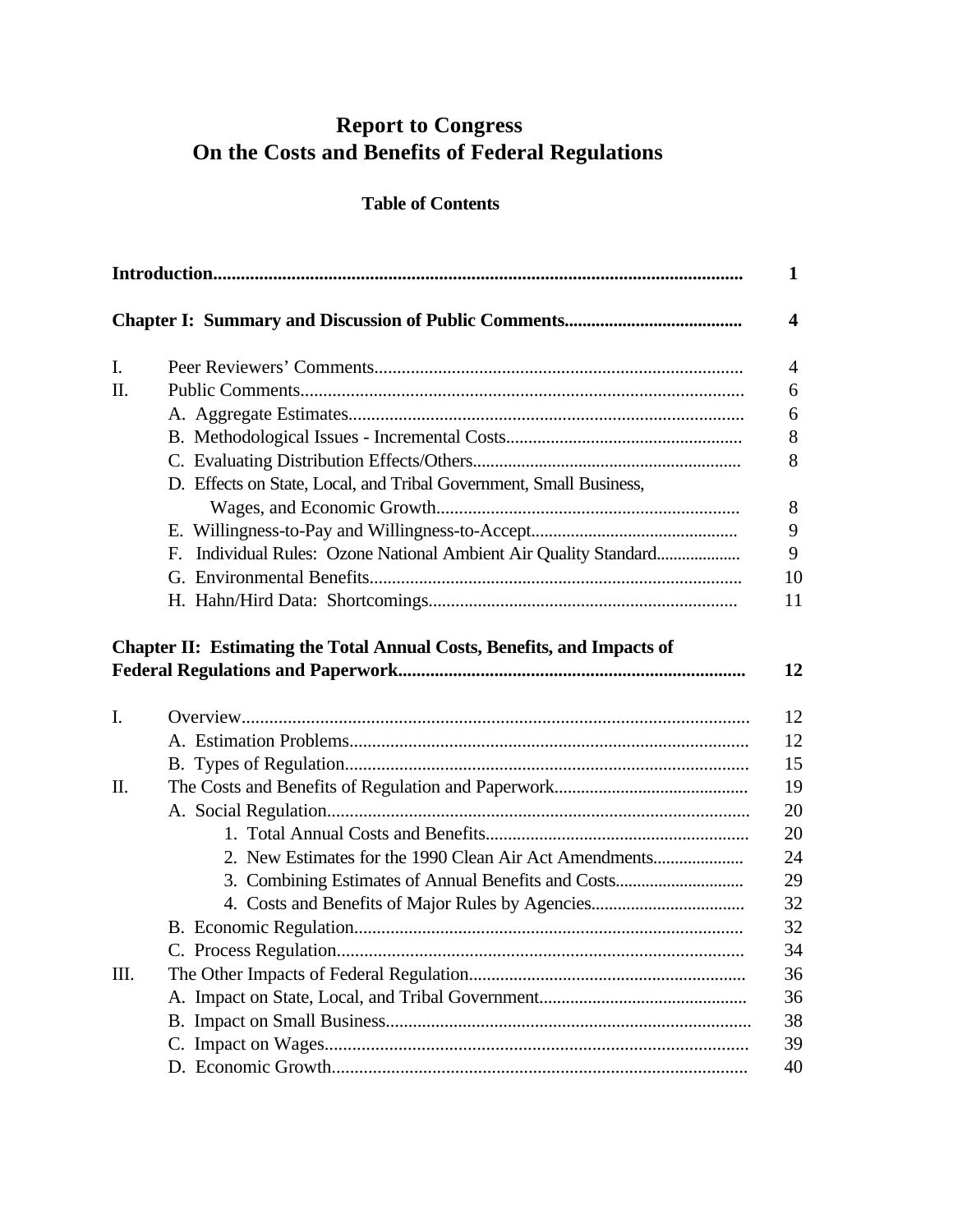| <b>Chapter III: Estimates of Benefits and Costs of This Year's "Major" Rules</b> |                                                                                  |     |
|----------------------------------------------------------------------------------|----------------------------------------------------------------------------------|-----|
| I.                                                                               |                                                                                  | 52  |
| Π.                                                                               | Benefits and Costs of Economically Significant/Major Final Rules                 |     |
|                                                                                  |                                                                                  | 52  |
|                                                                                  |                                                                                  | 52  |
|                                                                                  |                                                                                  | 53  |
|                                                                                  |                                                                                  | 53  |
|                                                                                  |                                                                                  | 54  |
|                                                                                  | 4. Rules Without Quantified Effects of More Than \$100 Million                   |     |
|                                                                                  |                                                                                  | 54  |
|                                                                                  |                                                                                  | 56  |
|                                                                                  |                                                                                  | 56  |
|                                                                                  | <b>Chapter IV: Estimates of Benefits and Costs of "Economically Significant"</b> | 58  |
| $\mathbf{I}$ .                                                                   |                                                                                  | 58  |
| II.                                                                              |                                                                                  | 62  |
| Ш.                                                                               |                                                                                  | 65  |
|                                                                                  |                                                                                  | 80  |
|                                                                                  |                                                                                  | 83  |
|                                                                                  |                                                                                  | 83  |
|                                                                                  |                                                                                  | 87  |
|                                                                                  |                                                                                  | 91  |
|                                                                                  | 4. Guidelines to Standardize Measures of Costs and Benefits                      |     |
|                                                                                  |                                                                                  | 116 |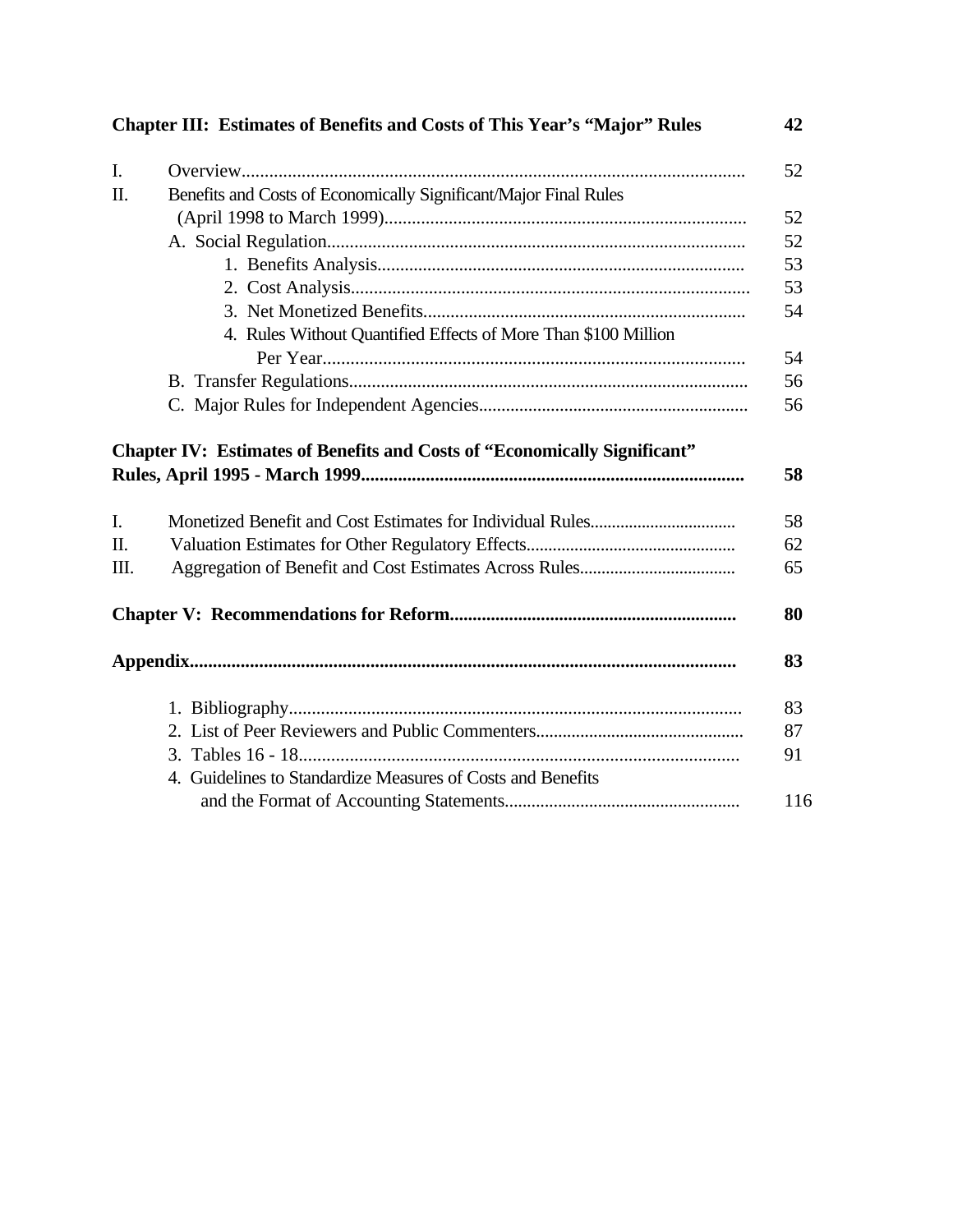## **Report to Congress On the Costs and Benefits of Federal Regulations**

#### **Introduction**

This is the Office of Management and Budget's third report to Congress on the costs and benefits of Federal regulations.<sup>1</sup> As prescribed by Section  $638(a)$  of the 1999 Omnibus Consolidated and Emergency Supplemental Appropriations Act (the Act), this report contains "an accounting statement and associated report," including:

"(1) an estimate of the total annual costs and benefits (including quantifiable and nonquantifiable effects) of Federal rules and paperwork, to the extent feasible:

- (A) in the aggregate;
- (B) by agency and agency program; and
- (C) by major rule;

"(2) an analysis of impacts of Federal regulation on State, local, and tribal government, small business, wages, and economic growth; and

"(3) recommendations for reform.

In accordance with Section 638 (b), (c), and (d) of the Act, OMB has taken steps to:

- "(b) . . . provide public notice and an opportunity to comment on the statement and report,
- "(c) . . . issue guidelines to agencies to standardize (1) measures of costs and benefits and (2) the format of accounting statements, and
- "(d) . . . provide for independent and external review of the guidelines and each accounting statement and associated report under this section."

In early October 1999, OMB prepared a draft of the guidelines referenced in Section 638(c) of the Act above and asked nine "independent and external reviewers" to provide comments.<sup>2</sup> In late October 1999, we then sent these draft guidelines to the agencies for comment and for their use in reporting the costs and benefits of their regulations. After revising the guidelines based on the comments from peer reviewers and the agencies, OMB issued the final guidelines as a Memorandum to

<sup>&</sup>lt;sup>1</sup> This report uses the terms "rule" and "regulation" interchangeably.

<sup>2</sup> The peer reviewers are listed in the Appendix.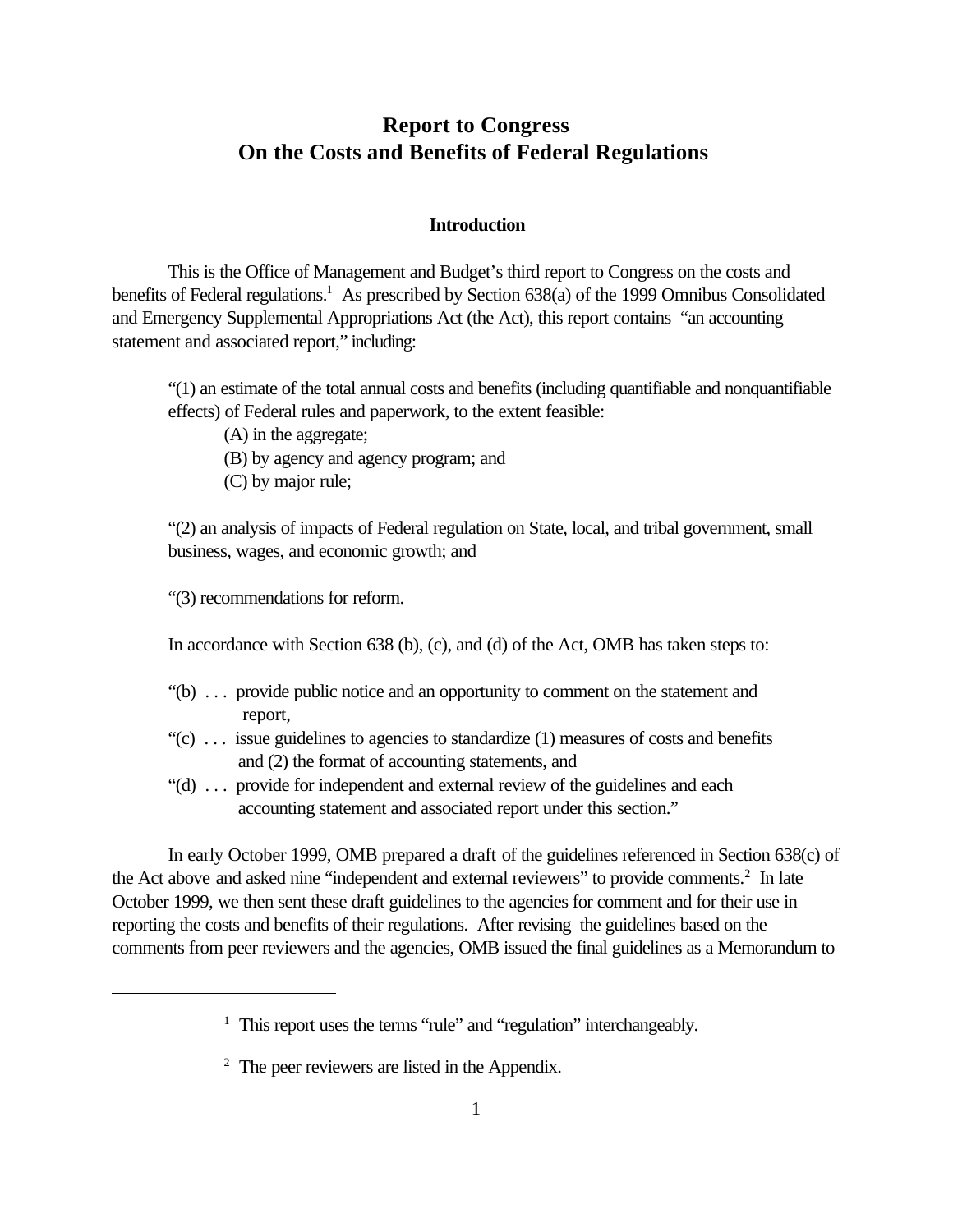the Heads of Departments and Agencies (M-00-08), dated March 22, 2000.<sup>3</sup> The Memorandum states the following: "The agencies are to use these guidelines in preparing the 'accounting statements' on the benefits and costs of regulations that OMB can then include in a report to Congress on the benefits and costs of Federal regulation." Furthermore, a key purpose of the Guidelines is to help agencies evaluate the consequences of regulatory action by providing a formal way to organize evidence on the relevant effects of the various alternatives considered during rulemaking. In this way, the regulatory action will be more transparent to the public, the regulated entities, Congress, and to other parts of the Executive Branch of the Federal government.

On January 7, 2000, we published a notice in the *Federal Register* announcing that the draft report was available both on our internet site and in hard copy or electronic form by request. 4 On February 11, 2000, we published the draft report in the *Federal Register* and scheduled the close of the comment period for January 21, 2000 (which we subsequently extended to February 22, 2000).

This final report revises the draft report based on the comments received from invited peer reviewers, members of the public, Federal agencies, and Members of Congress. The report is based on information provided by the agencies pursuant to Section 638(c) of the Act as well as other information from the agencies such as regulatory impact analyses for major rules and published reports on regulatory programs. In preparing the final report, we also relied upon peer-reviewed, published literature from outside of government.

Chapter I describes the selection of peer reviewers, their comments, and how we incorporated the comments in the report. It also identifies the public comments, summarizes them, and explains our responses to them.

Chapter II presents our estimates of the total annual aggregate costs and benefits of all current Federal regulations and paperwork. It also presents an analysis of the impacts of Federal regulation on State, local, and tribal government, small business, wages, and economic growth. Finally, Chapter II presents our estimates of the total annual aggregate costs and benefits by agency of the major final regulations issued between April 1, 1995 and March 31, 1999.

Chapter III uses agency regulatory impact analyses to present quantitative estimates and qualitative descriptions of the benefits and costs of the 44 major rules issued by Federal agencies for which we concluded review during the 12- month period between April 1, 1998 and March 31, 1999.

<sup>&</sup>lt;sup>3</sup> The Memorandum is reproduced in the Appendix and is on our web site as http://www.whitehouse.gov/OMB/memoranda/m00-08.pdf.

<sup>4</sup> The draft report is available at http://www.whitehouse.gov/OMB/fedreg/cbdraftreport2000.pdf.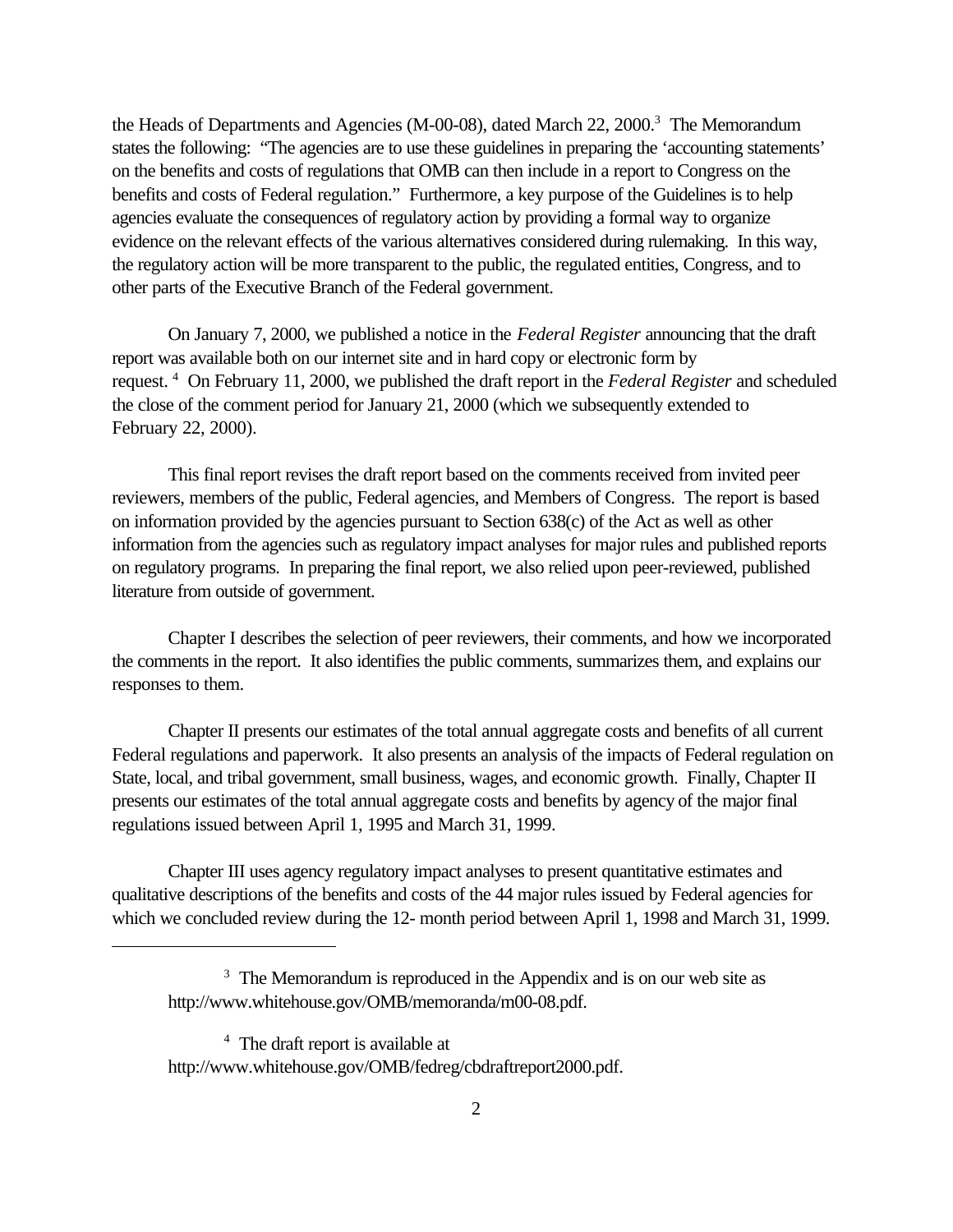This "regulatory year" (i.e., beginning in April and ending in March) is the same period we used for the first two reports.

Chapter IV presents our estimates of the costs and benefits of major Federal regulations for which we concluded review during the period April 1, 1995 to March 31, 1999. We included only the regulations for which we had quantitative information on both costs and benefits and used agency data as a starting point to produce our estimates. Consistent with the requirements of the Act, we use standardized measures of costs and benefits in order to produce estimates that could be more readily compared to each other. This information is used in our aggregate and agency-specific estimates of the total annual costs and benefits of Federal regulation in Chapter II.

Chapter V presents ten recommendations for reform of specific Federal regulations and describes new procedures we are directing agencies to follow that should provide a sounder foundation for estimating and presenting the costs and benefits of Federal regulations. These procedures are based in part on suggestions of several peer reviewers and members of the public seeking to make the regulatory development process more transparent and easier to follow for the public.

Finally, we provide an appendix that includes OMB Memorandum M-00-08: *Guidelines to Standardize Measures of Costs and Benefits and Format of Accounting Statements,* as well as information on the peer reviewers and public commenters.

#### **Chapter I: Summary and Discussion of Public Comments**

This chapter summarizes and discusses the 31 responses OMB received as a result of our requests for comments on the draft report.<sup>5</sup> We received comments from peer reviewers, members of the public, Federal agencies, and Members of Congress, and made changes to the text to incorporate their suggestions as appropriate. We intend to follow up on other suggestions for our next report.

#### **II. Peer Reviewers' Comments**

Section 638 (d) of the Act requires OMB "to provide for independent and external peer review" of the report. We asked five economists with both government and academic experience in cost benefit analysis of Federal regulations to review the report and give us their comments. The five are: Robert Hahn of the American Enterprise Institute, Robert Litan of the Brookings Institution, Scott Farrow of Carnegie Mellon University, Jason Shogren of the University of Wyoming, and Steve Polasky of the University of Minnesota. Two of the reviewers, Hahn and Litan, decided to combine their comments.

<sup>&</sup>lt;sup>5</sup> The peer reviewers and public commenters are listed in the Appendix.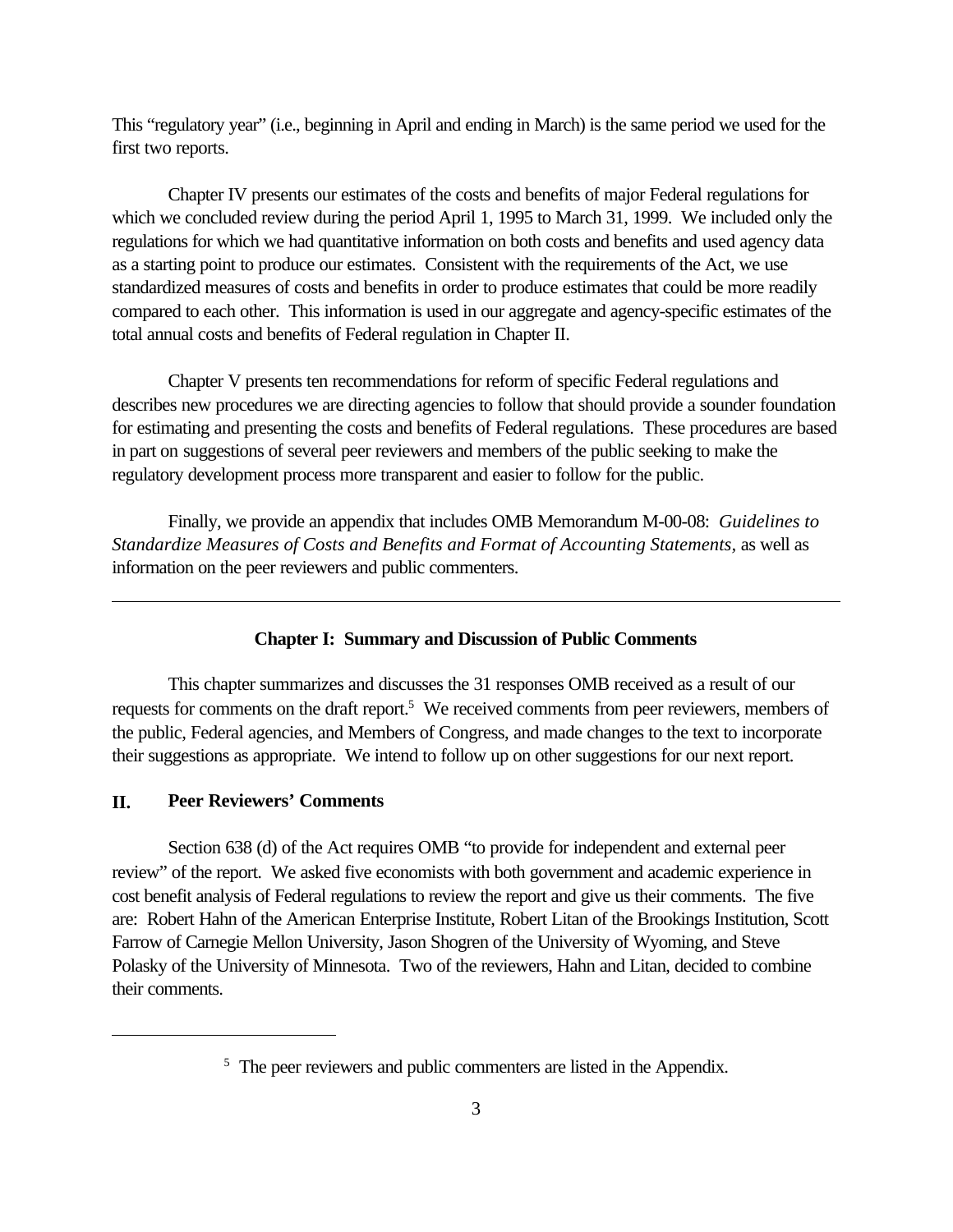In general the peer reviewers were complimentary about the overall report:

- "That report is the best of its kind in the world." (Hahn and Litan)
- "OMB and the authors are to be commended for its balanced presentation of material and its utilization of much current thinking on the topic." (Farrow)
- "A reasonable effort given the ambitious task." (Shogren)
- "I think this report does a very good job on an incredibly difficult task." (Polasky)

The peer reviewers also made general suggestions to improve the report.

Hahn and Litan offered ten specific recommendations for OMB to improve the report and work with Congress to improve the regulatory process. They suggested that OMB should:

- 1. "assess the quality of the regulatory impact analyses before using them."
- 2. "rely more heavily on its own expertise to inform judgments."
- 3. "continue to improve its presentation of aggregate estimates but focus more on incremental benefits and costs of new regulations."
- 4. "calculate net benefits of all major regulations and focus attention on those regulations with significant negative benefits."
- 5. "make it easier to compare across regulations by standardizing some key assumptions."
- 6. "include major regulatory initiatives at independent agencies."
- 7. "more carefully evaluate the strengths and weaknesses of the EPA Section 812 retrospective study."
- 8. "examine strategic reforms that could improve the regulatory process."
- 9. "offer suggestions on how Congress could help make regulations and the regulatory process more transparent."
- 10. "suggest that Congress require OMB and all federal agencies to produce an annual report on the benefits and costs of regulatory activities."

In a number of instances, we agree with the general direction of these suggestions and believe that we are doing most of them. We intend to continue our efforts to assess and improve the quality of RIAs, improve aggregate estimates while placing most of our effort on incremental analysis, calculate and use net benefits analysis where appropriate, work with the agencies to standardize key assumptions, include more information from the independent agencies, and carefully evaluate key reports such as the Section 812 retrospective study. We also intend to continue working with Congress and the agencies to further regulatory reforms such as making the regulatory process more transparent.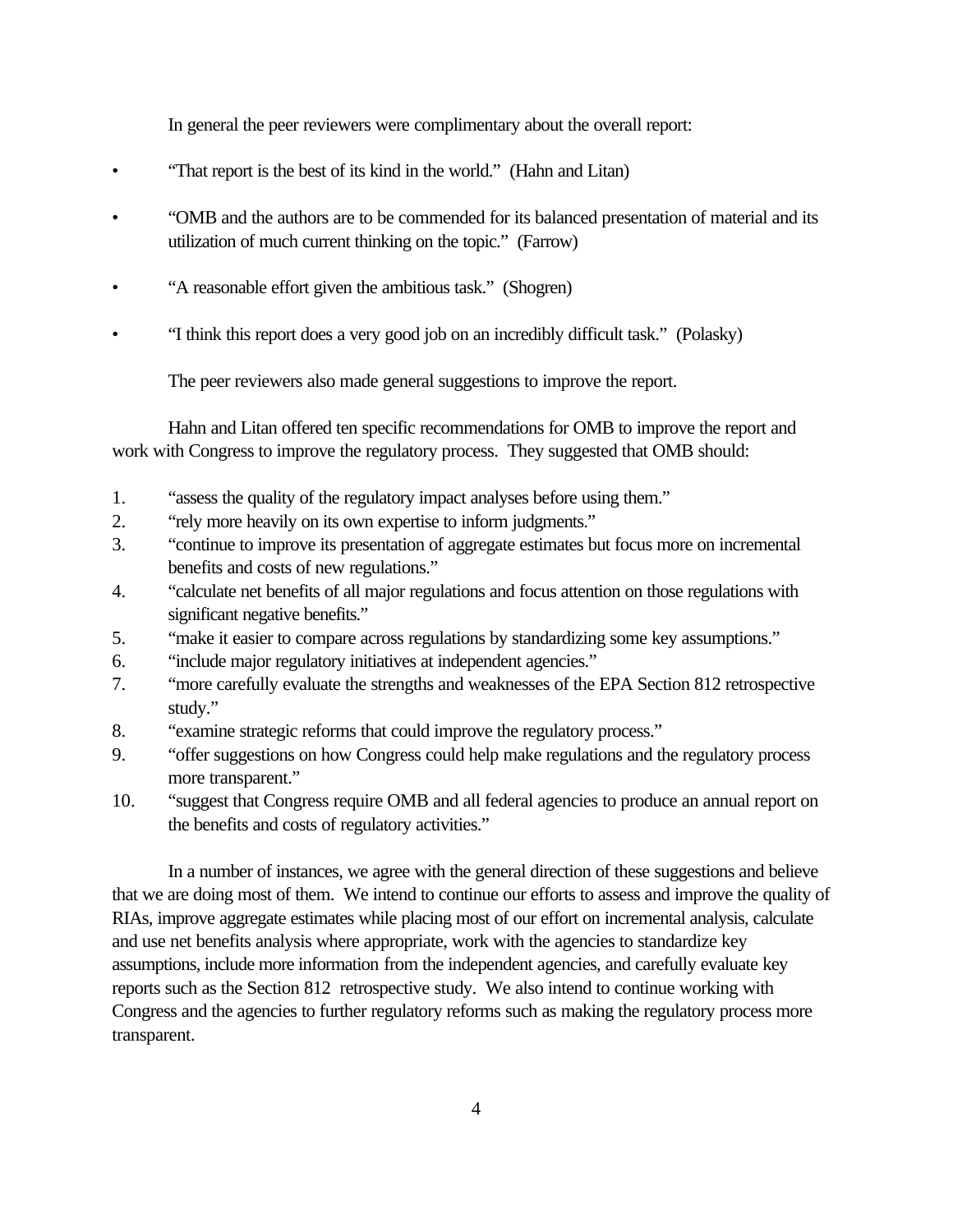We do disagree with some of Hahn and Litan's suggestions. For example, we do not believe that strict benefit-costs tests complete with public scorecards should be the sole criterion for establishing regulatory policy. A strict numerical test leaves out important information such as qualitative costs and benefits, distributional and equity considerations, and the degree of uncertainty of the estimates. We do not believe that it would be constructive for us to give the agencies public scorecards for their regulatory analyses. Our experience suggests that ongoing and collegial discussions with the agencies about the quality of their analyses produce more solid and lasting results.

Finally, we note that we have implemented their suggestion that we direct the agencies to publish summary tables of their economic analyses of proposed regulations to improve transparency, although we do not feel that this should be mandated by statute as they propose. In the March 22, 2000, Memorandum, *Guidelines to Standardize Measures of Costs and Benefits and the Format of Accounting Statements,* we asked the agencies to use these guidelines and format of the accounting statement to present summaries of the benefit and cost estimates for each major regulation and to provide a clear statement of the effects in a form that is easily usable by other readers of the rule. We expect the agencies to publish these summaries in the preambles of the *Federal Register* notices announcing their major rules.

Farrow suggested various ways for systematizing our reporting of costs and benefits of regulations such as using a national income accounting approach, checklists of best practices for regulatory analyses, and computerized templates. These are all good suggestions that we intend to explore. We believe, however, that our *Guidelines to Standardize Measures of Costs and Benefits and the Format of Accounting Statements,* and our request that the agencies use these accounting statements and templates to summarize the information in their regulatory impact analyses of major rules fulfill the intentions of these suggestions**.** 

Farrow also suggested several specific ways we could improve the report, such as using statistical distributional assumptions for ranges of costs and benefits, discussing regulatory designs, and looking at indirect costs more carefully. He also provided citations to literature on these and other subjects, which we are reviewing.

Shogren suggested that the \$5.9 million estimate for value-of-statistical-life (VSL) -- one of the two approaches we discuss for valuing mortality reduction, the other being value-of-statistical-life-years (VSLY) -- is too high because workers who are less skilled at reducing on-the-job risks set the marginal wage rate, which will be higher than what workers more skilled at reducing on-the-job risks are willing to accept for the same job. When marginal wage rates are divided by average risks as is done as part of the calculation of VSL and VSLY, the result is an overestimate of the correct number. Since this point is new to the literature and original with Shogren, there is no consensus on this point and we make no adjustment.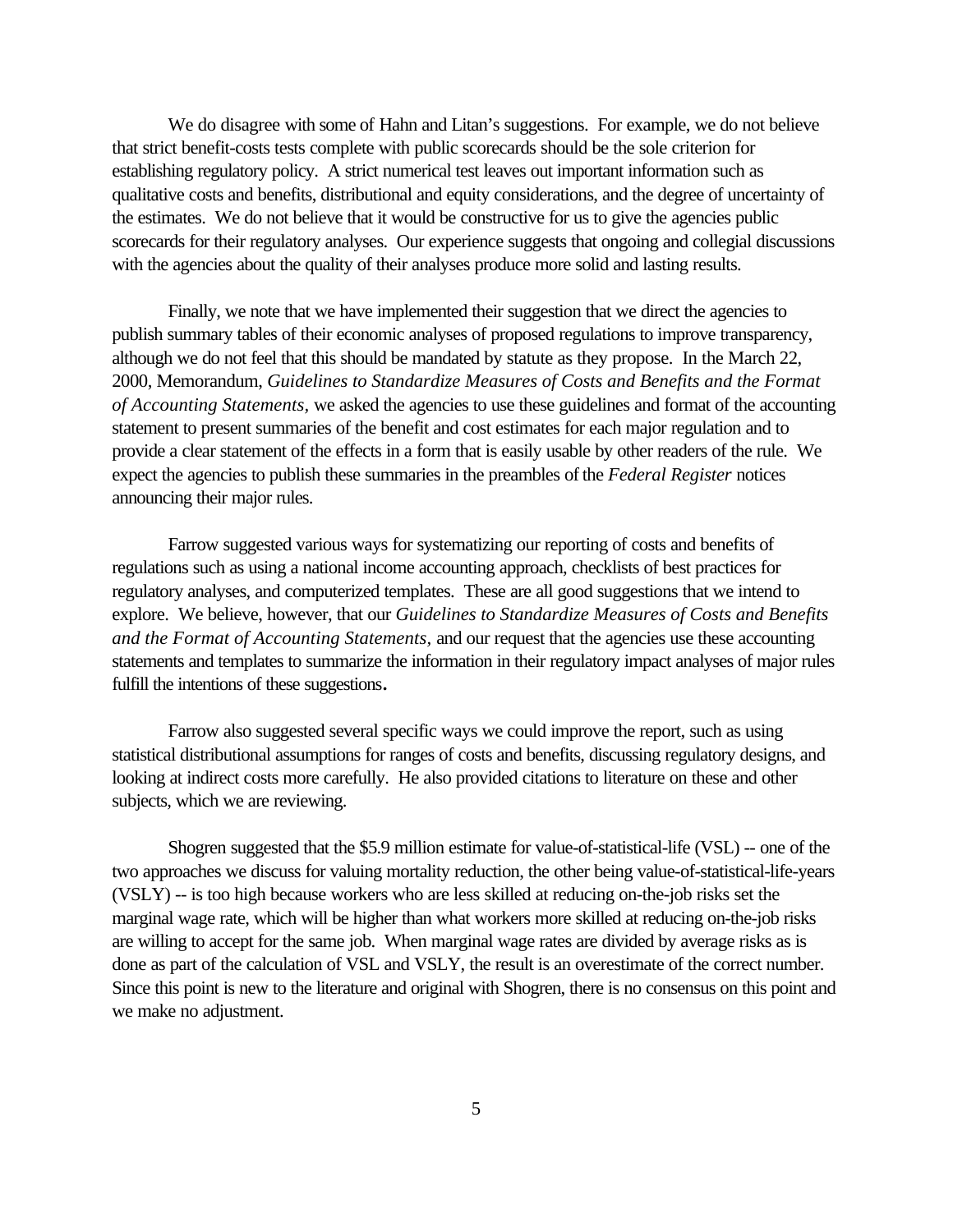Polasky expressed doubts about whether aggregating numbers across programs and agencies yields a meaningful total, a concern we also share and have emphasized in all three reports. Clearly the most useful information for improving specific regulations is information on the incremental changes in benefits, costs and impacts that are expected to result from marginal changes in specific regulations and regulatory provisions. Polasky also suggested a series of clarifying points for our discussions of the baseline problem and technological change. He, like the other reviewers, emphasized the need for OMB to play a coordinating role in determining what common values should be used in RIAs and what new regulatory reform initiatives should be pursued. We intend to continue to show leadership in this area.

#### **II. Public Comments**

We have grouped the comments of the rest of the public into the following categories and refer to them by their number as listed in the Appendix:

#### **A. Aggregate Estimates**

Some commenters suggested that the report should adopt a broader definition of "major rules." One commenter stated that the threshold for major rules should be lowered, and suggested that a guideline could be developed to break up economically significant rules into separate categories based on annual cost estimates (19). Another commenter stated that agency guidance, guidelines and interpretations that impose cost should be included in the report (11).

The Executive Order No. 12866 and the Congressional Review Act define a significant or major regulatory action to be any regulatory action that is likely to have an annual effect on the economy of \$100 million or more, in addition to other criteria. A lowering of the benchmark to incorporate other regulations would be inconsistent with these directives and result in very burdensome procedures with little additional payoff. We believe that rules that are likely to have an annual effect of \$100 million or more capture at least 90 percent of the costs added by all rules.

One commenter stated that aggregate estimates of the costs and benefits of economic regulations, in addition to social regulations, should be presented (18). Another commenter agreed with OMB's approach, but stated that the net benefit estimates for economic regulations should be presented (19).

This report does discuss and present an estimate of the benefits and costs resulting from economic regulations.

One commenter stated that the uncertainties associated with the aggregate estimates should be quantified (13). This sentiment was echoed by another commenter who suggested that the differences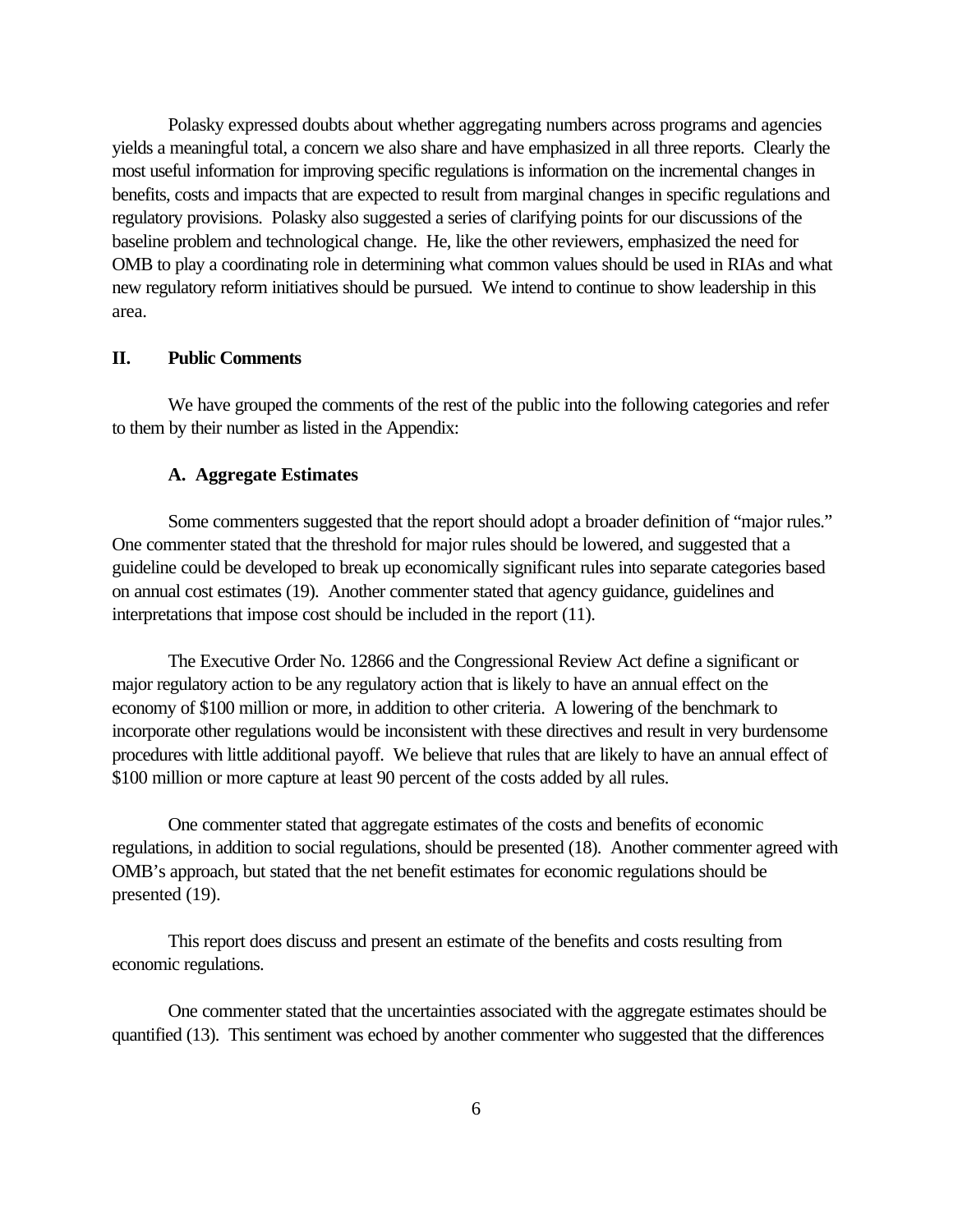in data quality and uncertainties should be taken into account when aggregating across federal activities (7).

We agree and did stress the uncertainties and differences in quality of the estimates. It is certainly important to note that there are different methods and different data sets of varying quality used in benefit-cost analyses. We are not currently aware of a way to develop quantified uncertainty estimates for aggregate benefit and cost estimates that incorporate the substantial differences underlying many of the individual analyses.

With respect to quantification and monetization issues, one commenter stated that the report does not adequately explain the assumptions used in monetizing benefits (22). Where agencies did not monetize a certain value, we used values that they had used in the past for other regulations. Another commenter stated that OMB's procedure for quantifying lower bound estimates is faulty since the true lower bound is the difference between the lower bound benefits and the upper bound costs (9).

The report uses the approach suggested by the commenter for estimating the lower bound. Nevertheless, we believe the approach to be somewhat arbitrary because uncertainty is best expressed by a distribution -- not a range. Thus, future reports will seek to improve on this estimation procedure.

While several commenters supported the report's discussion of value-of-statistical-life (VSL) vs. value-of-statistical-life-years (VSLY) as being useful (4, 6, 9), one commenter stated that OMB failed to draw a conclusion about the preferred method (11). In the absence of such conclusion, several commenters supported the use of VSLY over VSL  $(7, 9, 11, 23)$ . Also a number of comments stated that the report should adopt a consistent value of a statistical life (4, 7, 9).

Our understanding of the literature and debate is that different values are appropriate for different circumstances and that the superiority of either VSL or VSLY over the other has not yet been established.

#### **B. Methodological Issues - Incremental Costs**

Four commenters suggested that OMB should provide information on the incremental costs and benefits of regulation (8, 9, 11, 31). Among these commenters, one suggested that OMB should obtain the necessary information from the regulatory impact analyses provided by the Agencies (8).

In order for OMB (or the Agencies) to estimate incremental benefits and costs, we need analysis that evaluates a continuum of alternative standards (for example, the level of stringency). The guidelines we recently issued ask for the evaluation of appropriate alternatives and list several forms of alternatives the agency should consider, including alternative levels of stringency. Unfortunately, many regulatory impact analyses provide only qualitative information (if any) on alternatives to the preferred option. Without necessary quantitative information on the alternatives, neither we nor the agency can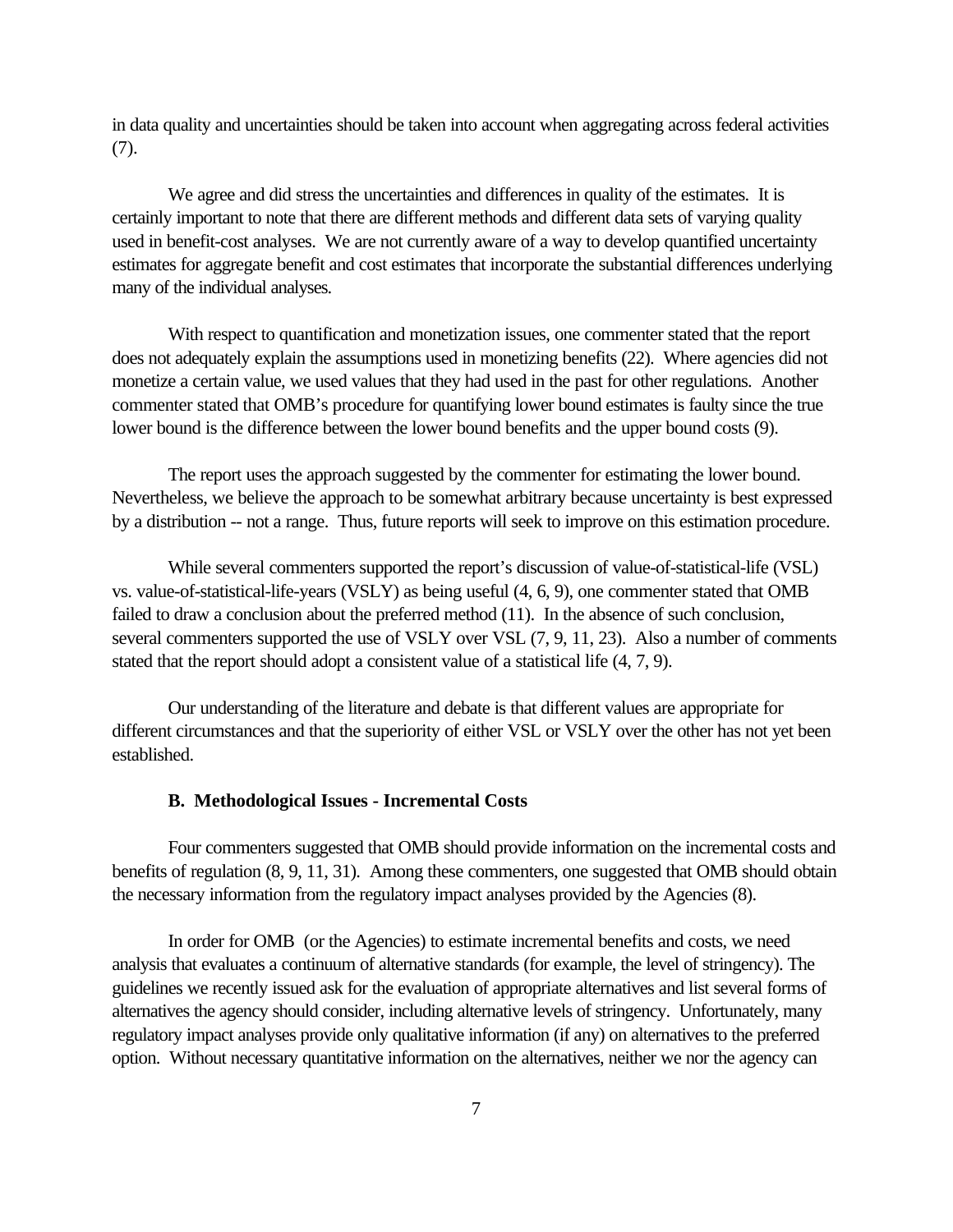estimate incremental benefits and costs. We are hopeful that the newly issued guidelines will produce these improvements.

#### **C. Evaluating Distribution Effects/Others**

As noted by two commenters (14, 19), the report does not quantify distributional or equity effects. We agree that more information about the distributional or equity effects would be useful. The development of estimates of economic incidence often requires extensive additional analysis beyond that generally developed in a benefit/cost analysis. As a result, to the extent that agencies are offering information on distributional effects, this information provides a qualitative discussion of distributional effects. We are hopeful that the new guidelines will produce better information on the distributional and equity effects of regulation.

## **D. Effects on State, Local, and Tribal Government, Small Business, Wages, and Economic Growth**

Several commenters thought that the report could have provided more information about regulatory impacts on State, local, and tribal governments, small business, wages and growth. (4, 9, 10, 29, 30, 31). In discussing these effects, we focused on the aggregate and theoretical impacts of regulation on these sectors and aspects of the economy. Some commenters suggested that we should have provided estimates of these impacts for individual regulations (3, 6, 18, 29, 30). We agree that this information is useful and is sometimes found in the individual RIAs or Regulatory Flexibility Analyses, but not in any systematic fashion. We have requested that the agencies include this information in the standardized accounting statements for all major rules and hope to provide it in summary form in next year's report.

Several commenters also thought we should have presented more information on the indirect costs and benefits of regulations as was presented in last year's report (9, 29). The Act does not ask specifically for this information in this year's report. The two previous reports, however, do discuss and present estimates of indirect costs and to a lesser extent benefits.<sup>6</sup>

## **E. Willingness-to-Pay and Willingness-to-Accept**

Three commenters (5, 14, 22) expressed concern with the draft report's statement that the value of the benefits of regulation is best measured by society's willingness-to-pay (WTP) for these attributes. Two commenters (14, 22) were primarily concerned with the apparent exclusion of willingness-to-accept (WTA) as an appropriate measure. One commenter (5) recommended that we

<sup>6</sup> See OMB (1997) pp37-38 and OMB (1998) pp 23-24.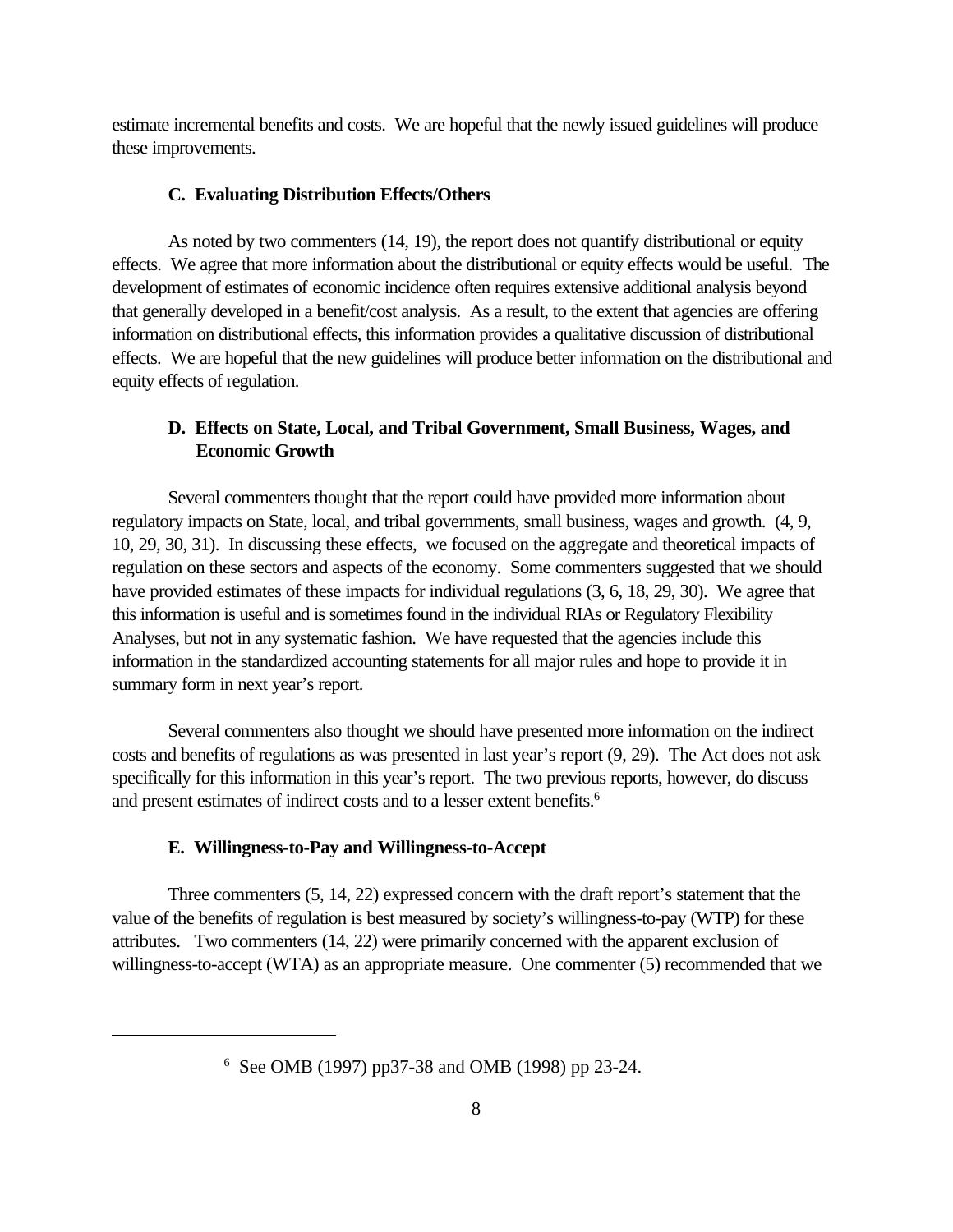use WTA estimates exclusively. This commenter suggested that WTA estimates may be appreciably larger that WTP estimates.

We disagree with these comments. The common preference for WTP over WTA measures is based on empirical difficulties in estimating WTA. We believe that estimation difficulties are usually the primary reason for the large differences sometimes reported between WTP and WTA estimates. The recently issued *Guidelines to Standardize Measures of Costs and Benefits and the Format of Accounting Statements* require the use of WTP measures to value goods that are not traded directly in markets.<sup>7</sup> As we stated in the "Best Practices" guidance we issued in 1996, either WTP or WTA can provide an appropriate measure of benefits, depending on the allocation of property rights. We also indicated then that the common preference for WTP over WTA measures was based on the empirical difficulties in estimating the latter. In theory, the two can diverge if income effects are large, if there are no substitutes for the amenity in question, or if there is a substantial degree of "loss aversion." Empirical support for these theories is not robust, and empirical difficulties in disentangling these effects from other factors have yet to be resolved.

#### **F. Individual Rules: Ozone National Ambient Air Quality Standard**

Two commenters suggested that the aggregate estimates should be adjusted to reflect the change in the status of ozone NAAQS. One commenter suggested that the costs and benefits of ozone NAAQS should be deleted from the aggregate estimate since the rule has been overturned in the courts (6). Since the decision to review the ozone NAAQS by the Supreme Court is still pending, we have not adjusted the aggregate benefit and cost estimates.

Another commenter stated that the estimates should reflect an unpublished article by Lutter (1999), which contends that the cost associated with the ozone standard is underestimated (13). We intend to follow this debate, but will wait for a consensus to develop in the peer reviewed literature before making any adjustments.

#### **G. Environmental Benefits**

Two commenters stated that the report under-estimates the benefits of federal health, safety and environmental regulations (5, 22). The report specifically acknowledges that some benefits of health, safety and environmental regulation are difficult to quantify and to monetize. At the same time, it also recognizes that some costs of regulations are also difficult to quantify and monetize. For example, much of the analyses conducted by agencies quantify compliance expenditures incurred, but fail to quantify lost consumer surplus and producer surplus associated with a particular regulatory action. While the

<sup>7</sup> Recall that these guidelines were subject to independent and external peer under Section 638 of the Act.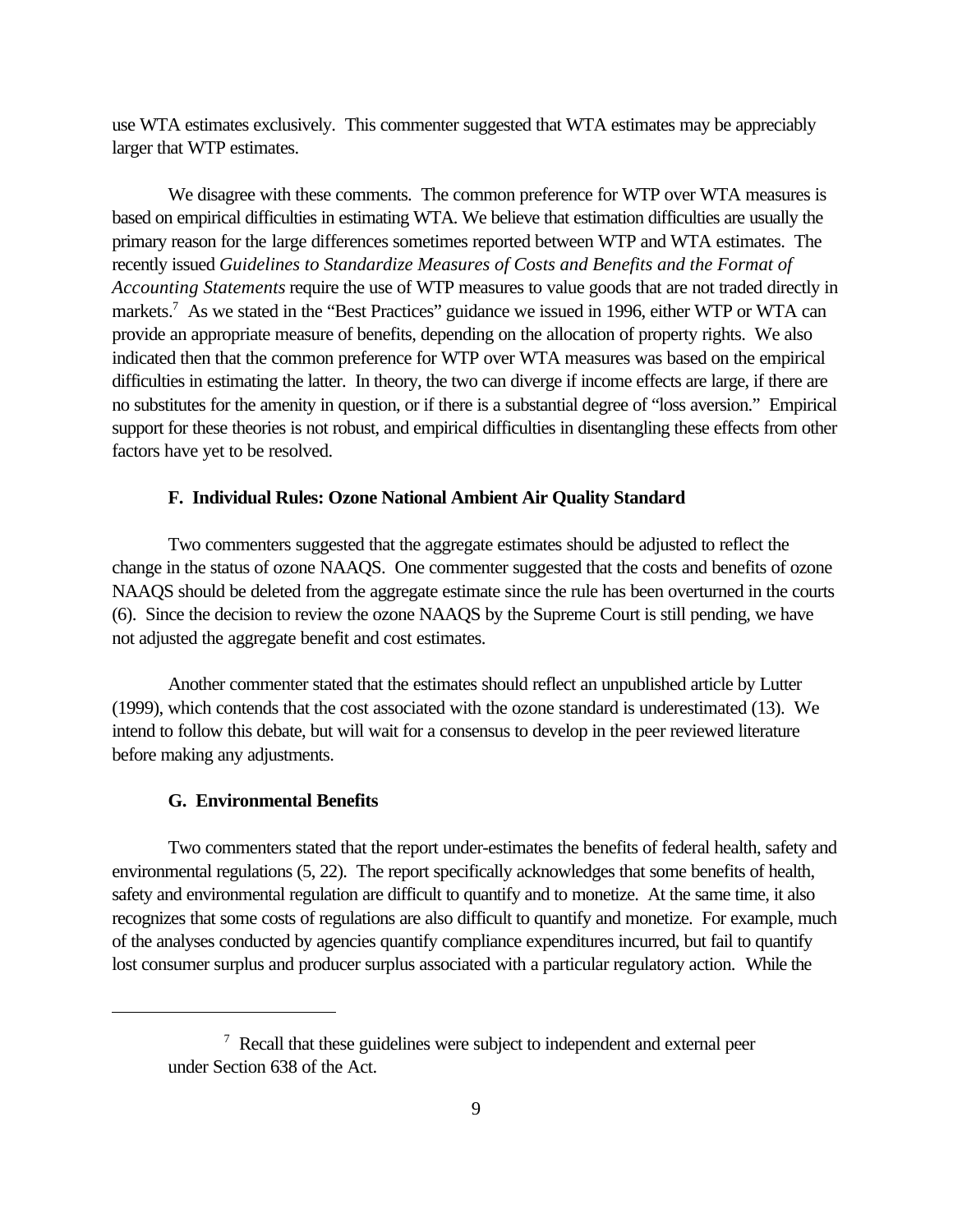compliance expenditures may be reported, the economy-wide costs are frequently not captured. Thus, both the benefits and the costs of health, safety and environmental regulation may be understated.<sup>8</sup>

One commenter stated that the report should provide empirical evidence to support the position that environmental protection would have occurred in the absence of regulation (14). The report made the observation in the context of a discussion about choosing the proper baseline that in some cases environmental benefits are provided in the absence of Federal regulation, for example, by State and local governments, judicial actions or private behavior. Executive Order No. 12866 establishes the burden of proof on agencies to show that Federal regulation is needed not that it is not needed. Nonfederal air pollution control efforts date back to 1881 when the cities of Chicago and Cincinnati passed statutes to control smoke and soot from furnaces and locomotives (Portney 1990). In addition, even with Federal environmental regulation, some State and local efforts, particularly in California, continue to be more protective. These examples suggest that at least some States would provide some environmental protection in the absence of Federal regulation.

A commenter stated that the report should explain the conclusion that the "rising baseline" phenomenon applies to risks that are "latent, cumulative, insidious, of relatively low probability and uncertain (14)." These adjectives describe the sorts of things that many people fear and therefore have incentives to minimize through private rights of action, State and local regulation or their own behavior. Concerns about the quality of drinking water, toxic waste dumps, and pesticide residues on food have certainly given rise to both civil action and changes in consumer behavior, often without clear evidence of significant health effects.

A commenter stated that the report's assertion that gross domestic product (GDP) may measure regulatory costs adequately, but not capture the benefits of health and safety regulations is unsubstantiated in the draft report (6). We disagree. The important WTP benefits of health, safety, and environmental regulation -- prolonging life, reducing pain and suffering, and providing ecological diversity -- are not traded in markets or fully counted in GDP. Yet the compliance costs of achieving these objectives are based on market transactions and thus counted in GDP.

A number of comments criticized the report's discounting of future benefits and the discount rate used, 7 percent. Two commenters found the discounting of human lives disturbing (14, 22). One commenter stated that even if the concept is sound, the discount rate of 7 percent may be too high (5), while another stated that the agencies should consider empirical literature that seems to indicate that the discount rate in discounting of future fatal risks may be higher than 7 percent (7).

<sup>&</sup>lt;sup>8</sup> These points are discussed in greater detail in our two earlier reports. See OMB (1997) pp37-38 and OMB (1998) pp 23-24.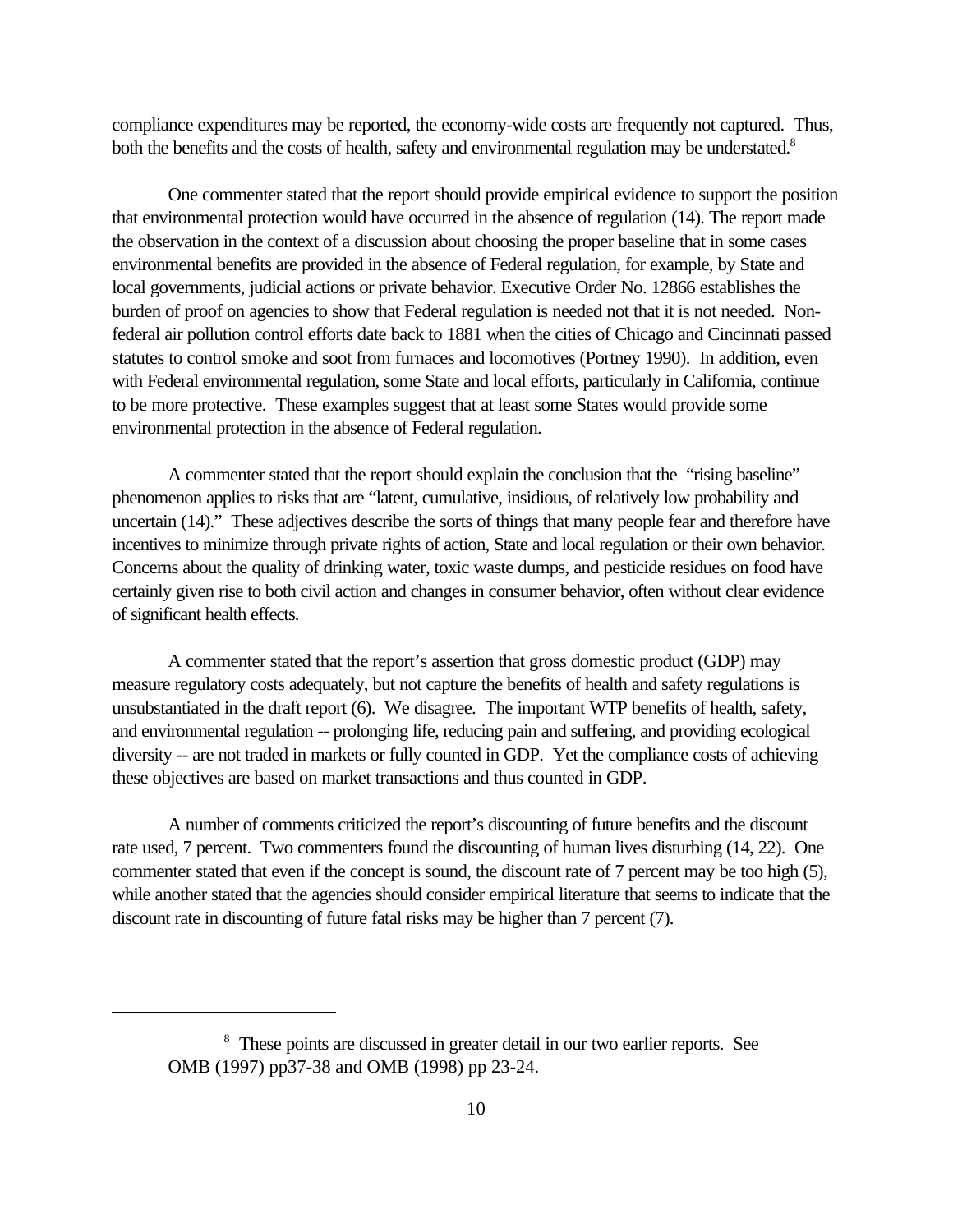The report reflects the fact that the economics profession has reached a general consensus that discounting procedures are necessary to make meaningful comparisons of benefits and costs that occur in different time periods. The *Guidelines to Standardize Measures of Costs and Benefits and the Format of Accounting Statements* (reproduced in the Appendix) reflect this fact*.* The discount rate of 7 percent is specified in the *Guidelines to Standardize Measures of Costs and Benefits and the Format of Accounting Statements,* the "Best Practices" document*,* and OMB Circular A-94 as the appropriate discount rate to approximate the opportunity cost of capital for incremental private investment. These documents also specify that under appropriate circumstances other rates may be used as part of a sensitivity analysis**.** 

## **H. Hahn/Hird Data: Shortcomings**

Two commenters stated that the report should not rely on the Hahn/Hird study to provide aggregate estimates of the benefits and costs of environmental, health and safety rules (14, 22). Last year's report carefully outlines some of the shortcoming of this study and we have repeated some of these concerns in the final report. At the same time, it is the only study available that offers a comprehensive estimate of the benefits and costs of environmental, health, and safety regulation.

## **Chapter II: Estimating the Total Annual Costs, Benefits, and Impacts of Federal Regulations and Paperwork**

#### **I. Overview**

This chapter presents estimates of the total annual costs and benefits of Federal rules and paperwork in the aggregate and by agency and agency program as required by Section  $638(a)(1)$  (A) and (B) of the 1999 Omnibus Consolidated and Emergency Supplemental Appropriations Act (the Act). To do this, we build on the information found in Chapter I of the 1998 *Report to Congress On the Costs and Benefits of Federal Regulations* (OMB 1998) by using data and information newly available during 1999. These data include information:

- On costs and benefits of regulations provided by the agencies at our request pursuant to Section 638 (c) of the Act, which requires us to "issue guidelines to agencies to standardize measures of cost and benefits and the format of accounting statements."
- From the economic impact analyses that agencies prepare for major rules for which we completed review between April 1, 1998 and March 31, 1999.
- From other government reports and sources on the impacts of regulation and paperwork.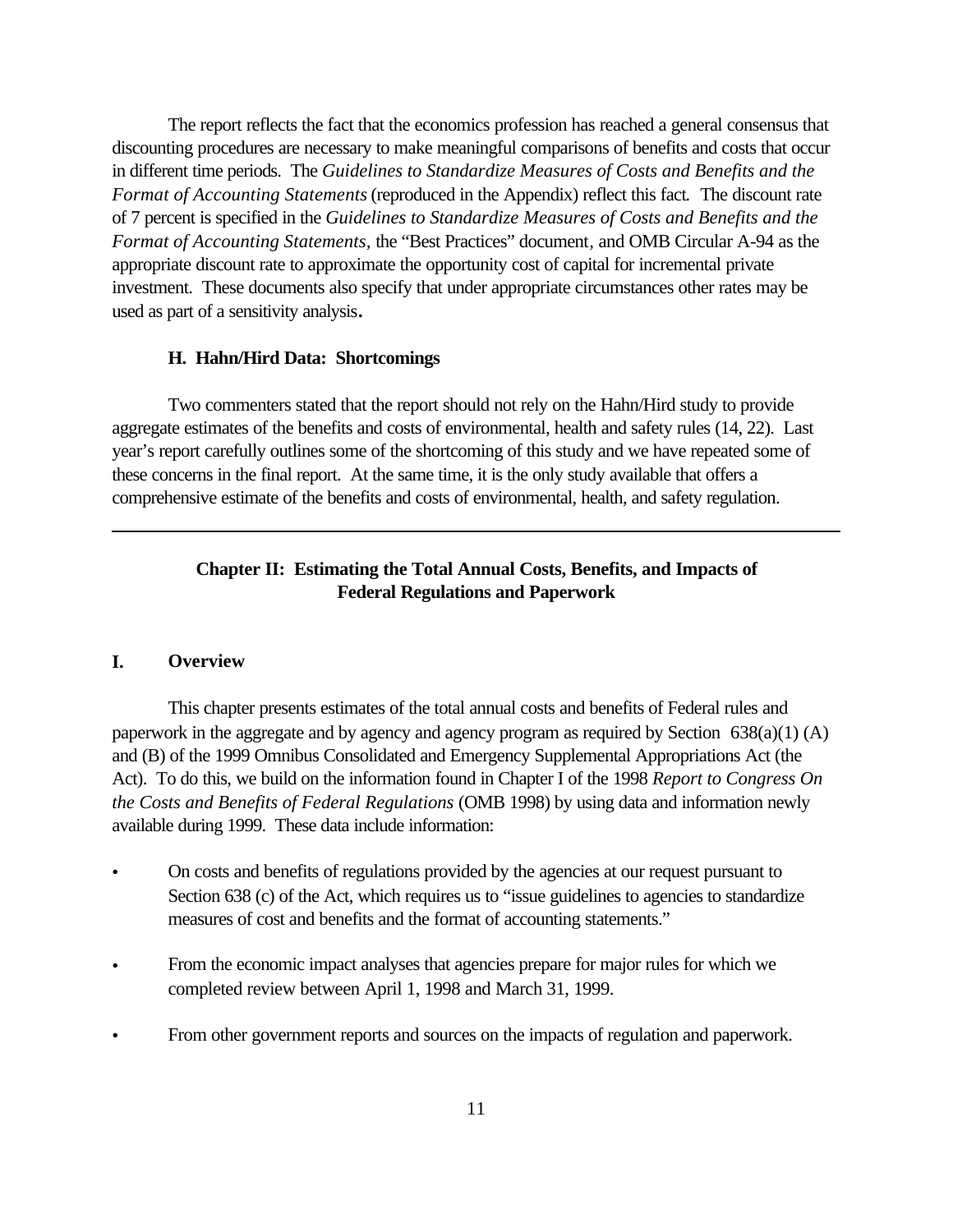This chapter also analyzes the impacts of Federal regulation on State, local, and tribal government, small business, wages, and economic growth -- as required by Section 638 (a) (2) of the Act.

#### **A. Estimation Problems**

This is our third report estimating the total annual costs and benefits of Federal regulations. In our previous two reports (OMB 1997 and 1998), we included a detailed discussion of the methodological problems inherent in such an undertaking.<sup>9</sup> We recognize the importance of providing information to the public on the costs, benefits, and impacts of Federal regulations. Such information is useful for policymakers who are designing new regulations or revising existing ones to make them more cost efficient and fair. Nevertheless, any estimate of total annual costs and benefits can only be rough at best.

It is difficult, if not impossible, to estimate the actual total costs and benefits of all existing Federal regulations with accuracy. We lack good information about the complex interactions between the different regulations and the economy. A variety of estimation problems for individual and aggregate estimates distort the results in different ways. The difficulty of answering the following questions illustrate these problems:

#### **1. What Baseline Should We Use?**

In order to estimate the impact of a regulation, we need to know what would have happened if the regulation had not been issued. In other words, what is the baseline against which costs and benefits should be measured? The baseline problem has several dimensions. First, what happens in the absence of regulation is only an educated guess (since it never happened). Moreover, the greater the regulatory change, the less sure we are of the regulatory benefits and costs. The techniques of applied welfare economics, upon which benefit-cost analysis is based, hold only for marginal changes in economic activities. The larger the changes, the less certain we are of the accuracy of these techniques. Thus, we are more confident in our estimates of the costs and benefits of a small change in the level of automobile emissions than in the costs and benefits of all Clean Air Act regulations. We are even less confident in our estimates of the total costs and benefits of all regulations issued by the Federal Government since the early 1900s.

<sup>9</sup> The first two reports also provide background information helpful for understanding and placing in context this third report. Together, the reports contain information on the history of regulation and its reform, the Administration's regulatory review program, the basics of economic analysis of regulations, and several case studies comparing various prospective and retrospective analyses of regulations.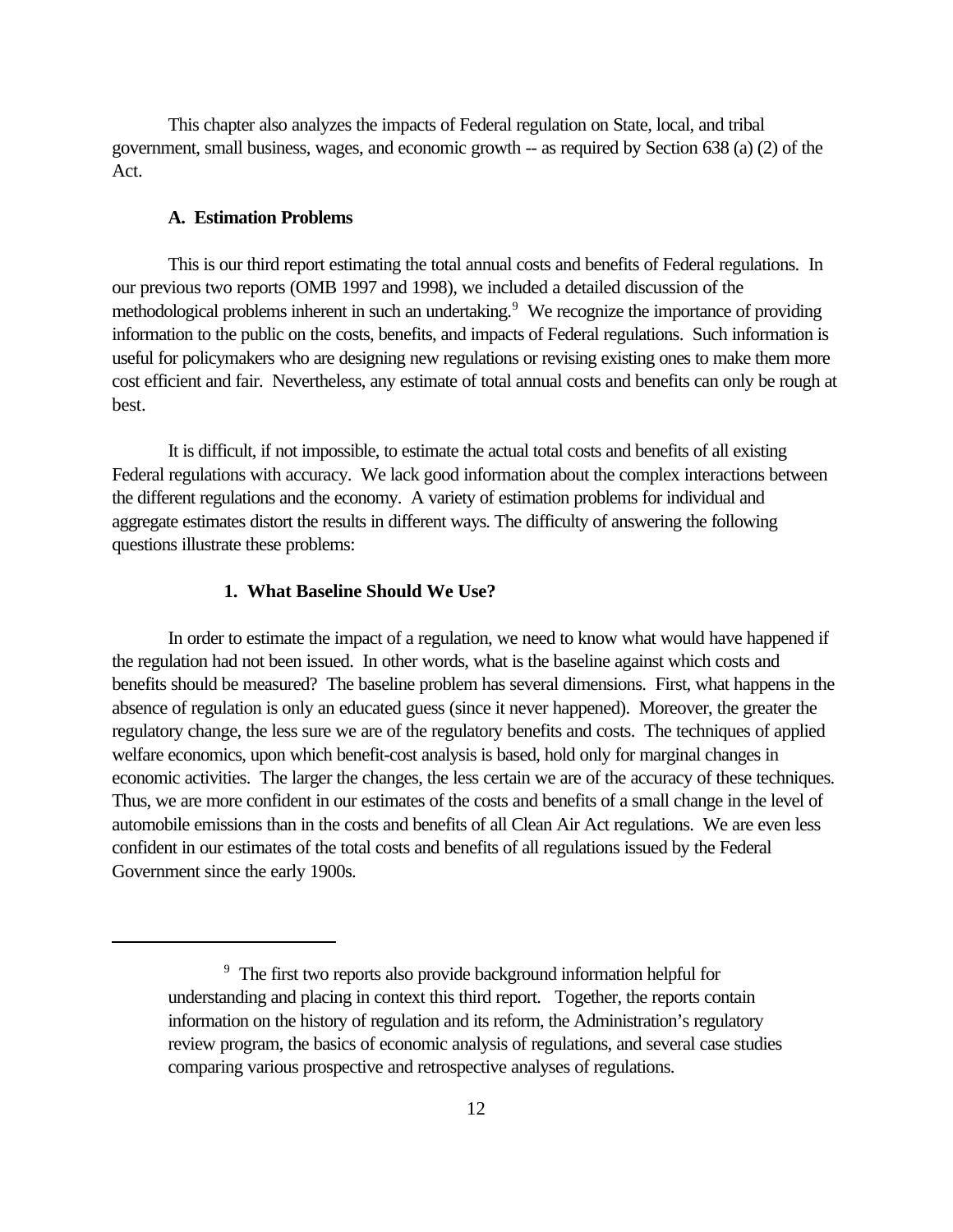Even if we disregard the problem of modeling large changes, significant difficulties remain. It is difficult to determine the baseline for the individual regulations that must be added together to get an aggregate estimate for all regulations. Statistical bias is always a potential problem when surveying firms and other regulated entities on their expected compliance costs. Both regulators and the regulated may have a stake in the survey results. The problem is potentially greater for prospective studies because they must predict both the baseline and the regulatory effects. Retrospective studies concern themselves only with the baseline. In general, the most precise estimates of the costs and benefits of regulation appear in retrospective studies done by individuals who are not interested parties, but who do seek to maintain their reputations as objective professional analysts.

## **2. What Costs Should We Measure?**

Most of the studies of the costs of regulation produced to date measure the direct expenditures required by regulation. It is hard to do more. Yet, as Cropper and Oates (1992) point out, the cost to society of regulation is properly measured by the change in consumer and producer "surplus" <sup>10</sup> associated with the regulation and with any price and/or income changes that may result. At one extreme, ignoring the consumer surplus loss produced by a ban on the sale of a product understates costs to society. Even though compliance costs are zero, consumers are less well off because they can no longer buy the product. At the other extreme, calculating compliance expenditures based on pre-regulation output overstates costs because, if the firm raises prices to cover compliance costs, consumers may shift to other products to compensate partially for the accompanying welfare losses (Cropper and Oats 1992, p. 722). Actually estimating the changes in consumer and producer "surplus" caused by regulation requires data that is usually not easily obtained and assumptions that are at best only educated guesses.

#### **3. What Is the Effect of Technological Change?**

Many of the studies on which we must rely for cost and benefit estimates are dated. Over time the dynamic nature of the economy may affect the estimation of both benefits and costs. Technological improvements are often cited as the reason that predicted costs of compliance often turn out to be less than actual costs (Office of Technology Assessment 1995). Less well noted, however, is that technological progress also alters the benefits of regulation over time. Medical progress can reduce the future benefits estimated for health, safety and environmental regulations, just as productivity improvements in manufacturing reduce the costs of compliance of some regulations. New drugs or medical procedures can reduce the benefits of regulations aimed at reducing exposure to certain harmful

 $10$  Consumer surplus refers to the incremental value of a product, as perceived by the consumer, over and above the price paid by the consumer for that product. Producer surplus refers to the incremental revenue received by the producer of a product over and above the producer's marginal costs of production.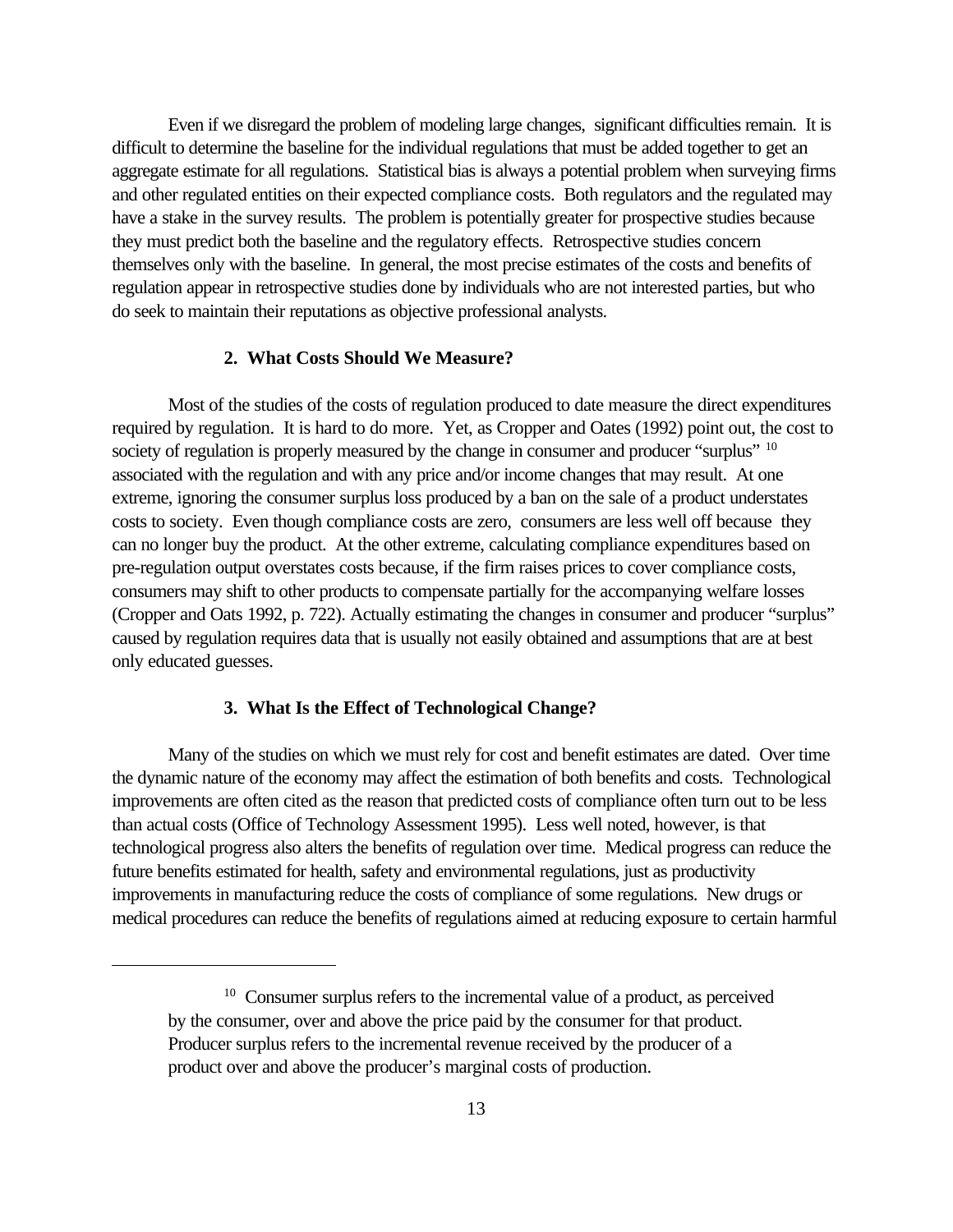agents such as an infectious disease. Regulations aimed at increasing the energy efficiency of consumer products or buildings may have their expected benefits reduced by new technology that lowers the cost of producing energy.

Technological change also leads directly to higher incomes, which allow people to demand better health and more safety. Business often responds to these demands by providing safer products and workplaces, even in the absence of regulation. Individuals with rising incomes may purchase or donate land to nature conservancies to provide ecological benefits – not to mention tax writeoffs. Yet, as on the cost side, the baseline that we use is generally the *status quo,* rather than a best guess as to what is likely to happen in the future.

#### **4. How Do We Determine Causality?**

It is often difficult to attribute changes in behavior to specific Federal regulations because there can be many other causal factors. In the environmental area, there are regulations from several different Federal agencies -- the Environmental Protection Agency (EPA), the Department of Agriculture (USDA), the Department of Energy (DOE), the Department of the Interior (DOI), the Department of Commerce (DOC) and the Department of Transportation (DOT) as well as numerous State and local government entities. The tort system, voluntary standards organizations, and public pressure also may cause firms to provide a certain degree of public protection in the absence of Federal regulation. As the General Accounting Office (GAO) points out, determining how much of the costs and benefits of these activities to attribute solely to Federal regulation is a difficult undertaking (GAO 1996).

#### **5. How Do We Assess Older Regulations?**

Once regulations are implemented and compliance has begun, public attitudes about the desirability of mandated actions often change. Regulations that were widely questioned before implementation – for example, airbags and family leave -- often find wide acceptance afterwards. If the National Highway Traffic Safety Administration's (NHTSA) regulations were eliminated, the automobile companies are not likely to discontinue all the safety features that NHTSA has mandated. Consumers now expect safer cars and seem willing to pay for them. Indeed, they often demand more safety than NHTSA requires.

This same phenomenon is taking place in the environmental area. Environmentally responsible behavior can be good for the bottom line. Rising per capita income and greater acceptance of regulation encourage such behavior, although their precise impact can be hard to measure. Changes in consumer preferences can create a "rising baseline" phenomenon, which reduces the ongoing significance of health, safety, and environmental regulations. Estimates of the aggregate regulatory costs and benefits that use a pre-regulation baseline as opposed to a post-regulation baseline may thus overestimate the current costs and benefits of those regulations.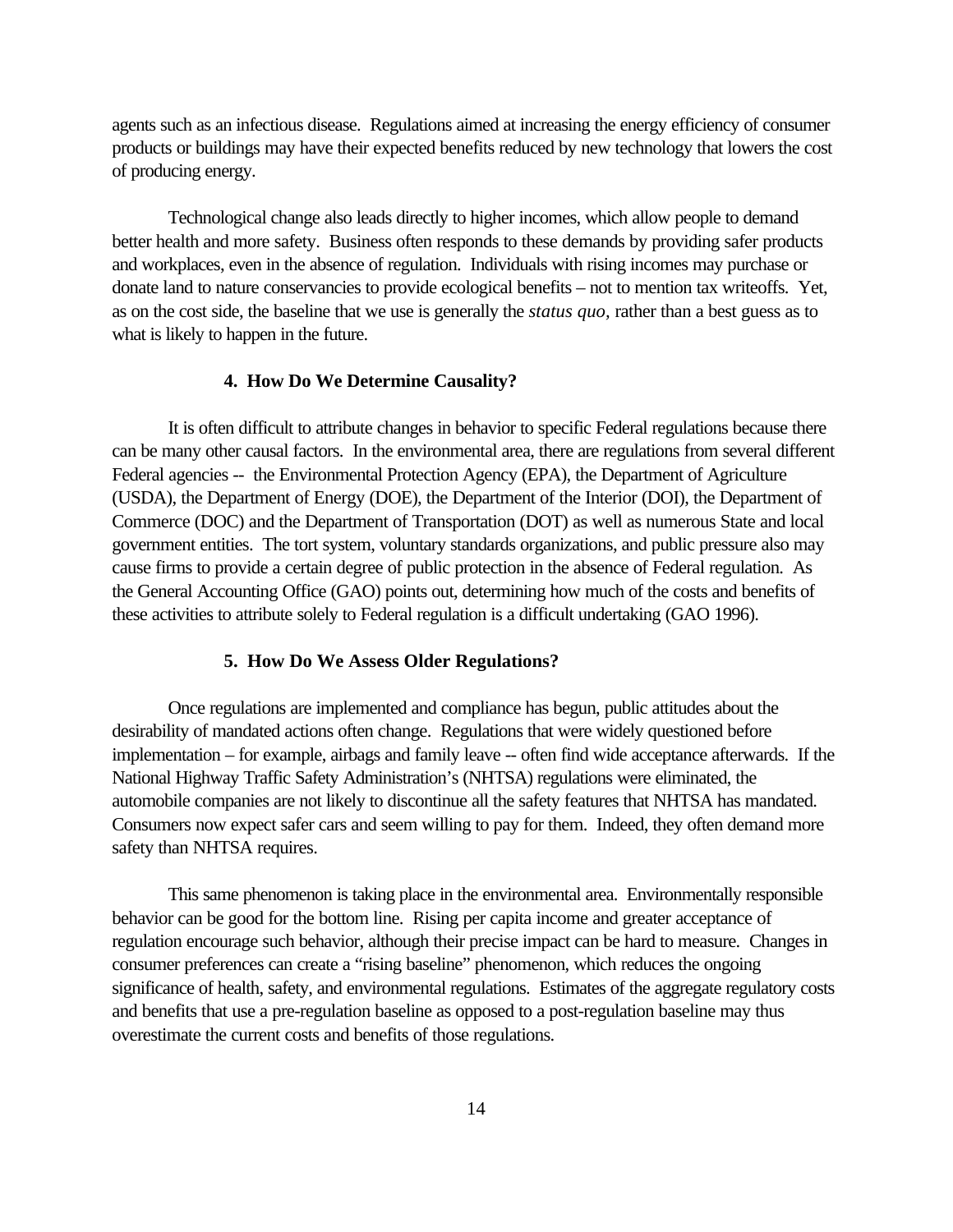## **6. Is There an "Apples and Oranges" Problem?**

Most attempts to summarize the total costs and benefits of Federal regulations have simply added together a diverse set of individual studies. This is an inherently flawed approach. These individual studies vary in the quality, methodology, and type of regulatory impacts they include. They use different assumptions about baselines and time periods, different discount rates, different valuations for the same attribute, and different approaches to dealing with uncertainty. They also are seldom able to analyze the interaction effects among the tens of thousands of regulations. Although we are mindful of, and tried to correct for, these problems in our estimates, our numbers too should be used with caution.

#### **7. Is It Enough To Know the Costs and Benefits?**

Accurate assessment of costs and benefits does not necessarily give us information concerning the distribution of such effects. None of the analyses addressed in this report provides quantitative information on the distribution of benefits or costs by income category, geographic region, or any other equity-related factor. As a result, there is no basis for quantifying distributional or equity impacts, which often can be a key reason for regulation.

## **B. Types of Regulation**

Since there are so many different types of Federal regulations, it is useful to break this heterogeneous body up into categories. Three main categories are widely used: social, economic, and process.

- *Social Regulation* seeks to benefit the public interest in one of two ways. It prohibits firms from producing products in certain ways or with certain characteristics that are harmful to public interests such as health, safety, and the environment. Examples would be OSHA's rule prohibiting firms from allowing in the workplace more than one part per million of Benzene averaged over an eight hour day, and the Department of Energy's rule prohibiting firms from selling refrigerators that do not meet certain energy efficiency standards. It also requires firms to produce products in certain ways or with certain characteristics that are beneficial to these public interests. Examples are FDA's requirement that firms selling food products must provide a label with specified information on its package and DOT's requirement that automobiles be equipped with certain kinds of airbags.
- *Economic Regulation* prohibits firms from charging prices or entering or exiting lines of business that might cause harm to the economic interests of other firms or economic groups. Such regulations usually apply on an industry-wide basis (for example, agriculture, trucking, or communications). In the United States, this type of regulation at the Federal level has often been administered by independent commissions such as the Federal Communications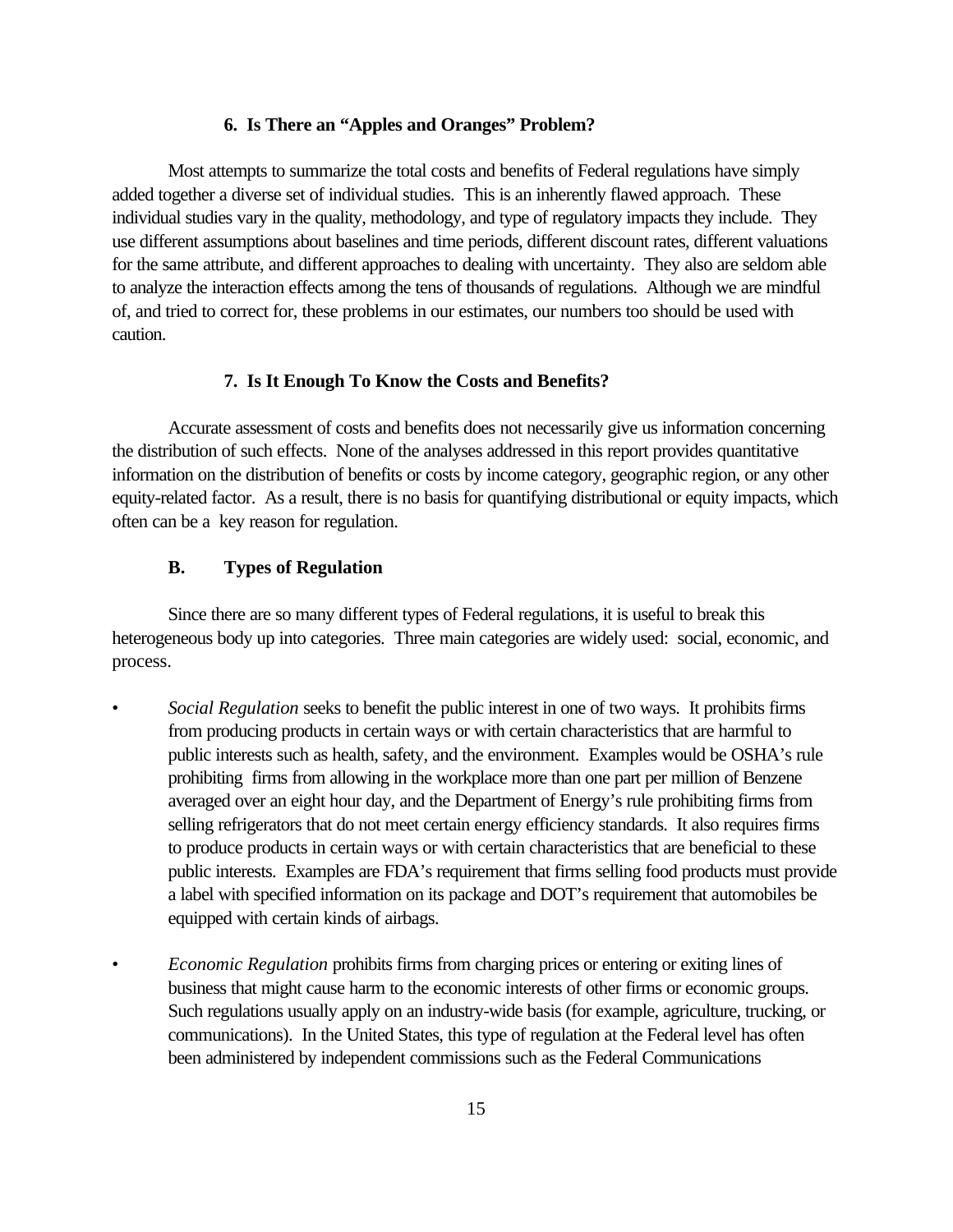Commission (FCC) or the Federal Energy Regulatory Commission (FERC). This type of regulation can cause economic loss from the higher prices and inefficient operations that often occur when competition is restrained.

• *Process Regulations* impose administrative or paperwork requirements such as income tax, immigration, social security, food stamps, or procurement forms. Most process costs result from program administration, government procurement, and tax compliance efforts. Social and economic regulation may also impose paperwork costs due to disclosure requirements and enforcement needs. These costs generally appear in the cost for such rules. Procurement costs generally show up in the Federal budget as greater fiscal expenditures.

## **1. Measuring the Impacts of the Different Types of Regulation**

The impacts of regulation have several dimensions. Regulation either increases or decreases the total welfare or well being of society, or redistributes it among different groups. Usually it does both, but the relative degree varies significantly by type of regulation. The public purpose for a regulation usually takes one of two forms: to maximize society's welfare or to redistribute costs and benefits from one group to another.

Social Regulation often seeks to improve the efficiency of the market by correcting what economists call "market failures" -- for example, pollution or public health risks or other unintended consequences on third parties and unequal information between buyers and sellers. Such regulation affects the value of goods and services or welfare enjoyed by society. We measure the impact of a social regulation on society's welfare by estimating its net benefits: social costs subtracted from social benefits.

Redistributive effects or "income transfers" should also be measured, noted, and presented to policymakers to help in forming their decision. OMB has issued recommended procedures or "Best Practices," which are particularly useful for estimating the benefits and costs of social regulations. We have described and discussed these procedures in the two previous Reports to Congress on the Costs and Benefits Of Federal Regulation. As mentioned above in the introduction, we have provided additional guidance for the agencies for standardizing the measures of costs and benefits sent us for this and next year's report.

We can divide social regulation into several categories:

*Environmental.* The true social cost of regulations aimed at improving the quality of the environment is represented by the total value that society places on the goods and services foregone as a result of resources being diverted to environmental protection. (EPA's *Cost of a Clean Environment,* pp. 1-2, 1-3). These social costs include the direct compliance costs of the capital equipment and labor needed to meet the standard. They also include the more indirect consumer and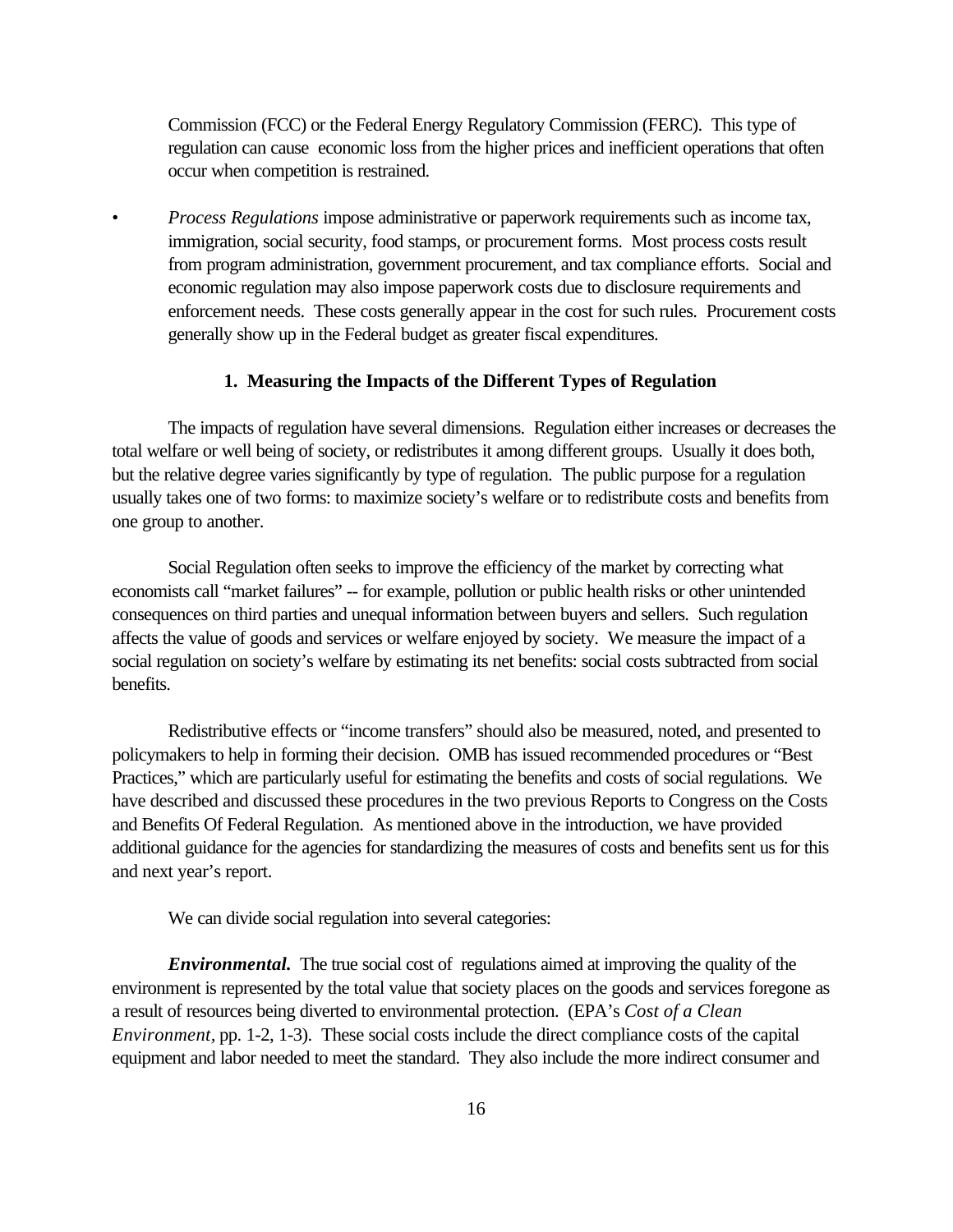producer surplus losses from lost or delayed consumption and production opportunities that result from the higher prices and reduced output needed to pay for the direct compliance costs. In the case of a product ban or prohibitive compliance costs, almost all of the costs represent consumer and producer surplus losses. Most of the cost estimates used in this report do not include consumer and producer surplus losses because it is difficult and often impractical to estimate the demand and supply curves needed to do this type of analysis.

Further indirect effects on productivity and efficiency result from price and output changes that spread through other sectors of the economy. Estimates of compliance costs may understate substantially the true long-term costs of pollution control.<sup>11</sup> The estimates used in this report do not include these indirect and general equilibrium effects.

The benefits of environmental protection are represented by the value that society places on improved health, recreational opportunities, quality of life, visibility, preservation of ecosystems, biodiversity, and other attributes of protecting or enhancing our environment. This value is best measured by society's willingness-to-pay (WTP) for these attributes. Since many types of improvement in environmental quality are not traded in markets, benefits must be estimated by indirect means using sophisticated statistical techniques or "contingent valuation" survey methods. Such methods often have more difficulty with benefit estimation than cost estimation.

*Other Social.* This category of regulation includes rules designed to advance the health and safety of consumers and workers, as well as regulations aimed at promoting social goals such as equal opportunity, equal access to facilities, and protection from fraud and deception. These kinds of regulation, as well as environmental regulation, are concerned with controlling or reducing the harmful or unintended consequences of market transactions. Such consequences as air pollution, occupationally induced illness, or automobile accidents are commonly called "negative externalities." Regulations designed to deal with such externalities are said to "internalize" the externalities.

This can be done by regulating the amount of the externality, for example, banning a pollutant or limiting it to a "safe" level, or regulating how a product is produced or used. Social regulation may also require the disclosure of information about a product, service, or manufacturing process where inadequate or asymmetric access to information may place consumers, citizens, or workers at a disadvantage. The techniques and methodological concerns involved in the estimation of the social costs and benefits generated by these rules are similar to those involved in the estimation of costs and benefits of environmental regulation discussed above. In the results reported below, we further break "Other Social" into three categories: transportation, labor and other regulations. The third category includes food and drug safety, energy efficiency, and quality of medical care regulations.

<sup>&</sup>lt;sup>11</sup> See Jaffe, Peterson, Portney, and Stavins' survey (1995), p. 153.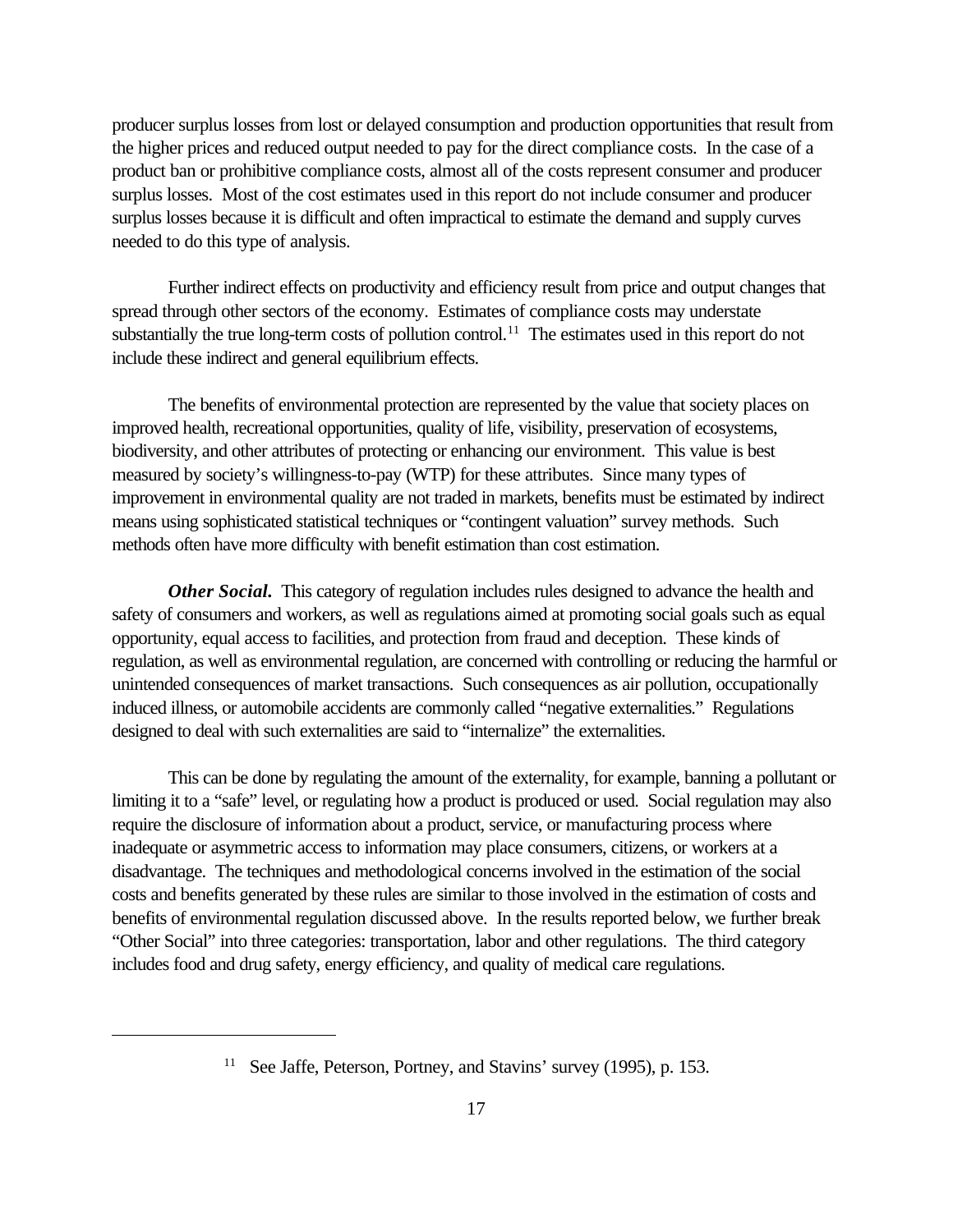*Economic regulation*, especially in the past, often served to transfer income among economic groups. In certain circumstances, however, such as when used to regulate natural monopolies, economic regulation can produce net social benefits. In the last twenty years, deregulation and improvements in technology have reduced entry barriers in a variety of sectors, including transportation, communications, energy, and financial services. To a large degree, economic regulation now serves more and more to promote competition, rather than to protect firms from it. The costs of economic regulation are usually measured by modeling or comparing specific regulated sectors with less regulated sectors, estimating the consumer and producer surplus losses that result from higher prices and lack of service, and estimating the excess costs that may result from the lack of competition. These costs are made up of efficiency losses, or costs to society, and income transfers that one group gains at the expense of another. The Hopkins (92) and Hahn and Hird (91) surveys of regulatory costs found that transfer costs were generally about two to three times the social costs of economic regulation.

Economic regulation may produce net social benefits when natural monopolies are regulated to simulate competition. Although Hahn and Hird (1991) argue that the dollar amounts of such efficiency benefits are small and short lasting in a dynamic and technologically vibrant economy, this is a judgment that is not the result of an empirical study. It is, however, based on the increasingly accepted view that the U.S. economy is becoming more competitive over time, with fewer long-lasting natural monopolies, and on evidence that much economic regulation seeks primarily to enhance one group at the expense of another.12

**Process Regulation** mainly serves to collect funds, allocate them among groups of recipients, and establish the conditions under which the government purchases or provides goods and services from and to the public. Although allocating and collecting funds can serve to transfer income between economic groups, the fiscal budget already accounts for government transfers and we do not provide separate estimates below. We do, however, provide estimates of the administrative costs to the public of providing the information needed by the government to collect these funds and provide these services because these estimates are not included in the fiscal budget. These costs are also real burdens to society, not government transfers. Government can reduce them by streamlining paperwork and red tape.

## **2. Other Types of Regulatory Impacts**

As discussed above, analysts often use estimates of benefits and costs to measure the net impact of regulation on society as a whole. Executive Order No. 12866, Regulatory Planning and Review, issued by President Clinton on September 30, 1993, requires the agencies to measure such

 $12$  Note that our definition of economic regulation does not include antitrust activities such as preventing the formation of monopolies through mergers or anticompetitive behavior.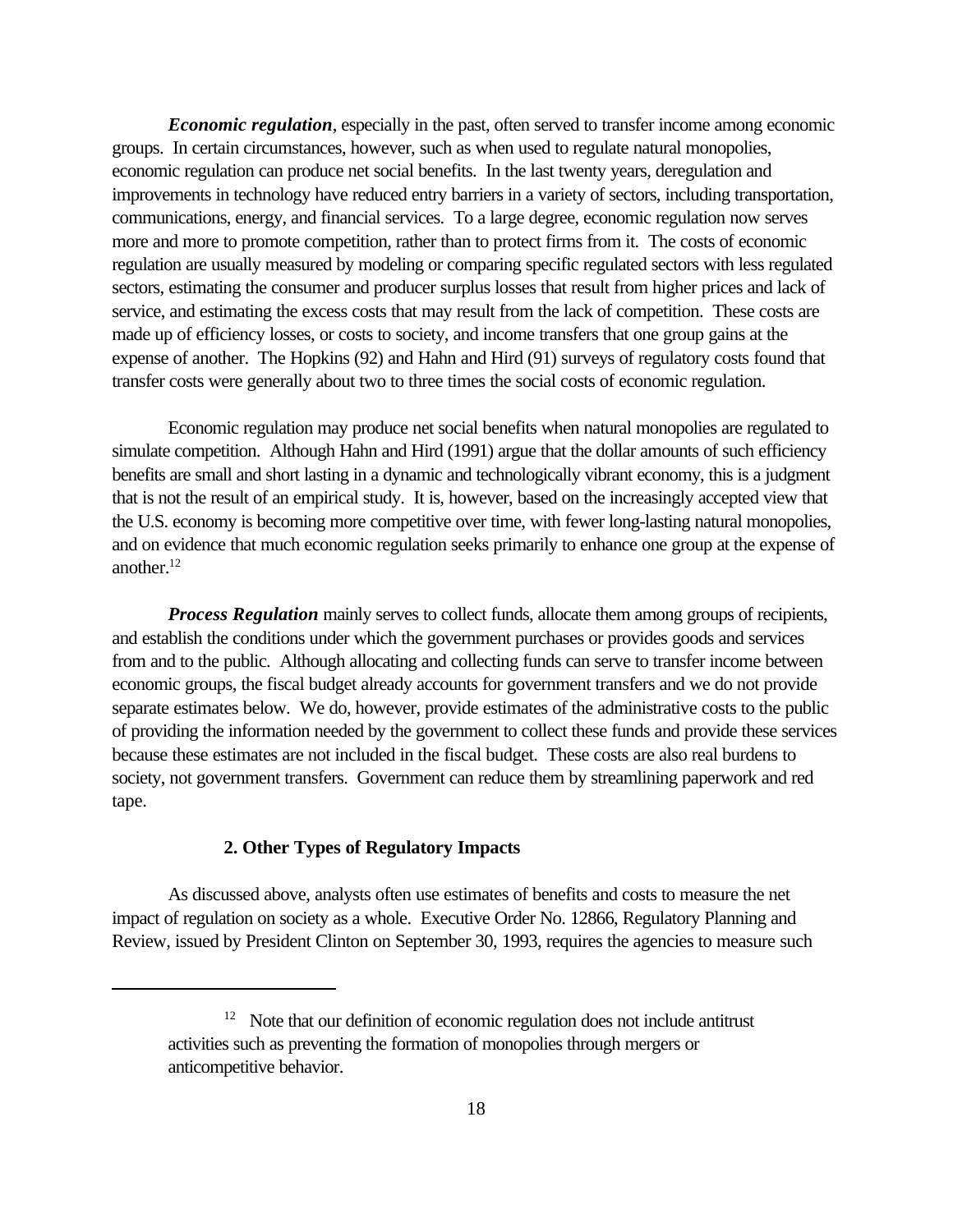impacts (Section 1(b)(6)). It also requires that the agencies analyze the effect of a proposed regulation on State, local, and tribal governments and on businesses of differing sizes (Section 1 (b)(9) and (11)). As mentioned, Section 638 (a)(2) of the Act asks for information on these impacts as well as on wages and economic growth.

Clearly, the impacts of regulation on these sectors are of special interest to policymakers and should be examined in a full analysis of regulatory impacts. The impacts on State, local, and tribal governments, small businesses, and workers can be measured by distributional analysis, which looks at the transfers of income among groups caused by regulations. Generally the analysis does not make value judgments about the merits of these transfers, leaving that up to policymakers. This approach is in contrast to Benefit Cost Analysis, which generally ignores income transfers and focuses on whether social benefits exceed social costs. Since distributional effects and net benefits are both important, both analyses should be presented to policymakers. Reflecting this philosophy, Executive Order No. 12866 states that agencies should select regulatory approaches that "maximize net benefits" taking into account distributional impacts and equity.

As required by the Act, we present estimates in section II of the costs and benefits of regulation and paperwork, and in section III present what we know about its distributional impacts.

## **II. The Costs and Benefits of Regulation and Paperwork**

Our estimate of the total annual costs and benefits of Federal rules and paperwork starts with our estimates in last year's report. It then adds new information received from the agencies about previous regulations and about new regulations issued during the last year.

#### **A. Social Regulation**

## **1. Total Annual Costs and Benefits**

Tables 1, and 2 presents our estimates of the total annual monetized costs and benefits of social regulation, per the approach presented in our 1998 Report.<sup>13</sup>

Table 1 relies on estimates from Hahn and Hird (1991) and EPA's *Cost of a Clean Environment* (1990) and Section 812 Retrospective Report (1997) to present a range of estimates for costs and benefits as of 1988.<sup>14</sup> The estimates of costs range between \$84 billion and \$140 billion and

<sup>&</sup>lt;sup>13</sup> Our general approach follows the procedures we used in last year's report which discusses them in more detail. (See OMB 1998, pp 13-18).

<sup>&</sup>lt;sup>14</sup> We discussed in detail the problems and uncertainties associated with these estimates in the two previous reports. We refer the reader to them for more specific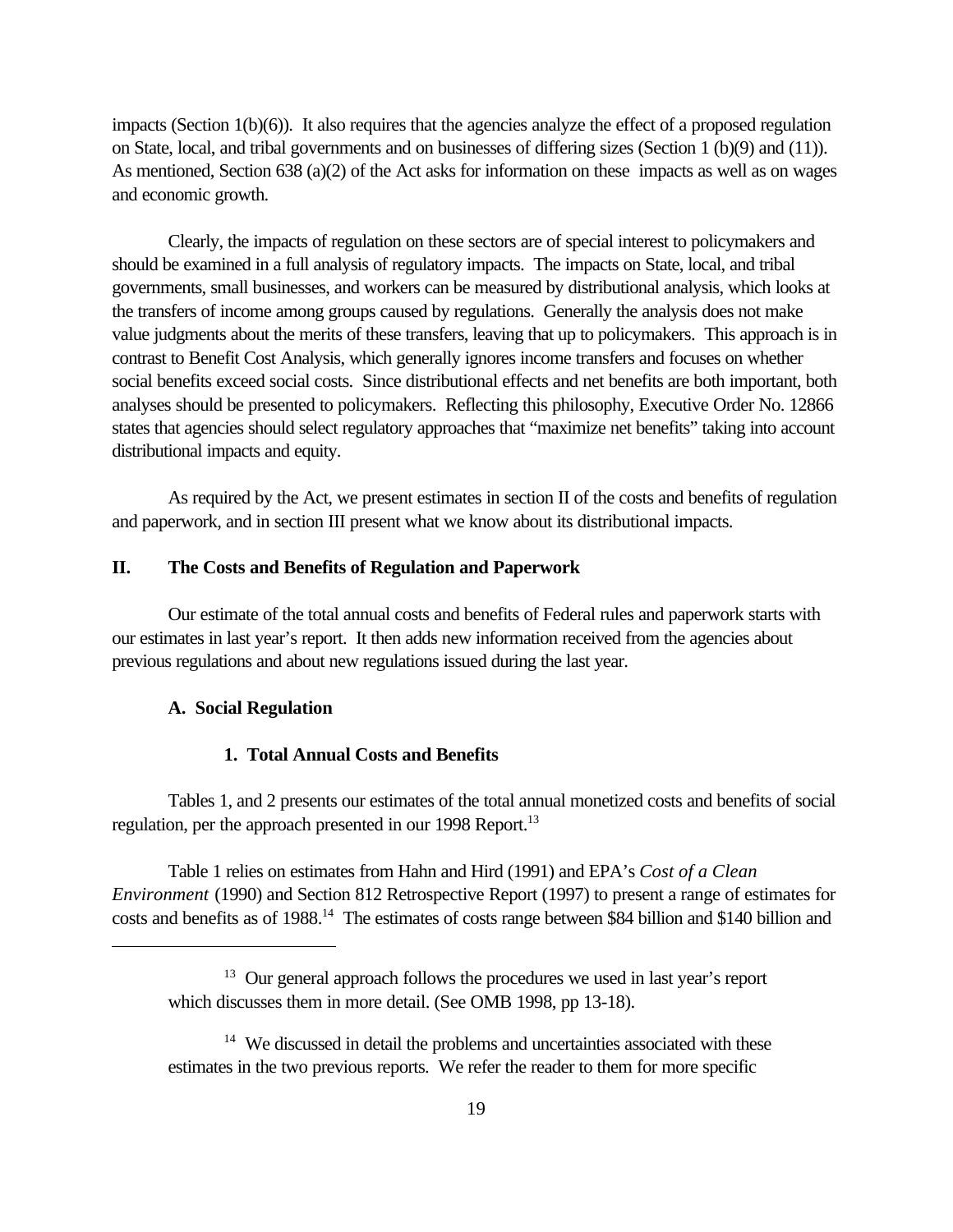the benefits between \$56 billion and \$1.5 trillion annually. The \$1.5 trillion upper- range estimate is dominated by EPA's Section 812 Retrospective Report, which estimates the benefits of the Clean Air Act from 1970 to 1990.

In last year's report we used EPA's upper range estimate for benefits of \$3.2 trillion. EPA points out that the \$3.2 trillion estimate was the upper bound, 95<sup>th</sup> percentile estimate generated by the Section 812 Retrospective Report for the year 1990, a value which EPA itself believes has a very small probability of being the correct estimate (that is, the probability that benefits are equal to or greater than \$3.2 trillion is 5 percent). EPA's expected value for the benefits of 1970 to 1990 programs in the year 1990 is \$1.45 trillion (in 1997 dollars). We have amended our report this year to incorporate EPA's expected-value estimate.

As we outlined at the beginning of this chapter, we confronted a number of critical estimation problems in developing benefit and cost estimates. The available studies, such as the Hahn and Hird study and the Section 812 Retrospective Report, also had to confront these problems and each study had to make difficult choices. As a result, each of these studies has advantages and disadvantages. The Retrospective Report's estimatee of \$1 trillion to \$1.5 trillion per year are substantially larger than the estimates presented by Hahn and Hird. The Hahn and Hird estimates were based on a 1982 study by Freeman that provided a synthesis of the available benefits literature. These estimates do not reflect the benefits associated with Clean Air Act initiatives in the 1980s, such as EPA's lead phasedown program. They also do not reflect the recent literature suggesting an association between exposure to fine particulate matter and premature mortality. In addition, the 1982 Freeman estimates were based on actual air quality improvement over the 1970s. They did not attempt to account for the benefits associated with preventing degradation in air quality. Finally, the Freeman estimates reflect the benefits and costs of air and water environmental regulation.

## *Insert Table 1*

#### *Insert Table 2*

The Section 812 Retrospective Report estimates were developed through a multi-year EPA Science Advisory Board peer review process. It presents a more comprehensive set of the benefits and costs under the Clean Air Act over the period from 1970 to 1990. For example, it includes regulatory actions taken during the 1980s. In addition, these estimates also include the benefits and costs of preventing any deterioration in air quality. It also reflects the benefits and costs of all air pollution control efforts, not just the Federal Clean Air Act. After completing its 5-year review in a series of open public meetings, the Council concluded that the Section 812 Retrospective Report "is a

information. The estimation problems discussed earlier in this report explain the general estimation problems with these types of aggregate estimates.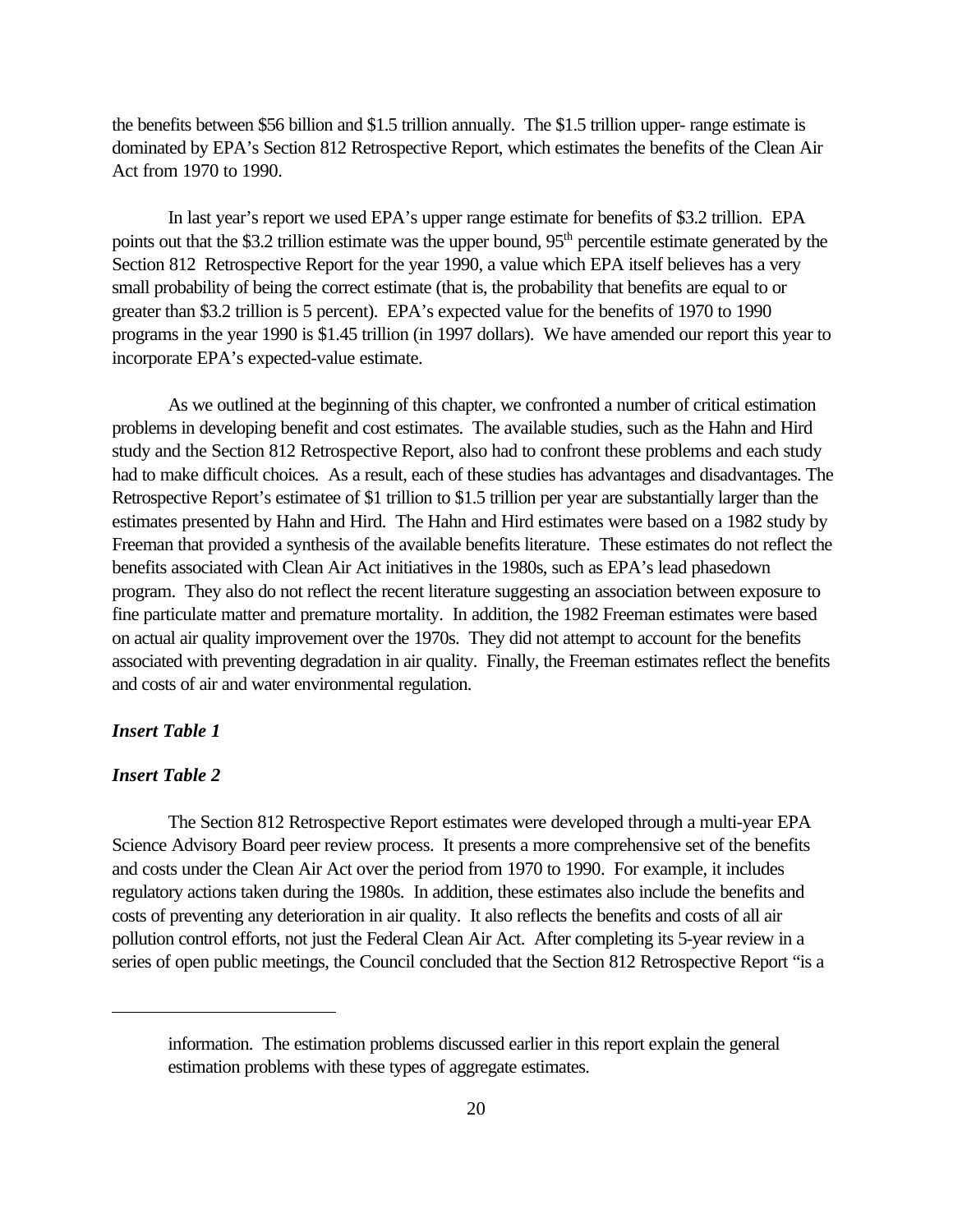serious, careful study and employs sound methods along with the best data available. While we do not necessarily endorse all details of this study's findings, we believe that as a general matter that they are consistent with the weight of available evidence." (Council review closure letter to EPA Administrator Browner, p.1, EPA-SAB-Council-LTR-97-008, July 8, 1997).

A panel of regulatory experts convened by GAO expressed their scepticism about the magnitude of the Section 812 Retrospective Report estimates (GAO, 1999). These experts identified specific concerns about some of the assumptions in the Retrospective Report, including: (1) the assumption that air quality would have deteriorated significantly between 1970 and 1990 in the absence of the Clean Air Act, (2) the uncertainties in the causal relationship between an increase in the risk of premature mortality and exposure to particulate matter, and (3) the methods used to estimate the value that individuals would place on reducing health and mortality risks. GAO pointed out that these concerns are similar to the concerns expressed by OMB in last year's report. (See OMB 1998, pp. 25-35).

Table 2 provides estimates of the total annual monetized costs and benefits of social regulations issued between 1987 and the first quarter of 1999. As explained in last year's report, we based the cost estimates on the Regulatory Impact Analyses (RIAs) for major rules that agencies submitted to OMB under Executive Order No.12866 and its predecessor, Executive Order No. 12291. To estimate benefits, we used a combination of sources. For the years 1987 to 1995, we assumed that benefits bore the same ratio to our cost estimates for the four categories of regulations shown in Table 2 as they did in a study by Robert Hahn (1996) of major regulations issued between 1990 and mid-1995. We did this because we do not have our own systematic estimates of the benefits for major rules issued before 1995.15 For the benefit estimates for 1995 through the first quarter of 1999, we used the information from agency-supplied RIAs modified for consistency with the *Best Practices* document as appropriate and extended to provide more monetized estimates of benefits and costs. We used consensus value estimates used by the agencies or found in the literature. Note that we present annualized cost estimates for the year 2000 for the new NAAQS for Ozone and Particulate Matter although no compliance costs for these new standards will be incurred in 2000.<sup>16</sup> We discuss these

<sup>&</sup>lt;sup>15</sup> Admittedly this is a crude estimation procedure because Hahn's inventory of rules begins in 1990 and ours extends back to 1987. Consequently, we are assuming that the relationship between costs and benefits that Hahn found for the later period extends back three years. Still, we know of no other approach to fill this gap in the data until RIAs for these years are re-examined. For further details see last year's report (OMB, 1998).

<sup>&</sup>lt;sup>16</sup> The validity and enforceability of the 8-hour ozone and PM2.5 NAAQS has been called into question in a decision by the United States Court of Appeals for the District of Columbia Circuit. *American Trucking Ass'ns* v*. EPA*, 175 F.3d 1027, modified in part and reh'g en banc denies, 195 F.3d 4 (1999). The United States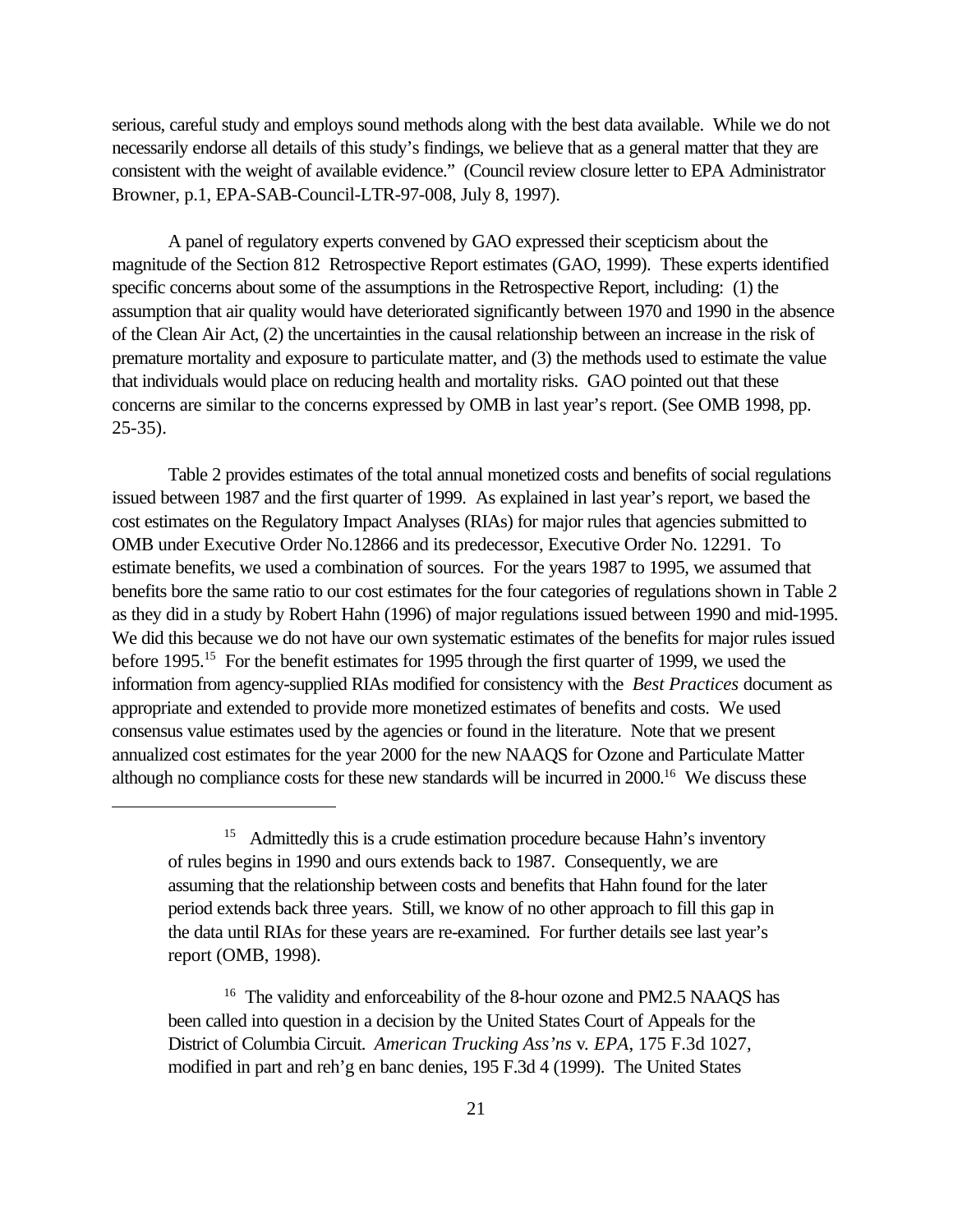estimates in detail in Chapter III. This RIA-based approach also has limitations and disadvantages. These limitations include (a) a varying set of baseline assumptions underlying the original RIAs, (b) differences in the risk and valuation assumptions and methods applied in different RIAs, and (c) the potential failure to reflect important interaction effects between major rules, such as the critical interactions between motor vehicle NOx and utility SO2 reductions in the formation of ambient particulate matter.

#### **2. New Estimates for the 1990 Clean Air Act Amendments**

EPA has also called to our attention its new study, *The Benefits and Costs of the Clean Air Act 1990 to 2010* (also called the Section 812 Prospective Report), (EPA 1999) to supplement the set of studies that served as the basis for the monetized estimates of benefits and costs in last year's report. This study -- like the Retrospective Report -- was developed through an EPA Science Advisory Board peer review process. It included three panels of independent economists, health and ecological scientists, and emissions and air quality modeling experts. The SAB Council parent committee concluded its review by stating that the Section 812 Prospective Report as with the Section 812 Retrospective Report, "is a serious, careful study that, in general, employs sound methods and data. While we do not endorse all details of the study, we believe that the study's conclusions are generally consistent with the weight of available evidence." (Council review closure letter to EPA Administrator Browner, p.1, EPA-SAB-COUNCIL-ADV-00-003, November 19, 1999). The Section 812 Prospective Report to Congress presents estimates of the benefits and costs of the regulatory programs mandated by the 1990 Clean Air Act Amendments (CAAA). EPA's new study estimates total annual costs for the CAAA of about \$20 billion and total annual benefits of roughly \$96 billion in the year 2000.17

Two specific programs account for 90 percent of the substantial benefit estimates in this Report. These two programs are (1) the pollution control initiatives directed toward reducing exposure to fine particulate matter and (2) the Title IV provisions directed at protecting stratospheric ozone.

These benefit estimates are considerably uncertain. For some of the specific uncertain variables underlying these estimates, EPA may have adopted assumptions which contribute to either overestimation or underestimation of benefits. With respect to underestimation, EPA could not quantify or monetize a number of benefit endpoints identified in the Section 812 Report. The inability to quantify

disagrees with the Court's decision and is seeking Supreme Court Review. This report assumes that these standards will be implemented.

<sup>&</sup>lt;sup>17</sup> The \$20 billion in costs and the \$96 billion in benefits are approximations and were derived by adding year 2000 estimates for Titles I-V with annualized equivalents of the net present value for Title VI over 1990 to 2075 for costs and 1990 to 2165 for benefits. (Table 8-3 of Prospective Report).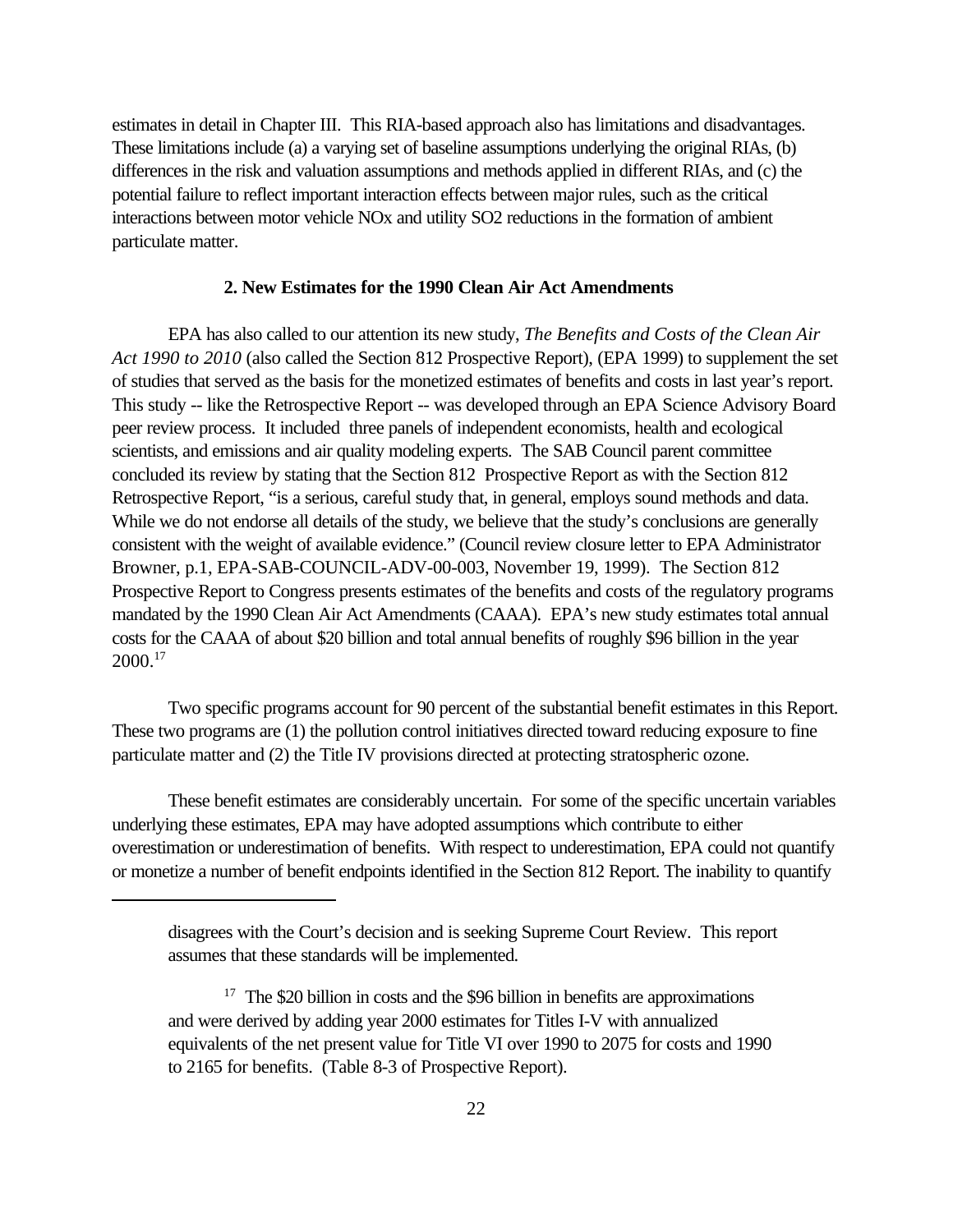and monetize these effects may have resulted in the substantial underestimation of benefits. For example, EPA could not quantify and/or monetize a large number of health endpoints -- particularly those associated with air toxics effects -- and ecological endpoints. This inability reduced the overall benefits estimate. Ecological benefits which EPA could not value included gains to recreational and commercial fishing from decreased nitrogen deposition into estuaries, increased values from wildlife habitat improvements, biodiversity, and many other recreational values. Independent peer reviewers specifically highlighted each of these unquantified/unmonetized effects as a potentially significant source of underestimation in the overall benefit estimate.

As we noted in last year's Report, the causal relationship between fine particulate matter levels and premature mortality is substantially uncertain. A substantial body of published scientific literature report a correlation between elevated PM concentrations and increased mortality rates. The 1996 PM Criteria Document (U.S. EPA, 1996a) summarizes a great deal of this literature. While the Clean Air Scientific Advisory Committee pointed out that a causal mechanism has not been clearly established, the preamble to the 1997 PM National Ambient Air Quality Standards (U.S. EPA. 40 CFR 50, 1997) stated that, "the consistency of the results of the epidemiological studies from a large number of different locations and the coherent nature of the observed effects are suggestive of a likely causal role of ambient PM in contributing to the reported effects," which include premature mortality.

The National Academy of Sciences, in their report on research priorities for PM (National Academy of Sciences, 1998), states that:

"The biological basis of most of the associations is essentially unknown at the ambient particulate levels at which the associations were observed. There is a great deal of uncertainty about the implications of the findings for risk management, due to the limited scientific information about the specific types of particles that might cause adverse health effects, the contributions of particles of outdoor origin to actual human exposure, the toxicological mechanisms by which the particles might cause adverse health effects, and other important questions." (p.2)

In addition, after noting the importance of supporting further prospective cohort mortality studies that consider multiple air pollutants, the SAB panel (Council) reviewing the draft Section 812 Prospective Report noted that the link between nitrates and mortality is also not well understood. (The Health and Ecological Effects Subcommittee of the Advisory Council on Clean Air Compliance Analysis, October 29, 1999, p.5.)

EPA has acknowledged these uncertainties, but has assumed -- for purposes of analysis -- a causal relationship between exposure to elevated PM and premature mortality, based on the consistent evidence of a correlation between PM and mortality reported in the scientific literature (U.S. EPA, 1996a). Consistent with the advice of the SAB Council, the Section 812 Prospective Report adopted the Pope et al (1995) study as the basis for estimating changes in PM-related mortality. The Section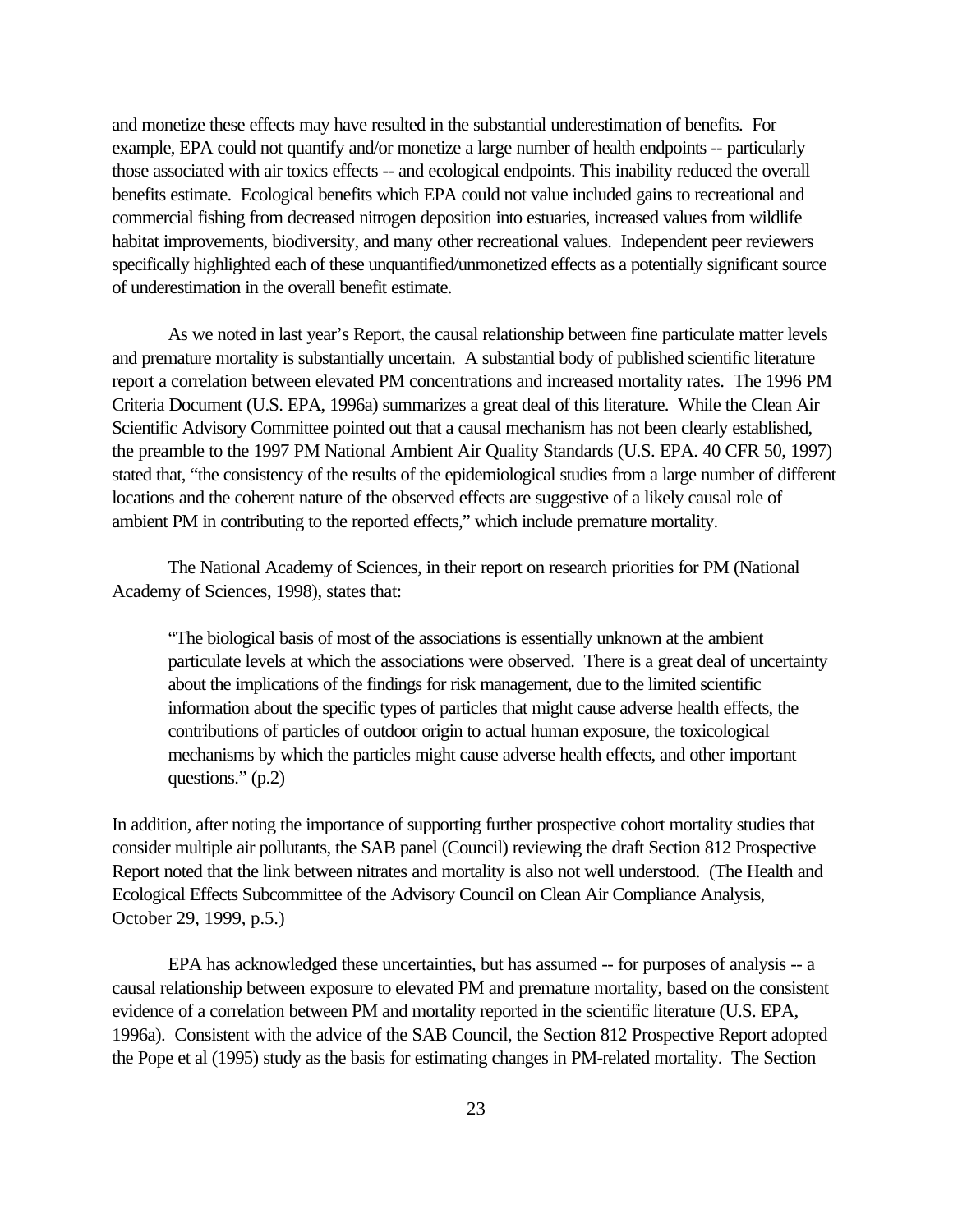812 Prospective Report states that the Dockery et al (1993) study offers a credible and reasonable alternative to the Pope study. Using the Dockery study would imply a doubling of the total benefits estimate for the year 2000. (See U.S. EPA, *The Benefits and Costs of the Clean Air Act, 1990 to 2010*, November 1999, p.110). In addition, consistent with SAB Council advice, the Section 812 Prospective Report treated reductions in all components of PM by making no distinctions among particles according to their chemical composition and treating all reductions in PM, both from directly emitted PM and from the secondary formation of PM, as equivalent.

Considerable uncertainty also exists with respect to the benefit estimates associated with protection of stratospheric ozone. Table 8-5 of the Prospective Report includes in its discussion of the various uncertainties that may affect the benefit estimates the following:

"Major uncertainties include: estimating total cancer cases resulting from  $UV_B$  exposure; not accounting for future averting behavior; and not accounting for future improvements in the early detection and treatment of melanoma."

While recognizing that these uncertainties may result in an over-estimate of the benefits of Title VI, however, the Prospective Report relied on climate modeling dating from the mid-1980's and analysis developed over the period from 1988 to 1992. The only adjustments EPA made to the benefit estimates from this earlier analysis was to revise the discount rate to 5 percent and the value for reductions in premature mortality risks to \$4.8 million (instead of the \$3 million used in the earlier analysis). In fact scientists have learned much since the mid-1980's. EPA could have updated its analysis and adopted new information to provide an alternative estimate, as follows:

-- the original RIA estimates assume worldwide compliance with international agreements. If other countries's compliance rates over the last decade were lower than expected, then benefits from U.S. control measures will be lower than estimated. Data reported to the United Nations Environment Programme's (UNEP) Ozone Secretariat in accordance with signatory countries' obligations under Article 7 of the Montreal Protocol (MP), however, indicate significant *over compliance* over the period 1986-1997. This suggests that benefits from U.S. control measures might be higher than estimated in the original analysis.

-- important advances in our understanding of atmospheric chemistry occurred over the last decade. The information suggests a much slower recovery rate for stratospheric ozone than used in the estimates presented in the Section 812 Prospective Report. This implies substantially delayed program benefits.

--the Section 812 Prospective Report incorporated the original RIA estimate that one percent of non-melanoma cancers result in premature mortality. Recent estimates of mortality associated with non-melanoma skin cancers, especially with the increased attention to skin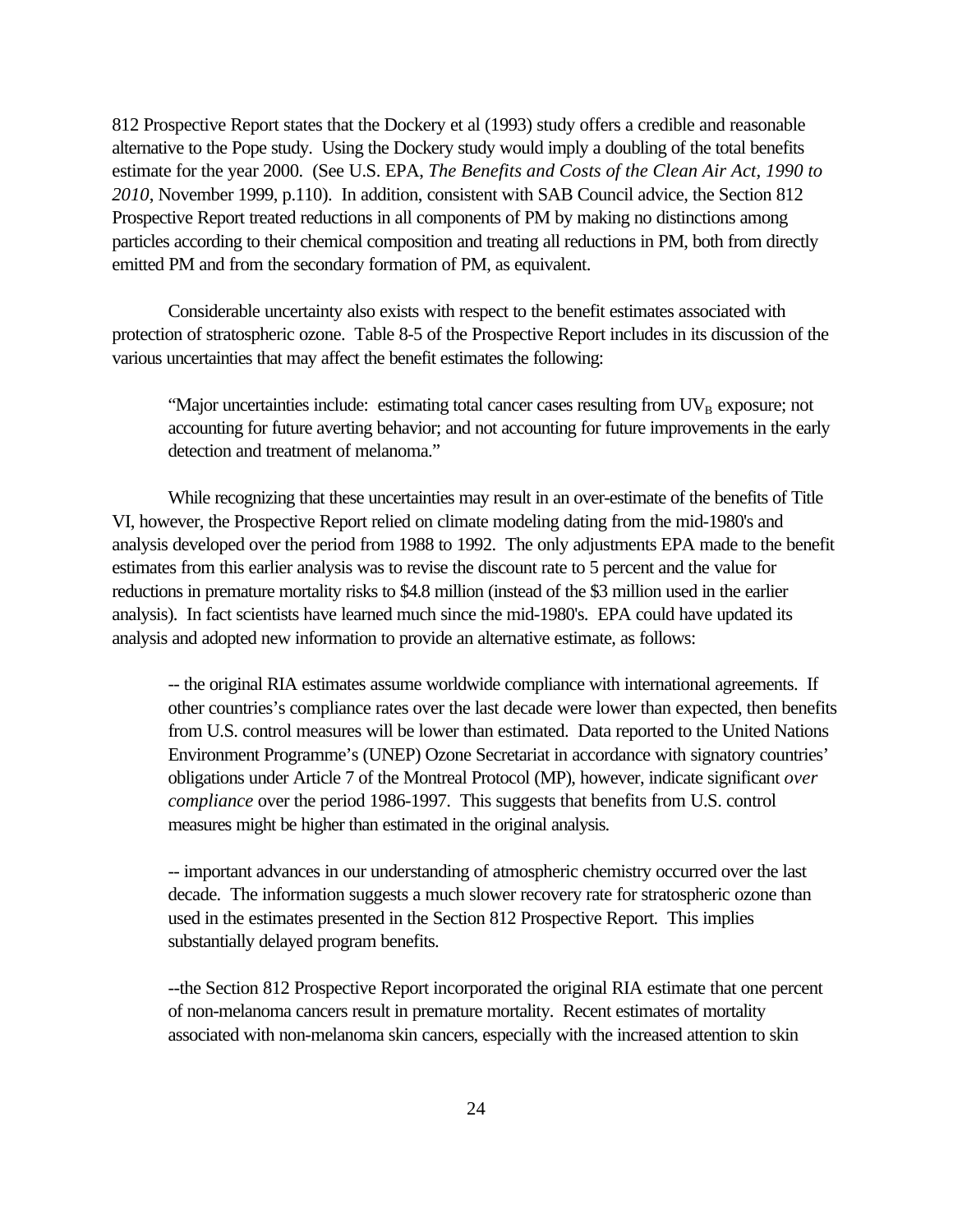cancer, suggest that the expected reductions in premature mortality could be substantially lower than the 1.0 percent estimate in the original RIA. $^{18}$ 

-- the baseline assumed continued population exposure patterns -- outdoor activity, sun bathing, etc. -- at levels comparable to exposure over the 1950's to 1970's without adjusting for averting behavior. Public education efforts, increased use of sunscreen, and other efforts starting two decades age are specifically directed toward reducing the adverse effect of  $UV_B$ exposure. At this time, we do not know whether the public health war on excess sun exposure will ultimately be successful; however, preliminary evidence from Australia's campaign to reduce the incidence of skin cancer and detect melanoma at an early stage suggest such efforts can be successful. (Council review letter to EPA Administrator Browner, p.4, EPA-SAB-COUNCIL-ADV-00-002, October 29, 1999.)

Finally, we note that the adoption of a value for the projected reduction in the risk of premature mortality is the subject of continuing discussion within the economic and public policy analysis community within and outside the Administration. In response to the sensitivity of this issue, we provide estimates reflecting two alternative approaches. The first approach -- supported by some and preferred by EPA -- uses a Value of a Statistical Life (VSL) approach. EPA prefers the VSL estimate of \$5.9 million (1997\$) developed for the Clean Air Act Section 812 benefit-cost studies. This estimate was derived from a set of 26 studies identified by EPA using criteria established in Viscusi (1992), as those most appropriate for environmental policy analysis applications. This approach, however, implicitly assumes that the willingness to pay to reduce mortality risks of the people in these 26 studies is the same as for the PM-vulnerable population.

For that reason, an alternative, approach is preferred by a number of others both within and outside the Administration. This approach was also developed for the Section 812 studies. It addresses one concern with applying the \$5.9 million VSL estimate, which reflects a valuation derived mostly from labor market studies involving healthy working-age manual laborers to PM-related mortality risks that are primarily associated with older populations and those with impaired health status by adjusting for the age differences in the two populations. This alternative approach leads to an estimate of the value of a statistical life year (VSLY), which is derived directly from the VSL estimate. It differs only in incorporating an explicit assumption about the number of life years saved and an implicit assumption that the valuation of each life year is not affected by age.<sup>19</sup> It does not adjust for

<sup>&</sup>lt;sup>18</sup> The American Cancer Society reports that over a million cases of nonmelanoma skin cancer are diagnosed in this country every year and that an estimated 1900 people are expected to die of non-melanoma skin cancer this year. (American Cancer Society, ACS News Today, May 1, 2000, www.cancer.org).

 $19$ Specifically, the VSLY estimate can be calculated by amortizing the \$5.9 million mean VSL estimate over the 35 years of life expectancy associated with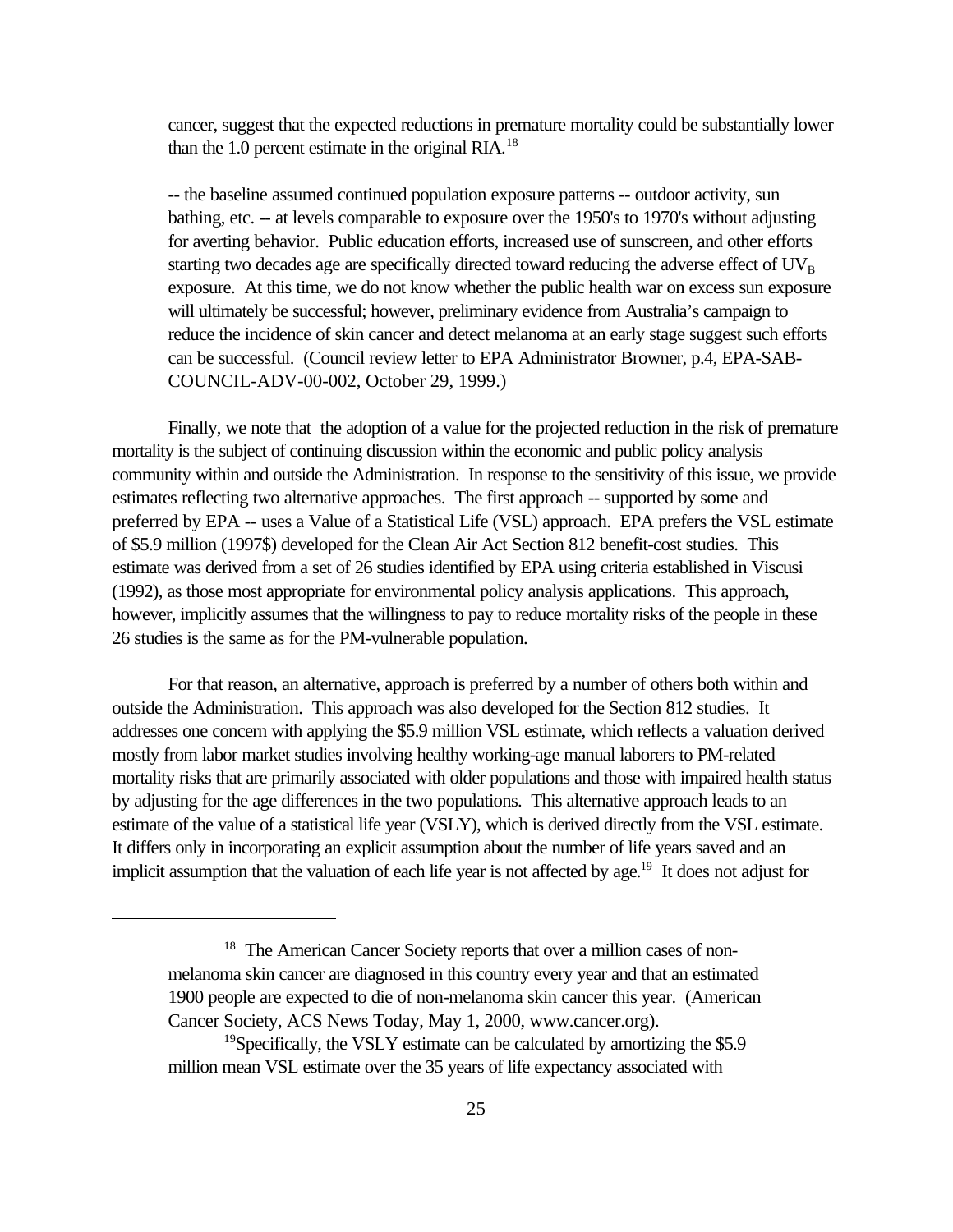differences in health status or other demographic differences. Under this alternative approach, the estimated mean VSLY is \$360,000 (1997\$); combining this number with a mean life expectancy of 14 years for the PM-vulnerable population yields an age-adjusted VSL of \$3.6 million (1997\$).

Both approaches are imperfect, and raise difficult methodological issues, which are discussed in depth in the recently published Section 812 Prospective Study, draft EPA Economic Guidelines, and the peer-review commentaries prepared in support of each of these documents. For example, both methodologies embed assumptions (explicit or implicit) about which there is little or no definitive scientific guidance. In particular, both methods adopt the assumption that the risk versus dollars tradeoffs revealed by available labor market studies are applicable to the risk versus dollar trade-offs in the air pollution context.

EPA currently prefers the VSL approach because, essentially, the method reflects the direct application of what EPA considers to be the most reliable estimates for valuation of premature mortality available in the current economic literature. While there are several differences between the labor market studies EPA uses to derive a VSL estimate and the particulate matter air pollution context addressed here, those differences in the affected populations and the nature of the risks imply both upward and downward adjustments. For example, adjusting for age differences may imply the need to adjust the \$5.9 million VSL downward, as would adjusting for health differences; but the involuntary nature of air pollution-related risks and the lower level of risk-aversion of the manual laborers in the labor market studies may imply the need for upward adjustments. In the absence of a comprehensive and balanced set of adjustment factors, EPA believes it is reasonable to continue to use the \$5.9 million value while acknowledging the significant limitations and uncertainties in the available literature. Furthermore, EPA prefers not to draw distinctions in the monetary value assigned to the lives saved even if they differ in age, health status, socioeconomic status, gender or other characteristics of the adult population.

Those who favor the alternative, age-adjusted approach emphasize that the value of a statistical life is not a single number relevant for all situations. Indeed, the VSL estimate of \$5.9 million (1997\$) is itself the central tendency of a number of estimates of the VSL for some rather narrowly defined populations. When there are significant differences between the population affected by a particular health risk and the populations used in the labor market studies – as is the case here – they prefer to adjust the VSL estimate to reflect those differences. While acknowledging that the VSLY approach provides an admittedly crude adjustment (for age though not for other possible differences between the populations), they point out that it has the advantage of yielding an estimate that is not presumptively

subjects in the labor market studies. The resulting estimate, using a 5 percent discount rate, would be \$360,000 per life-year saved in 1997 dollars. This annual average value of a life-year can then be multiplied times the number of years ofremaining life expectancy for the affected population.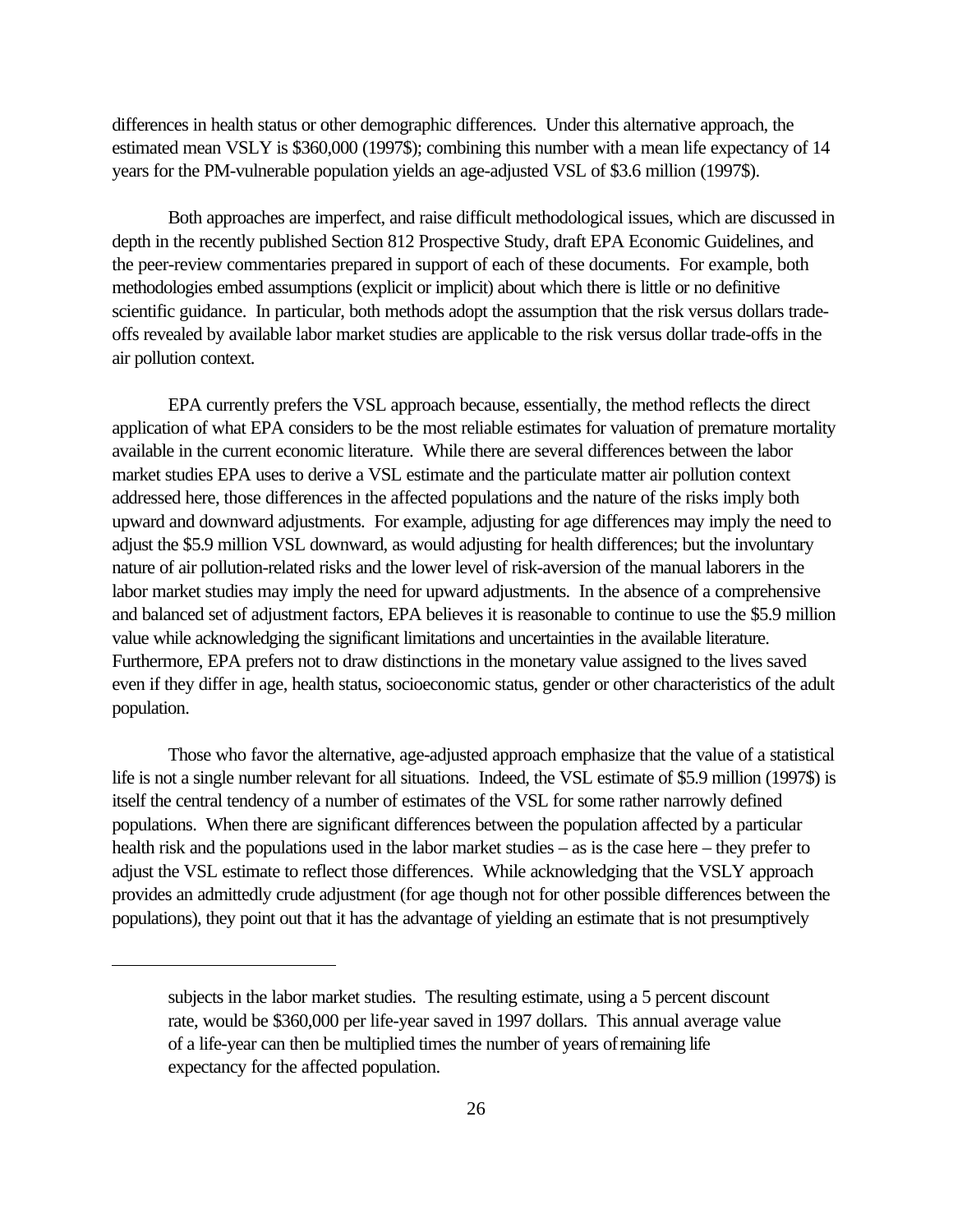biased. Proponents of adjusting for age differences using the VSLY approach fully concur that enormous uncertainty remains on both sides of this estimate – upwards as well as downwards – and that the populations differ in ways other than age (and therefore life expectancy). But rather than waiting for all relevant questions to be answered, they prefer a process of refining estimates by incorporating new information and evidence as it becomes available.

## **3. Combining Estimates of Annual Benefits and Costs**

Because the EPA "Retrospective" and "Prospective" Reports provide a consistant framework for estimating of the benefits and costs of the Clean Air Act (CAA), we have elected to develop parallel estimates for the environmental programs. Table 3 presents both the estimates from Table 2 and the EPA Section 812 Prospective Report estimates to allow the construction of an aggregate estimate of the monetized benefits and costs of CAA regulation.

Table 3 presents estimates for the Clean Air Act using information on the benefits and costs of Clean Air Act regulation from EPA's Retrospective and Prospective Reports coupled with RIA benefit and cost estimates for several recent air rules. We have included an age adjusted estimate that reflects a different valuation for reductions in mortality-related risks because these risks are primarily associated with older populations. This approach yields benefit estimates of \$1 to \$1.6 trillion per year and cost estimates of \$96 billion per year for Clean Air Act regulation. Thus, the net benefits of Clean Air Act provisions are on the order of \$1 to \$1.5 trillion per year.

Table 3 also presents estimates for all environmental-based regulation developed using benefit and cost studies published by Hahn and Hird (1991) and Hahn (1996), our own estimates of the cost of environmental regulations issued over the 1988 to 1995 period, and the compilation in Tables 11 to 14 (below) from RIAs of benefit and cost estimates for environmental rules issued over the 1995 to 1999 period. These estimates of the costs and benefits of environmental regulations include estimates for CAA regulations as well as other EPA regulations based on the RIAs EPA prepared at the time. We present this separate estimate because the new Section 812 Prospective Report offers a separate set of estimates specific to the Clean Air Act; it does not cover the benefits and costs of the regulations EPA issued over this period pursuant to its other environmental statutes. In addition, the estimates presented by the Section 812 Prospective Report also do not include some of the regulations EPA issued between 1995 and the first quarter of 1999, such as the recent regional haze final rule, because of the time and resources necessary to conduct this prospective assessment.

Table 4 combines the results from Tables 1, 2, and 3 to present our estimates for the existing costs of social regulation as of the first quarter in 1999. It shows that health, safety and environmental regulation produces between \$25 billion and \$1,653 billion of net benefits per year.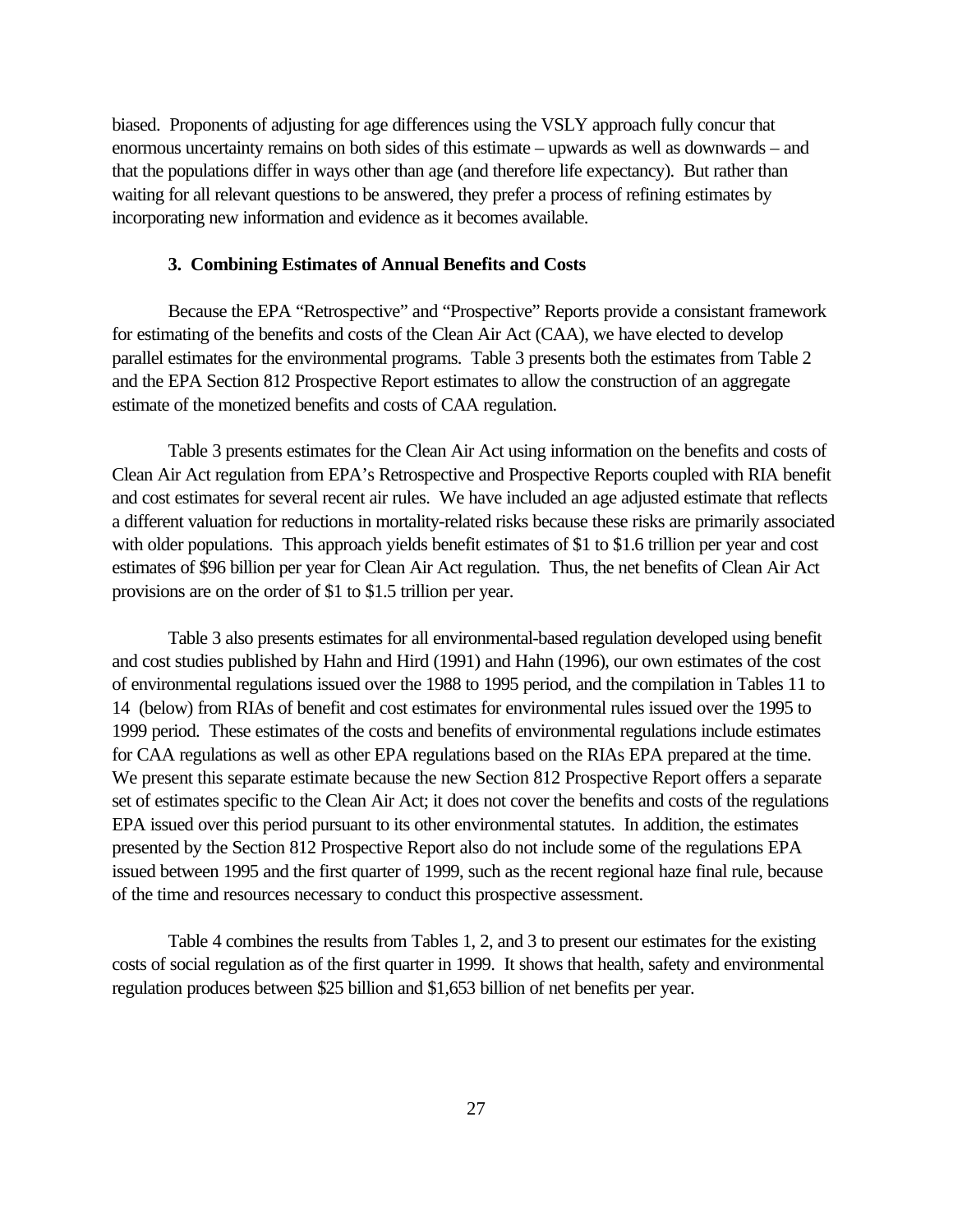#### **4. Costs and Benefits of Major Rules by Agencies**

Table 5 lists the costs and benefits by agency and agency program for major regulations issued over the last four years (April 1, 1995 to March 31, 1999) as estimated in Chapter III. During this period, only seven agencies issued major rules. Of these, rules by EPA and HHS had the greatest impact. Those issued by EPA are expected to provide between \$17 billion and \$84 billion in annual benefits for society at an annual cost of about \$28 billion. Those issued by HHS are expected to provide \$12 billion to \$14 billion in annual benefits at an annual cost of about \$800 million.

#### **B. Economic Regulation**

In our 1997 and 1998 reports, we presented an estimate that the efficiency costs of economic regulation amounted to \$71 billion. This is based on an estimate by Hopkins (1992) of \$81 billion, which we adjusted downward by \$10 billion to account for the deregulation and increase in competition that has occurred in the financial and telecommunications sectors since Hopkins' estimates were made in 1992. In a recent comprehensive report on regulatory reform in the United States by a panel of experts from around world, the OECD estimated that additional reforms in the transportation, energy, and telecommunications sectors would lead to an increase in GDP of 1 percent (OECD, 1999). One percent of the revised first quarter 1999 GDP of \$9,073 billion is about \$90 billion.

This estimate does not include the costs of international trade protection, which Hopkins included in his estimate of the cost of economic regulation. According to a recent study, the static gains from removing trade barriers existing in 1990 suggested potential gains of about 1.3 percent of GDP (Council of Economic Advisers, 1998) or \$120 billion for the first quarter of 1999, assuming trade barriers have not changed.<sup>20</sup> These estimates taken together suggest that Hopkins' estimate may be too low.

As we discuss above, economic regulation also results in income transfers from one group to another. In our previous two reports, we used an approach used by Hahn and Hird, and Hopkins, to estimate transfers as a multiple of the efficiency losses. Based on the OECD estimate of efficiency losses, Hopkins' multiple of two (1992) gives rise to an estimate of transfer costs for economic regulation (not counting trade protection) of \$180 billion.

## *Insert table 5*

 $20$  The CEA report also went on to state that studies of this type only capture static costs, fail to capture value of foregone varieties of products, quality improvements, and productivity enhancements that would take place in the absence of trade barriers, and thus understate the benefits from trade (CEA 1998, p. 238).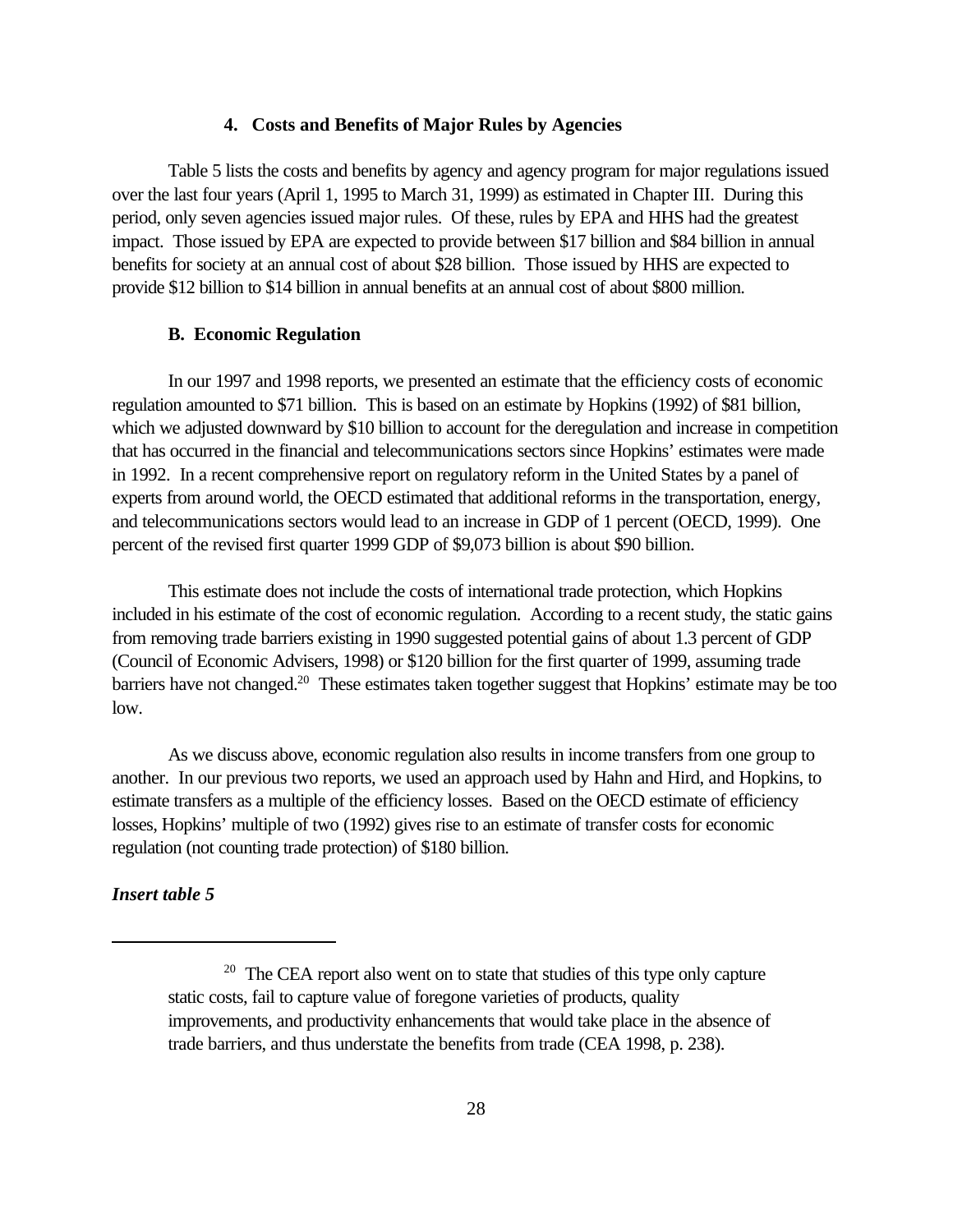## **C. Process Regulation**

The main costs of process regulation consist of the paperwork costs imposed on the public. Section  $638(a)(1)(A)$  of the Act calls on OMB to examine the costs and benefits of paperwork. Currently OMB is in the process of revising its guidance on how the agencies should evaluate paperwork burden. OMB issued a notice in the *Federal Register* on October 14, 1999 (64 FR 55788) inviting comments on how best to improve the uniformity, accuracy, and comprehensiveness of agency burden measurement. In this notice, we raise the issue of expanding the reporting of burden to include a monetized value of time, and specifically seek comment on the idea of converting "burden hours" into a dollar measure of burden. If a dollar-equivalent value is calculated for burden hours, agencies and OMB could report a single estimate – in dollar terms – of paperwork burden that would combine monetized burden hours with the "cost burden" calculation. This would estimate out-ofpocket expenses that are not captured by the time-based measure of burden. While this approach has analytical appeal, it does pose significant methodological challenges.

In addition, the IRS has begun work on a new model that will estimate the amount of burden incurred by wage and investment taxpayers as a result of complying with the tax system. IRS has undertaken this study to improve our understanding of taxpayer burdens, to enable us to measure both current and future levels of burden, and to help us isolate the burden of particular tax provisions, regulations, or procedures. To help provide input into our consideration of methods to expand the reporting of burden to include monetized burden hours, the IRS paperwork burden study will include the development of a White Paper on the Monetization of Taxpayer Time. This White Paper will examine the issues surrounding monetization, review existing research, identify lessons learned, and discuss the implications for efforts to monetize taxpayer time.

In our *Information Collection Budgets*, published annually, we calculate paperwork burden imposed on the public, using information that agencies give us with their requests for information collection approvals.21 We present below in Table 6 estimates of paperwork burden in terms of the hours the public devotes annually to gathering and providing information for the Federal government. At a future point in time, we hope to be able to provide information on the dollar costs of paperwork. At present we do not know how to estimate the value of the total annual benefits to society of the information the government collects from the public.

<sup>&</sup>lt;sup>21</sup> The Paperwork Reduction Act of 1995 requires Federal agencies to seek approval from OMB for each information collection sought from ten or more individuals or entities. As part of that request agencies must estimate the burdens that their individual collection requests impose on the public.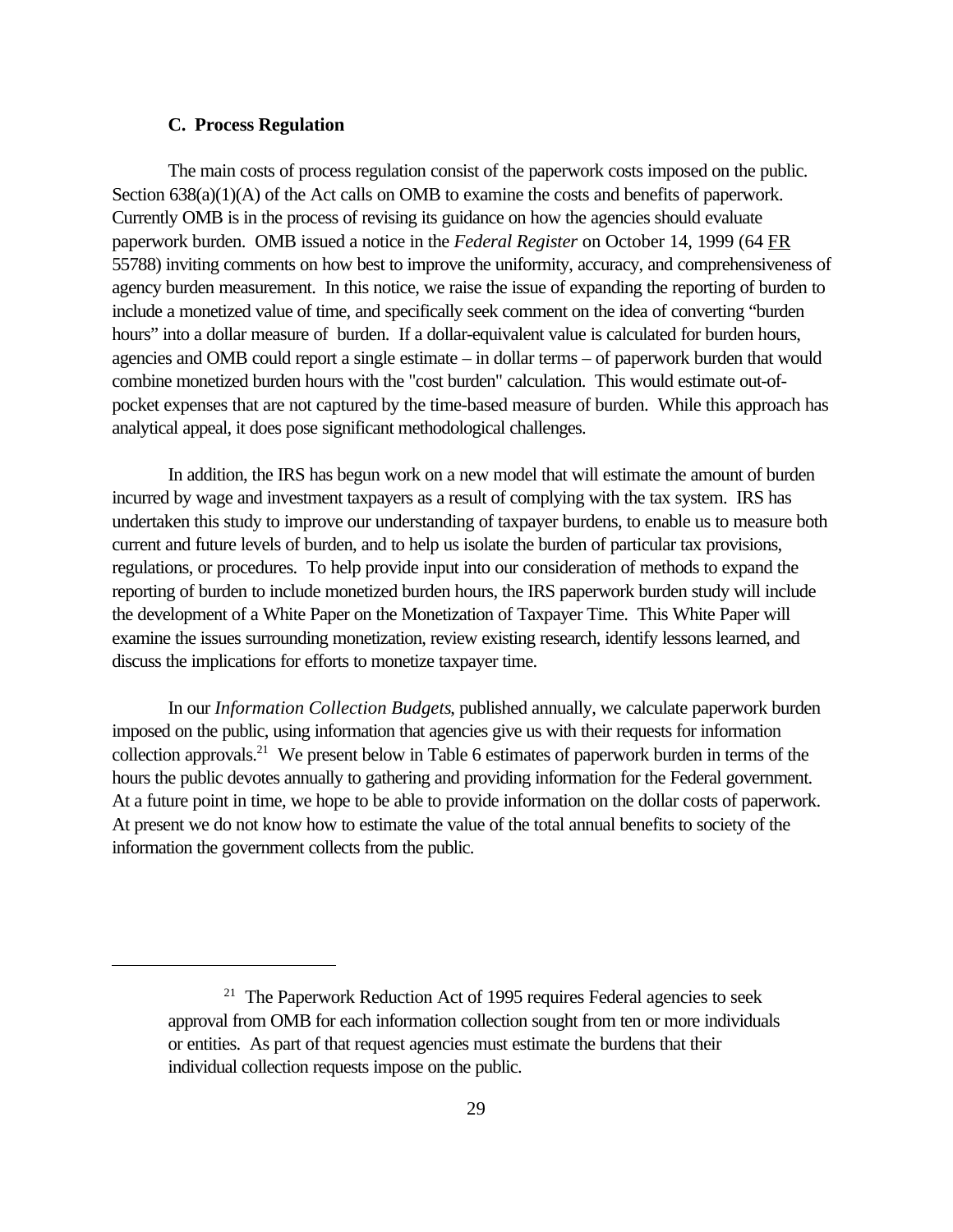Table 6 shows our estimates of the expected paperwork burden hours for FY 1999 by agency. The total burden of 7,202 million hours is made up of 5,912 million hours for the Treasury Department (82 percent) and 1,290 million hours for the rest of the Federal government

## *Insert table 6*

(18 percent). "Using the estimate of average value of time from our previous two reports (\$26.50 per hour for individuals and entities that provide information to the government), we derive a cost estimate of public paperwork of \$190 billion." Note, however, that (1) this is a rough average and should not be applied to individual agencies or agency collections, and (2) this estimate should not be added to our estimates of the costs of regulation because it would result in some double counting. Our estimates of regulatory costs already include paperwork costs. Many paperwork costs arise from regulations, often for enforcement and disclosure purposes.

## **III. The Other Impacts of Federal Regulation**

Section 638 (a)(2) of the Act calls on OMB to present an analysis of the impacts of Federal regulation on State, local, and tribal government, small business, wages, and economic growth.

## **A. Impact on State, Local, and Tribal Government**

Over the past four years, four rules have imposed costs of more than \$100 million on State, local, and Tribal governments (and thus have been classified as public sector mandates under the Unfunded Mandates Act of 1995).<sup>22</sup> All four of these rules were issued by the Environmental Protection Agency. These four rules are described in greater detail below.

1. *EPA's Rule on Standards of Performance for Municipal Waste Combustors and Emissions Guidelines* (1995): This rule set standards of performance for new municipal waste combustor (MWC) units and emission guidelines for existing MWCs under sections 111 and 129 of the Clean Air Act [42 U.S.C. 7411, 42 U.S.C. 7429]. The standards and guidelines

EPA's proposed rules setting air quality standards for ozone and particulate matter may ultimately lead to expenditures by State, local or tribal governments of \$100 million or more. However, Title II of the Unfunded Mandates Reform Act provides that agency statements on compliance with Section 202 must be conducted "unless otherwise prohibited by law". The Conference report to this legislation indicates that this language means that the section "does not require the preparation of any estimate or analysis if the agency is prohibited by law from considering the estimate or analysis in adopting the rule." EPA has stated, and the courts have affirmed, that under the Clean Air Act, the air quality standards are health-based and EPA is not to consider costs.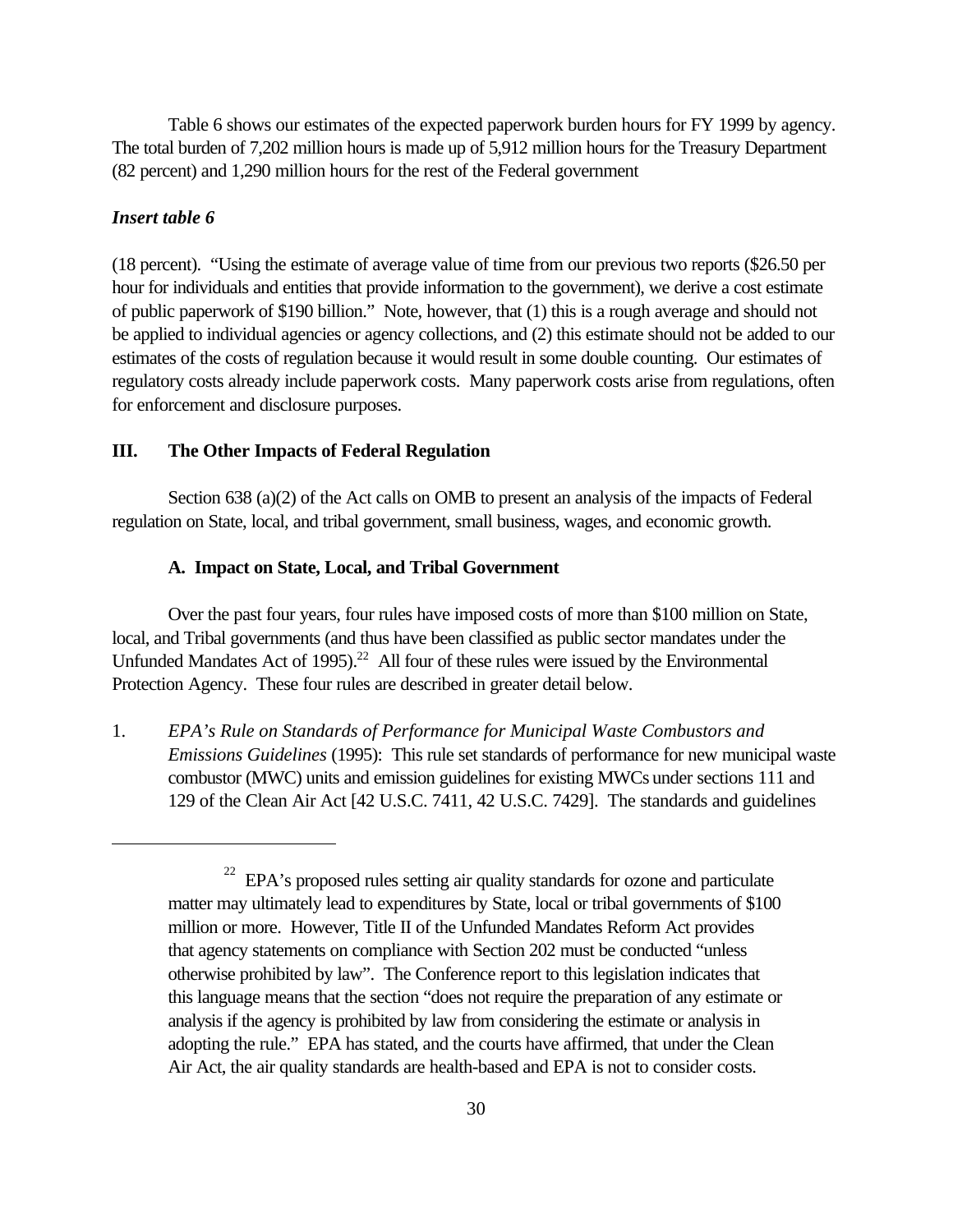apply to MWC units at plants with aggregate capacities to combust greater than 35 megagrams per day (Mg/day) (approximately 40 tons per day) of municipal solid waste (MSW). The standards require sources to achieve emission levels reflecting the maximum degree of reduction in emissions of air pollutants that the Administrator determined is achievable, taking into consideration the cost of achieving such emission reduction, and any non-air quality health and environmental impacts and energy requirements.

EPA estimated the national total annualized cost for the emissions standards and guidelines to be \$320 million per year (in constant 1990 dollars) over existing regulations. EPA estimated the cost of the emissions standards for new sources to be \$43 million per year. EPA estimated the cost of the emissions guidelines for existing sources to be \$277 million per year. The annual emissions reductions achieved through this regulatory actions include, for example, 21,000 Mg. of SO2; 2,800 Mg. of particulate matter (PM); 19,200 Mg of NOX; 54 Mg. of mercury; and 41 Kg. of dioxin/furans.

- *2. EPA's Standards of Performance for New Stationary Sources and Guidelines for Control of Existing Sources: Municipal Solid Waste Landfills* (1996): This rule set performance standards for new municipal solid waste landfills and emission guidelines for existing municipal solid waste landfills to implement section 111 of the Clean Air Act. The rule addressed nonmethane organic compounds (NMOC) and methane emissions. NMOC include volatile organic compounds (VOC), hazardous air pollutants (HAPs), and odorous compounds. Of the landfills required to install controls, about 30 percent of the existing landfills and 20 percent of the new landfills are privately owned. The remainder are publicly owned. The total nationwide annualized costs for collection and control of air emissions from new and existing MSW landfills are estimated to be \$94 million per year annualized over 5 years, and \$110 million per year annualized over 15 years.
- *3. National Primary Drinking Water Regulations: Disinfectants and Disinfection Byproducts*  (1998): This rule promulgates health based maximum contaminant level goals (MCLGs) and enforceable maximum contaminant levels (MCLs) for about a dozen disinfectants and byproducts that result from the interaction of these disinfectants with organic compounds in drinking water. The rule will require additional treatment at about 14,000 of the estimated 75,000 water systems nationwide affected by this rule. The costs of the rule are estimated at \$700 million annually. The quantified benefits estimates range from zero to 9,300 avoided bladder cancer cases annually, with an estimated monetized value of \$0 to \$4 billion. Possible reductions in rectal and colon cancer and adverse reproductive and developmental effects were not quantified.
- *4. National Primary Drinking Water Regulations: Interim Enhanced Surface Water Treatment* (1998): This rule establishes new treatment and monitoring requirements (primarily related to filtration) for drinking water systems that use surface water as their source and serve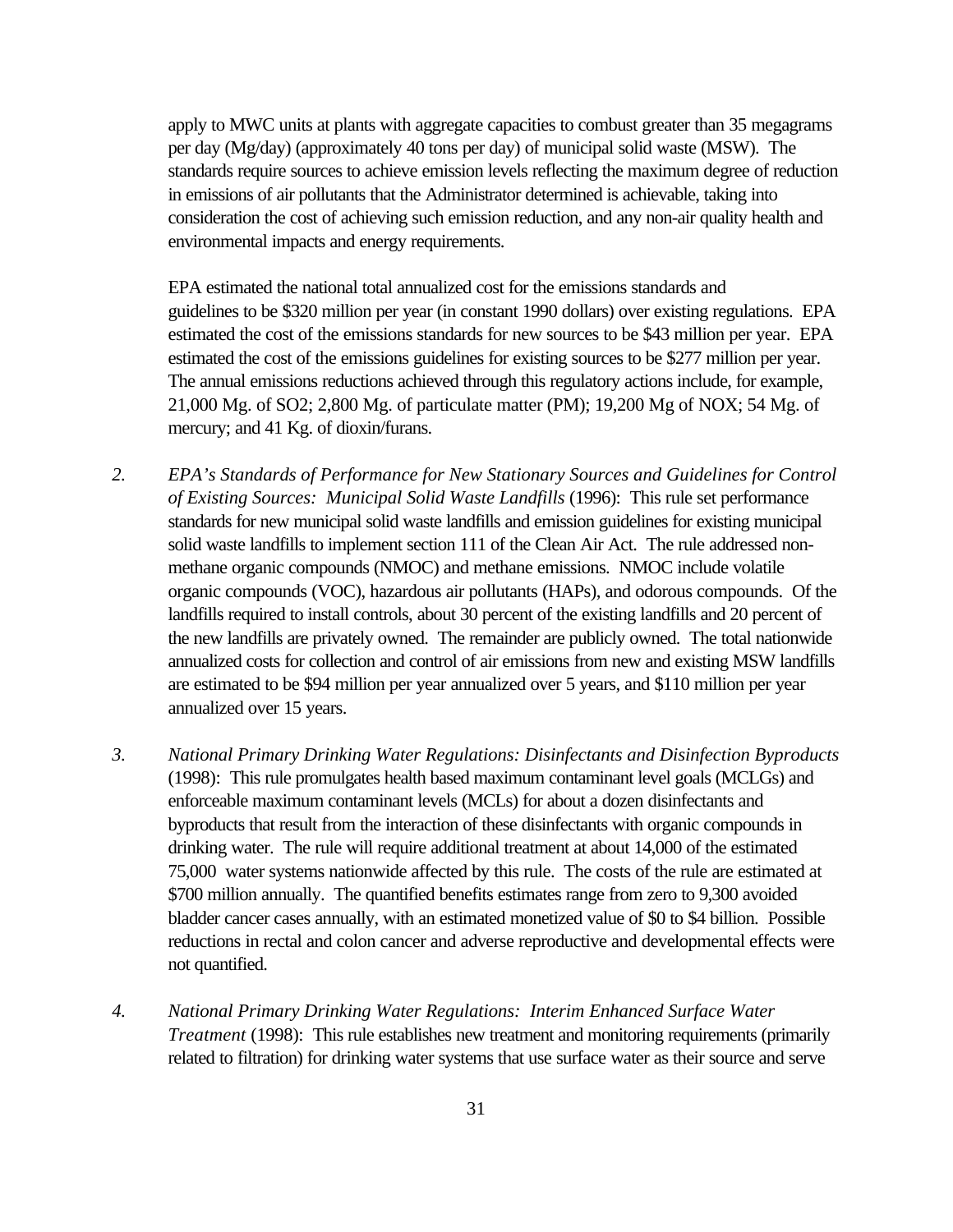more than 10,000 people. The purpose of the rule is to enhance protection against potentially harmful microbial contaminants. EPA estimated that the rule will impose total annual costs of \$300 million per year. The rule is expected to require treatment changes at about half of the 1,400 large surface water systems, at an annual cost of \$190 million. Monitoring requirements add \$96 million per year in additional costs. All systems will also have to perform enhanced monitoring of filter performance. The estimated benefits include mean reductions of from 110,000 to 338,000 cases of cryptosporidiosis annually, with an estimated monetized value of \$0.5 to \$1.5 billion, and possible reductions in the incidence of other waterborne diseases.

While these four EPA rules were the only ones over the past four years to require expenditures by State, local and tribal governments exceeding \$100 million, they were not the only rules with impacts on other levels of governments. For example, 18 percent of rules listed in the April 1999 Unified Regulatory Agenda cited some impact on State, local or tribal governments. In general, OMB works with the agencies to ensure that the selection of the regulatory option for all final rules fully complies with the Unfunded Mandates Reform Act. For proposed rules, OMB works with the agencies to ensure that they also solicited comment on alternatives that would reduce costs to all regulated parties, including State, local and tribal governments.

Agencies have also significantly increased their consultation with State, local, and tribal governments on all regulatory actions that impact them. For example, EPA and the Department of Health and Human Services engaged in particularly extensive consultation efforts over a wide variety of programs, on both formal unfunded mandates as defined by the Unfunded Mandates Reform Act and other rules with intergovernmental impacts. Agencies also made real progress in improving their internal systems to manage consultations better. This has helped them analyze specific rules in ways that reduce costs and increase flexibility for all levels of government and for the private sector, while implementing important national priorities.

This trend toward increased consultation is expected to continue. On August 5, 1999, President Clinton issued Executive Order No. 13132 entitled "Federalism." This Executive Order emphasizes consultation with State and local governments and greater sensitivity to their concerns. It also establishes specific requirements that Federal agencies must follow as they develop and carry out policies that affect State and local governments.

#### **B. Impact on Small Business**

The President explicitly recognized the need to be sensitive to the impact of regulations and paperwork on small business in his Executive Order No. 12866, "Regulatory Planning and Review," issued September 30, 1993. The Executive Order called on the agencies to tailor their regulations by business size in order to impose the least burden on society, consistent with obtaining the regulatory objectives. It also called for the development of short forms and other streamlined regulatory approaches for small businesses and other entities. The President also supported and signed into law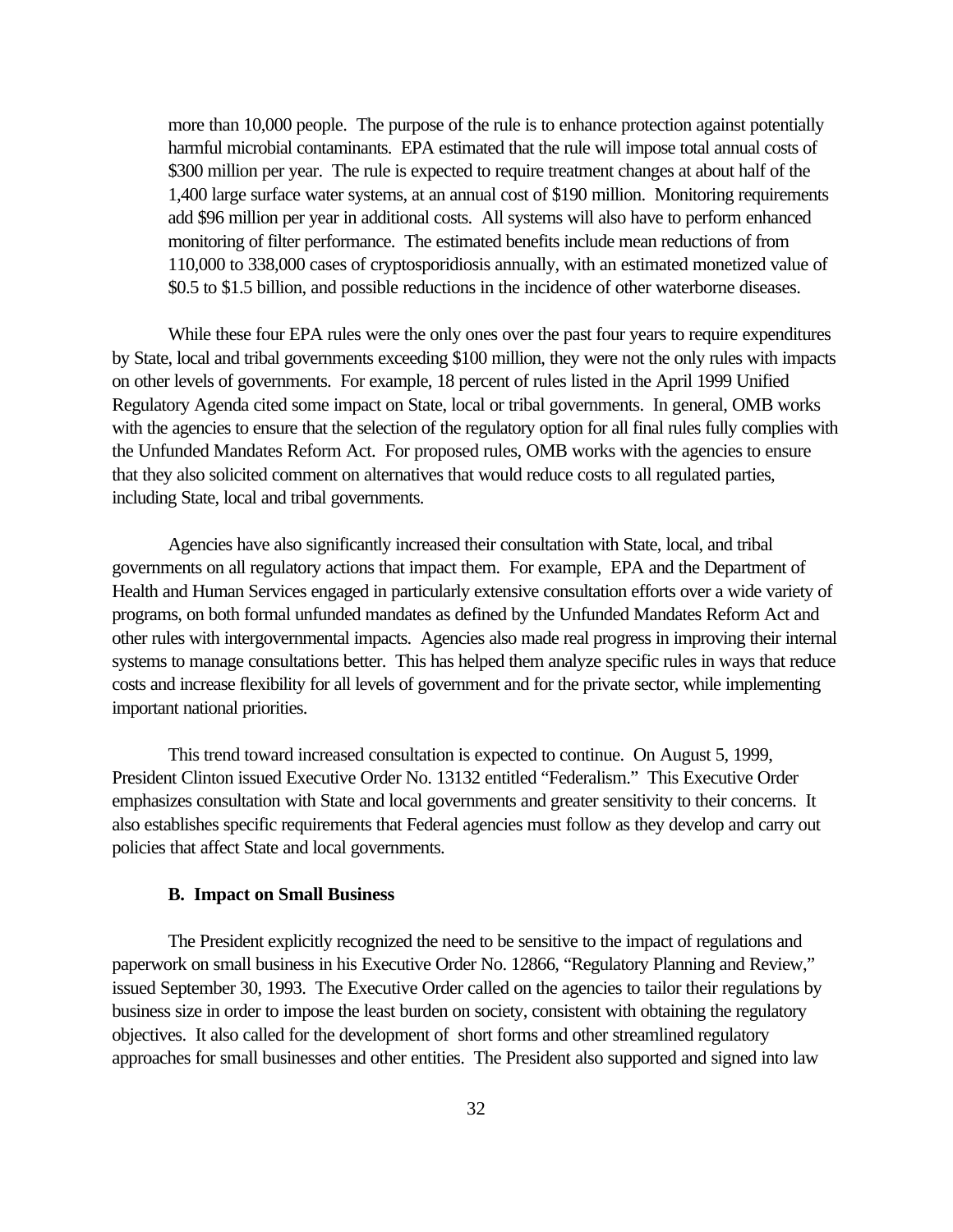the Small Business Regulatory Enforcement Fairness Act of 1996 (SBREFA). In the findings section of SBREFA, Congress stated that "... small businesses bear a disproportionate share of regulatory costs and burdens." This is largely attributable to fixed costs -- costs that all firms must bear regardless of size. Each firm has to determine whether a regulation applies, how to comply, and whether it is in compliance. As firms increase in size, fixed costs are spread over a larger revenue and employee base resulting in lower unit costs.

This observation is supported by empirical information from a study by the Office of Advocacy of the Small Business Administration (1995). That study found that regulatory costs per employee decline as firm size -- as measured by the number of employees per firm -

increases. Using data from Hopkins (1995), SBA estimates that the total cost of regulation (environmental, other social, the efficiency costs of economic, the transfer costs of economic, and process regulation) was 50 percent greater per employee for firms with under 20 employees compared to firms with over 500 employees. $23$ 

These results do not necessarily indicate, however, the extent to which reducing regulatory requirements on small firms would affect net benefits. That depends upon the differences between relative compliance costs per dollar of benefits, not on differences in costs per employee. If benefits per dollar of costs are smaller for small firms than large firms, then decreasing requirements for small firms while increasing them for large firms should increase net benefits.

## **C. Impact on Wages**

The impact of Federal regulations on wages depends upon how "wages" is defined and on the types of regulations involved. If we define "wages" narrowly as workers' take-home pay, social regulation may have decreased average wage rates, while economic regulation may have increased them, especially for specific groups of workers. If we define "wages" more broadly as the real value or utility of workers' income, the directions of the effects of the two types of regulation are probably reversed.

## **1. Social Regulation**

Social regulation is regulation directed at improving health, safety, and the environment. By a broad measure of welfare, such regulation can create benefits for workers that outweigh the costs. This

 $23$  SBA estimated that average per employee regulatory costs were \$5,106 for firms with under 20 employees compared to \$3,404 for firms with over 500 employees. These estimates are based on 1992 conditions using 1995 dollars. Hopkins's own estimates found a 86 percent differential (See SBA 1995, pp 39-46).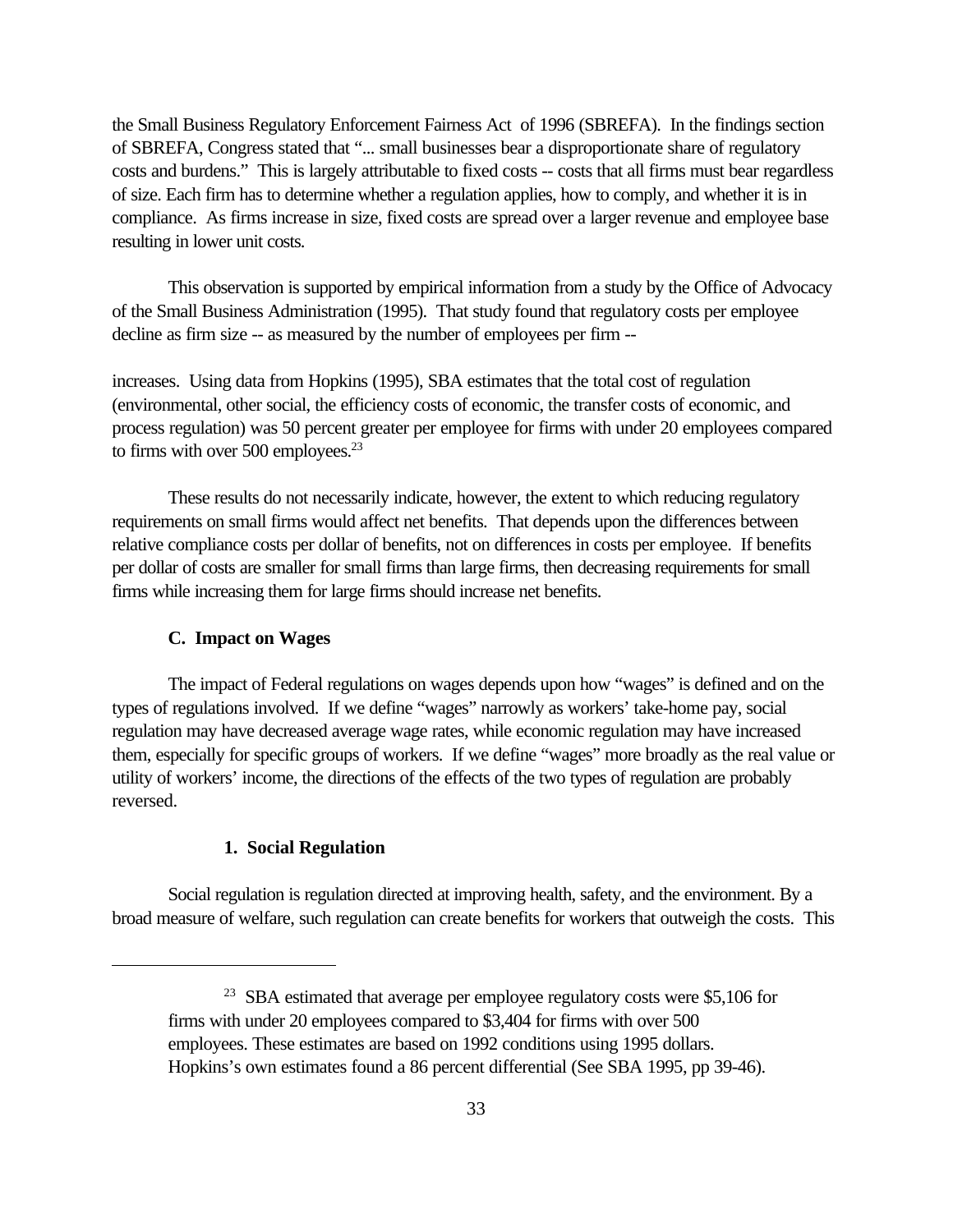is true even if real take-home pay decreases. Take home pay may decrease because compliance costs must be paid for by some combination of workers, business owners, and/or consumers through adjustments in wages, profits, and/or prices.

For occupational health and safety standards, while some portion of the costs might be absorbed by the business owner or passed on to the consumer, most of the cost effect is likely to fall on workers. As one leading text book in labor economics suggests: "Thus, whether in the form of smaller wage increases, more difficult working conditions, or inability to obtain or retain one's first choice in a job, the costs of compliance with health standards will fall on employees."<sup>24</sup> Viewed in terms of overall welfare, however, the regulatory benefits of improved health and safety improvements for workers can outweigh the costs. Where the benefits of regulation accrue mostly to workers, workers are likely to be better off if the value of the health benefits exceed compliance costs.<sup>25</sup> Although wages may reflect the cost of compliance with health and safety rules, the job safety and other benefits of such regulation can more than compensate for any monetary loss.

Workers as consumers benefitting from safer products and a cleaner environment may also come out ahead if product safety and environmental regulation produces significant net benefits for society.

## **2. Economic Regulation**

For economic regulation, designed to set prices or conditions of entry for specific sectors, these effects may at times be reversed to some degree. Economic regulation can result in increases in income narrowly defined, but decreases in broader measures of income based on utility or overall welfare. Economic regulation is often used to protect industries and their workers from outside competition. Examples include the airline and trucking industries in the 1970's. These wage gains come at a cost in inefficiency from reduced competition, however, which consumers must bear. Moreover, real wages, which depend upon productivity, do not grow as fast without the stimulation of outside competition.<sup>26</sup>

<sup>24</sup> From Ehrenberg and Smith's *Modern Labor Economics*, p 279.

 $25$  Based on a cost benefit analysis of OSHA's 1972 Asbestos regulation by Settle (1975), which found large net benefits, Ehrenberg and Smith cite this regulation as a case where workers' wages were reduced, but they were made better off because of improved health (p 281).

<sup>&</sup>lt;sup>26</sup> Winston (1998) estimates that real operating costs declined between 25 and 75 percent in the sectors that were deregulated over the last 20 years -- transportation, energy, and telecommunications.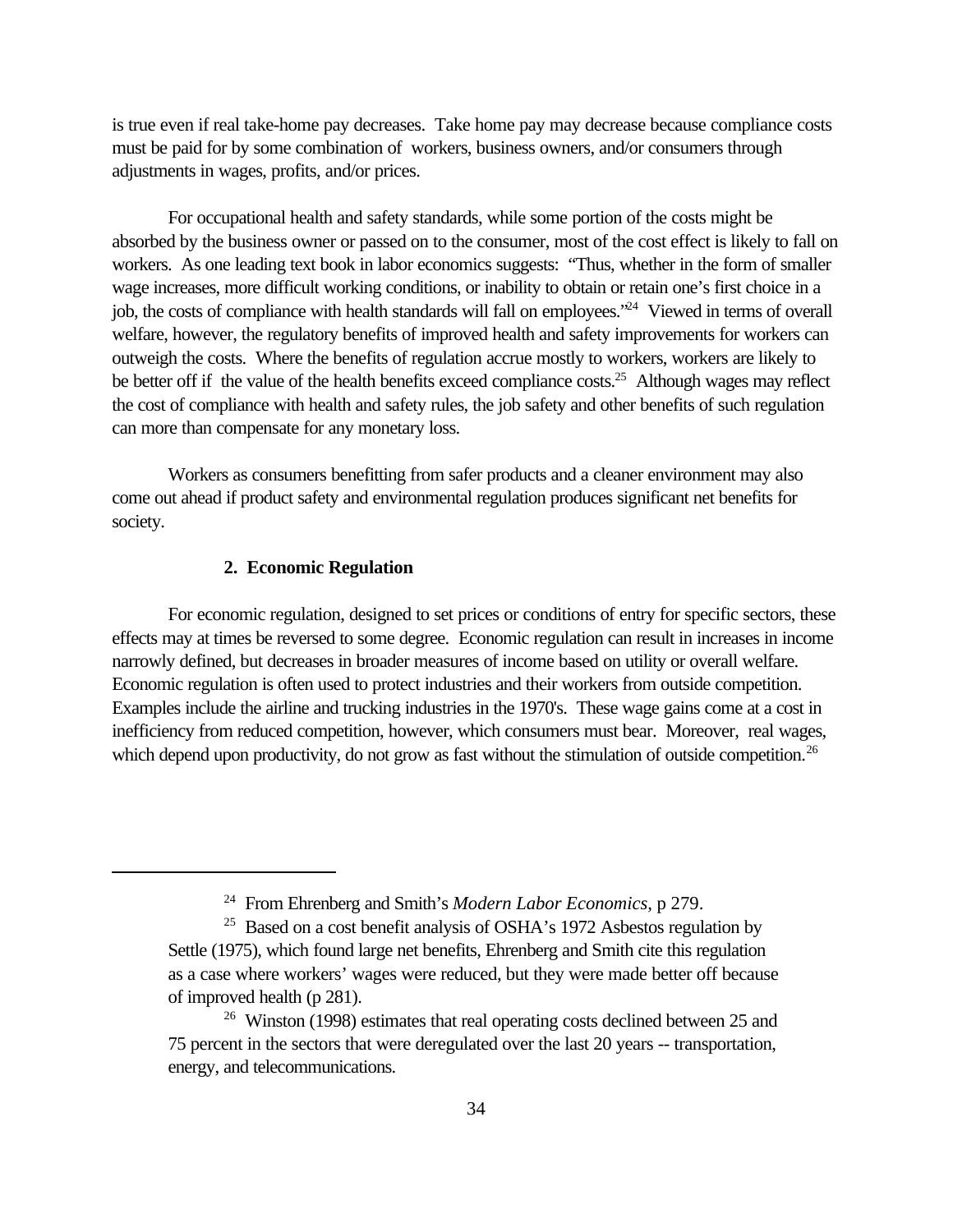These statements are generalizations for the impact of regulation in the aggregate or by broad categories. Specific regulations can increase or decrease the overall level of benefits accruing to workers depending upon the actual circumstances.

### **D. Economic Growth**

The conventional measurement of GDP does not take into account the market value of improvements in health, safety, and the environment. It does incorporate the direct compliance costs of social regulation. Accordingly, conventional measurement of GDP can suggest that regulation reduces economic growth.27 In fact, sensible regulation and economic growth are not inconsistent once all benefits are taken into account.

The OECD (1999) estimates that the economic deregulation that occurred in the US over the last 20 years permanently increased GDP by 2 percent. The OECD also estimates that further deregulation of the transportation, energy, and telecommunication sectors would increase US GDP by another 1 percent. Jaffe, Peterson, Portney, and Stavins (1995) summarize their findings after surveying the evidence of the effects of environmental regulation on economic growth as follows: "Empirical analysis of the productivity effects have found modest adverse impacts of environmental regulation." Based on the studies that tried to explain the decline in productivity that occurred in the US during the 1970's, they placed the range attributable to environmental regulation from 8 percent to 16 percent (p. 151). The recent increase in productivity growth in the US coinciding with continued health, safety, and environmental regulation supports the notion that the negative growth effects of social regulation have been relatively small.<sup>28</sup>

As indicated above, conventionally measured GDP growth does not take into account the market value of the improvements in health, safety, and the environment that social regulation has brought us. If even our lower range estimate of the benefits of social regulation (\$266 billion) were added to GDP, then the more comprehensive measure of GDP, one that includes the value of nonmarket goods and services provided by regulation, would be about 3 percent greater.<sup>29</sup> Focusing

Social regulation reduces growth by diverting resources from the production of goods and services that are counted in GDP to the production or enhancement of "goods and services" such as longevity, health, and environmental quality that generally are not counted in GDP.

 $28$  For the last three years, output per hour in nonfarm business has been growing as rapidly as it did on average during productivity's golden years from 1948 though 1973.

<sup>&</sup>lt;sup>29</sup> Including the value of increasing life expectancy in the GDP accounts to come up with a more comprehensive measure of the full output of the economy is not as farfetched as it sounds. It was first proposed and estimated in 1973 by D. Usher in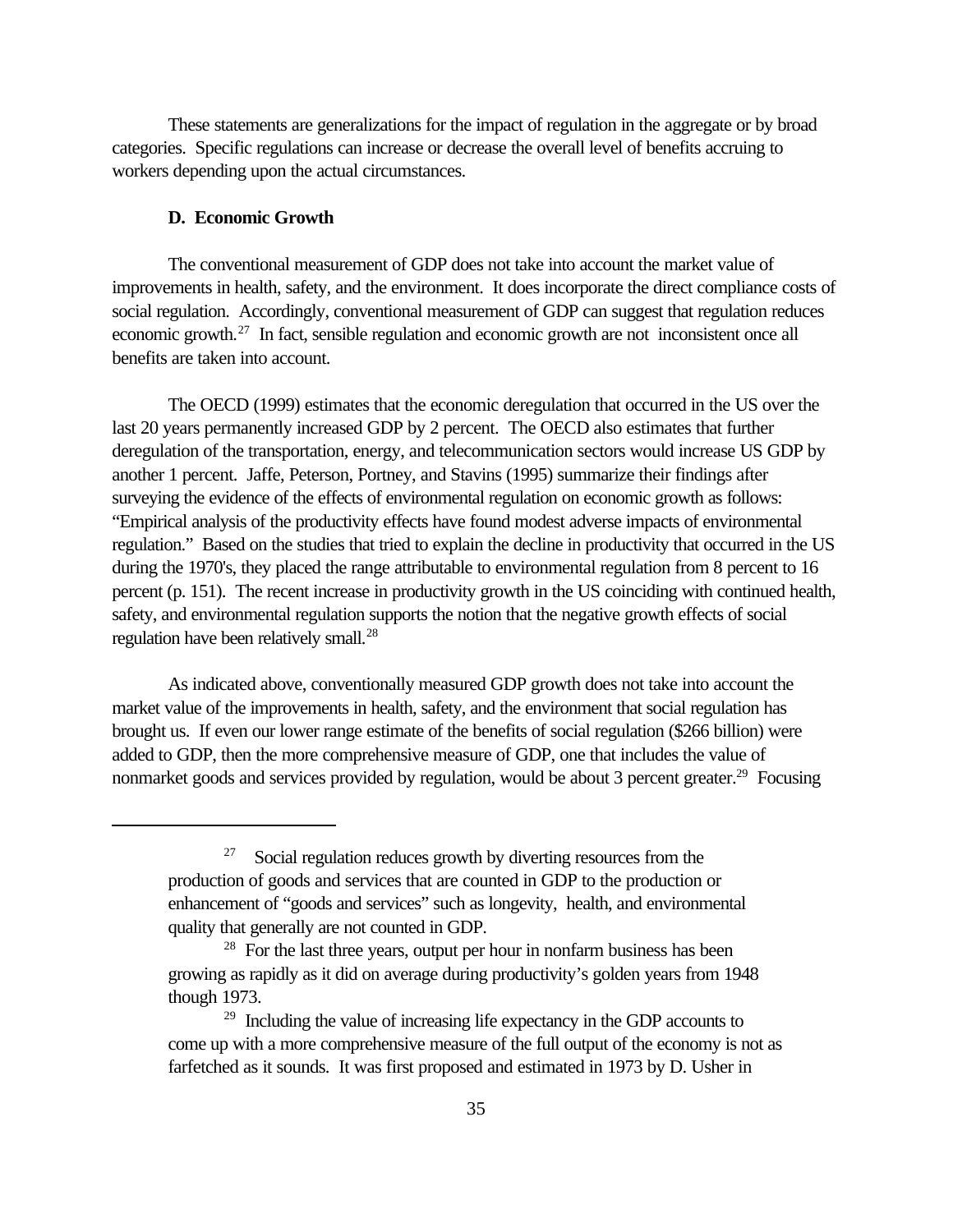on the effect of social regulation on economic growth is misleading if it does not take into account the full benefits of regulation.

More important than knowing the impact of regulation in general on growth is the impact of specific regulations and alternative regulatory designs on economic growth. As Jaffe *et al* put it: "Any discussion of the productivity impacts of environmental protection efforts should recognize that not all environmental regulations are created equal in terms of their costs or their benefits" (p. 152).

In this regard, market-based or economic-incentive regulations will tend to be more costeffective than those requiring specific technologies or engineering solutions. Under market-based regulation, profit-maximizing firms have strong incentives to find the cheapest way to produce the social benefits called for by regulation. How you regulate can go a long way toward reducing any negative impacts on economic growth and increasing the overall long run benefits to society.

# **Chapter III: Estimates of Benefits and Costs of This Year's "Major" Rules**

In this chapter, we examine the benefits and costs of each "major rule," as required by Section  $638(a)(1)(C)$ . We have included in our review those final regulations on which OMB concluded review during the 12-month period April 1, 1998, through March 31, 1999. This "regulatory year" (i.e. beginning in April and ending in March) is the same calendar period we used for last year's report.

The language in Section  $638(a)(1)(C)$  of the Act, which sets out the category of rules to be considered for this report, differs from the language used to define "economically significant" in Executive Order No. 12866 (section 3(f)(1)). Section 638(a)(1)(C) also differs from similar definitions of economic significance found in the Unfunded Mandates Reform Act and subtitle E of the Small Business Regulatory Enforcement Fairness Act of 1996 -- Congressional Review of Agency Rulemaking. Given these varying definitions, we interpreted Section 638(a)(1)(C) broadly to include all final rules promulgated by an Executive branch agency that meet any one of the following three measures:

- $\mathcal{C}$  rules designated as "economically significant" under section  $3(f)(1)$  of Executive Order No. 12866
- C rules designated as "major" under 5 U.S.C. 804(2) (Congressional Review Act)

<sup>&</sup>quot;An Imputation to the Measure of Economic Growth for Changes in Life Expectancy" *NBER Conference on Research in Income and Wealth.*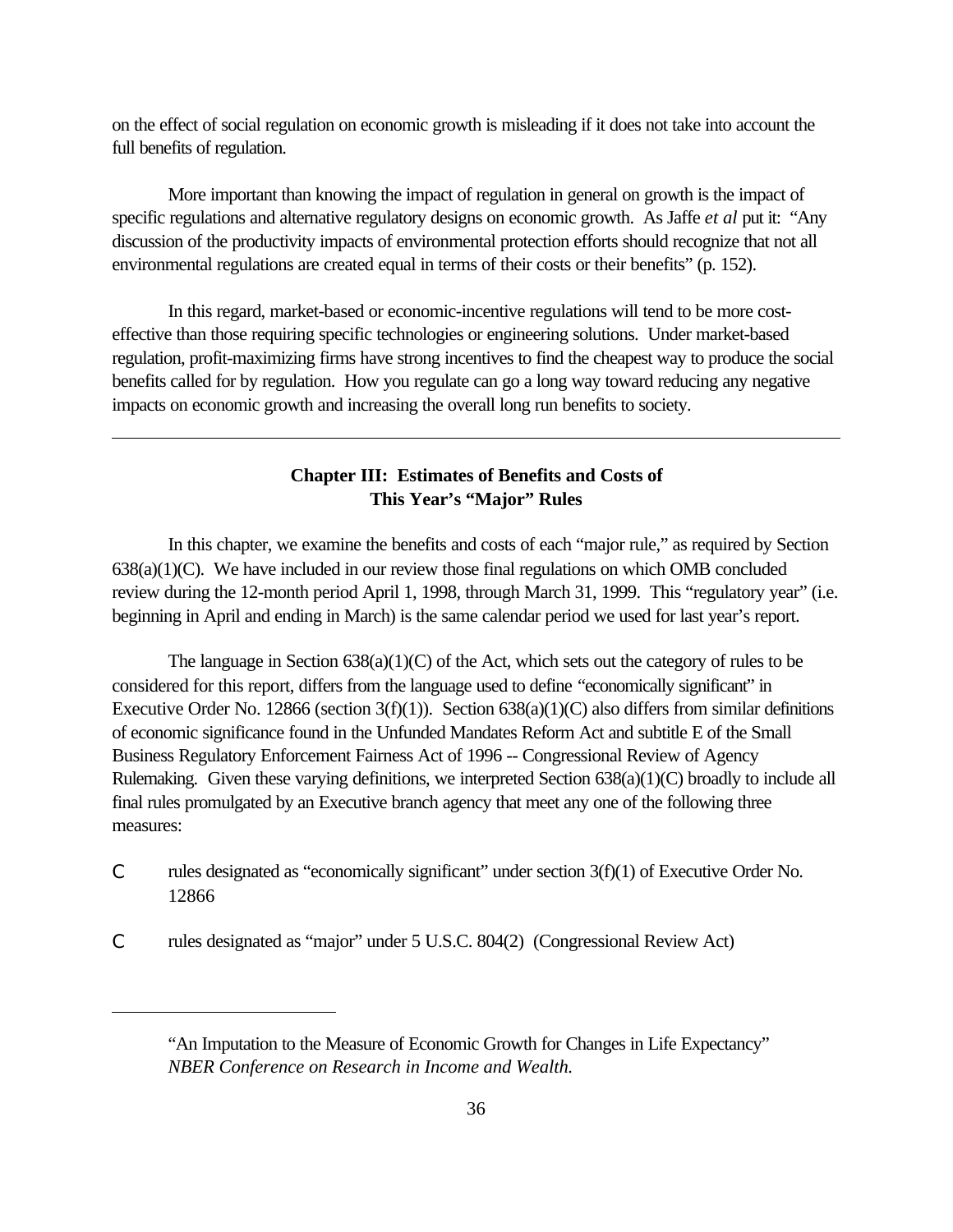C rules designated as meeting the threshold under Title II of the Unfunded Mandates Reform Act (2 U.S.C. 1531 - 1538)

We also include a discussion of major rules issued by independent regulatory agencies, although OMB does not review these rules under Executive Order No. 12866. This discussion is based on data provided by these agencies to the General Accounting Office (GAO) under the Congressional Review Act.

Between April 1, 1998 and March 31, 1999, OMB reviewed 44 final rules (listed in Table 7) that met the criteria noted above. Of these rules, HHS submitted 15; EPA eight; DOT six; USDA four; DOI two; and DOL, DOC, SBA, DOJ, PBGC, and Education, each submitted one. In addition, two of these rules were Federal Acquisition Regulations rules and one was a common rule issued by three agencies -- DOL, HHS, and Treasury. These 44 rules represent about 18 percent of the 255 final rules reviewed by OMB between April 1, 1998, and March 31, 1999, and less than one percent of the 4,752 final rule documents published in the *Federal Register* during this period. Nevertheless, because of their scale and scope, we believe that they represent the vast majority of the costs and benefits of new Federal regulations issued during this period.

## *Insert table 7*

### **I. Overview**

As noted in Chapter II of last year's Report, Executive Order No. 12866 "reaffirms the primacy of Federal agencies in the regulatory decisionmaking process" because agencies are given the legal authority and responsibility for rulemaking under both their organic statutes and certain processoriented statutes, such as the Administrative Procedure Act, the Unfunded Mandates Reform Act, and the Small Business Regulatory Enforcement Fairness Act. The Executive Order also reaffirms the legitimacy of centralized review of regulations, including review of benefit-cost analyses that accompany agency rules. The Executive Order recognizes that in some instances the consideration of benefits or costs is precluded by law. Nevertheless, the Executive Order requires agencies to prepare and submit benefit-cost analyses even if those considerations are not a factor in the decisionmaking process. Again, it is the agencies that have the responsibility to prepare these analyses, and it is expected that OMB will review (but not redo) this work. In cases where the agency has substantial rulemaking discretion, the costs and benefits may be attributable to the regulation. In other cases, where the agency has limited discretion, the costs and benefits may be attributable primarily to the statute.

We found that the benefit-cost analyses accompanying the 44 final rules listed in Table 7 vary substantially in type, form, and format of the estimates the agencies generated and presented. For example, some agency estimates of benefits, costs, and transfers were monetized, some were quantified but not monetized, some were qualitative, and, most often, some were a combination of the three.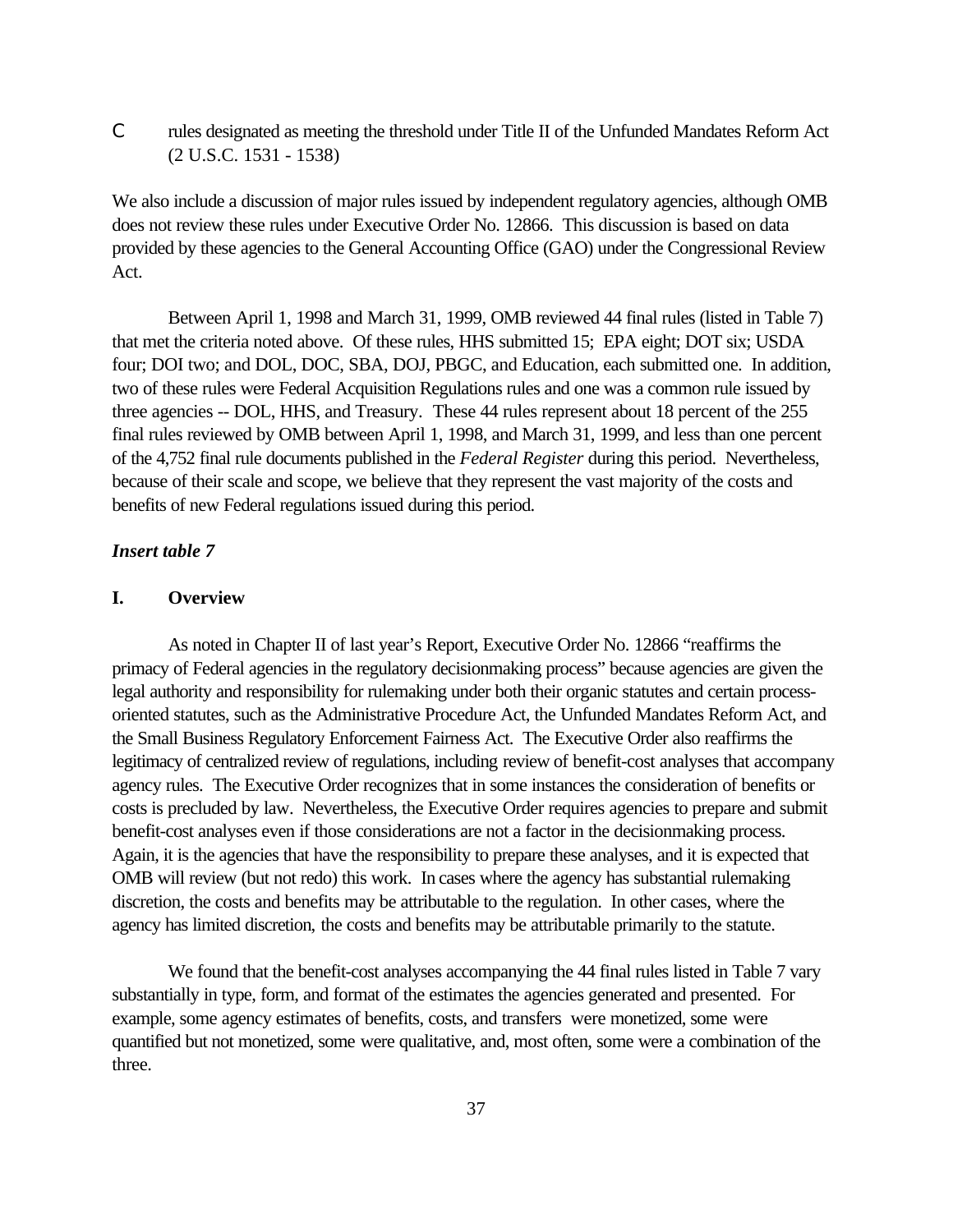# **II. Benefits and Costs of Economically Significant/Major Final Rules (April 1998 to March 1999)**

#### **A. Social Regulation**

Of the 44 rules reviewed by OMB and listed in Table 7, 22 are regulations we classify as "social regulations,"30 that is, requiring substantial additional private expenditures and/or providing new social benefits.<sup>31</sup> EPA issued eight of these rules; HHS and DOT, three each; USDA and DOI, two each; DOC, DOL and Education, one each; and HHS/DOL/Treasury jointly issued one rule. Agency estimates and discussion are presented in a variety of ways, ranging from a purely qualitative discussion of, for example, the benefits related to the establishment of a minimum length-of-stay requirement for mothers and newborns (HHS/DOL/Treasury joint rule), to a more complete benefit-cost analysis of, for example, the costs and benefits associated with EPA's surface water treatment rule.

#### **1. Benefits Analysis**

Agencies monetized at least some benefit estimates in a number of cases including, for example: (1) FDA's estimate of \$5.7 billion over 5 years from the additional transplants resulting from its transplant-related data rule; (2) EPA's estimate of \$1.1 to \$4.2 billion per year due to better air quality from its ozone transport (NOx SIP Call) rule; and (3) DOT's estimate of \$360 million over ten years in highway safety improvements as a result of the reflector rule for trailers.

Specifically, of the 22 (non-transfer) rules listed in Table 6, agencies provided all quantified benefit estimates in a monetized form in ten cases. In two cases, agencies provided some quantified benefit estimates in monetized form, but did not monetize other, important quantified components of benefits. For example, DOL's analysis of its powered industrial truck operator training rule monetized the property damage reductions and out-of-pocket savings associated with injury reductions. However, DOL did not monetize the other aspects of those injuries (such as pain and suffering) nor the fatalities avoided. EPA's analysis of its non-handheld engines rule monetized the projected fuel savings, but not the estimated hydrocarbon and nitrogen oxide emission reductions.

In four cases, agencies provided quantified benefit estimates but provided no monetized estimates. These included: (1) DOT's 36 to 50 fatalities and 1,231 to 2,229 injuries prevented per year as a result of child seat rule; (2) EPA's 113,500 tons of volatile organic compound emission reductions per year from its architectural coatings rule; (3) EPA's annualized emission reductions of 786,000 tons of nitrogen oxides, 110,000 tons of hydrocarbons and 87,000 tons of particulate matter

<sup>&</sup>lt;sup>30</sup> The other 22 are "transfer" rules.

<sup>&</sup>lt;sup>31</sup> Note that all dollar figures in Table 7 are in 1996 dollars unless otherwise noted.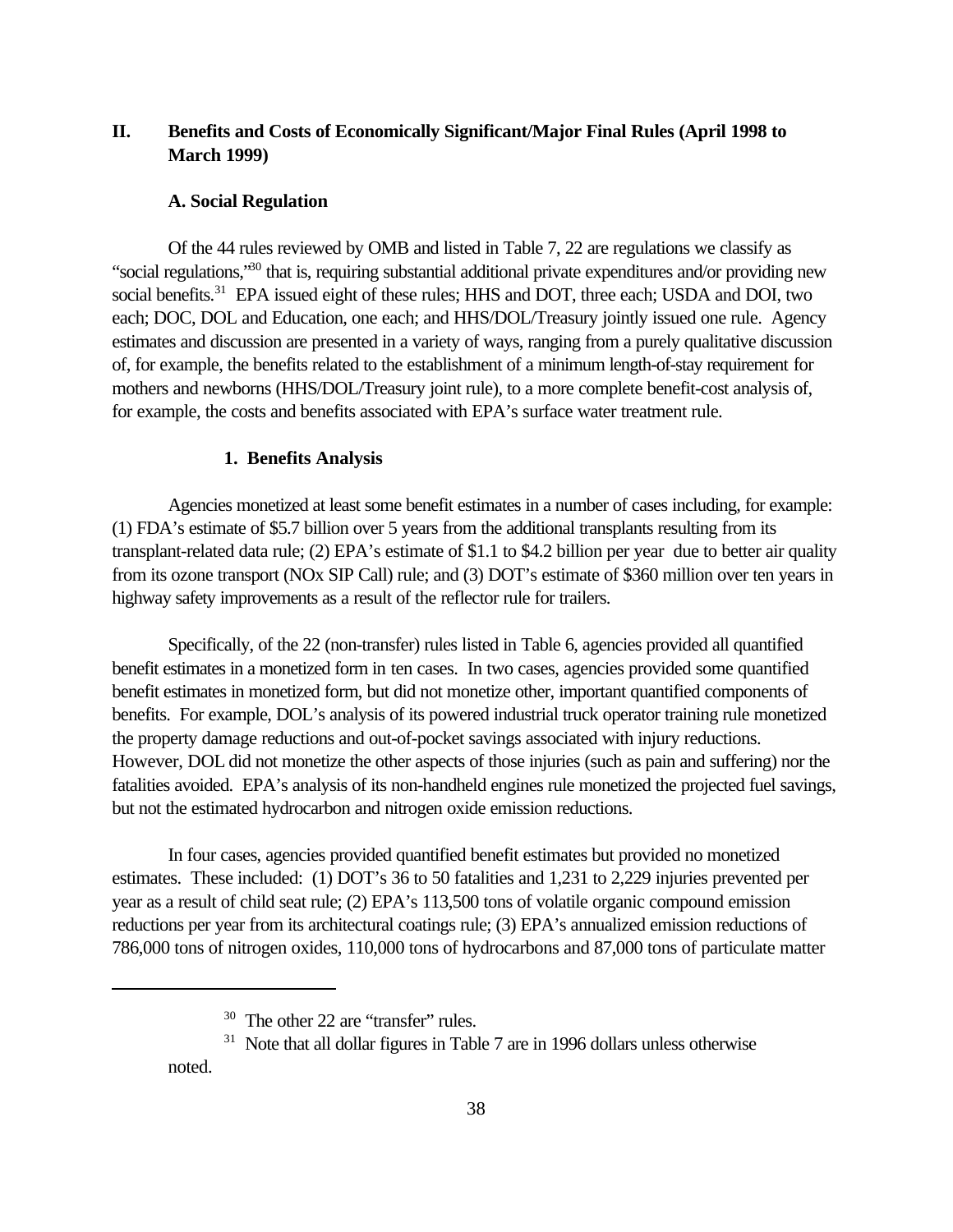from its nonroad diesel engines rule; (4) EPA's emission reduction estimate of 46,000 tons of nitrogen oxides from its steam generating units rule.

Finally, in six cases, agencies did not report any quantified (or monetized) benefit estimates. In many of these cases, the agency provided a qualitative description of benefits. For example, USDA's wood packing material rule discusses the potential benefits of avoiding the loss of forest products, commercial fruit, maple syrup, and tourism associated with a massive beetle infestation, but does not estimate the probability of such an episode. HHS's analysis of its length-of-stay rule for mothers and newborns includes only a qualitative discussion of the rule's positive impact on the overall health and well-being of those affected.

### **2. Cost Analysis**

In 16 of the 22 (non-transfer) rules listed in Table 7, agencies provided monetized cost estimates. These include, for example: (1) HHS's estimate of \$1.4 billion over five years in direct medical costs for its transplant-related data rule; (2) DOT's estimate of \$152 million per year for its child restraint rule; and (3) EPA's estimate of \$1.7 billion per year for its ozone transport rule.

For the remaining six rules, the agencies did not estimate costs. These rules included both USDA rules, DOI's two migratory bird hunting rules, DOC's endangered species listing rule and NHTSA's light truck fuel economy rule.

### **3. Net Monetized Benefits**

Ten of the 22 (non-transfer) rules listed in Table 7 provided at least some monetized estimates of both benefits and costs. Of those, eight have positive net monetized benefits, that is, estimated monetized benefits that exceed the estimated monetized costs of the rules. For example, DOT's reflector rule will generate an estimated net benefit of about \$140 million (present value) over 10 years. EPA's surface water treatment rule will result in an estimated net benefit of between \$41 million and \$1.3 billion per year.

In the case of certain health, safety, and environmental rules, the epidemiologic evidence may indicate, but not establish with certainty, that a causal link exists between the regulated substance and the occurrence of serious illness. Despite the lack of certainty, an agency may decide that regulation is appropriate. In calculating the benefits of such a rule, it is necessary to describe more than one possible outcome, reflecting the current state of knowledge referred to above. Thus, for example, two EPA rules resulted in monetized benefit estimates that included the possibility of both positive or negative net benefits. For example, EPA's disinfection byproducts rule was estimated to generate between \$3.18 billion in net benefits and \$701 million in net costs. This reflected the lack of certainty as to whether the rule would result in the prevention of bladder cancer.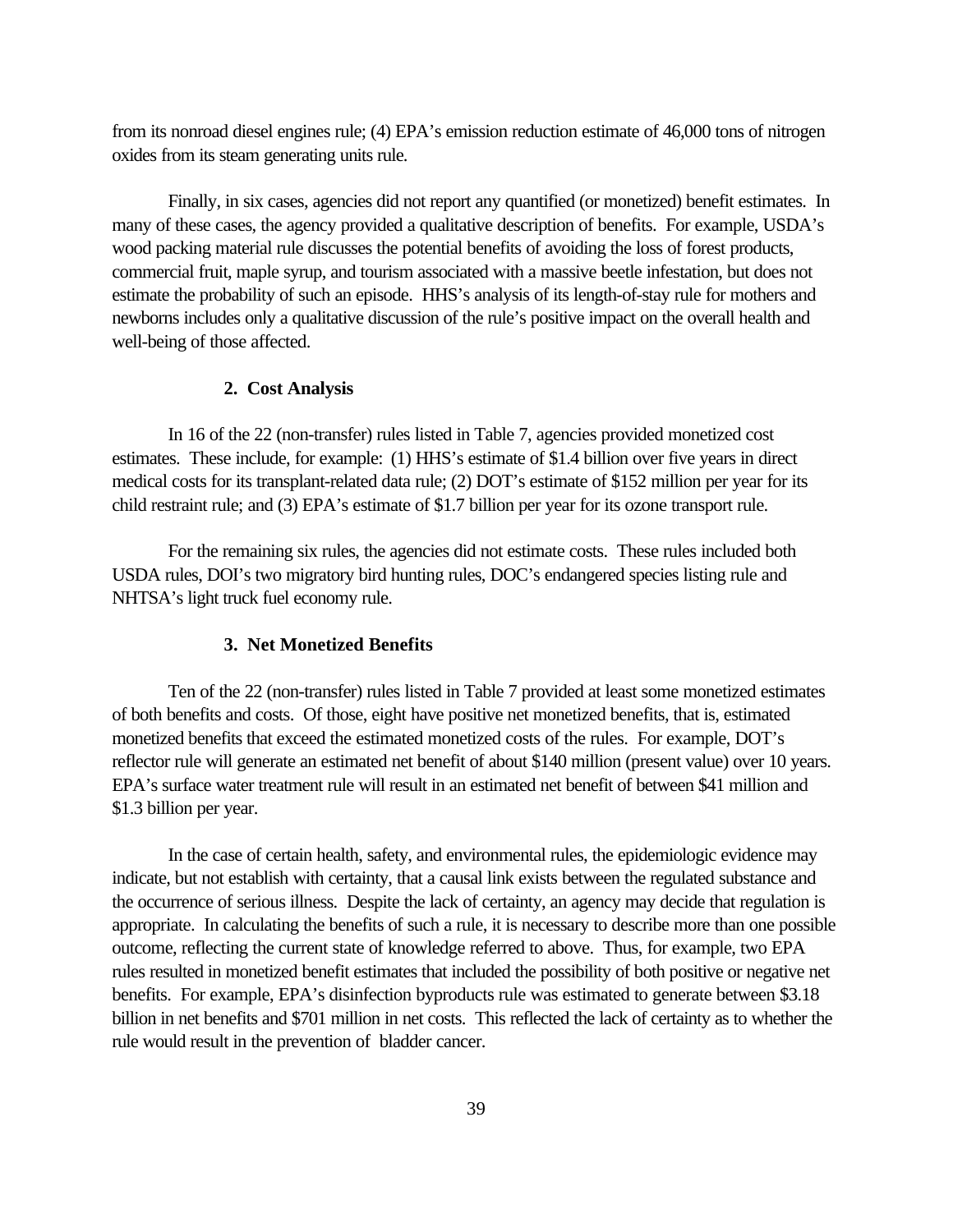### **4. Rules Without Quantified Effects of More Than \$100 Million per Year**

Seven of the 44 rules in Table 7 are classified as economically significant even though their quantified effects do not exceed \$100 million in any one year:

*USDA - Solid Wood Packing Material from China:* Because of a lack of data, the USDA was not able to estimate the benefits and costs associated with regulating solid wood packing materials from China to prevent the importation of wood pests. USDA stated, however, that in the absence of regulatory action, the wood pests could significantly affect the forest products, commercial fruit, maple syrup, nursery, and tourist industries, which have a value of \$41 billion.

*USDA - Pseudorabies in Swine:* In 1999, USDA began implementing a policy to accelerate the Federal eradication program for pseudorabies. Although USDA authorizes a \$80 million fund for indemnity payments, the producers of the swine incur other costs such as the cost of cleaning and disinfection. USDA did not estimate these costs because it did not have sufficient information to determine the effect of its actions on the market. USDA believed it was important to act immediately because the severely depressed values of market swine presented a unique opportunity to significantly accelerate pseudorabies eradication in a cost-effective way through depopulation.

*DOC - Endangered and Threatened Species of Salmonids:* Based upon publicly available information, OMB determined that rules covering these species were major. Citing the Conference Report on the 1982 amendments to the Endangered Species Act, however, the agency did not perform a benefit-cost analysis of the final rules. This report specifically provides that economic impacts cannot be considered in assessing the status of a species.

*HHS* - *Safety and Effectiveness of New Drugs in Pediatric Patients*: FDA estimated that this rule will generate benefits of about \$76 million per year. FDA also noted, however, that this should be interpreted as a lower bound, since the analysis covered only five illnesses and did not include any estimate for avoided pain and suffering. FDA expressed the belief that the benefits of the rule could easily exceed \$100 million.

*HHS - Over-The-Counter Drug Labeling*: FDA estimated the benefits of this rule at \$61 to \$80 million/yr. In addition, the agency was unable to quantify several components of benefits that it believes are significant. These include increased consumer satisfaction and a reduction in less-severe adverse health outcomes.

*DOT - Light Truck CAFE:* For each model year, DOT must establish a corporate average fuel economy (CAFE) standard for light trucks, including sport-utility vehicles and minivans. (DOT also sets a separate standard for passenger cars, but is not required to revisit the standard each year). For the past four years, however, appropriations language has prohibited NHTSA from spending any funds to change the standards. In effect, the law has frozen the light truck standard at its existing level of 20.7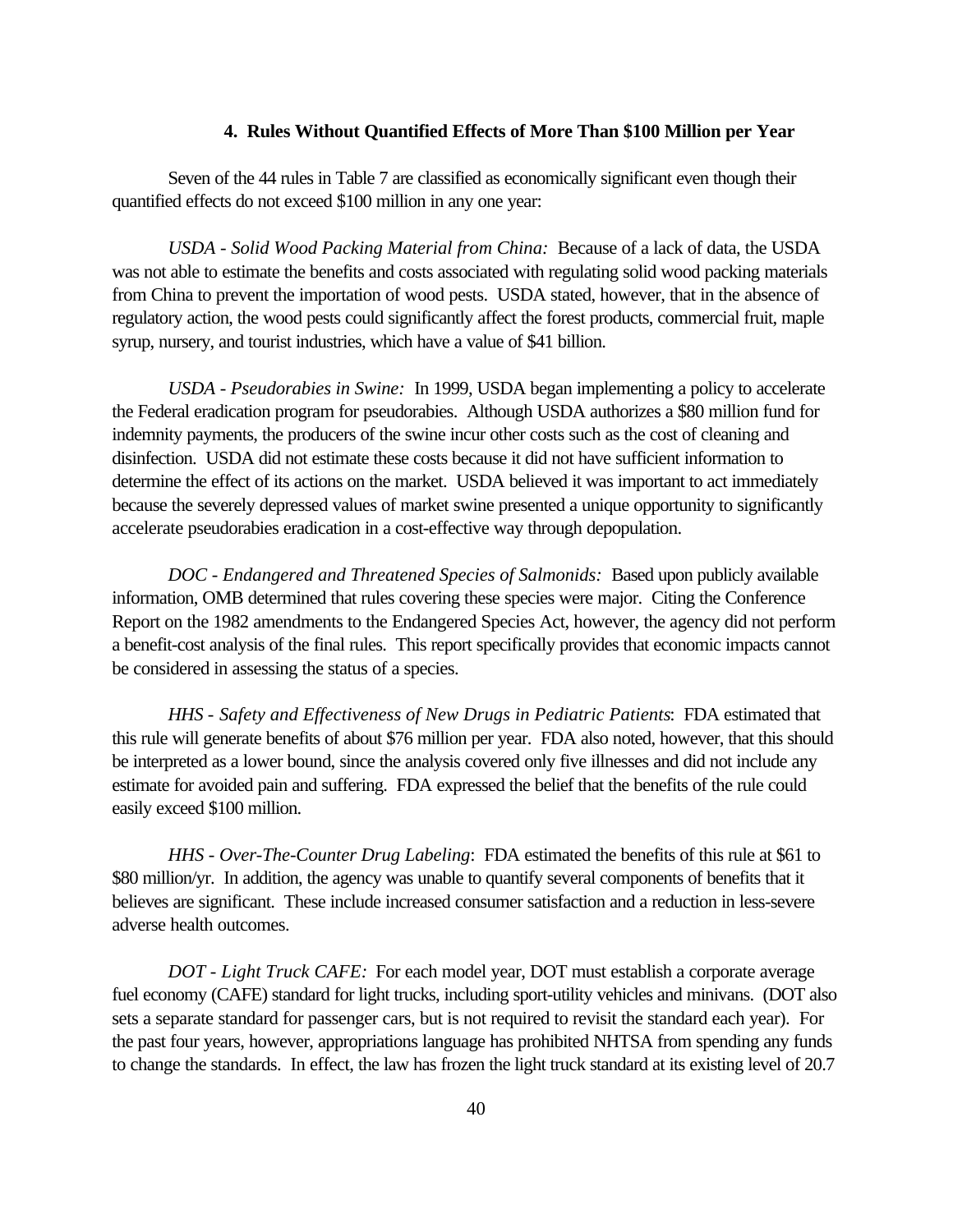miles per gallon (mpg) and has prohibited NHTSA from analyzing effects at either 20.7 mpg or alternative levels. Although DOT did not estimate the benefits and costs of the standards, the agency's experience in previous years indicates that they may be substantial. Over 5 million new light trucks are subject to these standards each year, and the standard, at 20.7 mpg, is binding on several manufacturers. In view of these likely, substantial effects, we designated the rule as economically significant even though analysis of the effects was prohibited by law.

*EPA - Petroleum Refining Process Waste -* EPA estimated the cost of the rule at \$20 to \$40 million per year with an expected value of \$30 million per year. Based on new cost information submitted to EPA after the close of the comment period, OMB determined that the rule as written could impose costs in excess of \$100 million per year. EPA subsequently determined that the higher cost estimates are attributable to waste leachates not intended to be covered by the petroleum listing, and EPA published in the *Federal Register* another rule clarifying that leachates are excluded from this petroleum listing and other listings, and are deferred to Clean Water Act discharge standards. This deferral was in effect when the petroleum rule became effective; consequently, the impacts for the petroleum listing are correctly estimated to be \$30 million.

### **B. Transfer Regulations**

Of the 44 rules listed in Table 7, 22 were necessary to implement Federal budgetary programs. The budget outlays associated with these rules are "transfers" to program beneficiaries. Of the 22, two are USDA rules that implement Federal appropriations language regarding disaster aid for farmers; eleven are HHS rules that implement Medicare and Medicaid policy; one is an HHS rule providing assistance to needy families; three are DOT rules regarding grants to states to increase seatbelt usage and reduce intoxicated driving; one is an SBA rule regarding contracting; two are Federal Acquisition Regulation rules; one is a DOJ rule regarding immigration policy; and one is a Pension Benefit Guaranty Corporation (PBGC) rule regarding payment of premiums.

### **C. Major Rules for Independent Agencies**

The Congressional review provisions of the Small Business Regulatory Enforcement Fairness Act (SBREFA) require the General Accounting Office (GAO) to submit reports on major rules to the Committees of jurisdiction in both Houses of Congress, including rules issued by agencies not subject to Executive Order No. 12866 (the "independent" agencies). We reviewed the information on the costs and benefits of major rules contained in GAO reports for the period of April 1, 1998 to March 31, 1999. GAO reported that four independent agencies issued twenty-four major rules during this period. We list the agencies and the type of information provided by them (as summarized by GAO) in Table 8.

In comparison to the agencies subject to Executive Order No. 12866, most independent agencies provided relatively little quantitative information on the costs and benefits of the major rules. As Table 8 indicates, seven of the twenty-five rules included some discussion of benefits and costs.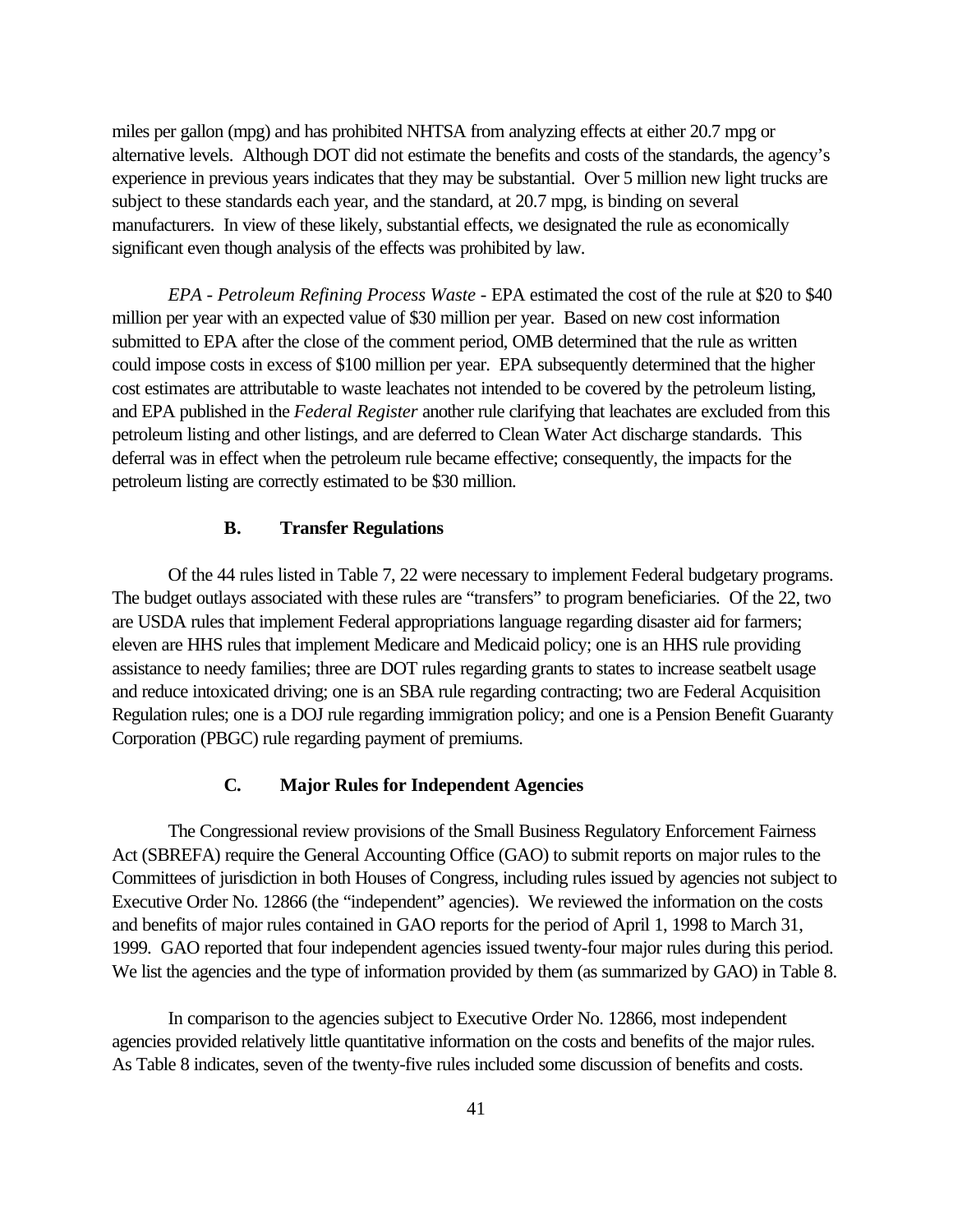Four of the twenty-five regulations adopted by independent agencies monetized cost information; two regulations monetized the benefits.

The SEC provided information on the costs and benefits of six of the seven major rules it adopted (the seventh was an interpreted release) and monetized costs and/or benefits in five of those rules. For example, SEC estimated and monetized both benefits and costs for the "Over-the -Counter Derivative Dealers" regulation which set forth the conditions under which over-the-counter security dealers in the United States buy and sell derivative securities. Using data from the five regulated entities most likely to benefit from the deregulatory rule [63 FR 54362], the SEC estimated that costs would be \$36 million and benefits would be \$138 million. Similarly, the SEC monetized the costs (\$5.6 million) associated with the "New Disclosure Option for Open-Ended Management Investment Companies" regulation which permitted investment companies to use a profile form when initially offering their securities to the public [63 FR 13968]. The SEC reported difficulties in obtaining standardized data due to wide variations within the securities industry (for example, in wages and bonuses) and the difficulty of monetizing benefits to the public (such as free and fair markets).

## *Insert table 8*

# **Chapter IV: Estimates of Benefits and Costs of "Economically Significant" Rules, April 1995 - March 1999**

This chapter presents the available benefit and cost estimates for individual rules reviewed by OMB between April 1, 1995 and March 31, 1999.<sup>32</sup> In assembling estimates of benefits and costs, we have:

- (1) applied a uniform format for the presentation of benefit and cost estimates in order to make agency estimates more closely comparable with each other (for example, providing the benefit and cost streams over time and annualizing benefit and cost estimates); and
- (2) monetized quantitative estimates where the agency has not done so (for example, converting tons of pollutant per year to dollars).

<sup>&</sup>lt;sup>32</sup> The summary of agency estimates for final rules from the current year (April 1, 1998 to March 31, 1999) is presented in Chapter II, Table 7. The summary of agency estimates for final rules from the preceding three years (April 1, 1995 to March 31, 1998) is presented in Tables 16 through 18 in the Appendix.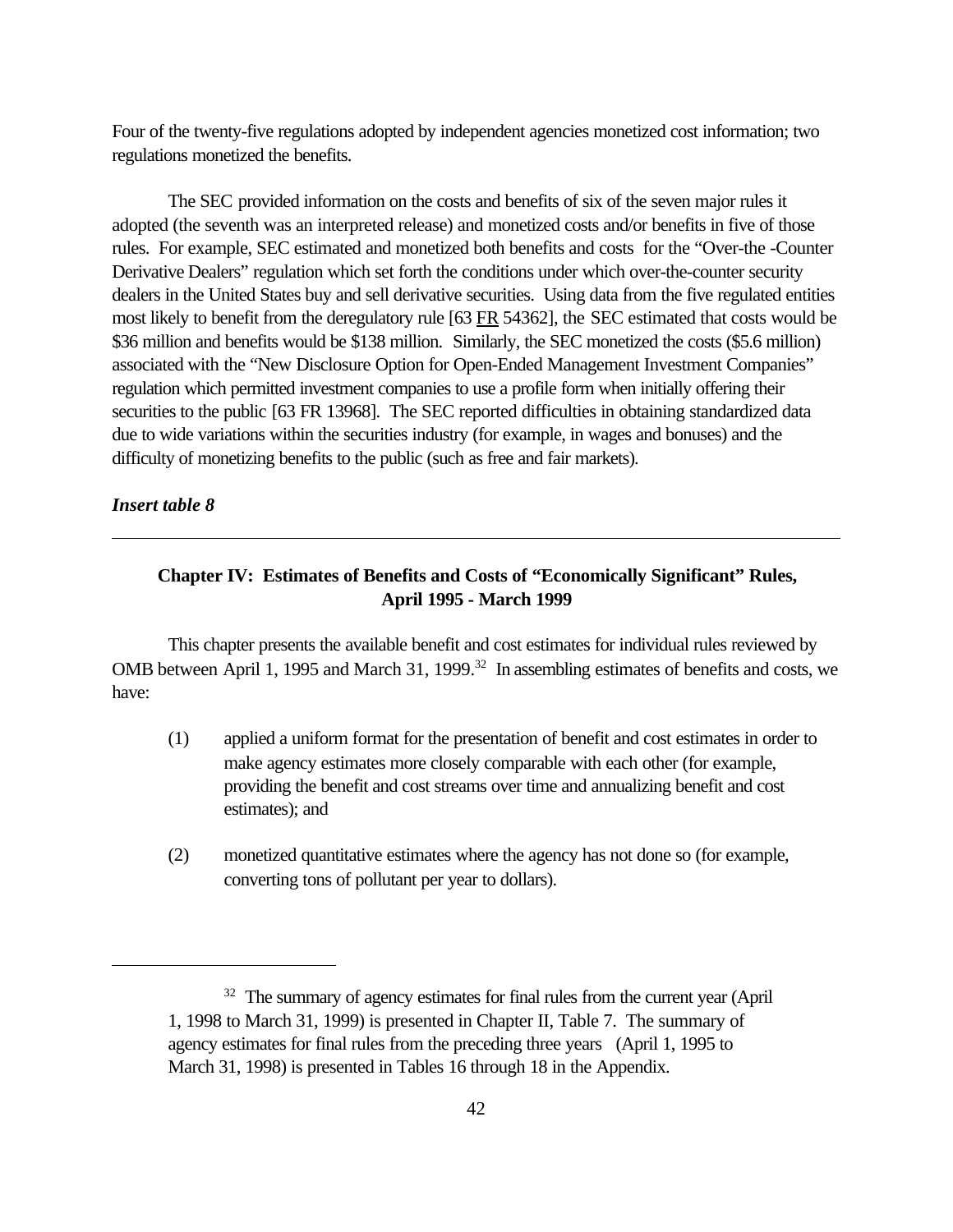Adopting a format that presents agency estimates so that they are more closely comparable also allows, at least for purposes of illustration, the aggregation of benefit and cost estimates across rules. While we have attempted to be faithful to the respective agency approaches, we caution the reader that agencies have used different methodologies and valuations in quantifying and monetizing effects.

As noted in Chapters II and III, the substantial limitations of available data on the benefits and costs for this set of rules raise significant obstacles to the development of a meaningful aggregate estimate of benefits and costs for even a single year's regulations. For example in many cases, agencies identified important benefits of their rules that were not quantifiable. In such cases, we necessarily excluded them from the monetized estimates we develop in this Chapter. To the extent that these benefits are substantial, the monetized estimates will understate the total value of the benefits. The discussion below addresses other limitations in the data and outlines the steps we have taken in an effort to overcome some of them.

### **I. Monetized Benefit and Cost Estimates for Individual Rules**

We have included in this Chapter only those major rules with quantified estimates of both benefits and costs. These include six rules from the 1995/96 period, 15 rules from the 1996/97 period, 13 rules from 1997/98 period, and 14 from 1998/99. We have excluded 17 rules without quantified estimates of either benefits or costs (see Table 9).

#### *Insert table 9*

Ten additional rules listed in Table 10 have also been excluded from further discussion because only quantified cost estimates were available and/or there were only relatively small benefit and cost estimates.

For some of the remaining rules, agencies quantified estimates of significant effects, but did not assign a monetized value to these effects. Some of the quantified effects -- for example, small changes in the risk of premature death or serious injury -- are identified as outcomes for a variety of rules. In a number of instances, agencies did assign monetized estimates to these outcomes.

Differences in valuation across rules are often critical, particularly in comparisons of individual rules or programs. The different approaches in the quantification and monetization of these effects across agencies can also result in an "apples and oranges" problem in aggregating estimates. Indeed, where effects have been quantified, but not monetized, the different quantitative effects cannot be aggregated because they are not expressed in common units. In order to address this problem, this section takes the additional step of assigning a monetized value in order to provide a more consistent set of estimates in those cases where agencies only quantified significant effects. We have not, however, attempted to quantify or monetize any qualitative effects identified by agencies where the agency did not at least quantify them.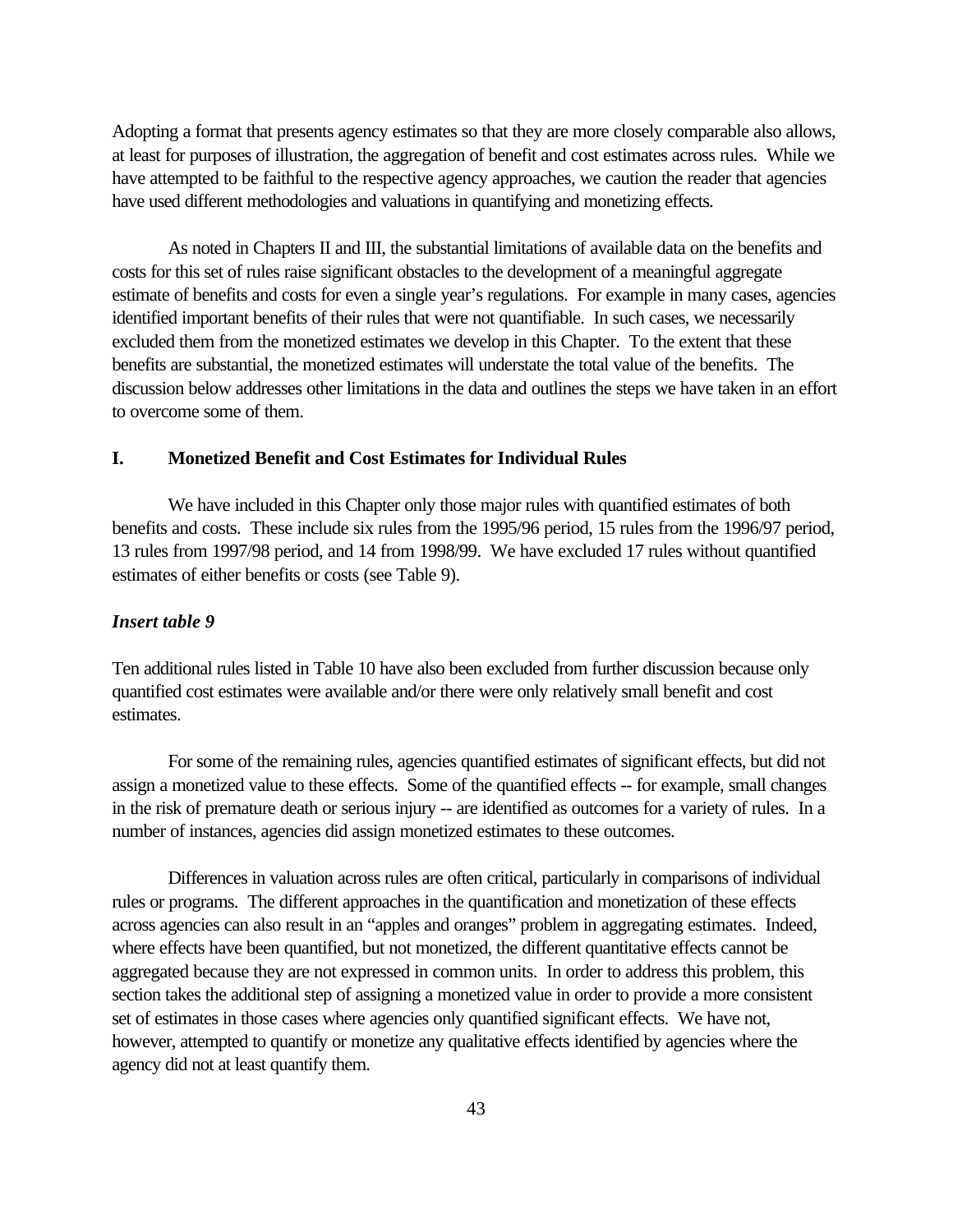As in the past, agencies continue to take different approaches toward rules that affect small risks of premature death. In some cases, such as FRA's roadway worker protection rule, agencies have quantified and monetized these effects in terms of statistical lives. In still other cases, such as DOL's industrial truck operator rule and NHTSA's child restraint rule, agencies have quantified risks of death in terms of life-years or lives, but have not monetized them. Finally, in some cases, such as FDA's animal feed rule, the agency did not develop any quantified estimate of the rule's mortality effects.

Estimates for the value of a statistical life varied across agencies. For the roadway worker rule, FRA used \$2.7 million per statistical life. For the upper-bound estimates of EPA's ozone and PM NAAQS rules, the agency used \$4.8 million per statistical life. For its mammography rule, FDA used \$5 million per statistical life.

Similarly, agency estimates for the value of a statistical life-year have also varied. EPA used \$120,000 per life-year to produce its lower-bound estimates of benefits in its ozone and PM NAAQS rules. FDA used \$368,000 per life-year in its mammography rule. The differences in both VSL and VSLY, used by the agencies for different regulations, are explained in part by the differences in age and underlying health status. Moreover, there is a relatively rich body of academic literature on this subject, and the methodologies used and the resulting estimates vary substantially across the academic studies. The literature shows that experts differ on this subject. Based on this literature, agencies have each developed estimates they believe are appropriate for their particular regulatory circumstances.

### *Insert table 10*

As a general matter, we have deferred to the individual agencies' judgment in this area. In cases where the agency both quantified and monetized fatality risks, we have made no adjustments to the agency's estimate. In cases where the agency provided only a quantified estimate of fatality risk, but did not monetize it, we have monetized these estimates in order to convert these effects into a common unit. For example, in the case of HHS's organ donor rule, the agency estimated, but did not monetize, statistical life-years saved (although it discussed its use of \$116,500 per life-year in other contexts). We valued those life-years at \$116,500 each. For NHTSA's child restraint rule, we used a value of \$2.7 million per statistical life.

In cases where agencies have not adopted estimates of the value of reducing these risks, we used estimates supported by the relevant academic literature. For DOL's industrial truck operator rule, for example, we used \$5 million per statistical life.<sup>33</sup> We did not attempt to quantify or monetize fatality

<sup>33</sup> As a result of OSHA's interpretation of the Supreme Court's decision in the "Cotton Dust" case, *American Textile Manufacturers Institute v. Donovan*, 452 U.S. 491 (1981), OSHA does not conduct cost-benefit analysis or assign monetary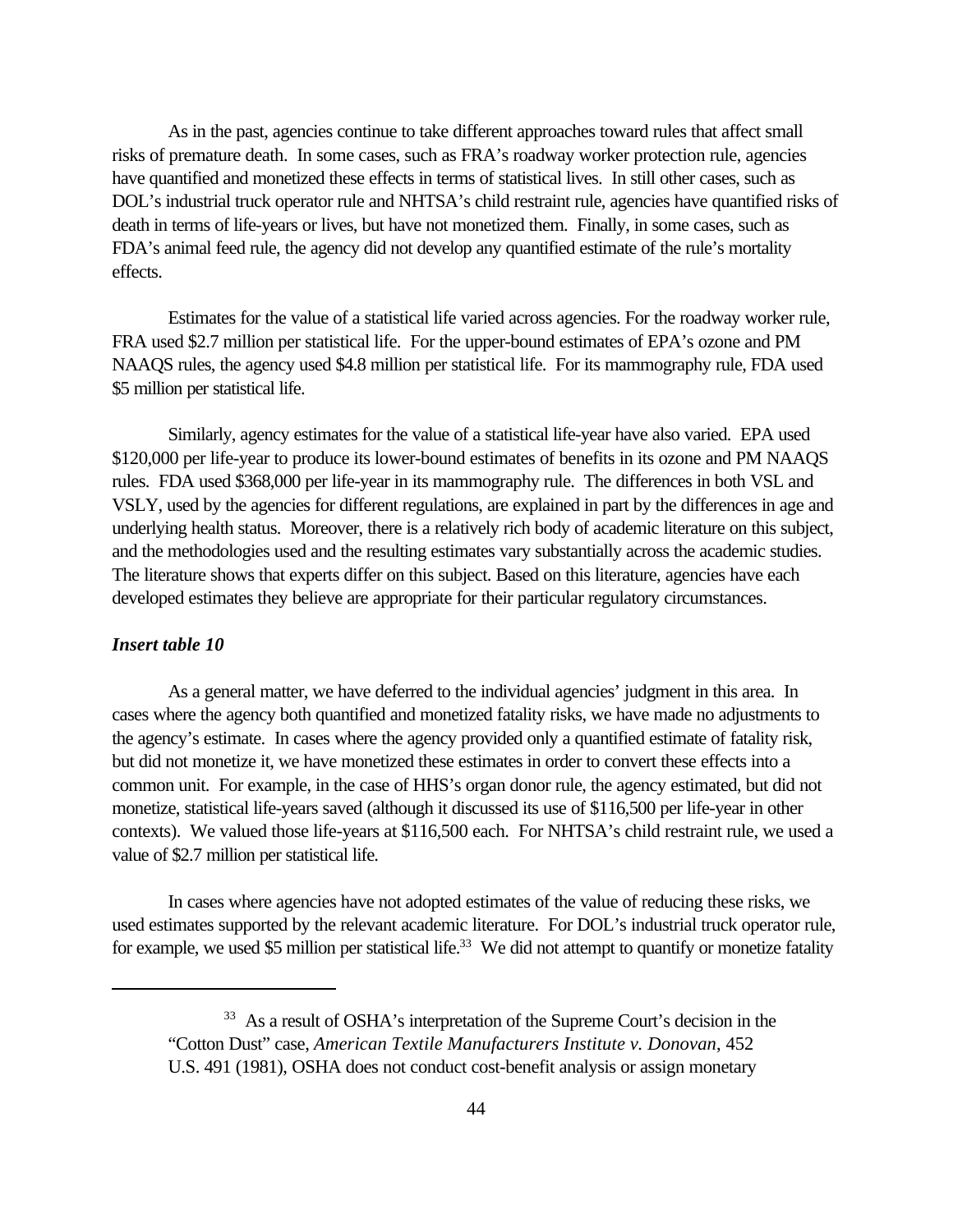risk reductions in cases where the agency did not at least quantify them. As a practical matter, the aggregate benefit and cost estimates are relatively insensitive to the values we have assigned for these rules because the aggregate estimates are dominated by EPA's rules revising the ozone and PM primary NAAQS.

## **II. Valuation Estimates for Other Regulatory Effects**

The following is a brief discussion of our valuation estimates for other types of effects that agencies identified and quantified, but did not monetize.

- C *Injury*. For the child restraint rule, we adopted the Department of Transportation approach of converting injuries to "equivalent fatalities." These ratios are based on DOT's estimates of the value individuals place on reducing the risk of injury of varying severity relative to that of reducing risk of death. For the OSHA industrial truck operator rule, we did not monetize injury benefits beyond OSHA's estimate of the direct cost of lost workday injuries.
- C *Change in Gasoline Fuel Consumption.* We valued reduced gasoline consumption at \$.80 per gallon pre-tax.
- C *Reduction in Barrels of Crude Oil Spilled.* We valued each barrel prevented from being spilled at \$2,000. This reflects double the sum of the most likely estimates of environmental damages plus cleanup costs contained in a recent published journal article (Brown and Savage, 1996).
- C *Change in Emissions of Air Pollutants.* We used estimates of the benefits per ton for reductions in hydrocarbon, nitrogen oxide  $(NO_x)$ , sulfur dioxide  $(SO_2)$ , and fine particulate matter (PM) derived from EPA's Pulp and Paper cluster rule (October, 1997). These estimates were obtained from the RIA prepared for EPA's July, 1997 rules revising the primary NAAQS for ozone and fine PM. We note that in this area, as in others, the academic literature offers a number of methodologies and underlying studies to quantify the benefits. There remain considerable uncertainties with each of these approaches. In particular, the derivation and application of per-ton coefficients to value reductions in these pollutants requires significant simplifying assumptions. This is particularly true with respect to the relationship between changes in emitted precursors pollutants and changes in the ambient pollutant concentrations which yield actual benefits. As a result of these simplifying assumptions, the monetary benefit

values to human lives and suffering.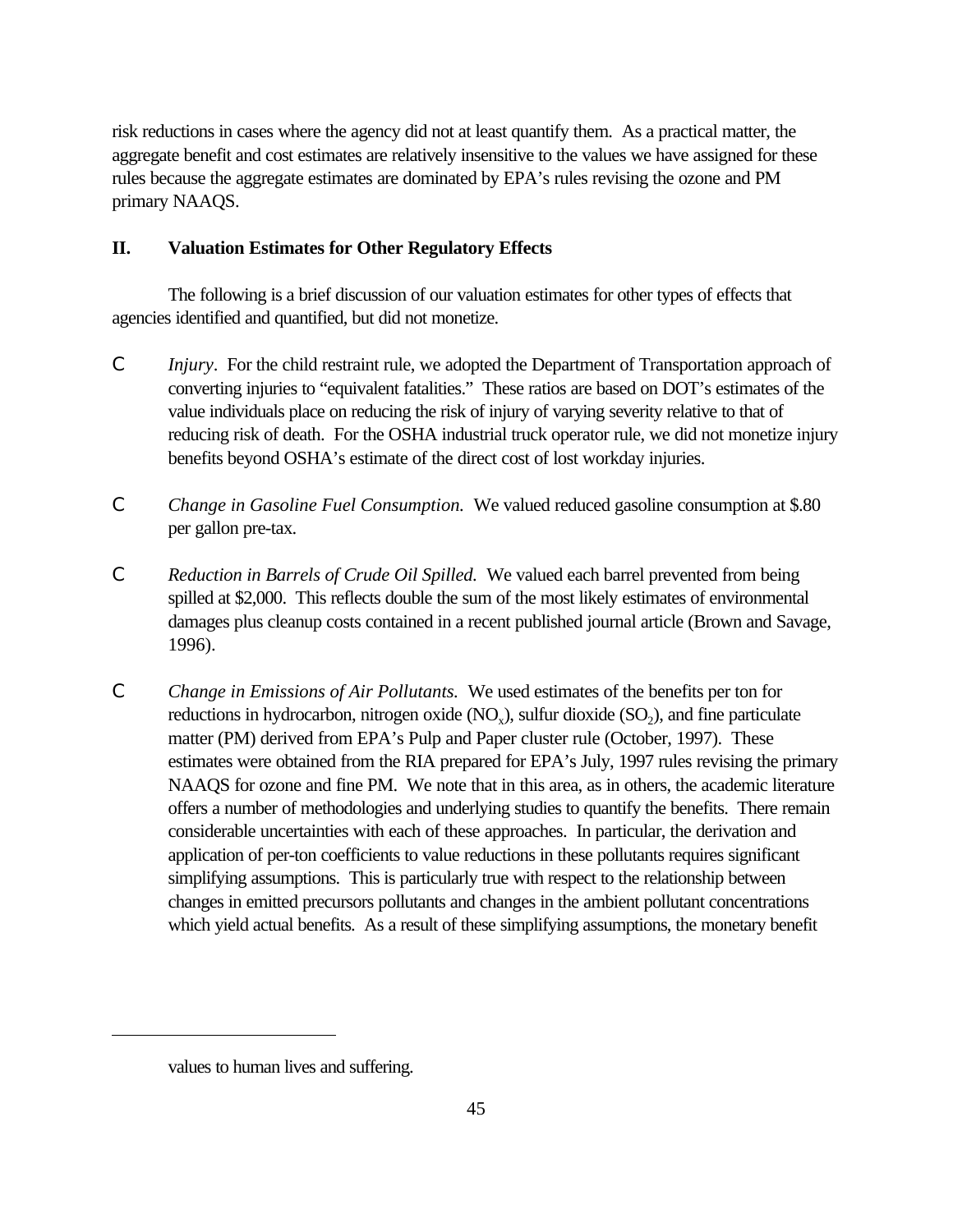estimates obtained by multiplying tons reduced by benefit estimates per-ton, which we derive from analyses of other rules, should be considered highly uncertain. For each of these pollutants, we used the following values (all in 1996\$) for changes in emissions.<sup>34</sup>

| Hydrocarbons:          | \$519 to \$2,360/ton;    |
|------------------------|--------------------------|
| Nitrogen Oxides:       | \$519 to \$2,360/ton;    |
| Particulate Matter:    | $$11,539$ /ton; and      |
| <b>Sulfur Dioxide:</b> | \$3,768 to \$11,539/ton. |

The  $NO<sub>x</sub>$  benefit estimate is based on benefit transfer values ranging from \$520 to \$2,360 per ton derived from a 1997 benefit analysis of VOC emission reductions, as noted above. This analysis required two key assumptions: 1) that  $NO<sub>x</sub>$  reductions have no effect on particulate matter concentrations, and  $2$ ) that NO<sub>x</sub> and VOC reductions contribute proportionately to ozone reductions. While reductions in VOC and  $NO<sub>x</sub>$  emissions both lead to reductions in ambient concentrations of ozone, reductions in  $NO<sub>x</sub>$  emissions also lead to reductions in particulate matter. In addition, reductions in  $NO<sub>x</sub>$  may have a disproportionate impact on reductions in ozone. For these reasons, estimates of benefits based on the VOC transfer coefficients should be viewed with caution. All else equal, they are likely to underestimate actual  $NO<sub>x</sub>$  -related benefits.

Benefit analysts continues to develop better methods, both for primary benefits analyses and for benefits transfer. Analysis of other recent EPA rules yield a range of estimates for the  $NO<sub>x</sub>$  benefits per ton. For example, the OTAG SIP and the Section 126 rules limiting  $NO<sub>x</sub>$  emissions from electric utilities yielded estimates of \$960 to \$2500 per ton and \$1350 to \$2100 per ton in 2007, respectively, and the recent Tier 2 rule limiting NO<sub>x</sub> emissions from cars and light trucks yielded estimates of \$4500 to \$7900 per ton in 2030. Each of these analyses is arguably methodologically superior to the 1997 benefit analysis. Currently, we recognize that there are potential problems and significant uncertainties that are inherent in any benefits analysis based on \$/ton benefits transfer techniques. The extent of these problems and the degree of uncertainty depends on the divergence between the policy situation being studied and the basic scenario providing the benefits transfer estimate.

Several factors may be responsible for uncertainty and variability in the benefits transfer values. These factors include sources of emissions, meteorology, transport of emissions, initial pollutant concentrations, population density, and population demographics, such as proportion of elderly and children and baseline incidence rates for health effects. In order to minimize the uncertainty associated with benefits transfer, benefit transfer values should be taken from situations that are similar to the rule being evaluated. For example, where possible, benefit transfer values for individual pollutants should be

<sup>&</sup>lt;sup>34</sup> Where applicable, the lower (higher) end of the value ranges in all of the tables throughout this report reflect the lower (higher) values in these ranges.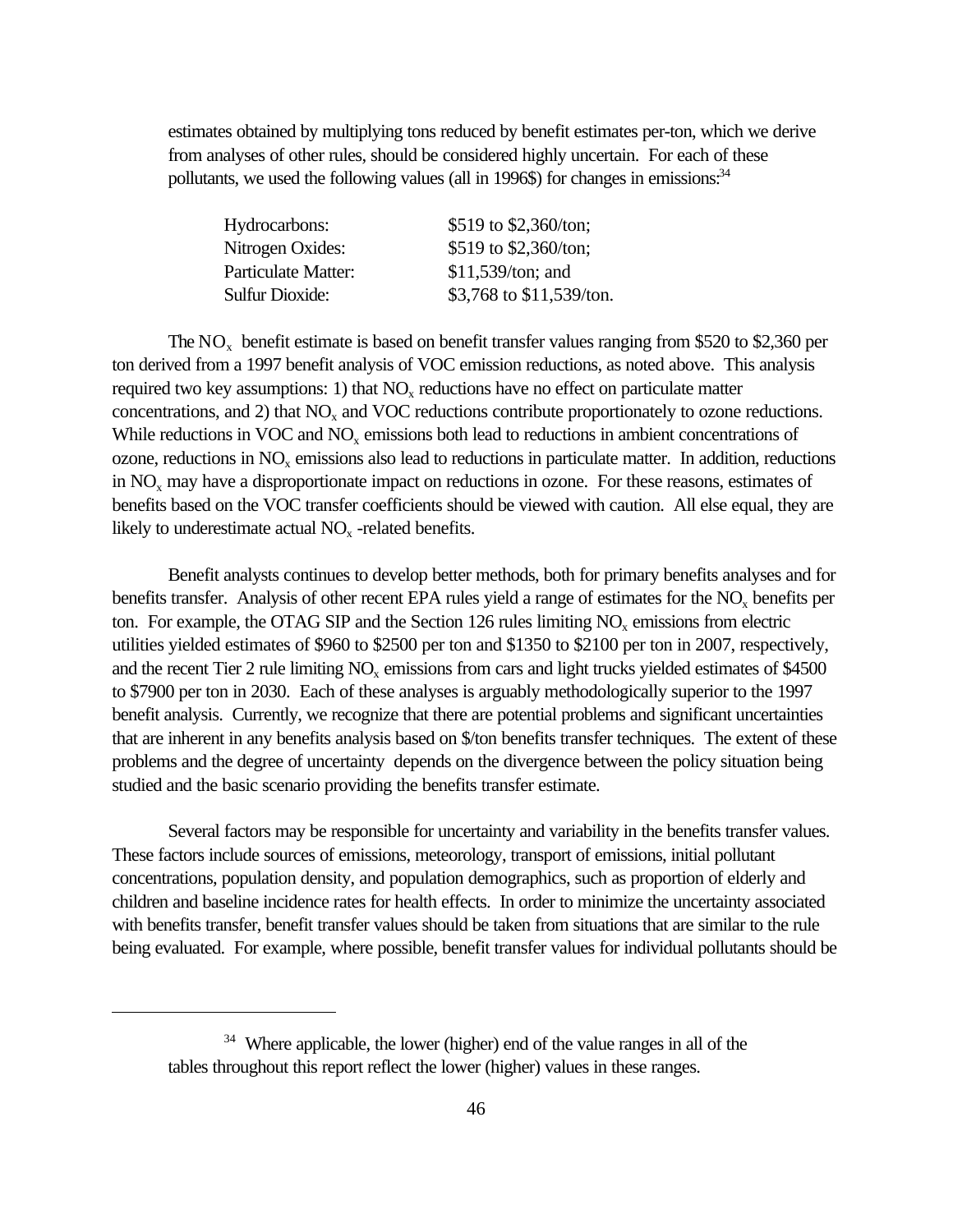based on primary benefits analyses for rules where the pollutant of interest, e.g.  $NO<sub>x</sub>$ , is the primary pollutant controlled by the rule.

EPA notes that these additional issues are particularly relevant for the  $NO<sub>x</sub>$  benefits transfer conducted for this report and that alternative benefits transfer analyses are available, including a benefits transfer estimate offered by EPA based on its recent analysis of the Tier 2 rule. Relative to the 1997 VOC rule, the benefits transfer based on the Tier 2 rule is (a) more focused on  $NO<sub>x</sub>$  emissions, (b) based on more up-to-date data and methods, and (c) focused on sources more similar in character to the sources being evaluated in this report. The use of the Tier 2 benefits transfer estimate suggested by EPA would imply a significantly higher value for  $NO<sub>x</sub>$  reductions than the \$520 to \$2,360 per ton estimate used in this report. We have agreed to work with EPA to evaluate alternative benefits transfer estimates prior to our next report.

In order to make agency estimates more consistent, we developed benefit and cost time streams for each of the rules. Where agency analyses provide annual or annualized estimates of benefits and costs, we used these estimates in developing streams of benefits and costs over time. Where the agency estimate only provided annual benefits and costs for specific years, we used a linear interpolation to represent benefits and costs in the intervening years.<sup>35</sup>

Agency estimates of benefits and costs cover widely varying time periods. While HHS analyzed the effects of providing transplant-related data from 1999 through 2004, other agencies generally examined the effects of their regulations over longer time periods. HHS used a 10-year period for its over-the counter drug labeling rule; DOL also used a 10-year period for its truck operator training rule. EPA's analyses on disinfection and enhanced water treatment rules evaluated the effects over a twenty-year period. The differences in the time frames used for the various rules evaluated generally reflect the specific characteristics of individual rules such as expected capital depreciation periods or time to full realization of benefits.

In order for comparisons or aggregation to be meaningful, benefit and cost estimates should correctly account for all substantial effects of regulatory actions, including potentially offsetting effects, which may or may not be reflected in the available data. We have not made any changes to agency monetized estimates. To the extent that agencies have adopted different monetized values for effects, for example, different values for a statistical life, or different discounting methods, these differences remain embedded in Tables 11 through 15. Any comparison or aggregation across rules should also consider a number of factors which the presentation in tables 11 through 15 does not address. For example, these rules may use baselines in regulations and controls already in place. In addition, these

<sup>&</sup>lt;sup>35</sup> In other words, if hypothetically we had costs of \$200 million in 2000 and \$400 million in 2020, we would assume costs would be \$250 million in 2005, \$300 million in 2010, and so forth.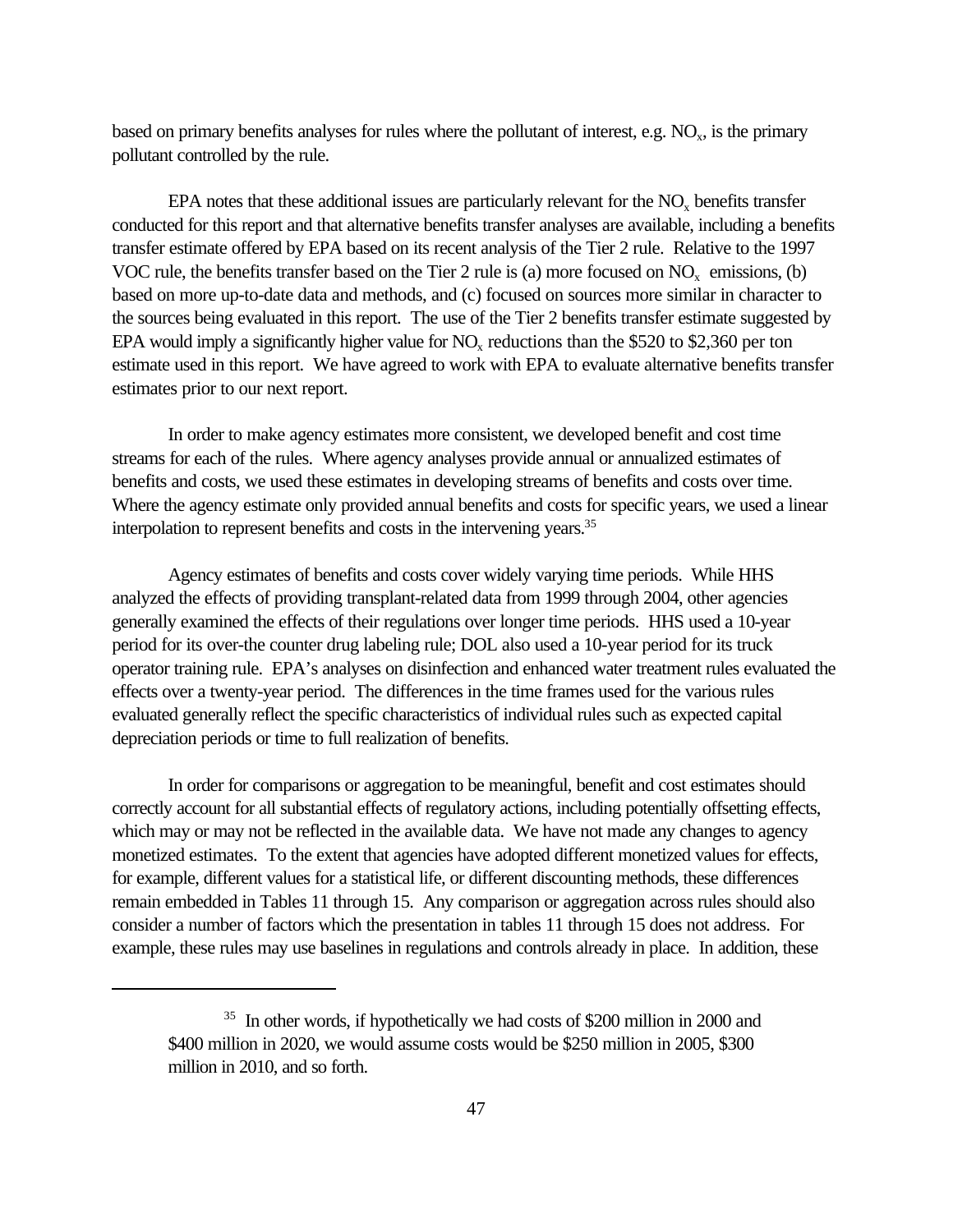rules may well treat uncertainty in different ways. In some cases, agencies may have developed alternative estimates reflecting upper- and lower- bound estimates. In other cases, the agencies may offer a midpoint estimate of benefits and costs. In still other cases the agency estimates may reflect only upper-bound estimates of the likely benefits and costs.

## **III. Aggregation of Benefit and Cost Estimates Across Rules**

In Table 15, we aggregated the estimates for individual rules from Tables 11 through 14 by year. This approach yields prospective estimates of the benefits and costs that Federal agencies expected before they issued major rules over the last three years.

We have several important observations to offer on these aggregate estimates. First, EPA's 1997 rules revising the NAAQS for ozone and particulate matter dominate the annualized and present value aggregates presented in Table 14. Changes in estimation methodology for these rules, as reflected by the "plausible range" adopted by the analysis for the EPA NAAQS rules for ozone and particulate matter, will have a marked effect on the aggregated benefit and cost estimates for the rules published over the period from April 1, 1995 to March 31, 1998. By the same token, the aggregate estimates are not very sensitive to different approaches for the remaining rules.

The presentation of these aggregates as annualized benefit and cost streams or as net present value estimates may obscure the actual timing of benefits and costs. In the case of OSHA's methylene chloride standard, our estimate assumes that the reduction in cancer deaths among exposed workers will not occur until the year 2017, based on an average 20 year lag from exposure to death from cancer.<sup>36</sup>

Similarly, the benefits and costs of the revised ozone and particulate matter NAAQS will only be recognized in the years after 2005. These estimates of "out-year" benefits and costs are not certain.37 EPA will complete its next periodic review of the particulate matter NAAQS, scheduled for 2002, before it begins implementation of the revised particulate matter NAAQS. If this review yields a "mid-course" change in the standard, the estimates of benefits and costs could change. EPA has also

<sup>&</sup>lt;sup>36</sup> OSHA believes that this assumption is unrealistic and that many workers will avoid incurring cancer before 2017 as a result of the reduction in their methylene exposures brought about by the standard.

<sup>&</sup>lt;sup>37</sup> The validity and enforceability of the 8-hour ozone and PM2.5 NAAQS has been called into question in a decision by the United States Court of Appeals for the District of Columbia Circuit. *American Trucking Ass'ns* v*. EPA*, 175 F.3d 1027, modified in part and reh'g en banc denies, 195 F.3d 4 (1999). The United States disagrees with the Court's decision and is seeking Supreme Court Review. This report assumes that these standards will be implemented.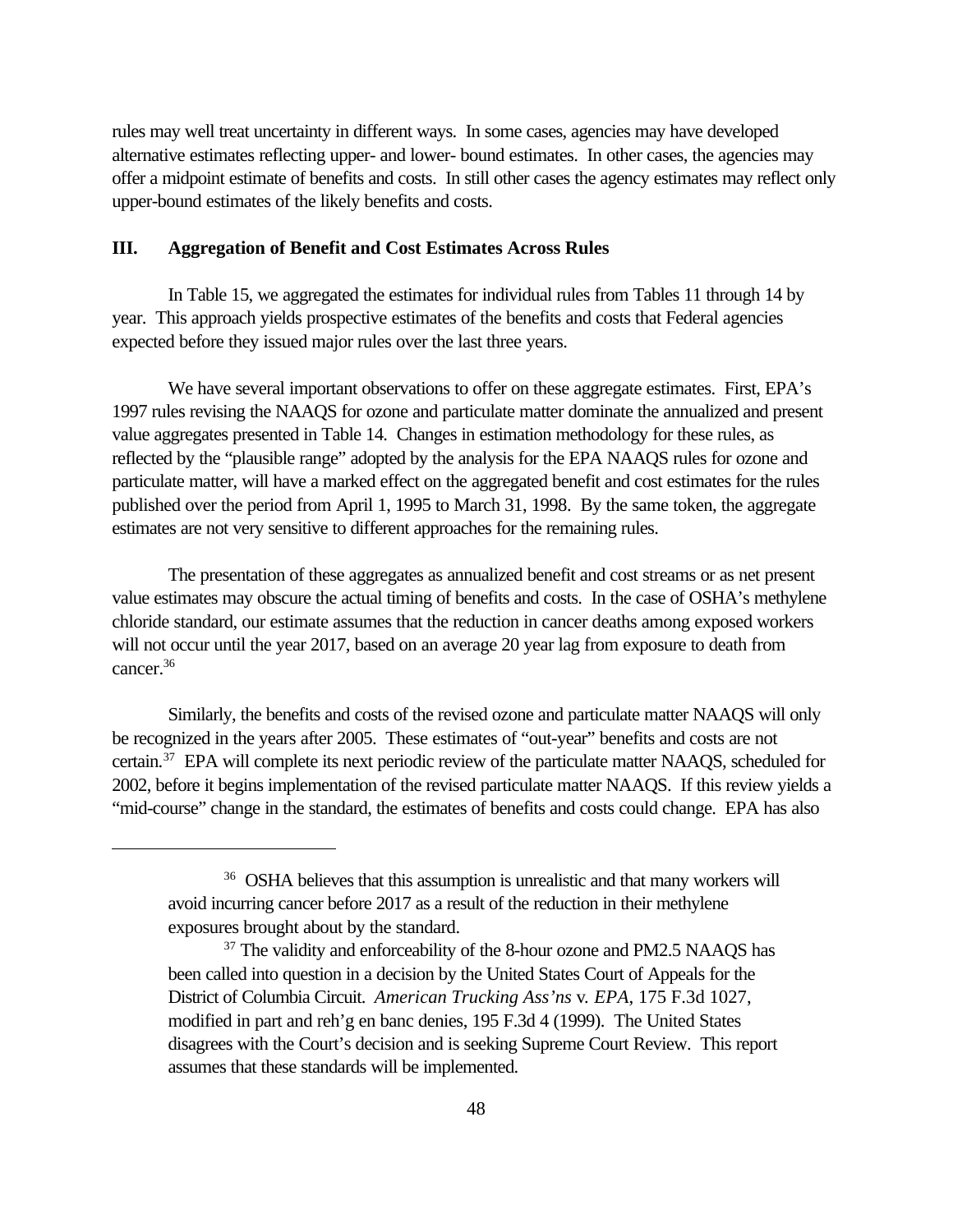expressed a continuing concern with the uncertainty of the full attainment cost estimates because EPA believes technological change over the next decade will yield lower-cost approaches that will achieve the revised NAAQS.

### *Insert tables 11 through 15*

As noted above, there are significant methodological issues that need to be confronted when aggregating estimates from a set of individual rules (as presented in tables 11 through 14) in an effort to obtain an estimate of the total benefits and costs of Federal regulation. These issues include:

- (1) Identification of a composite baseline that is compatible with the differing baselines used by the various agencies across rules (because the results can be distorted when the baseline used to derive the individual results differ in significant ways).
- (2) The use of prospective estimates (versus retrospective estimates) of the benefits and costs of regulation, for example, the reliance on prospective estimates may well fail to reflect important changes in taste, innovation by the private sector, or changes in Federal/State/local regulation.
- (3) The "apples and oranges" problem associated with combining estimates from different studies, including different measures of benefits and costs, double-counting of benefits and costs across related rules, differing approaches to uncertainty such as the use of upper- and lower-bound estimates versus the use of an upper-bound only estimate, and different discount rates.

A final reason that any regulatory accounting effort has limits is the lack of information on the effects of regulations on distribution or equity. None of the analyses addressed in this report provides quantitative information on the distribution of benefits or costs by income category, geographic region, or any other equity-related factor. As a result, there is no basis for quantifying distributional or equity impacts.

#### **Chapter V: Recommendations for Reform**

Section 638(a)(3) of the Act requires OMB to submit with its report on the costs and benefits and impacts of Federal regulation "recommendations for reform." In seeking to reform and make more efficient the regulatory process, OMB provides guidance to the agencies in regulatory planning and reviews individual regulations as provided by Executive Order No. 12866. In so doing, we coordinate policy concerns among the agencies and make numerous recommendations to the agencies to ensure that regulations are consistent with applicable law, the President's priorities, and the regulatory reform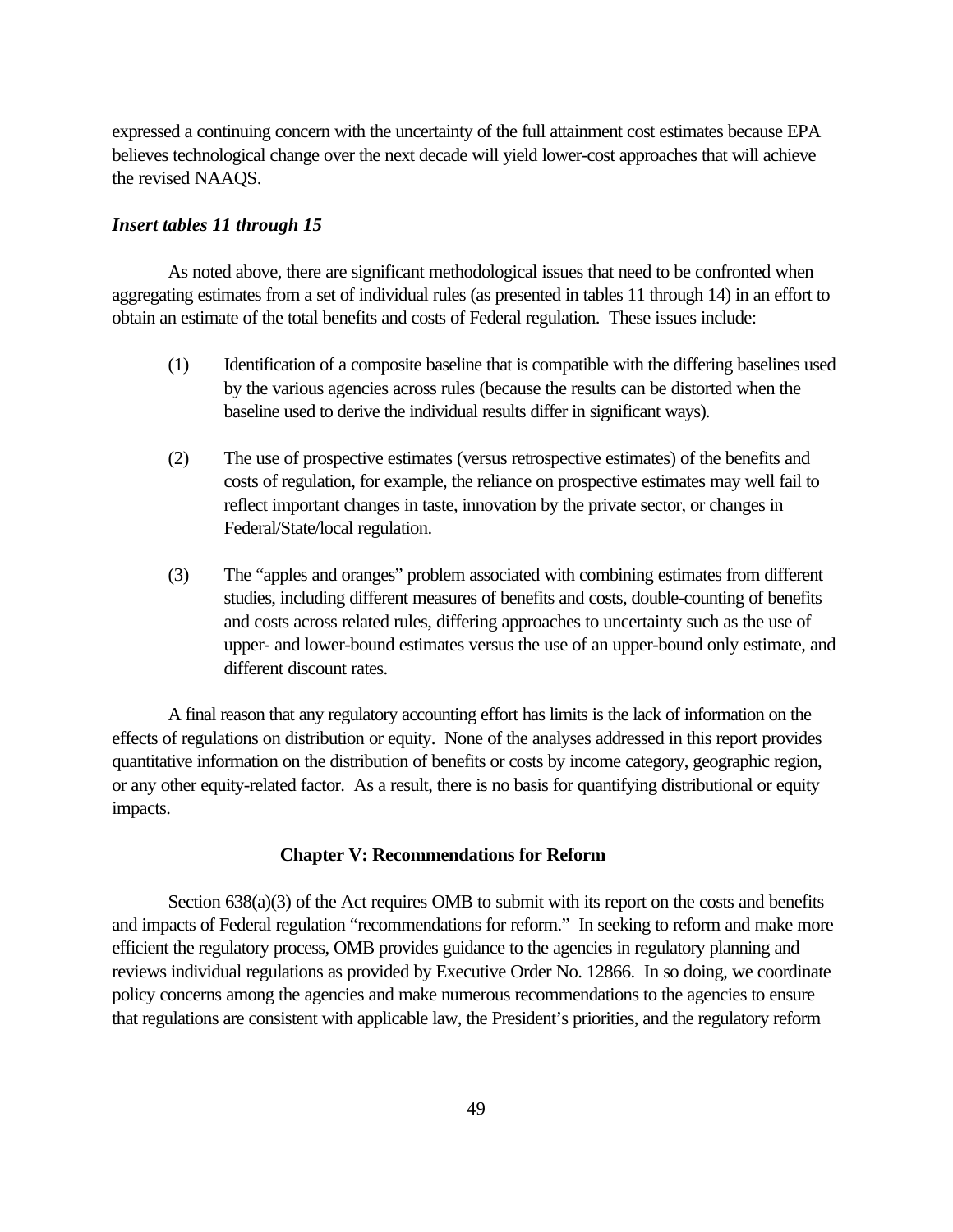principles of Executive Order No. 12866. The results of those recommendations and their consideration by the agencies during the regulatory decisionmaking process are reflected in final regulations and represent the Administration's regulatory reform efforts.

The most comprehensive accounting of the recommendations and regulations that agencies currently have under consideration is published annually in the Administration's Regulatory Plan. The Regulatory Plan contains a description of the most significant regulatory and deregulatory actions that the agencies plan to issue in either proposed or final form during the next fiscal year. The latest Regulatory Plan was published in the *Federal Register* on November 22, 1999 (64 FR 63883). This year, the Regulatory Plan contains 164 entries from 28 agencies.

The 164 regulations under development in the Regulatory Plan may be viewed as specific recommendations for regulatory improvement or reform based on statutory mandates and the Administration's priorities. Four agencies -- USDA, HHS, DOL, and EPA -- account for 100 of the 164 initiatives. The following is a sample of the Administration's specific regulatory reform efforts that either increase the regulated entities' flexibility, reduce paperwork burden, clarify the regulated entities' responsibilities with plain language, or substitute performance standards for command-and-control:

- The Food Safety and Inspection Service (FSIS) of USDA is reforming its regulations on imported livestock and poultry products by replacing command-and-control regulations with performance standards, which should benefit consumers and producers and expand international trade.
- FSIS also is reforming its egg product inspection regulations to move from a command-andcontrol and prior approval systems to a performance standard approach based on the Hazard Analysis and Critical Control Point (HACCP) system and pathogen reduction goals.
- The Food and Drug Administration of HHS is also developing a performance-based HACCP program and a labeling system rather than specifying good manufacturing practices to reduce food-borne pathogens in fruit and vegetable juices.
- HUD is developing four-year performance goals for Fannie Mae and Freddie Mac requiring them to purchase mortgages for low and moderate-income housing, special affordable housing, and housing in underserved areas. This will increase the number of affordable housing units without significantly crowding out traditional portfolio lending.
- The Bureau of Land Management of the Department of the Interior is revising its Federal oil and gas leasing operations regulations. It will use plain language to improve understanding of the rule. The rule will rely on performance standards, rather than prescriptive requirements, to allow greater flexibility to deal with unique geological or engineering circumstances.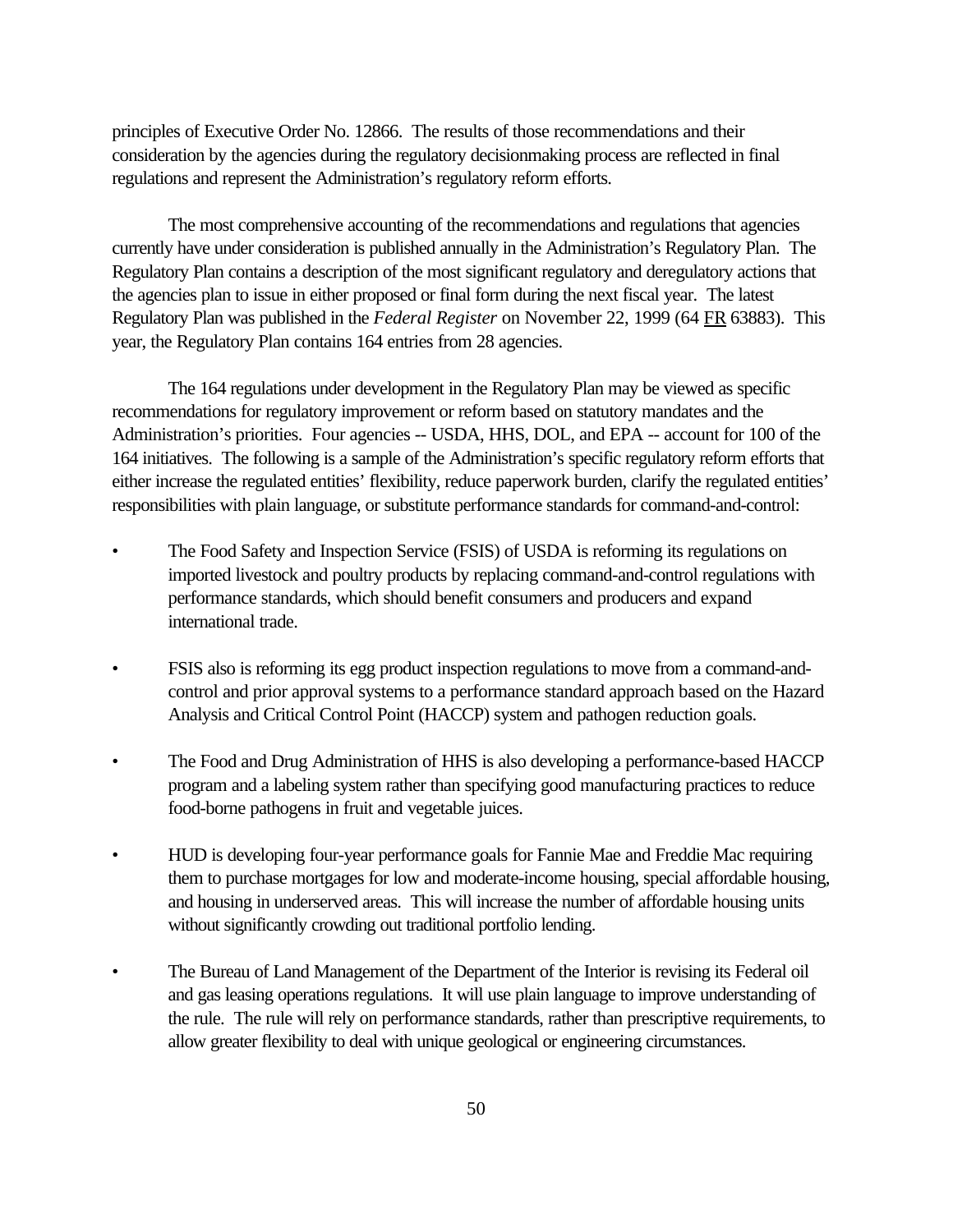- The Office of Federal Contract Compliance Programs of DOL is reforming its nondiscrimination and affirmative action obligations for government contractors under Executive Order No. 11246. It plans to reduce paperwork burdens, eliminate unnecessary regulations, and simplify and clarify regulations while improving the efficiency and effectiveness of the contract compliance program.
- The Occupational Safety and Health Administration of DOL is revising its injury and illness reporting and recordkeeping requirements to improve the quality and utility of the data, clarify and simplify guidance, and exempt small businesses in low hazard industries.
- The Federal Railroad Administration of DOT is developing a rule using careful analysis weighing the benefits of reduced collision probabilities with the costs imposed on society to determine when and how train whistles must be sounded at grade crossings.
- EPA is streamlining its requirements for revising operating permits issued by State and local permitting authorities for major sources of air pollution under the Clean Air Act. It will simplify the process for minor new source review actions that have little or no environmental impact.
- EPA is streamlining its public notification regulations for violations of drinking water regulations by public water systems. It will seek to give consumers better and more timely notification of the potential health risks from drinking water when violations occur.

These specific reforms, as well as many other efforts underway, are significantly improving the lives, health, and well-being of the American public.

In addition to these examples of improving the quality of individual regulations, we have as noted above issued guidelines to improve the quality of the data and analyses, on which regulatory actions are based. *The Guidelines to Standardize Measures of Costs and Benefits and the Format of Accounting Statements,* which we issued in final form as Memorandum M-00-08 on March 22, 2000, (and include in the Appendix) should improve the quality of the data and analyses underlying major regulations, thereby leading to improvements in Federal regulation. To improve transparency and understanding by the public, agencies should also use the format of the accounting statements to summarize regulatory impacts in the preambles to the *Federal Register* notices announcing their rules. We believe these guidelines and accounting statement provide a sound foundation for estimating and presenting the benefits and costs of Federal regulation.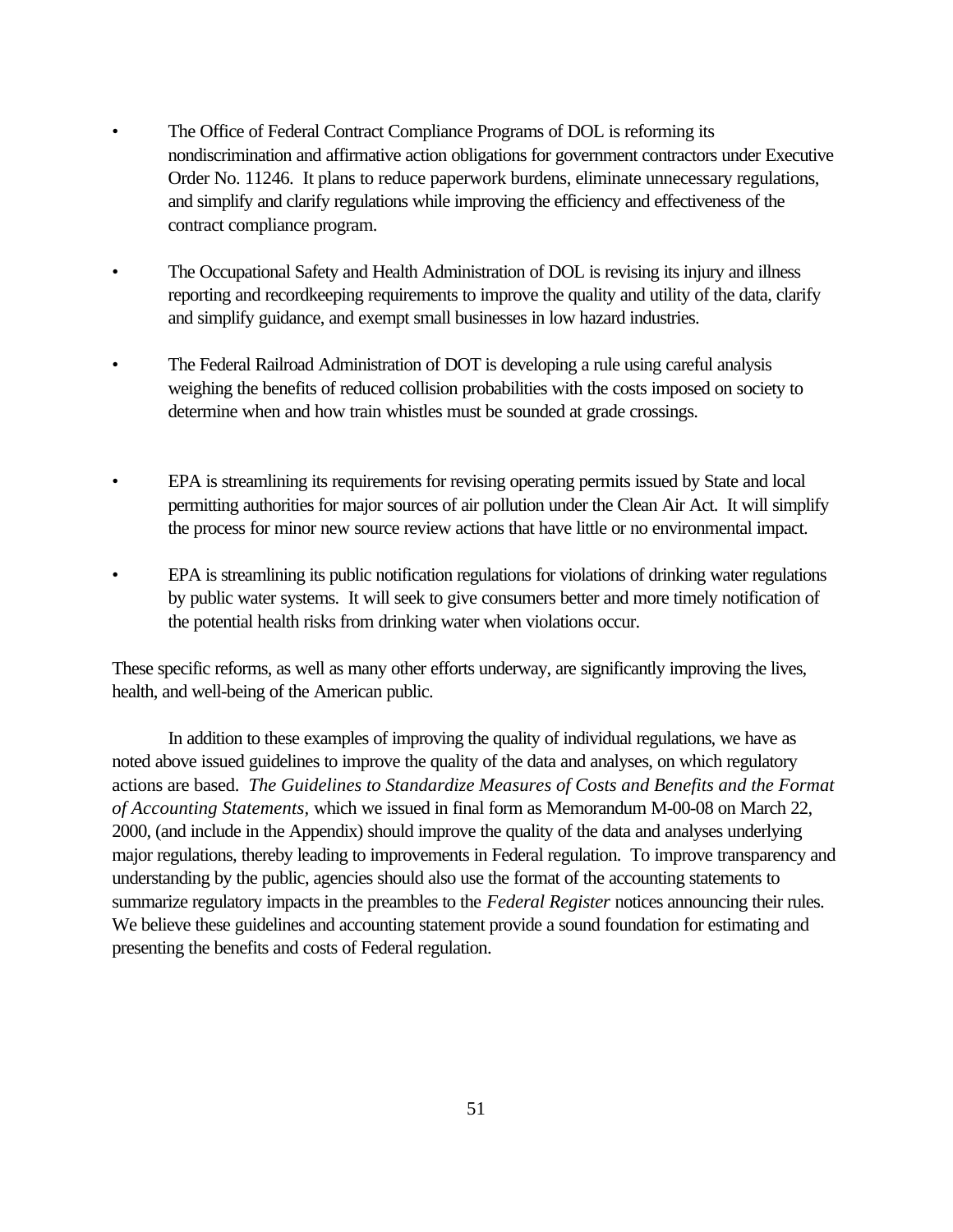## **Appendix**

### **1. Bibliography**

- Brown, R. Scott and Ian Savage, "The Economics of Double-Hulled Tankers" *Maritime Policy and Management*, Vol. 23, No. 2 (1996).
- Crandall, Robert W., *et al. An Agenda For Federal Regulatory Reform* (Washington D.C.: American Enterprise Institute and the Brookings Institution, 1997).
- Crandall, Robert W., Howard Gruenspecht, Ted Keeler and Lester Lave. *Regulating the Automobile* (Washington D.C.: Brookings Institution, 1986).
- Crandall, Robert W. "What Ever Happened to Deregulation?" in David Boaz (ed.) *Assessing the Reagan Years* (Washington D.C.: Cato Institution, 1988).

Cropper, Maureen L. and Wallace E. Oates. "Environmental Economics: A Survey," *Journal of Economic Literature*, Vol. 30, No. 2 (June 1992).

- Denison, Edward F. *Accounting for Slower Economic Growth: The U.S. in the 1970s*  (Washington D.C.: Brookings Institution, 1979).
- Dudley, Susan E. and Angela Antonelli, "Congress and the Clinton OMB: Unwilling Partners in Regulatory Oversight," *Regulation* (Fall 1997).
- Eads, George C. and Michael Fix. *Relief or Reform? Reagan's Regulatory Dilemma*  (Washington, D.C.: The Urban Institute Press, 1984).
- Ehrenberg, Ronald G. and Robert S. Smith. *Modern Labor Economics; Theory and Public Policy*  (New York: Harper Collins, 1991).
- Elliehausen, Gregory. *The Cost of Bank Regulation: A Review of the Evidence* (Washington D.C.: Federal Reserve Board Staff Study, 1997).
- Gardner, Bruce L. *Protection of U.S. Agriculture: Why, How, and Who Loses?* (University of Maryland Dept. Agriculture and Resource Economics Working Paper No. 87-15).
- Grant Thorton. *Regulatory Burden: The Cost to Community Banks*, A study prepared by the Independent Bankers Association of America, (1993).
- Gray, W. B. "The Cost of Regulation: OSHA, EPA, and the Productivity Slowdown," *American Economic Review*, (December 1987).
- Hahn, Robert W. and John A. Hird. "The Costs and Benefits of Regulation: Review and Synthesis," *Yale Journal on Regulation*, (Vol. 8, No. 1, Winter 1991).
- Hahn, Robert W. and Robert E. Litan. *Improving Regulatory Accountability* (Washington D.C.: American Enterprise Institute and the Brookings Institution, 1997).
- Hahn, Robert W. "Regulatory Reform: Assessing the Government's Numbers" in *Reviving Regulatory Reform: A Global Perspective*, (Cambridge University Press and A.I. Press, Forthcoming).
- Hahn, Robert W. "Regulatory Reform: What do the Numbers Tell Us?" in Hahn, Robert W., (ed.) *Risks, Costs, and Lives Saved: Getting Better Results From Regulation*, (New York: Oxford University Press and A.I. Press, 1996).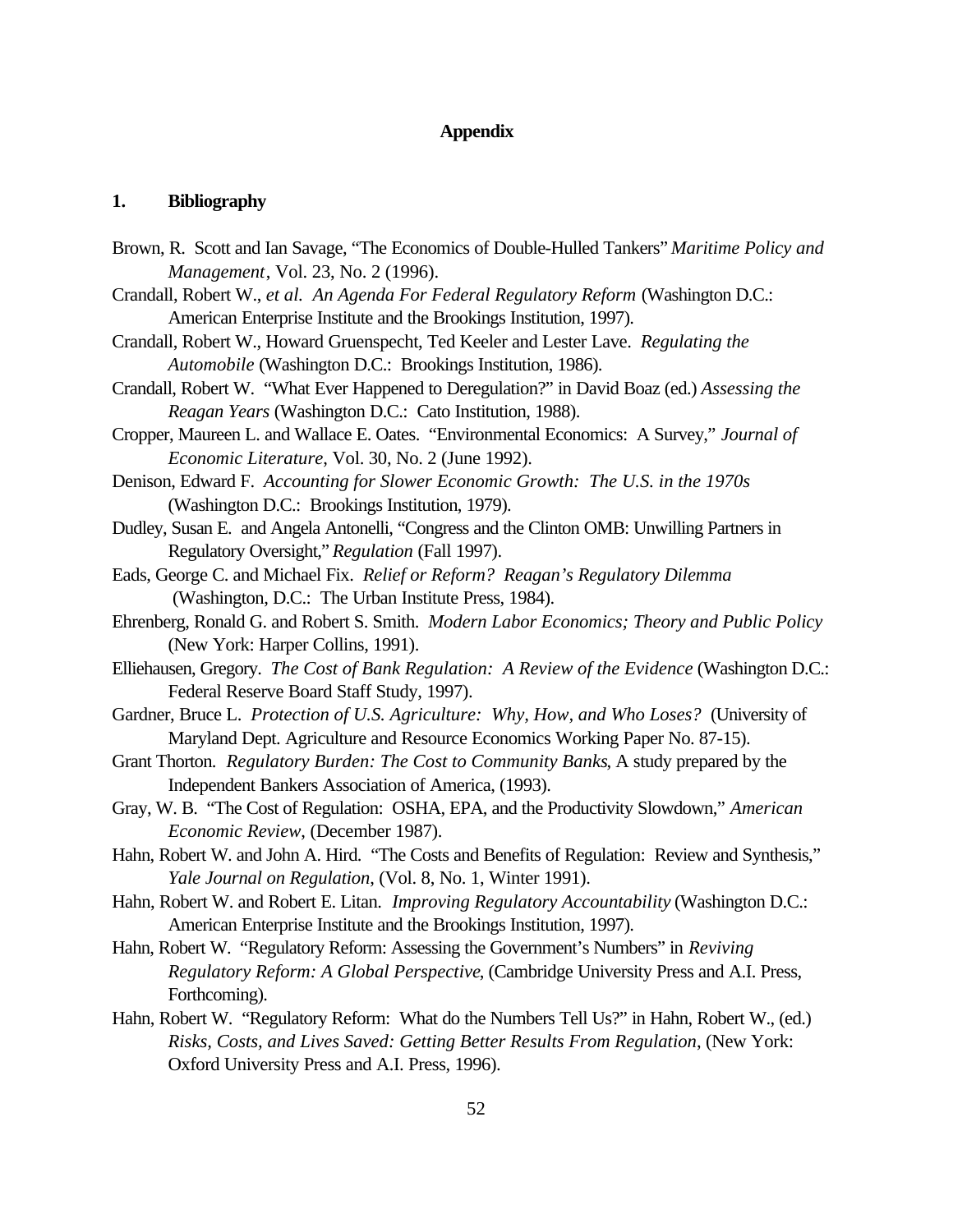- Hazilla, Michael and Raymond Kopp. "Social Cost of Environmental Quality Regulations: A General Equilibrium Analysis," *Journal of Political Economy*, (Vol. 98, No. 4, 1990).
- Himmelstein, David U. And Steffie Woolhandler. "Cost Without Benefit: Administrative Waste in U.S. Health Care," *The New England Journal of Medicine*, (Vol. 314, No. 7, February 13, 1986).
- Hopkins, Thomas D. "Cost of Regulation," Report Prepared for the Regulatory Information Service Center, Washington, D.C., (August 1991).
- Hopkins, Thomas D. "Cost of Regulation: Filling the Gaps," Report Prepared for the Regulatory Information Service Center, Washington D.C., (August 1992).
- Hopkins, Thomas D. "Profiles of Regulatory Costs," Report to U.S. Small Business Administration, (November 1995).
- Hopkins, Thomas D. "OMB's Regulatory Accounting Report Falls Short of the Mark," Center for the Study of American Business (October 1997).
- Hopkins, Thomas D. "Regulatory Costs in Profile," Policy Study No. 132, Center for the Study of American Business, (August 1996).
- Hufbauer, Gary C., Diane T. Berliner and Kimberly Ann Elliot. *Trade Protection in the United States* (Washington, D.C.: Institute for International Economics, 1986).
- Jaffe, Adam B., Steven R. Peterson, Paul R. Portney and Robert Stavins. "Environmental Regulation and the Competitiveness of U.S. Manufacturing," *Journal of Economic Literature*, Vol. 33, No. 1 (March 1995).
- James Jr., Harvey S. *Estimating OSHA Compliance Costs*, Center for the Study of American Business (October 1996).
- Jorgenson, Dale W. and Peter J. Wilcoxen. "Environmental Regulation and U.S. Economic Growth," *Rand Journal of Economics* (Vol. 21, No. 2, Summer 1990).
- Kahane, Charles J., The Effectiveness of Center High-Mounted Stop Lamps: A Preliminary Evaluation. Technical Report No. DOT HS 807 076. Washington, DC: National Highway Traffic Safety Administration, (1987).
- Kahane, Charles J., An Evaluation of Center High-Mounted Stop Lamps Based on 1987 Data. Technical Report No. DOT HS 807 442. Washington, DC: National Highway Traffic Safety Administration, (1989).
- Kahane, Charles J., and Ellen Hertz. Long-Term Effectiveness of Center High-Mounted Stop Lamps in Passenger Cars and Light Trucks. Technical Report No. DOT HS 808 696. Washington, DC: National Highway Traffic Safety Administration, (1998).
- Litan, Robert E. and William D. Nordhaus. *Reforming Federal Regulation* (New Haven, Ct.: Yale University Press, 1983).
- Morrison, Steven A. and Clifford Winston. *The Economic Effects of Airline Deregulation*  (Washington, D.C.: Brookings Institution, 1986).
- Morrison, Steven A. and Clifford Winston. "Enhancing Performance of the Deregulated Air Transportation System, "*Brookings Papers on Economic Activity: Microeconomics*, 1989.
- Organization for Economic Cooperation and Development. *The OECD Report on Regulatory Reform Volume I: Sectoral Studies* (Paris: 1997).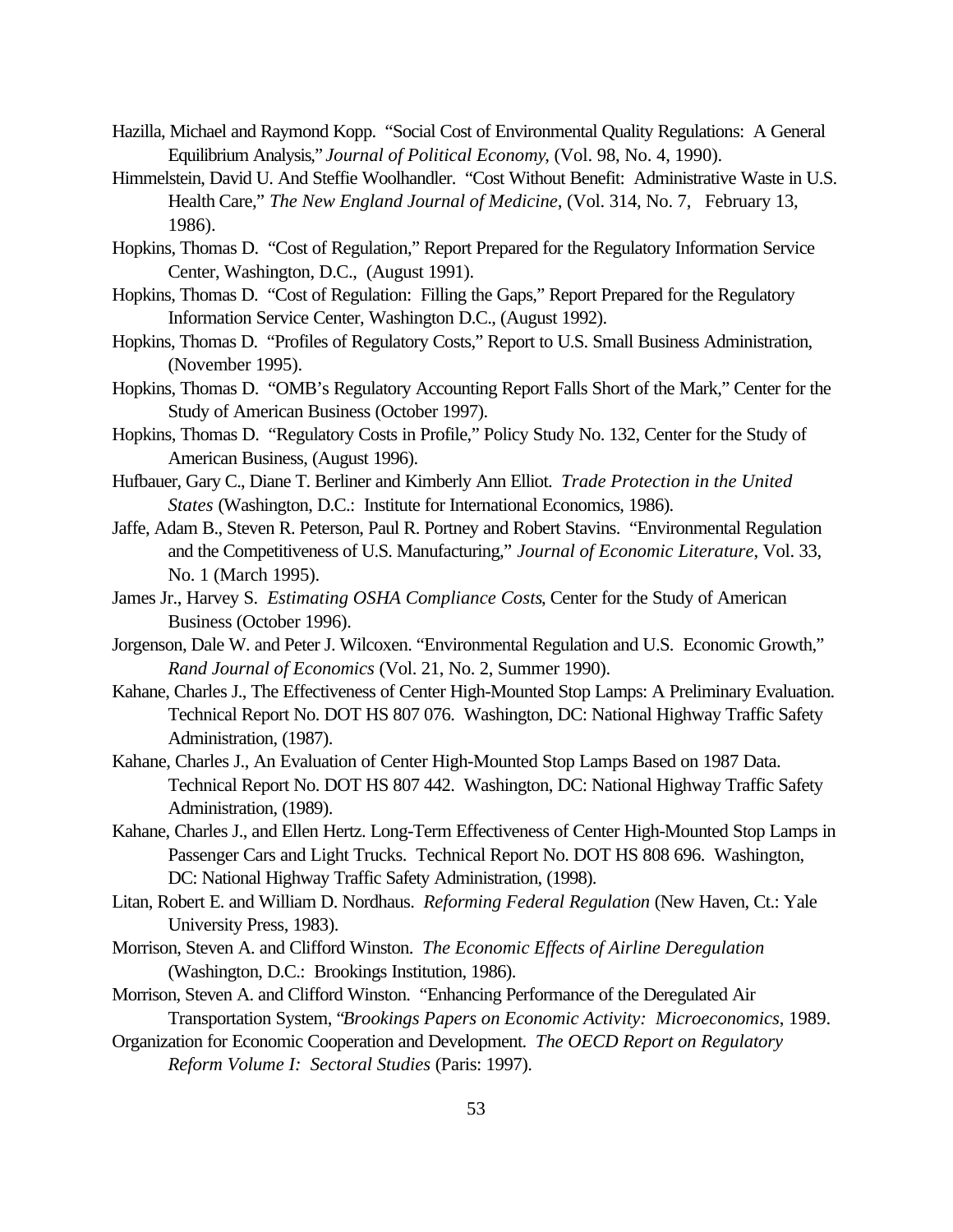- Organization for Economic Cooperation and Development. *Regulatory Reform in the United States*, OECD Reviews of Regulatory Reform (Paris: 1999).
- Portney, Paul R. *Air Pollution Policy. Public Policies for Environmental Protection*, (Washington, D.C.: Resources for the Future 1990).
- U.S., Council of Economic Advisers. *Economic Report of the President* (February 1997).
- U.S., Council of Economic Advisers. *Economic Report of the President* (February 1998).
- U.S., Council of Economic Advisers. *Economic Report of the President* (February 1999).
- U.S., Environmental Protection Agency. *Environmental Investments: The Cost of a Clean Environment* (December 1990).
- U.S., Environmental Protection Agency. *Technical and Economic Capacity of States and Public Water Systems to Implement Drinking Water Regulations -- Report to Congress* (1993).
- U.S., Environmental Protection Agency. *1972-1992 Retrospective Analysis: Impacts of Municipal Treatment Improvement for Inland Waterways* (1995).
- U.S., Environmental Protection Agency. *The Benefits and Costs of the Clean Air Act, 1970-1990*  (October 1997).
- U.S., Environmental Protection Agency. *The Benefits and Costs of the Clean Air Act, 1990-2100*  (November 1999).
- U.S., General Accounting Office. *Regulatory Accounting: Analysis of OMB's Report on the Costs and Benefits of Federal Regulation* (April 1999).
- U.S., General Accounting Office. *Regulatory Burden: Measurement Challenges Raised by Selected Companies* (November 1996).
- U.S., General Accounting Office. *Regulatory Reform: Agencies Could Improve Develoment, Documentation, and Clarity of Regulatory Analyses* (May 1998).
- U.S., General Accounting Office. *Regulatory Reform: Information on Costs, Cost-Effectiveness, and Mandated Deadlines for Regulations* (March 1995).
- U.S., General Accounting Office. *Regulatory Reform:* Major Rules Submitted for Congressional Review During the First 2 Years ( April 1998).
- U.S., National Highway Traffic Safety Administration. [Preliminary] Regulatory Impact Analysis, Federal Motor Vehicle Safety Standard 108, Center High-Mounted Stoplamps, Washington, D.C. (1980).
- U.S., National Highway Traffic Safety Administration. Final Regulatory Impact Analysis, Federal Motor Vehicle Safety Standard 108, Center High-Mounted Stoplamps. Washington, D.C. (1983).
- U.S., Office of Management and Budget. *Agency Compliance with Title II of the Unfunded Mandates Reform Act of 1995* (1996, 1997, 1998, 1999).
- U.S., Office of Management and Budget. *More Benefits Fewer Burdens: Creating a Regulatory System that Works for the American People* (December 1996).
- U.S., Office of Management and Budget, *Report to Congress On the Costs and Benefits of Federal Regulations* (September 30, 1997).
- U.S., Office of Management and Budget, *Report to Congress On the Costs and Benefits of Federal Regulations 1998* (1998).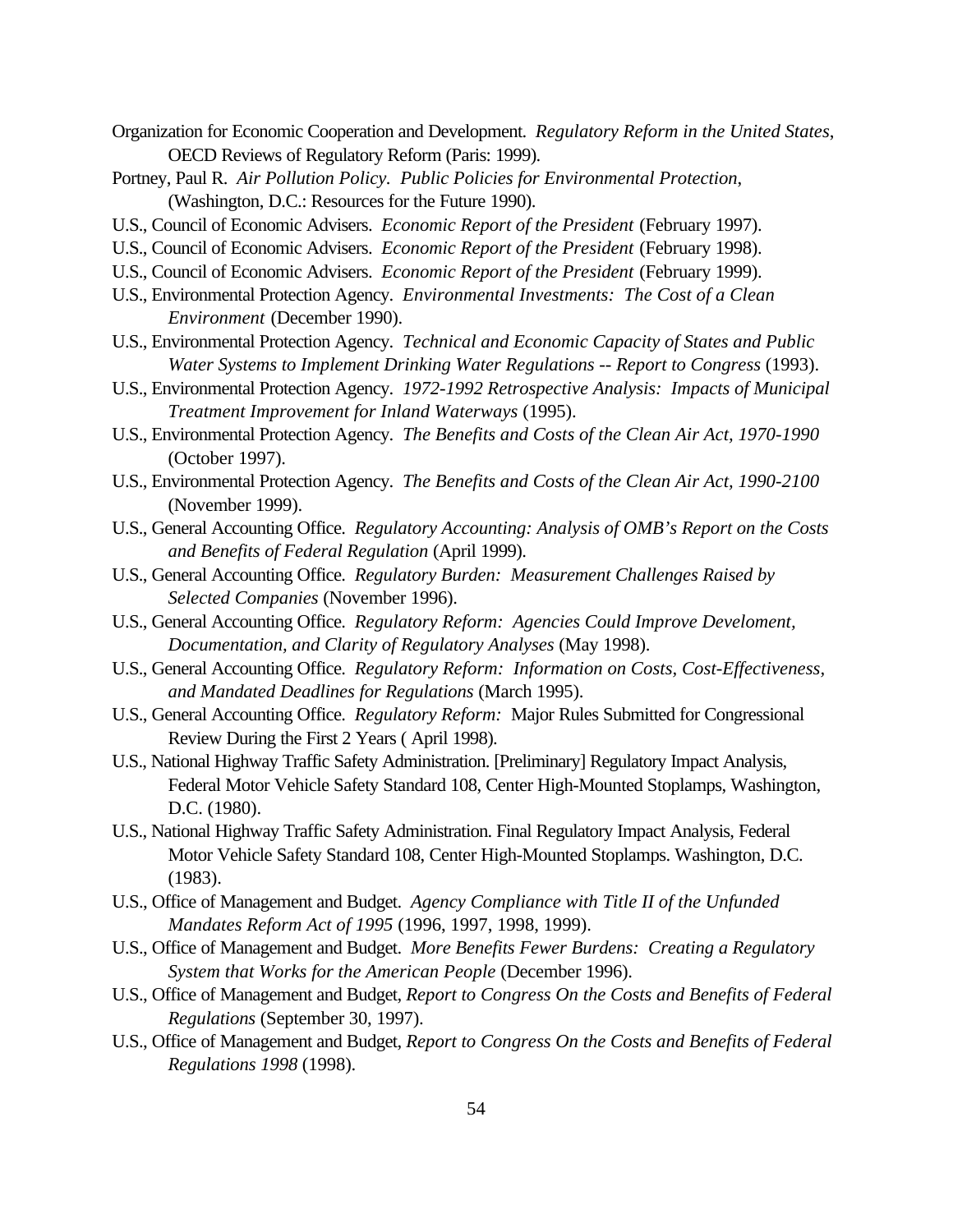- U.S., Office of Management and Budget, *Reports to Congress Under the Paperwork Reduction Act of 1995* (September 1997).
- U.S., Office of Management and Budget. *Information Collection Budget of The United States Government* (Various Years).
- U.S., Office of Technology Assessment. *Gauging Control Technology and Regulatory Impacts in Occupational Safety and Health* (September 1995).
- U.S. Small Business Administration. *Annual Report of the Chief Counsel for Advocacy on Implementation of the Regulatory Flexibility Act, Calendar Year 1998* (June 1999).
- U.S. Small Business Administration. *The Changing Burden of Regulation, Paperwork, and Tax Compliance on Small Business: A Report to Congress* (October 1995).
- Usher, D. "An Imputation to the Measure of Economic Growth for Changes in Life Expectancy" in *NBER Conference on Research in Income and Wealth* (1973)
- Viscusi, W. Kip. *Fatal Tradeoffs: Public and Private Responsibilities for Risk* (New York: Oxford University Press, 1992).
- Viscusi, W. Kip. *Risk by Choice: Regulating Health and Safety in the Workplace* (Cambridge Mass.: Harvard University Press, 1983).
- Weidenbaum, Murray L. and Robert DeFina. "The Cost of Federal Regulation of Economic Activity," (Washington D.C.: American Enterprise Institute, 1978).
- Wenders, J. *The Economics of Telecommunications: Theory and Practice,* 83 (1987).
- White, Lawrence J*. The S&L Debacle: Public Policy Lessons for Bank and Thrift Regulation*  (New York: Oxford University Press, 1991).
- Winston, Clifford. "U.S. Industry Adjustment to Economic Deregulation", *Journal of Economic Perspectives* (1998).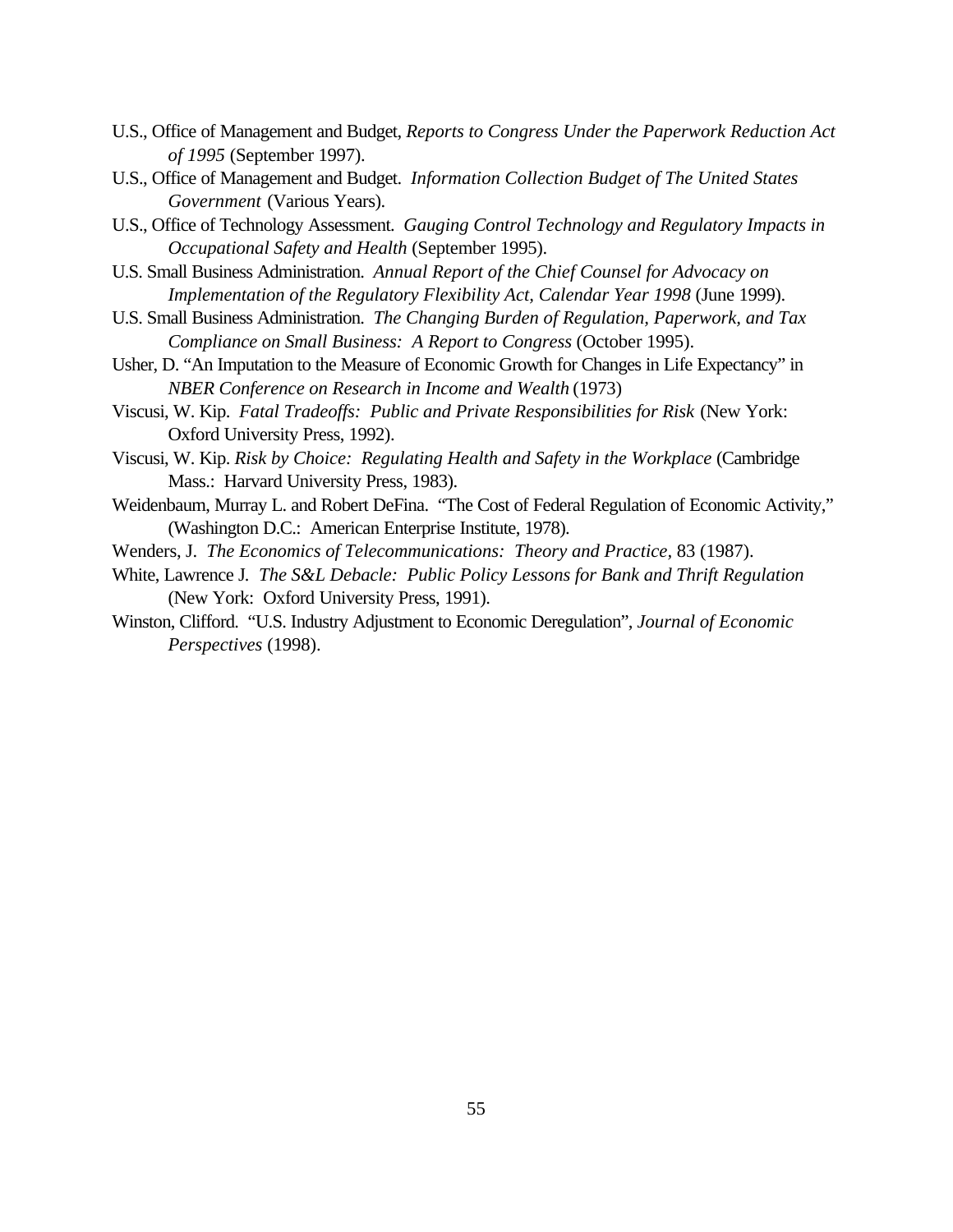# **2. List of Peer Reviewers and Public Commenters**

# Peer Reviewers for Guidelines

| George Eads    | Vice President Charles River Associates                           |
|----------------|-------------------------------------------------------------------|
| Robert Hahn    | Director of the AEI-Brookings Joint Center for Regulatory Studies |
| Alan Krupnick  | Senior Fellow, Resources for the Future                           |
| Lester Lave    | Professor of Economics, Carnegie Mellon University                |
| John Loomis    | Professor of Economics, Colorado State University                 |
| John Mendeloff | Professor School of Public Health, University of Pittsburgh       |
| Mike Toman     | Senior Fellow, Resources for the Future                           |
| W. Kip Viscusi | Professor Law and Economics, Harvard Law School                   |

## Peer Reviewers for Report

| 1. | Robert W. Hahn/Robert E. Litan    | 2.                          | <b>Scott Farrow</b>              |
|----|-----------------------------------|-----------------------------|----------------------------------|
|    | AEI-Brookings Joint Center for    |                             | Director                         |
|    | <b>Regulatory Studies</b>         |                             | Center for the Study and         |
|    | 1150 $17th$ Street, N.W.          |                             | <b>Improvement of Regulation</b> |
|    | Washington, DC 20036              |                             | Department of Engineering        |
|    |                                   |                             | and Public Policy                |
|    |                                   |                             | Carnegie Mellon University       |
|    |                                   |                             | Pittsburgh, PA 15213-3890        |
| 3. | Jason F. Shogren                  | 4.                          | <b>Steve Polasky</b>             |
|    | Department of Economics & Finance | Fesler-Lampert Professor of |                                  |
|    | University of Wyoming             |                             | Ecological/Environmental         |
|    | P.O. Box 3985                     |                             | Economics                        |
|    | Room 121, Ross Hall               |                             | University of Minnesota          |
|    | Laramie, WY 82071-3985            |                             | 1994 Buford Avenue               |
|    |                                   |                             | St. Paul, MN 55108               |
|    | <b>Public Commenters</b>          |                             |                                  |

5. Joan Claybrook President Public Citizen Melissa Luttrell Public Citizen 215 Pennsylvania Avenue, S.E. Washington, DC 20003

6. Wendy L. Gramm Director, Regulatory Studies Program Susan E. Dudley Senior Research Fellow Mercatus Center George Mason Univeristy 3401 North Fairfax Drive, Suite 450 Arlington, VA 22201-4433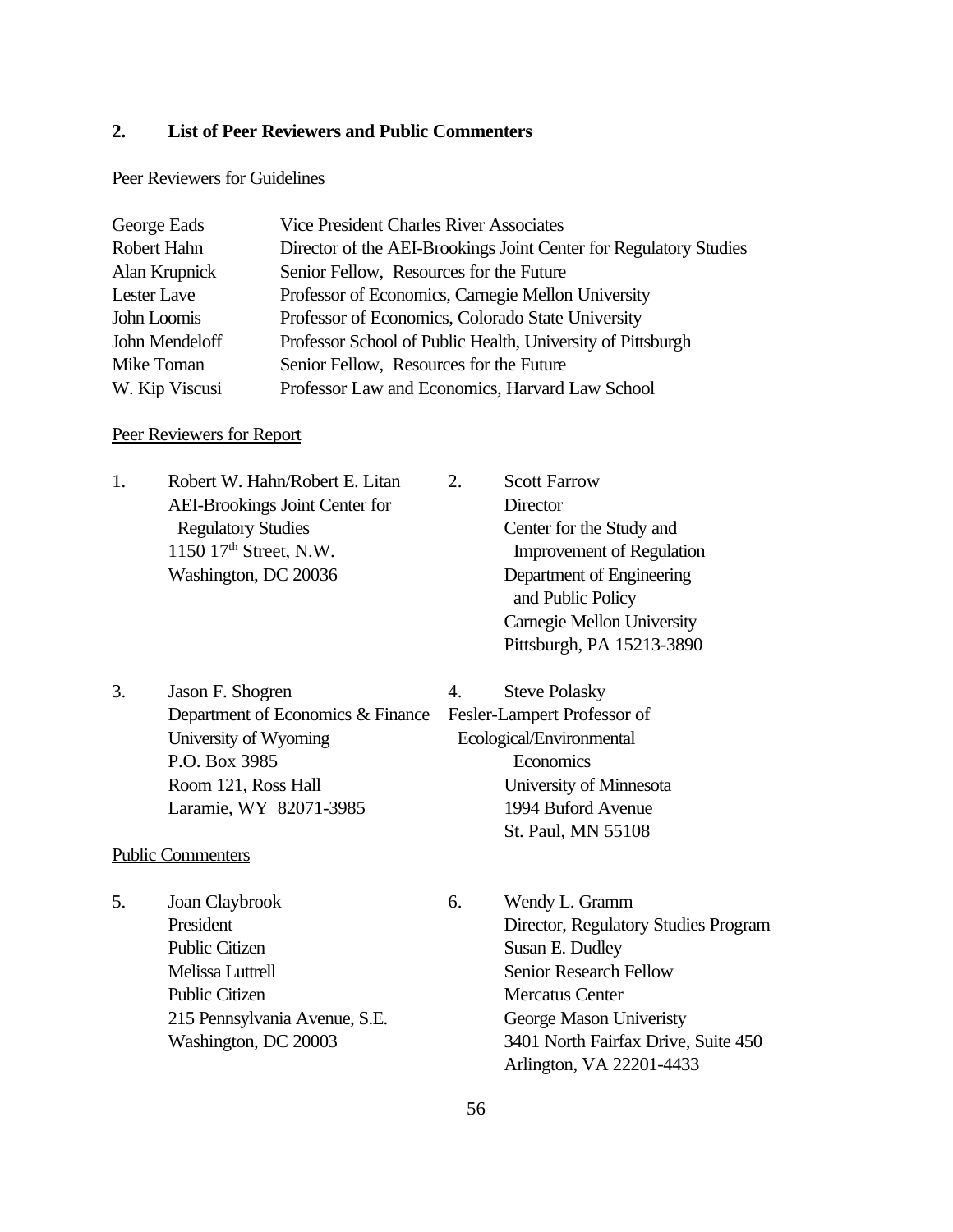| $7_{\scriptscriptstyle{\sim}}$ | John H. Sullivan<br>8.                  |  |
|--------------------------------|-----------------------------------------|--|
|                                | Deputy Executive Director               |  |
|                                | <b>American Water Works Association</b> |  |
|                                | <b>Government Affairs Office</b>        |  |
|                                | 1401 New York Avenue, N.W., Suite 640   |  |
|                                | Washington, DC 20005                    |  |

- 9. Samuel L. Maury 10. President The Business Roundtable 1615 L Street, N.W. Suite 1100 Washington, DC 20036-5610
- 11. Michael Elias Baroody 12. Senior Vice President Policy and Communications National Association of Manufacturers 1331 Pennsylvania Avenue, N.W. Washington, DC 20004-1790
- 13. David P. Clarke 14. Senior Policy Advisor Legal Reform and Regulatory Re-Invention Team Chemical Manufacturers Association 1300 Wilson Boulevard Arlington, VA 22209
- 15. Daniel Cohen 16. U.S. Department of Commerce Office of the General Counsel 14th Street & Constitution Avenue, N.W. Room 5876 Washington, DC 20230

William L. Kovacs Vice President Environment & Regulatory Affairs Chamber of Commerce of the United States of America 1615 H Street, N.W. Washington, DC 20062

- Richard B. Belzer, Ph.D. Visiting Professor of Public Policy Washington University, and Regulatory Program Manager Center for the Study of American **Business** Washington University in St. Louis Campus Box 1027 One Brookings Drive St. Louis, MO 63130-4899
- Chris Bryant **Director** National Environmental Development Association 1300 I Street, N.W., Suite 1000 West Washington, DC 20005
- Lisa Heinzerling Professor of Law Georgetown University Law Center 600 New Jersey Avenue, N.W. Washington, DC 20001-2075
- Fred Siskind Department of Labor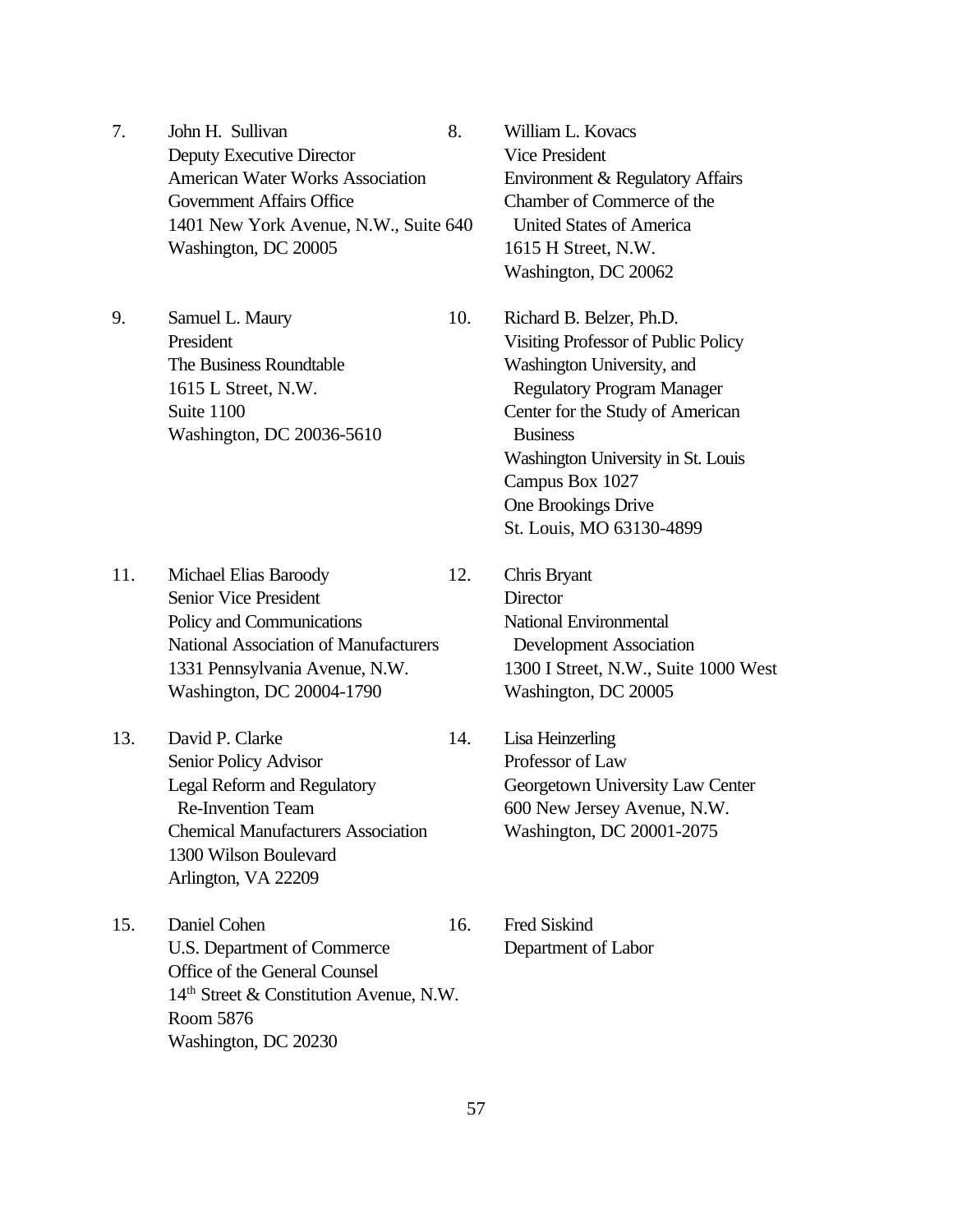| 17. | Anne Sullivan<br>Office of the General Counsel<br>Securities and Exchange Commission                                                                                                          | 18. | Angela M. Antonelli<br><b>Director</b><br>Thomas A. Roe Institute for<br><b>Economic Policy Studies</b><br>The Heritage Foundation<br>214 Massachusetts Avenue, N.E.<br>Washington, DC 20002-4999 |
|-----|-----------------------------------------------------------------------------------------------------------------------------------------------------------------------------------------------|-----|---------------------------------------------------------------------------------------------------------------------------------------------------------------------------------------------------|
| 19. | Clyde Wayne Crews Jr.<br>Director of Competition<br>and Regulatory Policy<br>Competitive Enterprise Institute<br>1001 Connecticut Avenue, N.W.<br>Suite 1250                                  | 20. | Mike Meeuwsen<br><b>Environmental Affairs Manager</b><br>Equiva Services LLC - Safety,<br>Health & Environmental<br>12700 Northborough Drive<br>Houston, TX 77067-2508                            |
| 21. | Paul C. Bailey<br>Vice President, Environmental Affairs<br><b>Edison Electric Institute</b><br>Washington, DC 20036                                                                           | 22. | Gary D. Bass<br>Chairman<br><b>Citizens for Sensible Safeguards</b>                                                                                                                               |
| 23. | David Monthie<br>Manager<br><b>Policy Section</b><br>Division of Drinking Water<br>Washington Department of Health<br>Airdustrial Center, Bldg. 3<br>P.O. Box 47822<br>Olympia, WA 98504-7822 | 24. | <b>Cherie Gierak</b><br>5814 Highway 96<br>Yreka, CA 96097                                                                                                                                        |
| 25. | Jan Osborn<br>1027 North Street<br>Yreka, CA 96097                                                                                                                                            | 26. | <b>Emmett White</b><br>1579 Indianola<br>Columbus, OH 43201                                                                                                                                       |
| 27. | <b>Richard Gierak</b><br>5814 Highway 96<br>Yreka, CA 96097                                                                                                                                   | 28. | Nancy W. Newkirk<br><b>Director</b><br>Regulatory and Scientific Affairs<br>American Petroleum Institute<br>1220 L Street, N.W.<br>Washington, DC 20005-4070                                      |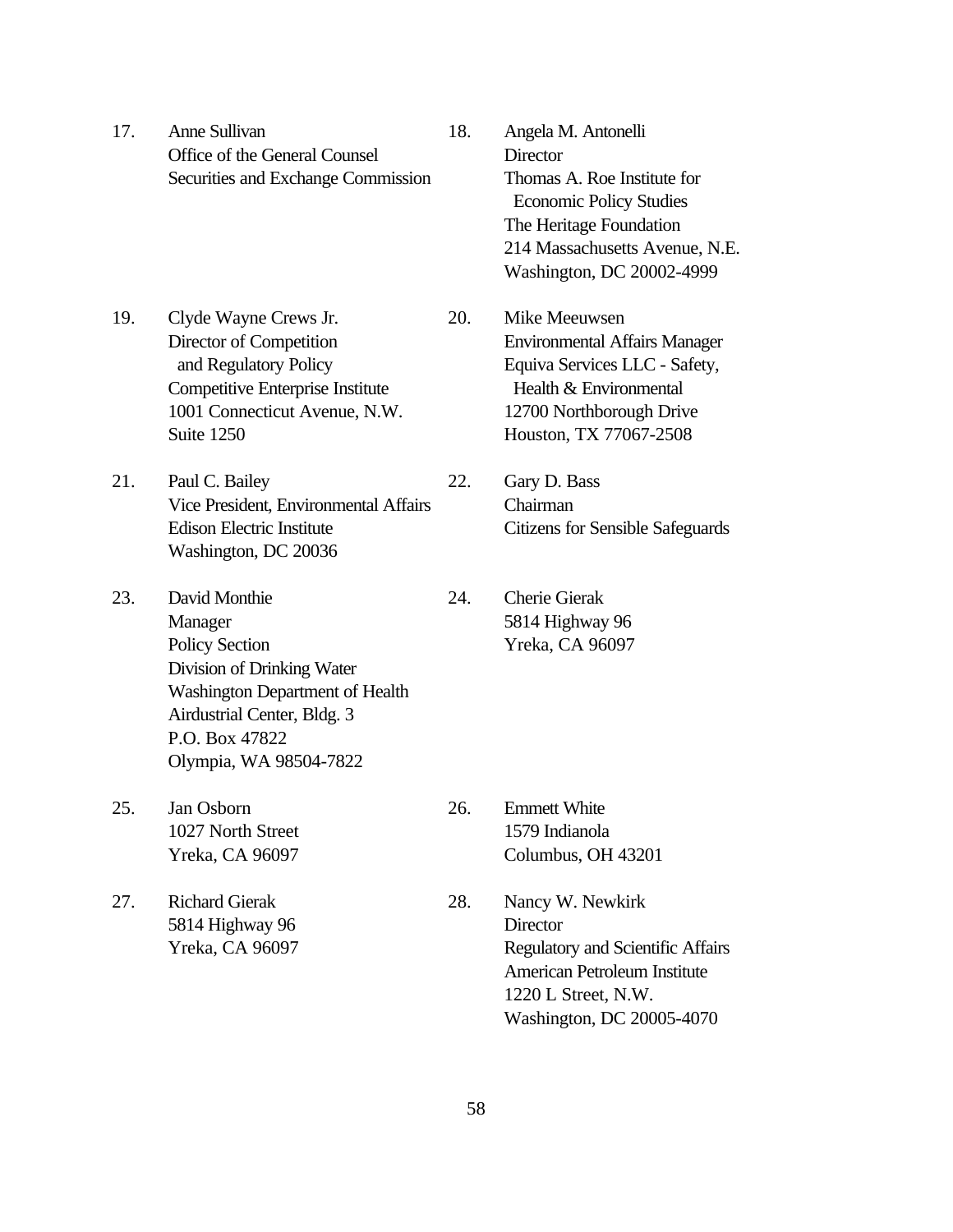29. The Honorable 30. Fred Thompson Chairman Senate Committee on Governmental Affairs The Honorable Ted Stevens Senate Committee on Appropriations United States Senate Washington, DC 20510-6250

The Honorable David M. McIntosh Chairman Subcommittee on National Economic Growth, Natural Resources, and Regulatory Affairs U.S. House of Representatives 2157 Rayburn House Office Building Washington, DC 20515-6143

- 31. The Honorable Tom Bliley Chairman Committee on Commerce U.S. House of Representatives Room 2125, Rayburn House Office Building Washington, DC 20515-6115
- **3.** *Insert tables 16 18*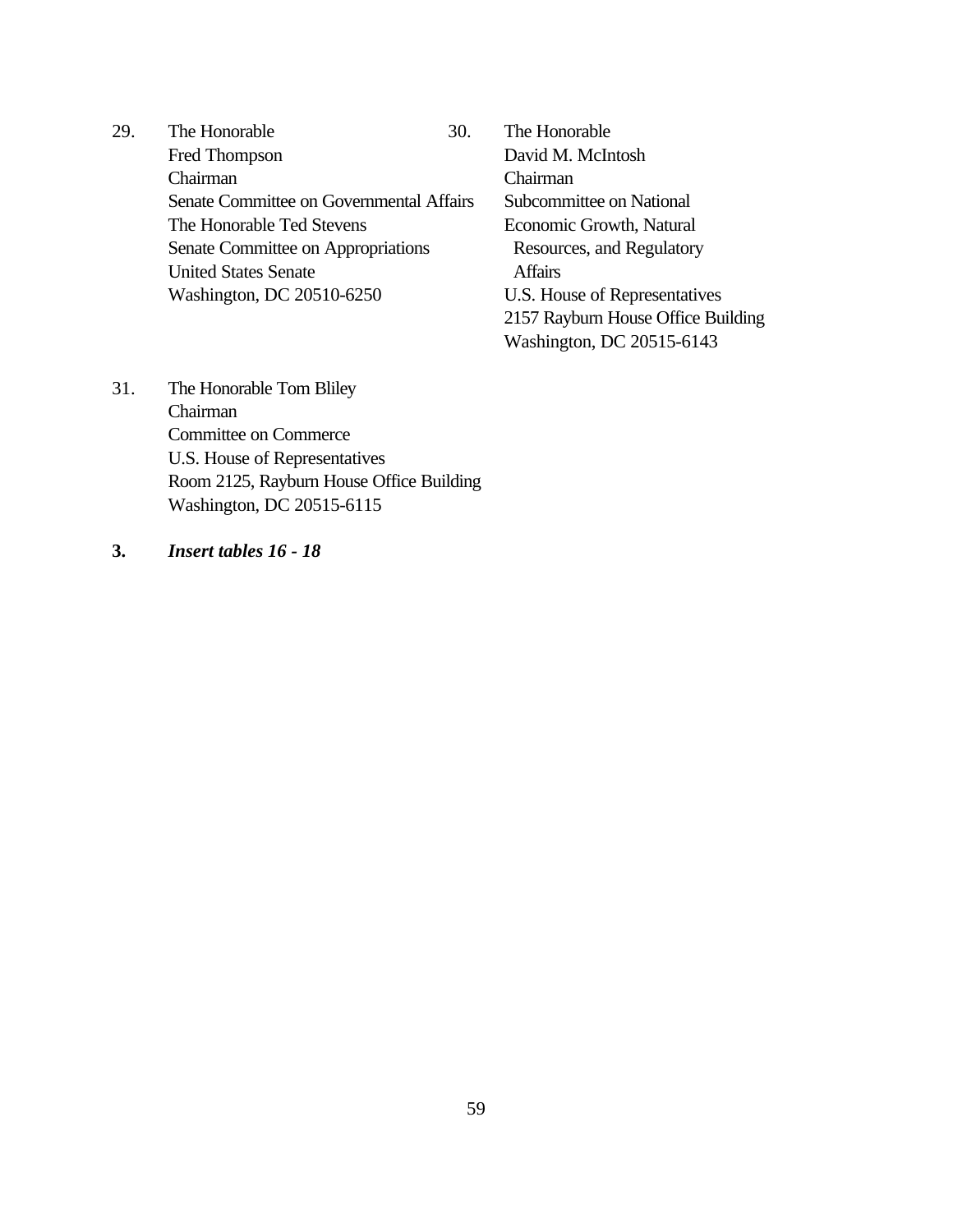# **"Guidelines to Standardize Measures of Costs and Benefits and the Format of Accounting Statements"**

# **Introduction**

These Guidelines are designed to help you, our regulatory agencies, do your job more effectively. They also will help us standardize the way we measure the benefits and costs of federal regulatory actions.

# **Why do we need to do Economic Analysis?**

An economic analysis helps you evaluate the consequences of regulatory action. It provides a formal way of organizing the evidence on the key effects -- good and bad -- of the various alternatives you are considering in developing the regulation. This allows you to assess whether the benefits of an action are likely to outweigh the costs. Your evaluation of the consequences of alternative regulatory and nonregulatory actions helps direct resources -- those of society as a whole as well as for your agency toward the greatest social good.

Your economic analysis also informs others -- other parts of the Executive Branch of the Federal government, Congress, regulated entities and the public -- of the effects of your action (and assures them of its reasonableness). In order to accomplish this, you should present a "transparent" analysis. This includes:

- Identifying and evaluating reasonable alternatives to the proposed regulatory action,
- Stating the important assumptions and showing the sensitivity of the estimates to these assumptions.

## **What are the major parts of an Economic Analysis?**

Your analysis should contain three basic elements:

- (1) a statement of the need for the proposed action,
- (2) an examination of alternative approaches, and
- (3) an analysis of the benefits and costs of identified alternatives.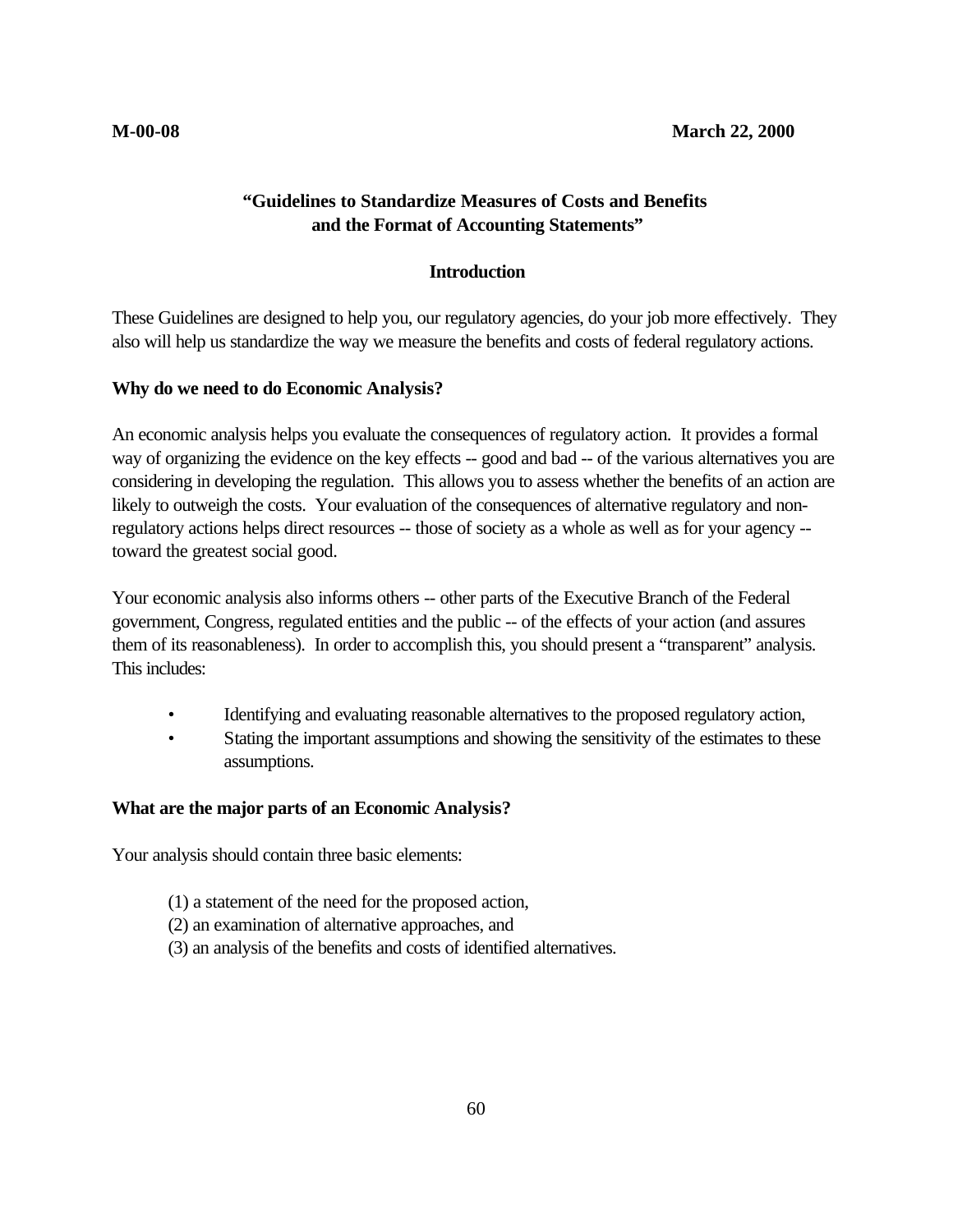In preparing a benefit and cost analysis, you should

- identify a baseline. A benefit and cost analysis is an incremental analysis that compares a regulatory action with a baseline. Agencies often use the alternative of "no action" as their baseline. The selected baseline should represent your best assessment of the way the world would look absent the proposed rule.
- identify and evaluate the linkage between the direct action required (for example, the use of additional safety equipment on the job) and the desirable effects or benefits of the action (for example, a reduction in the risk of injury) for each of the identified alternatives.
- identify and evaluate the undesirable effects or costs of the action for each of the identified alternatives.

Finally, your economic analysis should present a summary of the benefit and cost estimates for each alternative and provide a clear statement of the effects in a form that is easily usable by other readers of the rule.

You will find that you cannot write a good regulatory analysis according to a formula. The preparation of high-quality analysis requires competent professional judgment. Different regulations may call for different emphases in the analyses, depending on the importance and complexity of the regulatory issues and the sensitivity of the benefit and cost estimates to key assumptions.

## **Why are we issuing these Guidelines?**

Section 638(c) of the 1999 Omnibus Consolidated and Emergency Supplemental Appropriations Act and Section 628(c) of the Fiscal Year 2000 Treasury and General Government Appropriations Act requires OMB to issue guidelines to help agencies estimate the benefits and costs of Federal regulations and paperwork and summarize the results of the associated analysis.

These Guidelines draw from the "Best Practices" document developed in 1994 and 1995 by an interagency group co-chaired by the Department of Transportation and the Council of Economic Advisers. That "Best Practices" document in turn revised the "Regulatory Impact Analysis Guidance" published by OMB in 1990 after a two-year notice and comment period. You should use this document in estimating and presenting the benefits and costs of regulations. While it does not represent OMB guidance, you may use the Best Practices document as supplementary material to illustrate further specific issues or techniques. Section I provides guidelines for your preparation of the estimates and the associated agency report. Wherever possible, we use examples from recent regulatory analyses to illustrate important concepts. Section II sets out instructions and a suggested format for the accounting statement.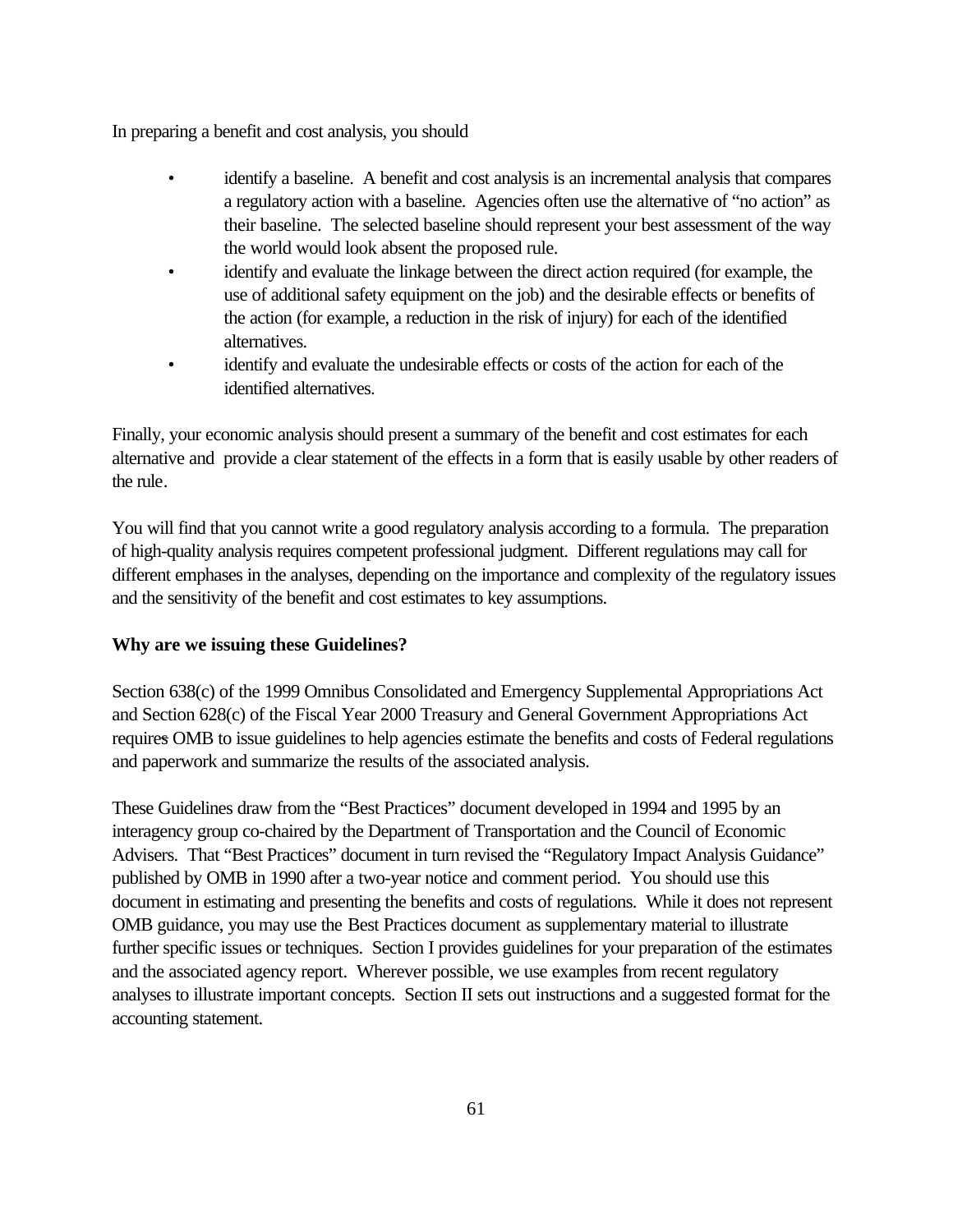# **SECTION I: GUIDELINES FOR THE ANALYSIS OF BENEFITS AND COSTS OF MAJOR FINAL RULES**

# **A. GENERAL CONSIDERATIONS**

**1. Is There a Need for the Regulatory Action?** President Clinton's Executive Order 12866 states that "Each agency shall identify the problem that it intends to address (including, where applicable, the failures of private markets or public institutions that warrant new agency action) as well as assess the significance of that problem." To establish a need for the proposed action, you should explain whether the problem arises because of a significant market failure or some other compelling public need. If there is a significant market failure, you should describe the nature of this failure in both qualitative and quantitative terms. Since the existence of a market failure is not sufficient to justify government intervention, you should show that government intervention to correct the market failure is likely to do more economic good than harm. If the problem is not a significant market failure, you should provide an alternative demonstration of compelling public need. Such needs may include the improvement of governmental processes or distributional concerns.

If the action is a result of a statutory or judicial directive, you should state so clearly. You should also discuss the specific authority for your action, the extent of discretion available to you, and the regulatory instruments you might use.

**2. What Alternatives Should I Evaluate?** You should decide on and describe the number and choice of alternatives available to you and discuss the reasons for your choice. Alternatives that rely on incentives and offer increased flexibility are often more cost-effective than more prescriptive approaches. For example, user fees and information dissemination may be good alternatives to direct command-and-control regulation. Within a command-and-control regulatory program, performancebased standards may offer advantages over standards specifying design, behavior, or manner of compliance.

You should especially consider all appropriate alternatives for the key attributes or provisions of the rule.

## *What are some alternative regulatory actions I should consider?*

- Informational Measures.
- Market-Based Approaches.
- Performance-Based Standards.
- Different Requirements for Different Segments of the Regulated Population.
- Alternative Levels of Stringency.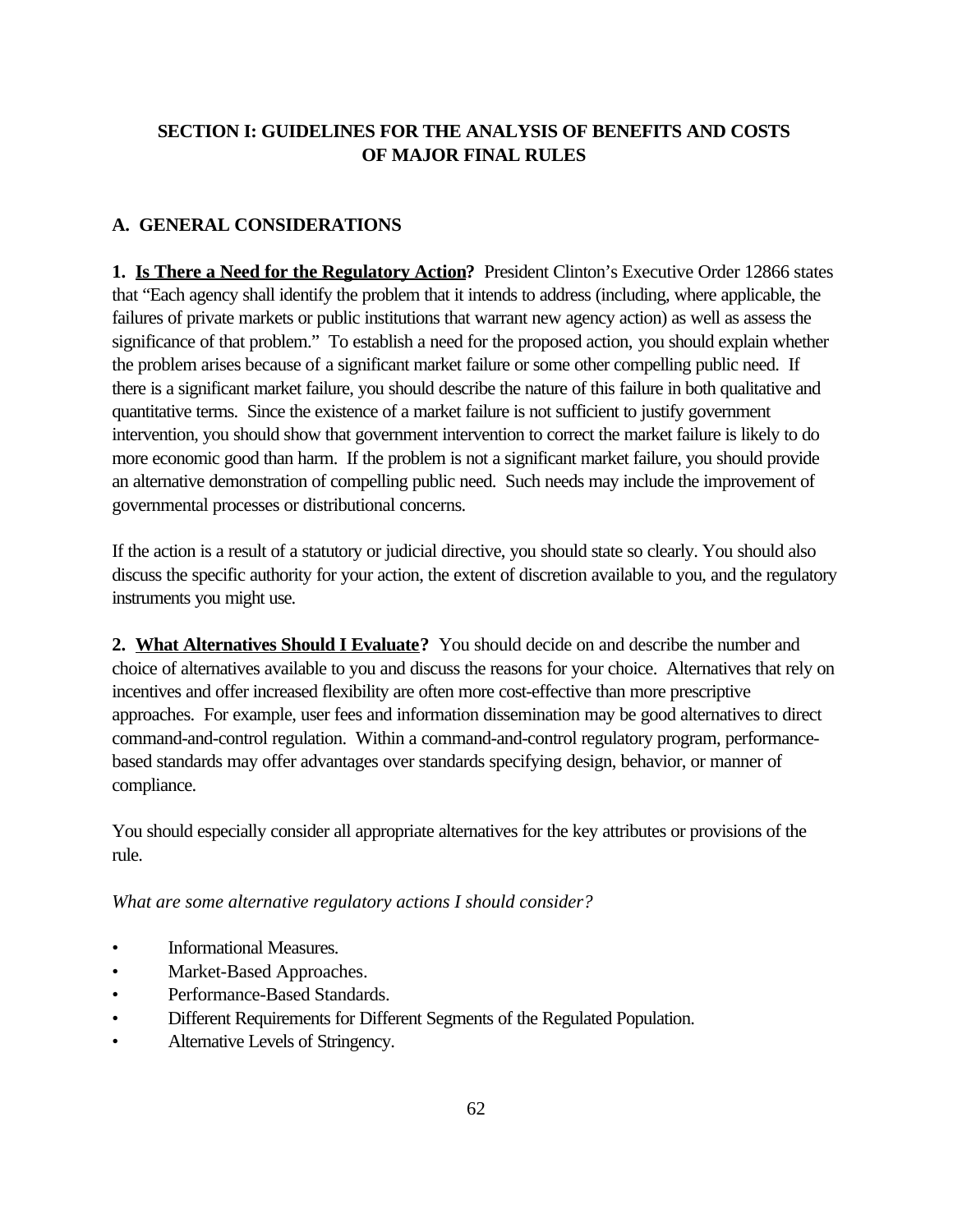- Alternative Effective Dates of Compliance.
- Alternative Methods of Ensuring Compliance.

# *Can you give me more specific examples?*

- **Informational Measures** FDA requires labels showing the levels of nutrients and other ingredients that affect human health, rather than restricting these ingredients.
- **Market-Based Approaches** EPA's "Acid Rain" program allows firms to trade permits to emit sulfur dioxide. This approach allows firms with high costs of controlling emissions to buy permits from low-cost firms, reducing the costs of the overall program while maintaining aggregate emissions reductions.
- **Performance Standards** EPA sets automotive tailpipe emission standards in grams per mile traveled rather than requiring specific designs to achieve those ends. The National Highway Traffic Safety Administration (NHTSA) safety standards establish a permissible level of force that may act on occupants in a crash rather than setting specific mandatory vehicle designs.

Where there is a "continuum" of alternatives for a standard (for example, the level of stringency), you should generally analyze at least three options:

- the option serving as a focus for the Agency or program office regulatory initiative;
- a more stringent option that achieves additional benefits (and presumably costs more) beyond those realized by the preferred option; and
- a less stringent option that costs less (and presumably generates fewer benefits) than the preferred option.

You should choose options that are reasonable alternatives deserving careful consideration. In some cases, the regulatory program will focus on an option that is near or at the limit of technical feasibility or that fully achieves the objectives of the regulation. In these cases, the analysis would not need to examine a more stringent option. For each of the options analyzed, you should compare the anticipated benefits to the corresponding costs.

In some cases, you may decide to analyze a wide array of options. Thus, DOE's 1998 rule setting new energy efficiency standards for refrigerators and freezers analyzed a large number of options and produced a rich amount of information on their relative effects. This analysis -- examining more than 20 alternative performance standards for one class of refrigerators with top-mounted freezers -- enabled DOE to select an option that produced \$200 more in net benefits per refrigerator than the least attractive option.

You should analyze the benefits and costs of different regulatory provisions separately when a rule includes a number of distinct provisions. If the existence of one provision affects the benefits or costs arising from another provision, the analysis becomes more complicated, but the need to examine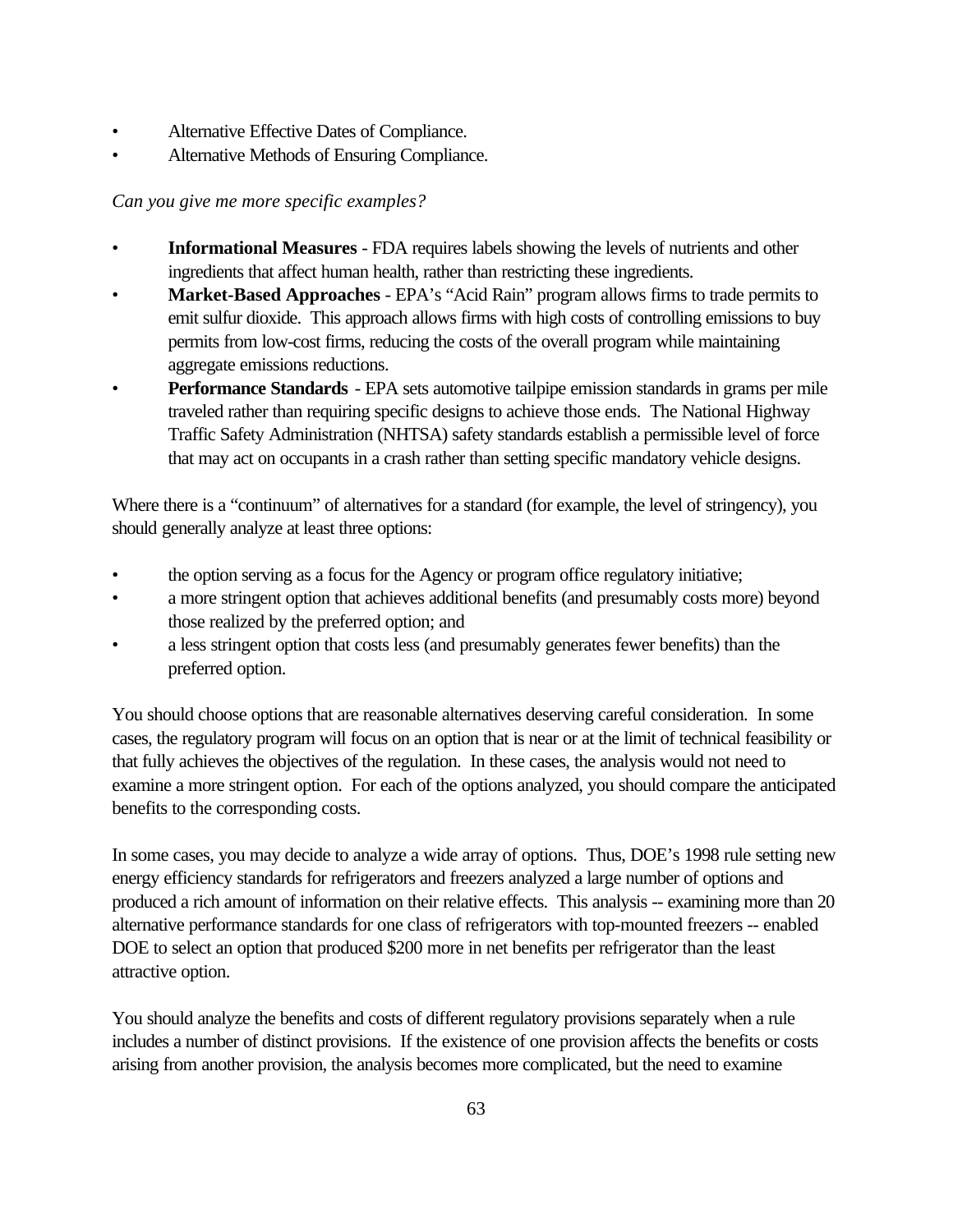provisions separately remains. In this case, you should evaluate each specific provision by determining the net benefits of the proposed regulation with and without it.

Analyzing all possible combinations of provisions in this way is impractical if their number is large and interaction effects are widespread. You need to use judgment to select the most significant or relevant provisions for such analysis.

You should also discuss the statutory requirements that affect the selection of regulatory approaches. If legal constraints prevent the selection of a regulatory action that best satisfies the philosophy and principles of Executive Order No.12866, you should identify these constraints and estimate their opportunity cost.

**3. How Do I Choose a Baseline?** You need to measure the benefits and costs of a rule against a baseline. This baseline should be the best assessment of the way the world would look absent the proposed regulation. The choice of a proper baseline may require consideration of a wide range of potential factors, including:

- evolution of the market,
- changes in external factors affecting benefits and costs,
- changes in regulations promulgated by the agency or other government entities, and the degree of compliance by regulated entities with other regulations.

You may often find it reasonable to forecast that the world absent the regulation will resemble the present. If you do so, however, your baseline should reflect the future effect of current programs and policies. For review of an existing regulation, a baseline assuming "no change" in the regulatory program generally provides an appropriate basis for evaluating reasonable regulatory alternatives. When more than one baseline is reasonable and the choice of baseline will significantly affect estimated benefits and costs, you should consider measuring benefits and costs against alternative baselines. In doing so you can analyze the effects on benefits and costs of making different assumptions about other agencies' regulations, or the degree of compliance with your own existing rules. In all cases, you must evaluate benefits and costs against the same baseline. You should also discuss the reasonableness of the baselines used in these sensitivity analyses.

EPA's 1998 final PCB disposal rule provides a good example. EPA used several alternative baselines, each reflecting a different interpretation of existing regulatory requirements. In particular, one baseline reflected a literal interpretation of EPA's 1979 rule and another the actual implementation of that rule in the year immediately preceding the 1998 revision. The use of multiple baselines illustrated the substantial effect changes in EPA's implementation policy could have on the cost of a regulatory program. In the years after EPA adopted the 1979 PCB disposal rule, changes in EPA policy especially allowing the disposal of automobile "shredder fluff" in municipal landfills -- reduced the cost of the program by more than \$500 million per year.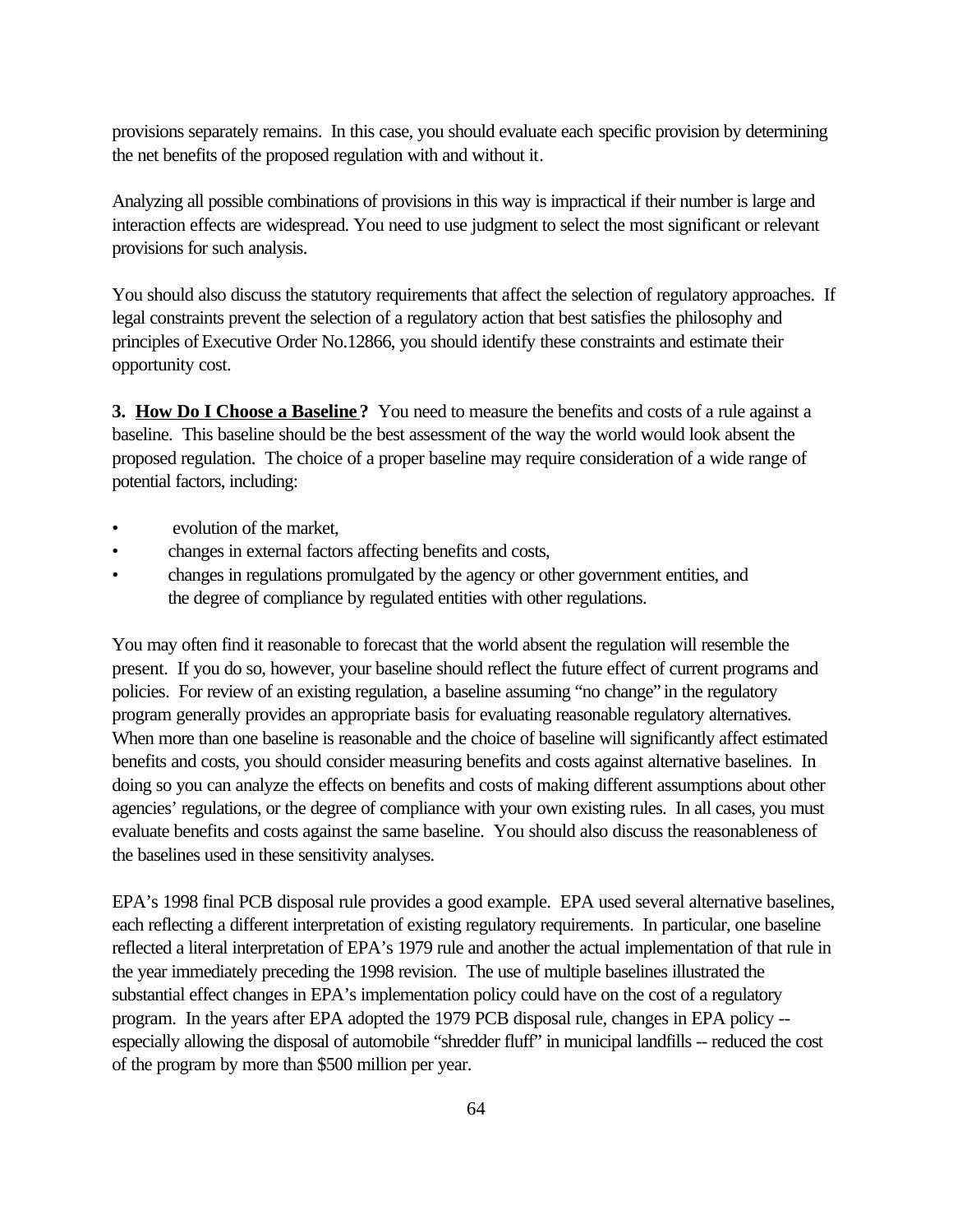In some cases, substantial portions of a rule may simply restate statutory requirements that would be self-implementing even in the absence of the regulatory action. In these cases, you should use a prestatute baseline. If you are able to separate out those areas where the agency has discretion, you may also use a post-statute baseline to evaluate the discretionary elements of the action.

**4. What Should I Do With Nonmonetized Benefits and Costs?** Although we prefer that agencies use acceptable monetized benefit and cost estimates, we recognize that monetizing some of the effects of regulations is difficult, if not impossible. Even quantifying some effects may not be easy.

a) What Should I Do With Benefits and Costs that are Difficult to Monetize?

You should monetize quantitative estimates whenever possible. Use commonly accepted values or procedures to monetize costs and benefits, and ensure that key analytical assumptions are defensible. If monetization is impossible, explain why and present all available quantitative information. For example, if you can quantify, but cannot monetize, improvements in water quality and increases in fish populations resulting from water quality regulation, you can describe benefits in terms of stream miles of improved water clarity for boaters and increases in game fish populations for anglers. You should also describe the timing and likelihood of such effects and avoid double-counting of benefits when estimates of monetized and physical effects are mixed in the same analysis.

b) What Should I Do With Benefits and Costs that are Even Difficult to Quantify?

Acceptable quantitative estimates of benefits and costs are preferable to qualitative descriptions of benefits and costs. Quantifying the effects of regulations can be difficult, however, and sometimes impossible. If quantification is difficult, you should present any relevant quantitative information along with a description of the unquantifiable effects. Such descriptions could include ecological gains, improvements in quality of life, and aesthetic beauty. For cases in which the presence of unquantifiable benefits or costs affects a policy choice, you should provide a clear explanation of the rationale behind the choice. Such an explanation could include detailed information on the nature, timing, likelihood, location, and distribution of the unquantified benefits and costs. Also, please include a summary table that lists all the unquantifiable benefits and costs, ordered by expected magnitude if possible.

**5. How Do I Take Into Account the Timing of Benefits and Costs?** To permit meaningful comparisons, you need to discount benefits and costs that occur in different time periods. The earlier that resources (goods or services) are available for consumption, the more people are willing to pay for them. One reason is that invested resources generally are productive. They earn positive rates of return. Another is that most people have needs they prefer to meet now rather than later. For example, in the absence of current assets, they willingly borrow (and pay interest) to satisfy those needs.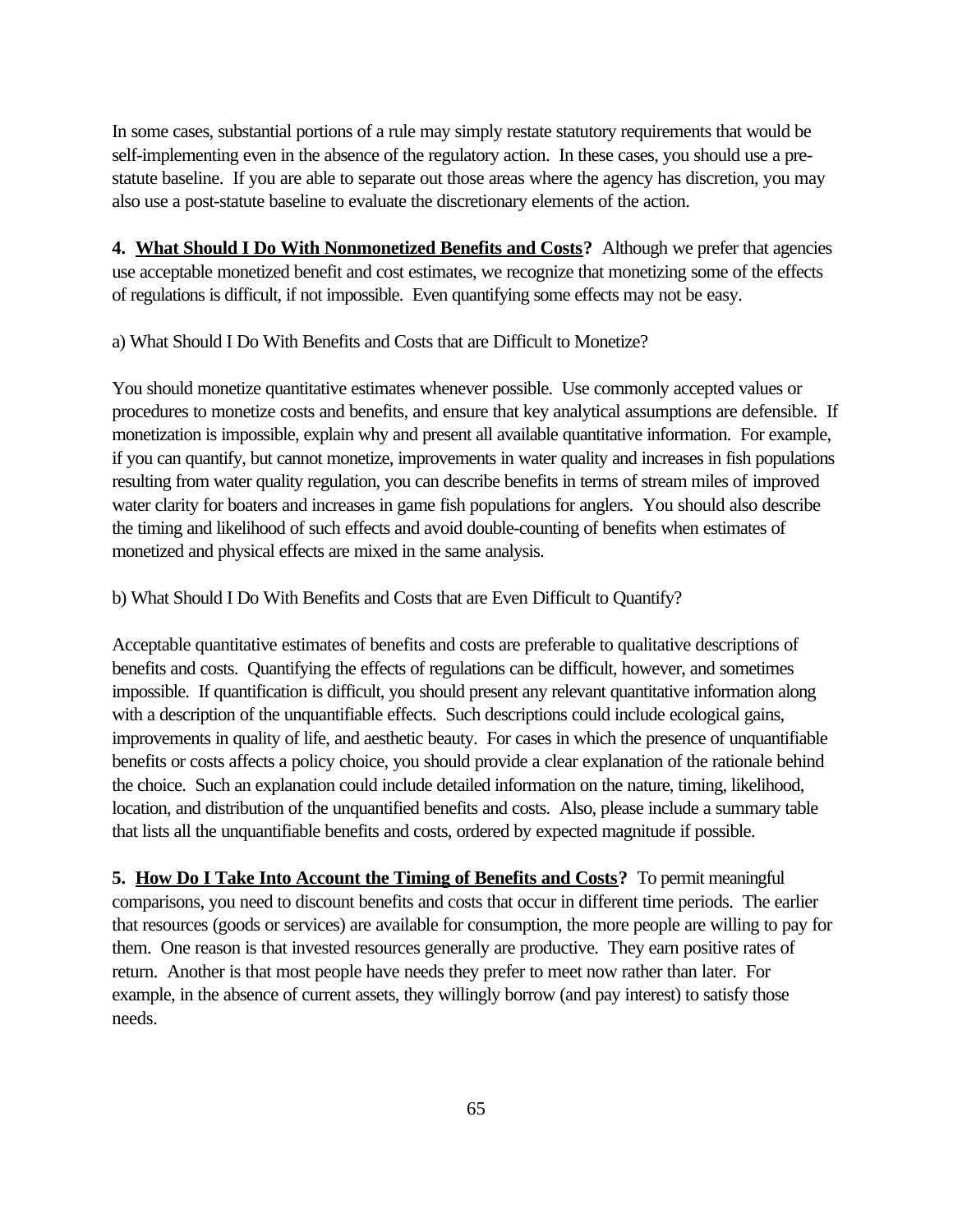As a first step, you should consider presenting the streams of benefits and costs over time. These "raw" streams of benefits and costs can help you -- and your reader -- better understand the effects of alternative regulatory actions.

You should discount the constant-dollar benefits and costs that occur in different years to present values before combining them to get overall net benefits. You can deflate (that is, divide) benefit and cost estimates that are in nominal dollars by an appropriate inflation index to get constant dollar estimates. The stream of annualized estimates should begin in the year the final rule is published, even if the rule does not take effect immediately.

You will find the basic guidance on discount rates for regulatory and other analyses in OMB Circular A-94. The Circular specifies the use of a 7 percent real rate to discount the constant dollar estimates. The 7 percent rate is an estimate of the opportunity cost of capital, as measured by the before-tax rate of return to incremental private investment. We revised Circular A-94 in 1992 based on extensive review and public comment. It reflects the rates of return on low-yielding forms of capital, such as housing, as well as the higher rates of return on corporate capital.

In the A-94 guidance, we encourage you to present sensitivity analyses using other discount rates if you can justify the use of such alternative rates. An alternative that we often see used is the Asocial rate of time preference." The social rate of time preference reflects the discount rate at which society is indifferent between a payment now and a correspondingly larger payment in a future year. It may be lower than the average real return on investment because, as a result of taxes and other distortions, individuals do not receive the full return on their investments. The economics literature identifies the government borrowing rate as a good measure of the social rate of time preference and most analysts use the average rate on long-term Treasury bonds. In recent years, this rate has been roughly 3 percent.

You may also use an alternative method based on the "shadow price" of capital.<sup>38</sup> Please check with us before using this method. You need to explain clearly your reason for proposing to use this approach instead of the recommended one.

EPA's analysis of its 1998 rule setting both effluent limits for wastewater discharges and air toxic emission limits for pulp and paper mills developed present value estimates using discount rates of 3 and 7 percent for benefit and cost streams occurring over a 30 year period (See EPA, Economic Analysis ..., October 1997, pp.10-3 and 10-4). EPA phased in the recreational benefits over a two-year period reaching full value in year three. It phased in health benefits over a five year period reaching full value in

<sup>&</sup>lt;sup>38</sup> The Ashadow price of capital is the opportunity cost of diverting capital from one use to another. For a discussion of the shadow price approach, see Discounting for Time and Risk in Energy Policy by Robert C. Lind.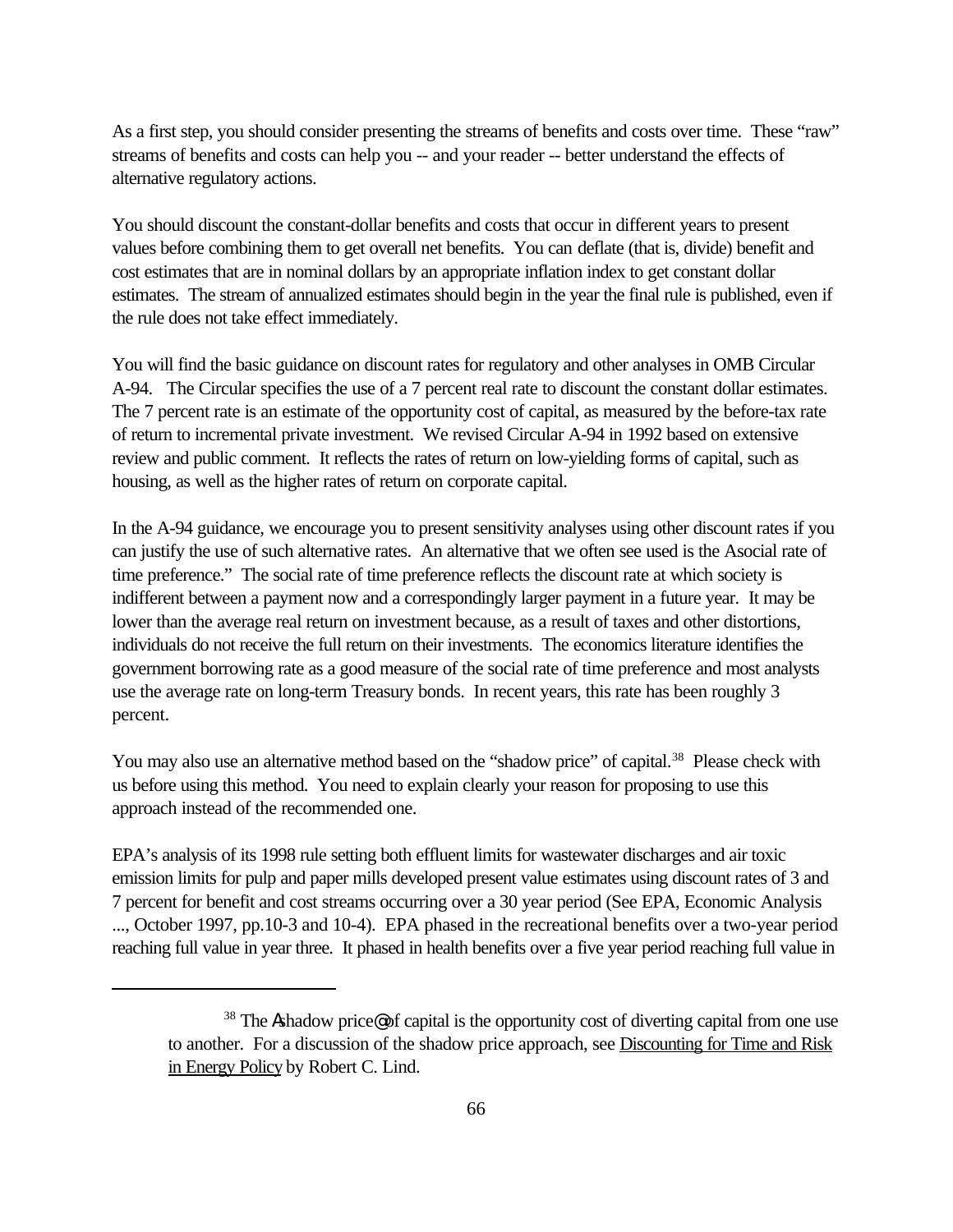year six. EPA assumed that capital costs would occur in years one and twenty-one and operation and maintenance costs in years two through thirty. The analysis used OMB's recommended 7 percent discount rate, but also a 3 percent rate -- reflecting the social rate of time preference -- to show the sensitivity of its estimates to alternative rates.

Generally, economists do not adjust discount rates to account for the uncertainty of future benefits and costs. You should deal with risk and uncertainty using the principles presented in Section D.1 below, not by changing discount rates. Also, you should not adjust the discount rate for expected changes in the relative prices of goods over time. Instead, you should include directly any expected changes in relative prices in the benefit and cost estimates.

a) Special Case: Cost-Effectiveness Analysis - If you find it difficult to monetize benefits, you may consider using "cost-effectiveness" rather than "net benefits" analyses. If benefits occur at the same time as costs and the benefits remain the same over time, annualizing costs is sufficient and further discounting of non-monetized benefits is unnecessary. For example, the annualized cost per ton of reducing certain harmful emissions is often an appropriate measure of cost-effectiveness. If benefits occur later than costs -- such as improved health effects that occur only after long periods of exposure B you should discount for the delay between incurring the costs and the improvement in health effects.<sup>39</sup> In its 1998 rule, "Control of Emissions from Nonroad Diesel Engines," EPA estimated costeffectiveness by using the 7 percent rate to discount both the costs and the emission reduction benefits over the useful life of the engines. As a general matter, cost effectiveness measures that account for all benefits and costs of the rule are preferable to those that omit substantial portions of either benefits or costs.

b) Special Case: Intergenerational Analysis - Special approaches may also be appropriate when comparing benefits and costs across generations. One approach is to follow the discounting method discussed above, and address the intergenerational equity and fairness issues explicitly, instead of modifying the discount rate.

One alternative approach is based on the perspective that this generation is concerned about the welfare of future generations and, in fact, is willing to defer consumption and invest or preserve resources for future use at a discount rate that is less than the discount rate used in making decisions within a generation. For this purpose, you could use as a discount rate a special rate of time preference based on the growth of per capita consumption. Again, check with us if you plan to use such an approach.

<sup>&</sup>lt;sup>39</sup> An equivalent approach is to determine the future value of costs as of the time you expect the benefits to occur.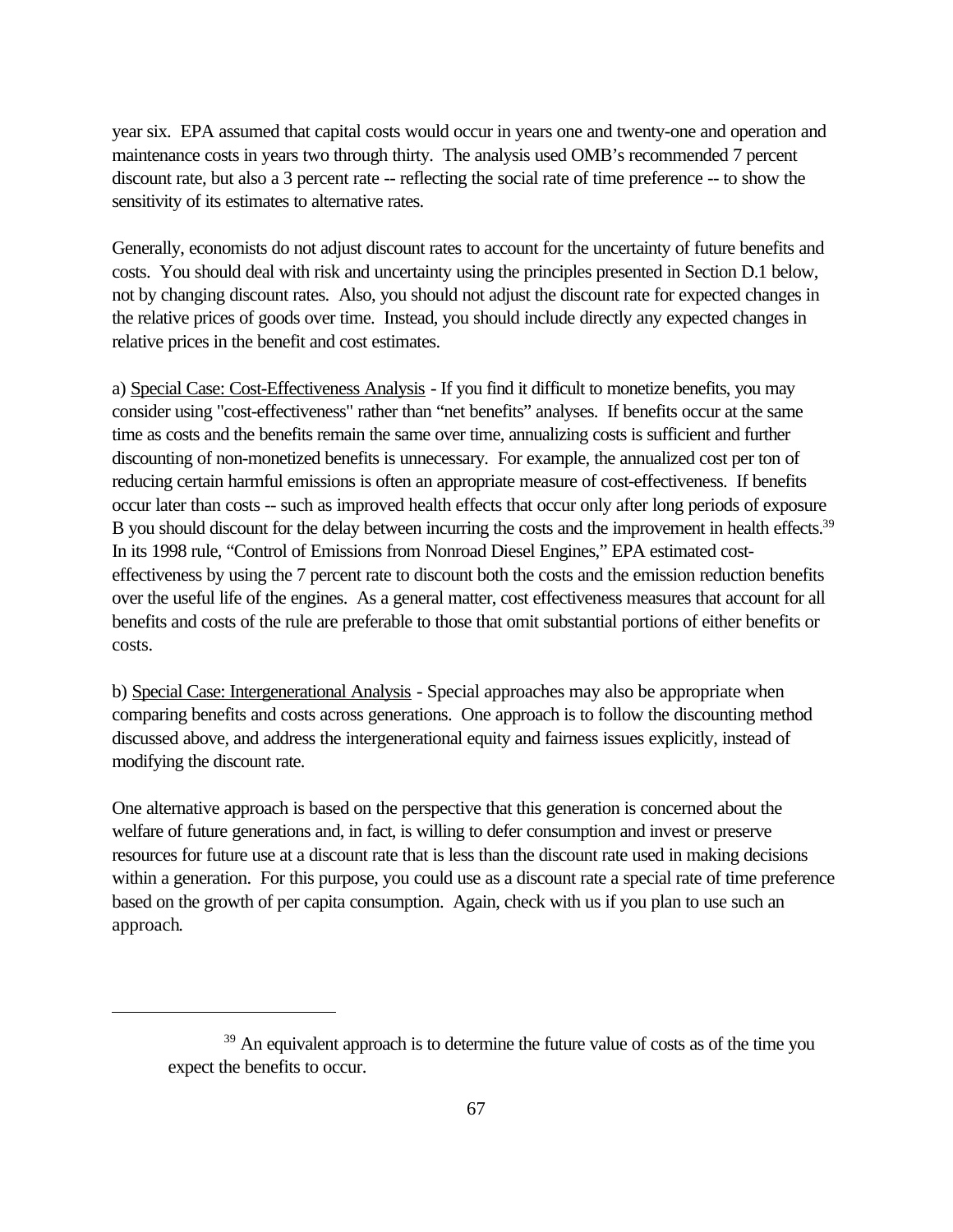## **B. BENEFIT ESTIMATES**

You should discuss the expected benefits of the selected regulatory option for each major final rule in your accounting statement and associated report. How is the proposed action expected to provide the anticipated benefits? What are the monetized values of all of the potential real incremental benefits to society? To present your results, you should:

- Include a schedule of monetized benefits that show the type and timing of benefits and express the estimates in this table in constant, undiscounted dollars.
- List the benefits you can quantify, but cannot monetize, including their timing.
- Describe benefits you cannot monetize or quantify, such as decreases in the risk of extinction of endangered species.
- Identify or cross-reference the data or studies on which you base the benefit estimates.

## What should I do if my benefit estimates are uncertain?

- Normally, you should calculate benefits (including benefits of risk reductions) that reflect the full probability distribution of potential consequences. Where possible, present probability distributions of benefits and include the upper and lower bound estimates as complements to central tendency and other estimates.
- If fundamental scientific disagreement or lack of knowledge prevents construction of a scientifically defensible probability distribution, you should describe benefits under plausible assumptions and characterize the evidence underlying each alternative.

**1. What Key Concepts Do I Need to Know to Estimate Benefits?** The concept of "opportunity cost" is the appropriate construct for valuing both benefits and costs. The principle of "willingness-topay" captures the notion of opportunity cost by measuring what individuals are willing to forgo to enjoy a particular benefit. Market prices provide the richest data for estimating benefits based on willingnessto-pay if the goods and services affected by the regulation trade in free markets.

Estimating benefits when market prices are hard to measure or markets do not exist is more difficult. In these cases, regulatory analysts need to develop appropriate proxies that simulate market exchange. Estimates of willingness-to-pay based on observable and replicable behavior generally are the most reliable. As one example, analysts sometimes use "hedonic price equations" based on multiple regression analysis of market behavior to simulate market prices for the commodity of interest.<sup>40</sup> Going

<sup>&</sup>lt;sup>40</sup> The hedonic technique allows analysts to develop an estimate of the price for specific attributes associated with a product. For example, houses are a product characterized by a variety of attributes including the number of rooms, total floor area, and type of heating and cooling. If there is enough data on transactions in the housing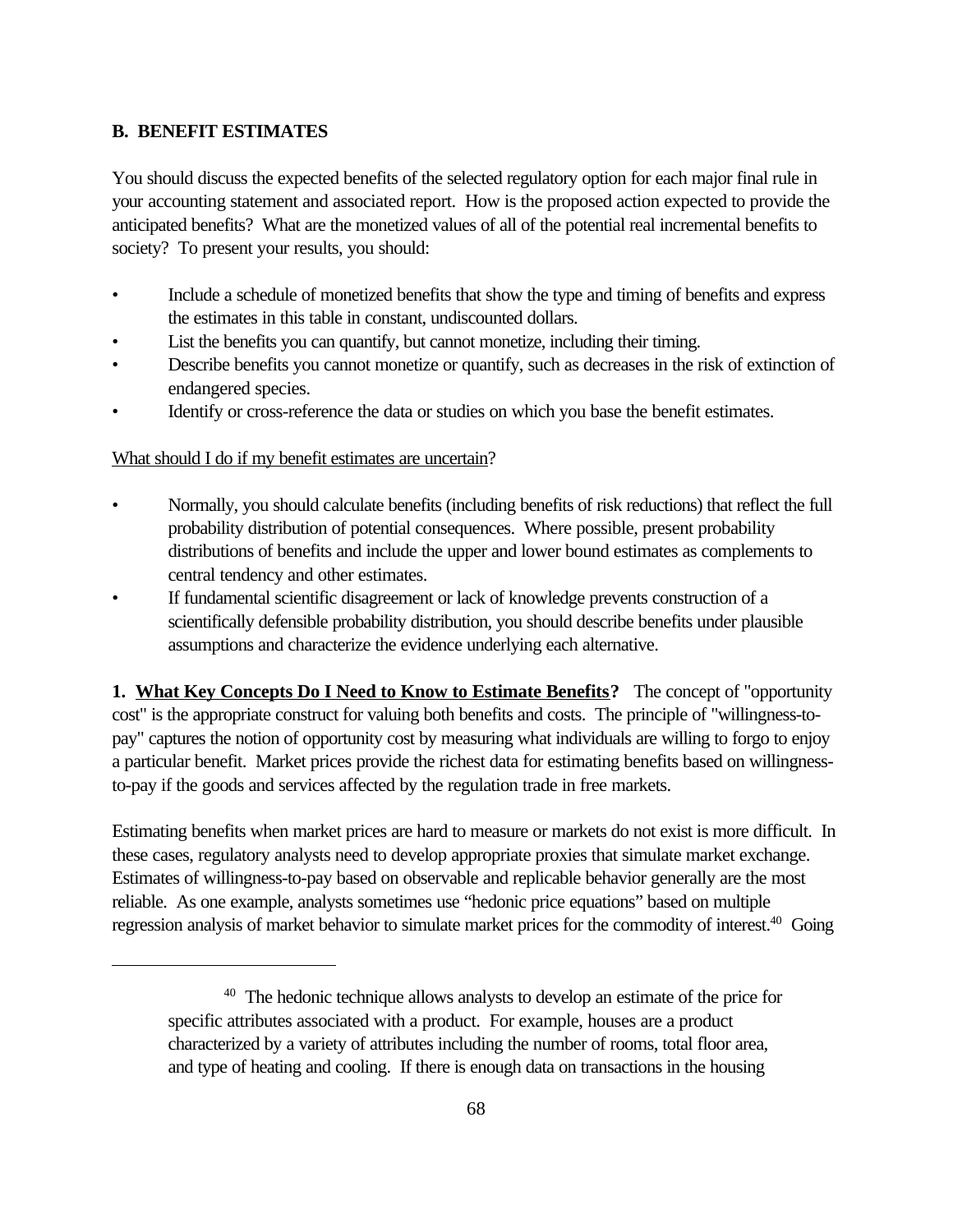through the analytical process of deriving benefit estimates by simulating markets may also suggest alternative regulatory strategies that create such markets.

Other approaches may be necessary when a commodity is not directly or indirectly traded in markets. Valuation estimates developed using these approaches are less certain than benefit estimates derived from market transactions or based on behavior that is observable and replicable. While innovative benefit estimation methods are sometimes necessary, they increase the need for quality control to ensure that estimates conform closely to what would be observed if markets did exist.

Ultimately, the method selected to develop a monetized estimate should focus on a value for the specific attribute or benefit end-point of interest (for example, lost school-days). The transfer of a valuation estimate from an unrelated context (say, for example, the valuation of lost work-days from labor market studies) may yield a precise benefit estimate for the wrong attribute (that is, lost work-days).

You also need to guard against double-counting of benefits, since some benefits are embedded in other benefits. For example, when a regulation improves the quality of the environment in a community, the value of real estate in the community generally rises to reflect the greater attractiveness of living in a better environment. Simply adding the increase in property values to the benefits of improved public health would be double counting if the increase in property values reflects the improvement in public health. To avoid this problem you should separate the embedded effects on the value of property arising from improved public health.

**2. How Should I Value Benefits Directly Traded in Markets?** Economists ordinarily value goods and services at their market prices as the best measure of their value to society. In some instances, however, market prices may not reflect their true value to society. If a regulation involves changes to goods or services where the market price is not a good measure of the value to society, you should use an estimate that reflects the true value to society (often called the "shadow price"). For example, suppose a particular air pollutant damages crops. One of the benefits of controlling that pollutant is the value of the increase in crop yield as a result of the controls. That value is typically measured by the price of the crop. If the price is held above the market price by a government program that affects supply, however, a value estimate based on this price would overstate the true benefits of controlling the pollutant. In this case, you should calculate the value to society of the increase in crop yields by estimating the shadow price, which reflects the value to society of the marginal use of the crop. If the

market, it is possible to develop an estimate of the implicit price for specific attributes, such as the implicit price of an additional bathroom or for central air conditioning. This technique can be extended, as well, to develop an estimate for the implicit price of public goods that are not directly traded in markets. For example, the analyst can develop implicit price estimates for public goods like air quality and access to public parks by adding measures for these attributes to the hedonic price equation for housing.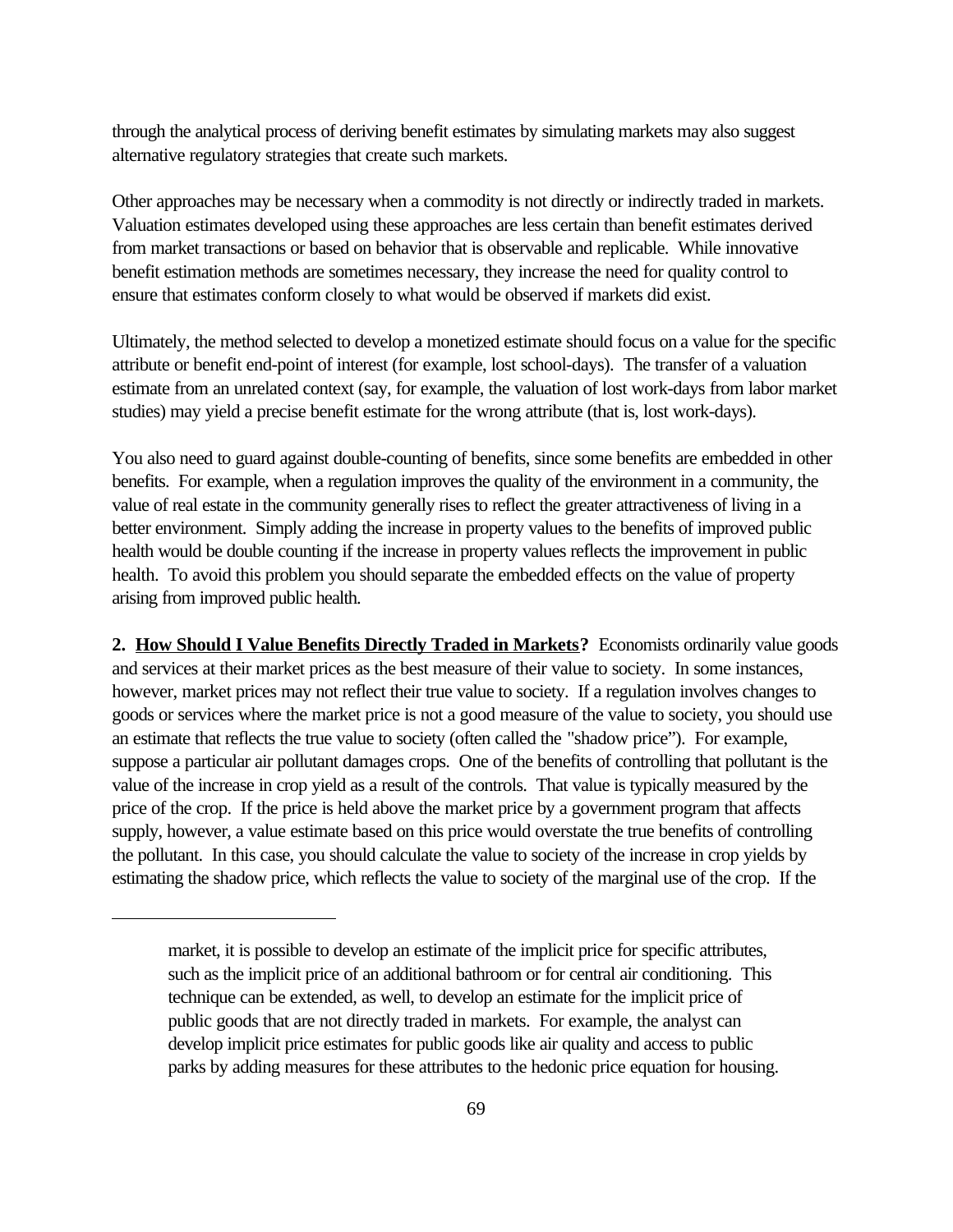marginal use is for exports, you should use the world price. If the marginal use is to add to very large surplus stockpiles, you should use the value of the last units released from storage minus storage cost. If stockpiles are large and growing, the shadow price may be low or even negative.

**3. How Should I Value Benefits That Are Indirectly Traded in Markets?** Some benefits correspond to goods or services that are indirectly traded in the marketplace. Their value is reflected in the prices of related goods that are directly traded. Examples include reductions in health-and-safety risks, the use-values of environmental amenities (for example, recreational fishing or hiking and camping), and the value of improved scenic visibility. You should use willingness-to-pay measures as the basis for estimating the monetary value of such indirectly traded goods. When practical obstacles prevent the use of direct "revealed preference" methods based on actual market behavior to measure willingness-to-pay, you may consider the use of alternative "stated preference" methods based on survey techniques.

**4. How Should I Value Goods That Are Not Traded Directly or Indirectly in Markets?** Some types of goods -- such as preserving environmental or cultural amenities apart from their use and direct enjoyment by people (their so-called "nonuse" value) -- are not traded directly or indirectly in markets. Estimation of the benefits for these types of goods is even more difficult than for indirectly traded goods, because market-related transactions do not exist to provide data for willingness-to-pay estimates.

Stated preference methods using survey techniques, such as contingent valuation methods, may provide the only analytical approach currently available for estimating the values of many of these goods, particularly goods providing "nonuse" values. The lack of observable behavior for these goods, combined with their complex and often unfamiliar nature, calls for careful design and execution of these surveys. Confidence in their results requires rigorous analysis of the responses and full characterization of uncertainties. The use of studies that rely on the state of the art in survey design and implementation is important to assuring confidence in the results. In addition, these studies should satisfy checks on their internal consistency. For example, you should apply a "scope" test to show that individuals are willing to pay more for incrementally greater amounts of a good.

**5. How Should I Account for Health and Safety Benefits?** Regulations that address health and safety concerns may produce a variety of benefits -- those traded directly, those traded indirectly, and those not traded in markets. A key part of such regulations often is a reduction in the risk of illness, injury, or premature death. Above we outlined methods to use in developing benefit estimates; here we apply those methods to developing benefit estimates for these health and safety categories. Differences of opinion exist about the various approaches for monetizing risk reductions. In presenting health and safety benefits, you should include estimates of the risks both of nonfatal illness or injury and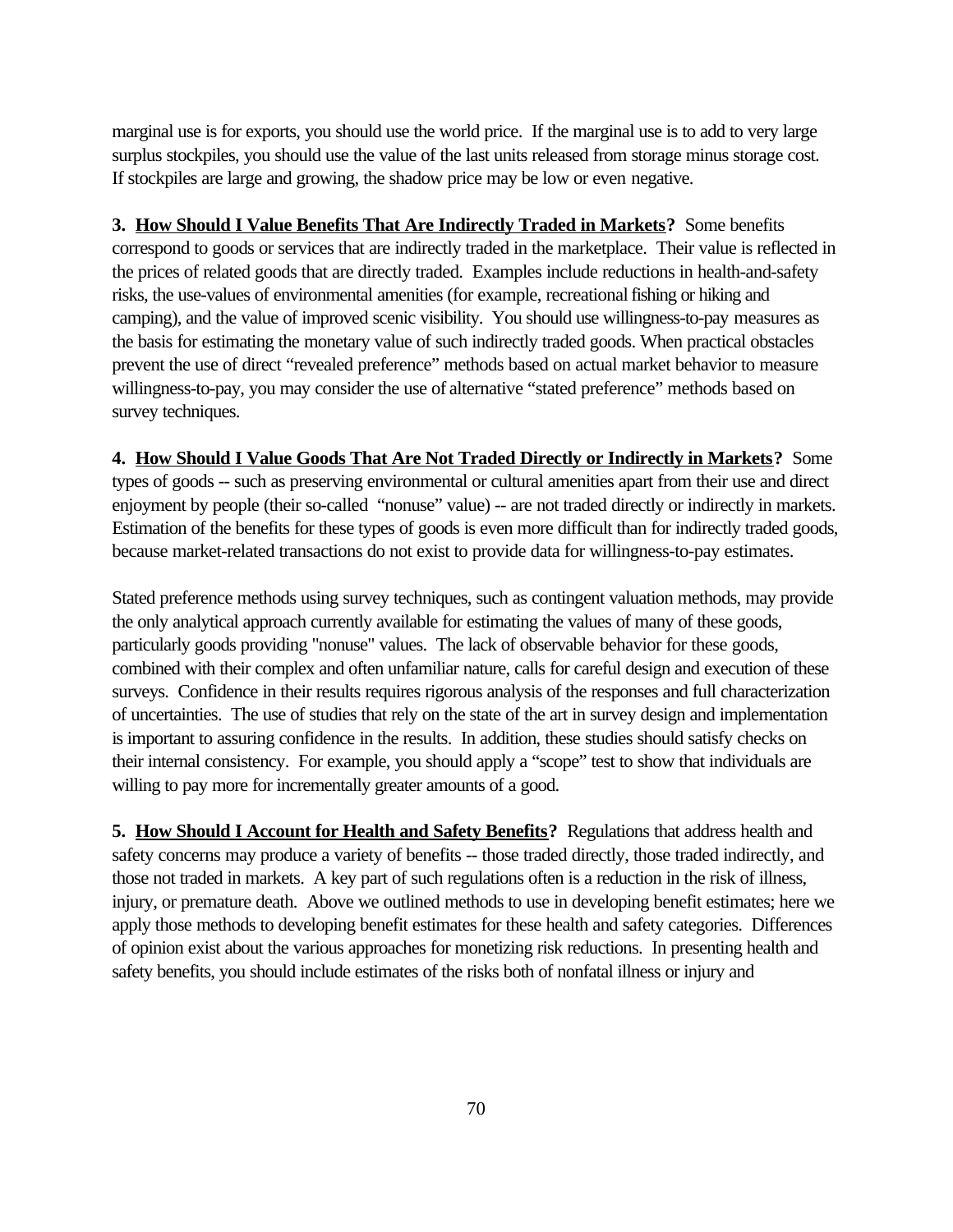of premature mortality. You should also describe any particular strengths or weaknesses characterizing the analyses you have used.

**(a) Nonfatal illness and injury.** Conceptually, a willingness-to-pay measure is superior to other measures, in part because it seeks to capture the value of pain and suffering and other quality-of-life effects. These quality-of-life effects can be a significant part of the benefits resulting from a particular regulatory action and should not be ignored. If well-conducted revealed-preference studies are available, you should consider these studies in developing your estimates. When well-conducted stated-preference studies are available, these studies can also provide estimates of the full willingnessto-pay for changes in morbidity risk.

Some agencies may find it impractical to develop such estimates because of the difficulty of measurement. Both revealed-preference and stated-preference studies may be unavailable or too unreliable to provide a solid base for evaluations. The only available estimates may be based on poorly designed and/or inappropriately applied stated preference studies (for example, contingent valuation surveys). Moreover, many injury-value estimates from stated preference studies are averages of specific combinations of injuries of varying severity. If the average injury severity in such a study differs greatly from the injury severity addressed by the regulatory action, that injury value will not accurately measure the value of the regulatory action. If these circumstances apply, you may prefer to describe reductions in risks of nonfatal illness or injury by using estimates of expected direct-costs-avoided (for example, cost-of-illness estimates).

Although you should use whatever approach is most appropriate, keep in mind that "cost-avoided" measures generally understate the true benefits. They may cause you to miss the value of reduced pain and suffering and other quality-of-life effects. If you choose to use such measures, you should acknowledge their limitations in identifying potential benefits from a regulatory action.

**(b) Fatality risks.** Since agencies often design health and safety regulation to reduce risks to life, evaluation of these benefits can be a key part of the analysis. In many cases, the expected reduction in fatality risk figures prominently as a reason for regulatory action. A good analysis must present these benefits clearly and show their importance. Agencies may choose to monetize these benefits to aid clear presentation. The willingness-to-pay approach is the best methodology to use if reductions in fatality risk are monetized.

Some describe the monetized value of small changes in fatality risk as the "value of statistical life" (VSL) or, less precisely, the "value of a life." The latter phrase can be misleading because it suggests erroneously that the monetization exercise tries to place a "value" on individual lives. You should make it clear that these terms refer to the measurement of willingness to pay for reductions only in **small** risks of premature death. They have no application to an identifiable individual or to very large reductions in individual risks. They do not suggest that any individual's life can be reduced to a mere monetary value. Their sole purpose is to help describe better the likely benefits of a regulatory action. Confusion about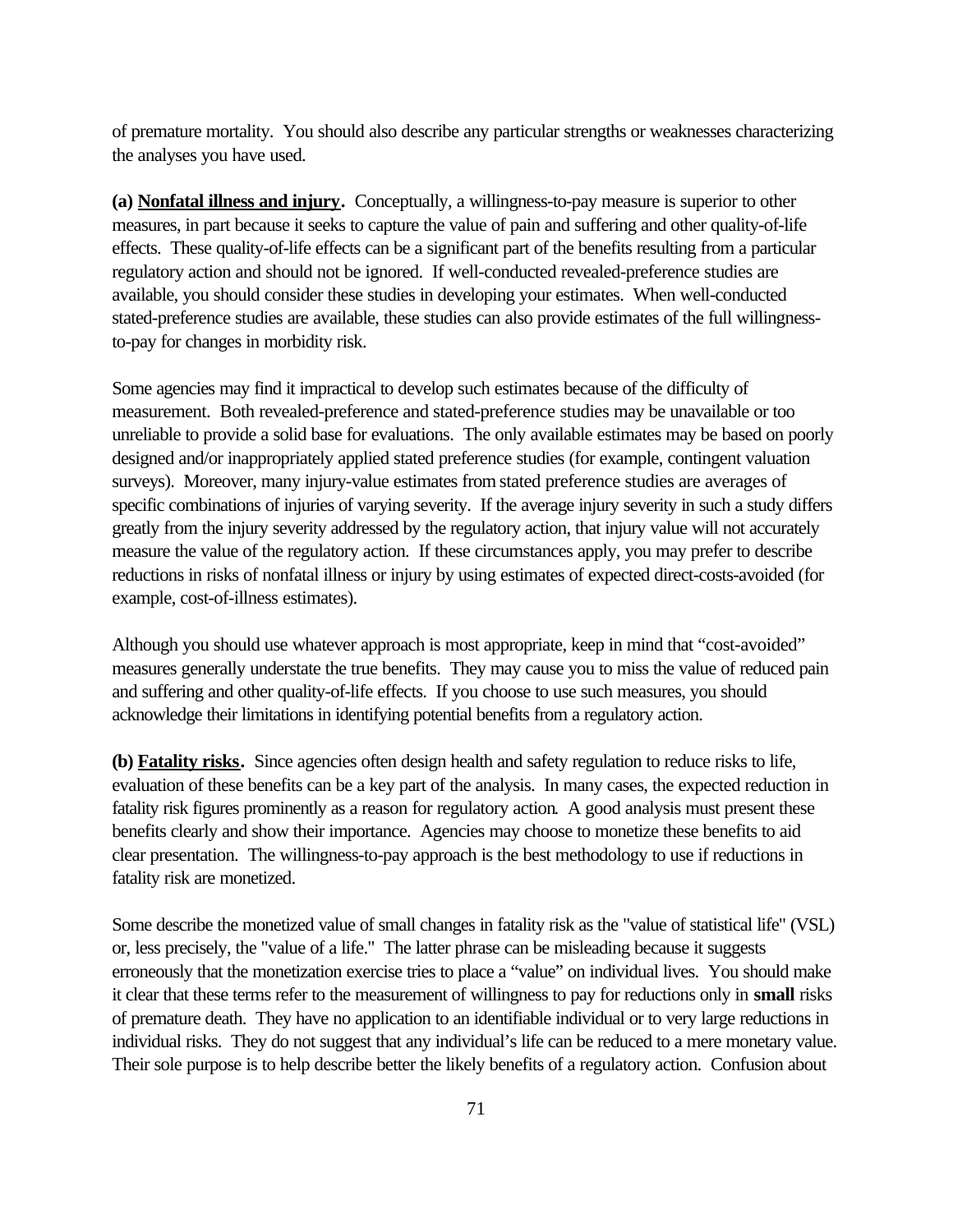the term "statistical life" is widespread. This term refers only to the sum of risk reductions expected in a population. For example, if the annual risk of death is reduced by one in a million for each of two million people, that is said to represent two "statistical lives" extended per year (two million x one millionth = two). If the annual risk of death is reduced by one in 10 million for each of 20 million people, that also is said to represent two "statistical lives" extended.

The adoption of a value for the projected reduction in the risk of premature mortality is the subject of continuing discussion within the economic and public policy analysis community. A considerable body of academic literature is available on this subject. The methods used and the resulting estimates vary substantially across these studies. Based on this literature, agencies are using estimates they believe appropriate for their particular regulatory circumstances. For example, in its "Roadway Worker Protection" rule, the Federal Railroad Administration (FRA) estimated benefits that include 22.9 discounted (statistical) lives extended over 10 years. Using a value of a statistical life of \$2.7 million, the FRA monetized this component of benefits at \$62 million. FDA adopted a value of \$2.5 million per statistical life for its recent tobacco rule and \$5 million for its mammography rule. EPA used a value of \$4.8 million per statistical life in developing its upper end benefit estimates for its rule setting ambient air standards for ozone and particulate matter.

Another way that has been used to express reductions in fatality risks is to use "value of statistical lifeyears extended" (VSLY). For example, if a regulation protects individuals whose average remaining life expectancy is 40 years, a risk reduction of one fatality is expressed as "40 life-years extended." Those who favor this alternative, age-adjusted approach emphasize that the value of a statistical life is not a single number relevant for all situations. In particular, when there are significant differences between the population affected by a particular health risk and the populations used in the labor market studies, they prefer to adjust the VSL estimate to reflect those differences. Based on this approach, FDA used a value of \$116,500 per life-year for its tobacco rule and \$368,000 per life-year in its mammography rule. You should keep in mind that regulations with greater numbers of life-years extended are not necessarily better than regulations with fewer numbers of life-years extended. Longevity may be only one of a number of relevant considerations pertaining to the rule.

The valuation of fatality risk reduction is an evolving area in terms of results and methodology. You should, accordingly, utilize valuation methods that you consider appropriate for the regulatory circumstances. You should present estimates based on alternative approaches, and if you monetize mortality risk reduction, you should do so on a consistent basis to the extent feasible. You should clearly indicate your methodology and document your choice of a particular methodology. If you use different methodologies in different rules, you should clearly disclose the fact and explain your reasons.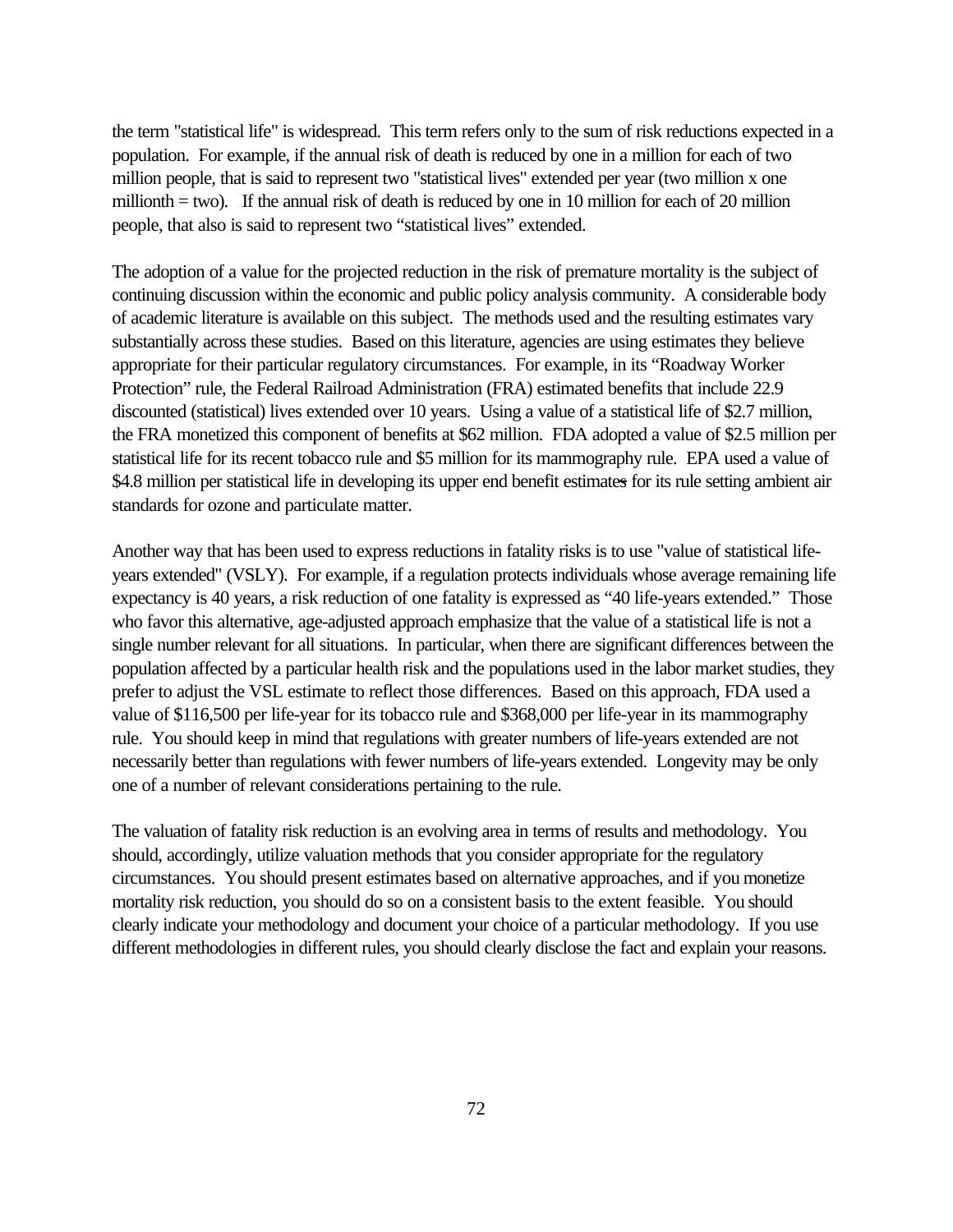### **C. COST ESTIMATES**

**1. What Key Concepts Do I Need to Know to Estimate Costs?** The preferred measure of cost is the "opportunity cost" of the resources used or the benefits forgone as a result of the regulatory action. Opportunity costs include:

- private-sector compliance costs;
- government administrative costs;
- losses in consumers' or producers' surpluses;
- discomfort or inconvenience; and
- loss of time.

You should include these effects in your analysis and provide estimates of their monetary values wherever possible.

The opportunity cost of an alternative includes the value of the benefits forgone as a result of choosing that alternative. The opportunity cost of banning a product -- a drug, food additive, or hazardous chemical -- is the forgone net benefit of that product, taking into account the mitigating effects of potential substitutes. The use of any resource has an opportunity cost regardless of whether the resource is already owned or has to be purchased. That opportunity cost is equal to the net benefit the resource could provide in the absence of the requirement. For example, if regulation of an industrial plant affects the use of additional land or buildings within the existing plant boundary, the cost analysis should include the opportunity cost of using the additional land or facilities. To the extent possible, you should monetize any such forgone benefits and add them to the costs of that alternative. You should also try to monetize any costs averted as a result of an alternative and either add it to the benefits or subtract it from the costs of that alternative.

In calculating the incremental costs of a new regulation, you should compare them to a baseline (ordinarily no regulation or the existing regulation and, in any event, always the same as the baseline used for the benefit analysis) or a less stringent alternative. Incremental costs do not include future costs that occur even in the absence of the regulation, or costs that have already occurred (sunk costs). You should include a schedule of monetized costs that shows the type of cost and when it would occur; please express the numbers in this table as constant, undiscounted dollars.

As with benefit estimates, the calculation of costs should reflect the full probability distribution of potential results. You should use probability estimates to assign a weight to extreme values and other possible outcomes. If fundamental scientific disagreement or lack of knowledge precludes construction of a scientifically defensible probability distribution, you should describe costs using plausible alternative assumptions and present the evidence underlying each one. This approach generally produces a reasonable basis for an appropriate level of regulatory action.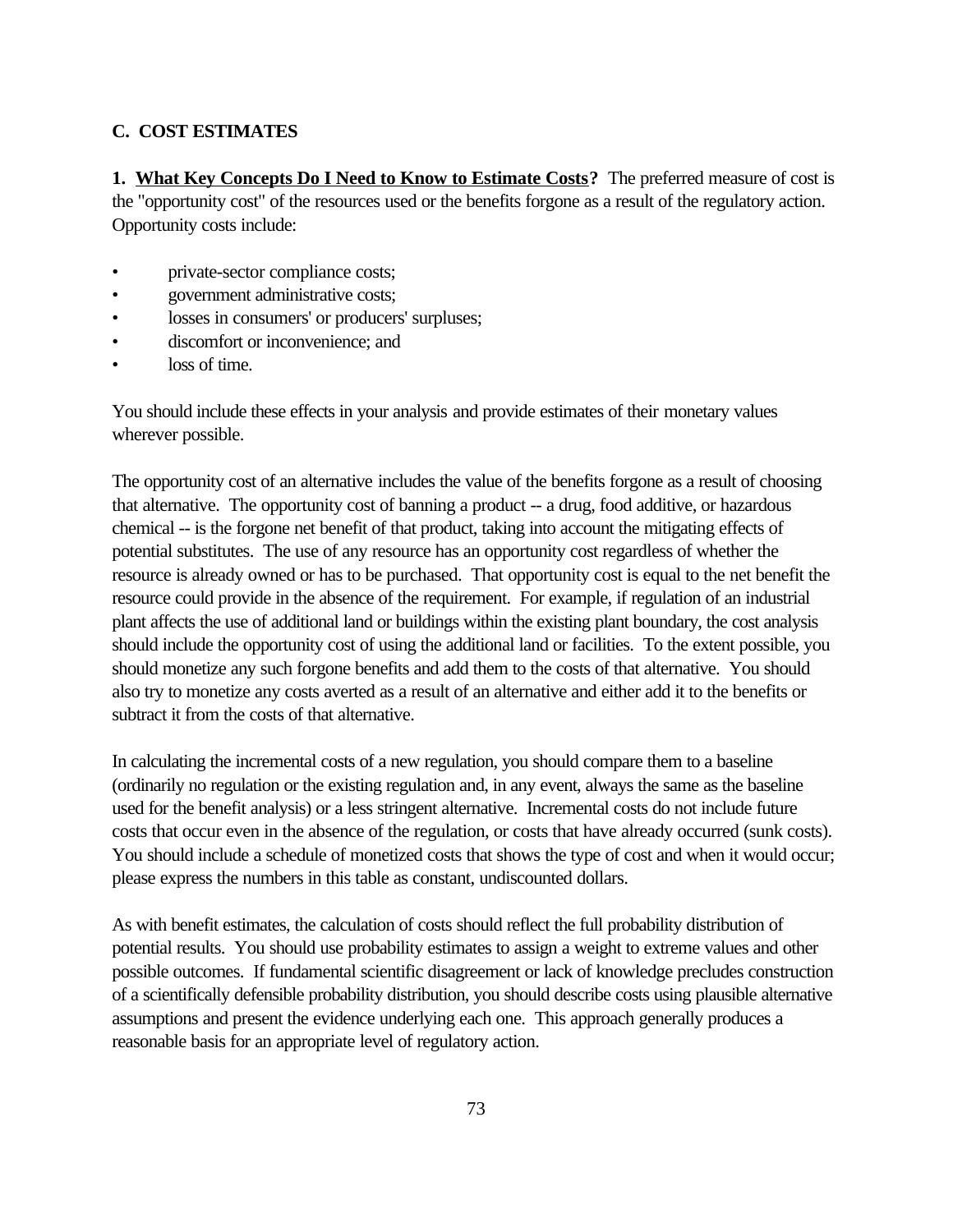**2. What Is the Difference Between Real Costs And Transfer Payments?** Distinguishing between real costs and transfer payments is an important, but sometimes difficult, problem in cost estimation. Cost estimates should reflect real resource costs. Transfer payments are monetary payments from one group to another that do not affect total resources available to society. For example, a regulation that restricts the supply of a good, causing its price to rise, produces a transfer of income from buyers to sellers. The reduction in the value of the supply of the good is a real cost to society, but the transfer of income from buyers to sellers resulting from the higher price is not. You should not include transfers in the estimates of the benefits and costs of a regulation. Instead, address them in a separate discussion of the regulation's distributional effects.

#### **D. OTHER KEY CONSIDERATIONS**

**1. How Do I Treat Risk and Uncertainty?** The effects of regulatory actions are not known with certainty, but can be predicted in terms of their probability of occurrence. The term "risk" in this document refers generally to a probability distribution over a set of outcomes. When the outcomes in question are hazards or injuries, risk refers to the probabilities of different potential severities of hazard or injury. The risk of cancer from exposure to a chemical means a change in the probability of contracting cancer caused by that exposure. There also are risks associated with economic benefits and costs; the risk of a financial loss of \$X means the probability of losing \$X.

The term "uncertainty" often is used in economic assessments as a synonym for risk. In this document, we use uncertainty to express a different concept, namely, that our knowledge of the probabilities and sets of possible outcomes that characterize a probability distribution of risks -- based on experimentation, statistical sampling, and other scientific tools -- is itself incomplete. Uncertainty arises from a variety of fundamentally different sources. They include lack of data, variability in populations and natural conditions, limitations in fundamental scientific knowledge (both social and natural), a resultant lack of knowledge about key relationships, and the fundamental unpredictability of various phenomena. Cost estimates also may be uncertain due to unknowns about opportunity costs or the compliance strategies of regulated entities.

Analysts often rely on statistical probability distributions for the values of those key elements that affect the estimates of risks, benefits, or costs. In these cases, some estimate of central tendency -- such as the mean or median -- should be used in addition to ranges, variances, specified low-end and high-end percentile estimates, and other characteristics of the distribution.

Overall risk, benefit, and cost estimates cannot be more precise than their most uncertain component. You should report these estimates in a way that reflects the degree of uncertainty present to prevent creating a false sense of precision. You should report quantitative estimates as accurately as supported by the quality of the data and models used. In all cases, you should explicitly state the level of precision.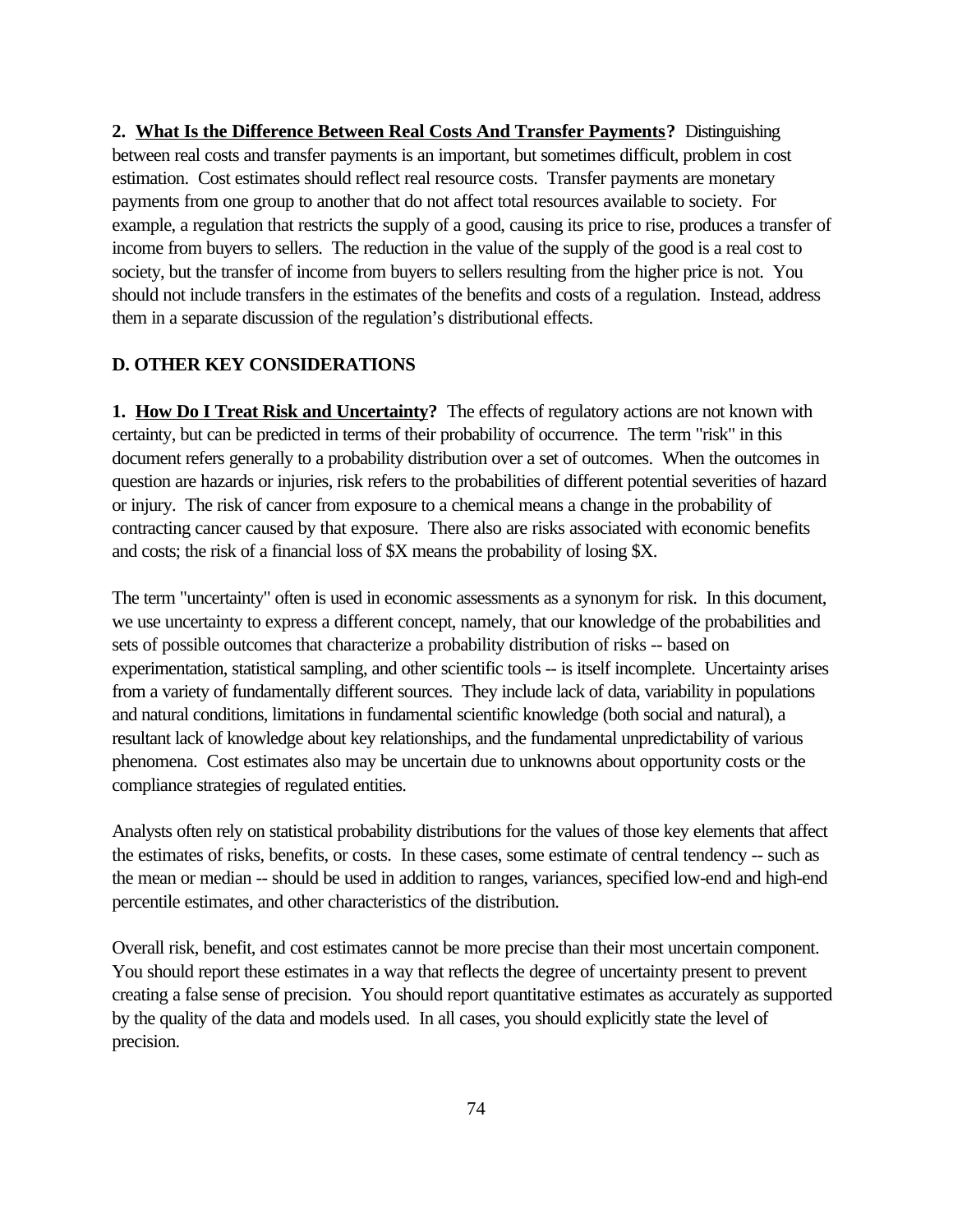The principles of full disclosure and transparency apply to the treatment of uncertainty in developing risk, benefit, and cost information -- just as it does with the other elements of economic analysis. You must identify data, models, and their implications for risk assessment in the risk characterization. You must also explicitly identify and evaluate the inferences and assumptions chosen and assess the effects of these choices on the analysis. If the uncertainty in the estimates -- for example, fundamental scientific disagreement or lack of knowledge -- prevents construction of a scientifically defensible probability distribution, you should describe the benefits and costs under plausible alternative assumptions.

**2. How Should I Treat Alternative Assumptions?** If benefit or cost estimates depend heavily on certain assumptions, you should make those assumptions explicit and carry out sensitivity analyses using plausible alternative assumptions. If the value of net benefits changes from positive to negative (or vice versa) or if the relative ranking of regulatory options changes with alternative plausible assumptions, you should conduct further analysis to determine which of the alternative assumptions is more appropriate. Because different estimation methods may have hidden assumptions, you should analyze estimation methods carefully to make any hidden assumptions explicit.

EPA's analysis for the two 1997 rules revising primary National Ambient Air Quality Standards (NAAQS) for ozone and particulate matter (PM) presented a plausible range of benefits estimates. The range reflected alternative assumptions for the estimates of specific benefit categories (See EPA, RIA for PM and ozone primary NAAQS, pp. ES-9 and 10). EPA listed high and low ozone benefit estimates, reflecting differences in the treatment of the possible effect of ozone on premature mortality, and high and low PM benefit estimates, reflecting differences in assumptions about different valuation approaches for reductions in premature mortality.

**3. How Should I Treat Distributional Effects and Equity Considerations?** Those who bear the costs of a regulation and those who enjoy its benefits often are not the same people. Regulations have "distributional effects" that affect different segments of the population and economy in various ways: by income groups, race, sex, industrial sector, and others. Regulations often distribute benefits and costs unevenly over time, perhaps spanning several generations. They also may distribute "transfer payments" unevenly. If these distributive effects are important, you should describe the effects of various regulatory alternatives quantitatively to the extent possible, including their magnitude, likelihood, and incidence of effects on particular groups. You should carefully analyze regulations that significantly affect outcomes for different groups. You should also analyze the changes in market prices caused by regulations, which may significantly redistribute income -- even if they are sometimes difficult to assess. Finally, you should list the time-streams of benefits and costs to provide a basis for judging distributional effects over periods of time, particularly when intergenerational effects are important.

Since generally accepted principles do not exist for determining when one distribution of net benefits is more equitable than another, you should describe distributional effects without judging their fairness. You should describe these effects broadly, focusing on large groups with small effects per capita, as well as on small groups experiencing large effects per capita. You should also note any equity issues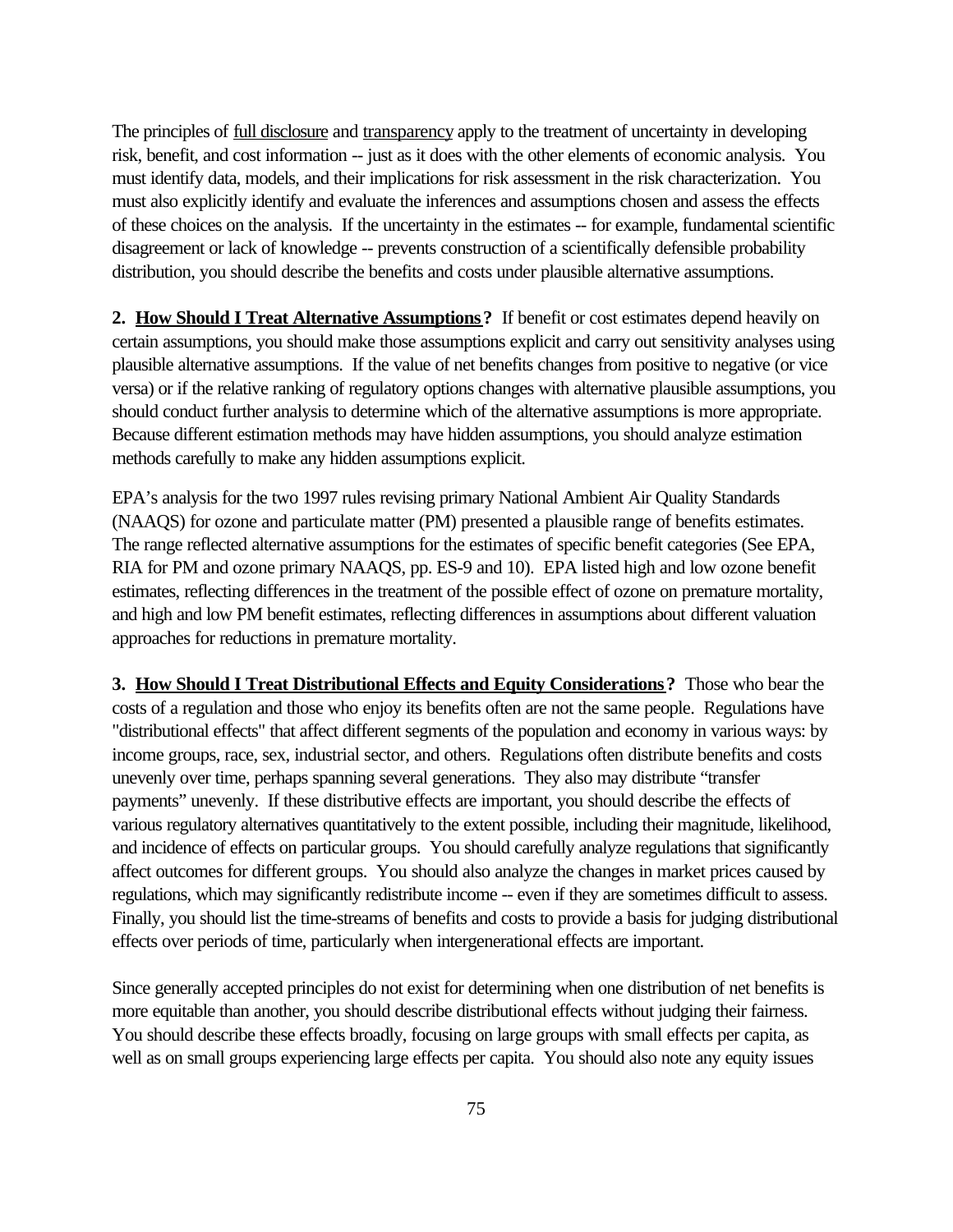not related to the distribution of policy effects if they are important, and describe them quantitatively to the extent you can.

# **4. What Should I Assume About Compliance?**

The effectiveness of proposed rules depends in part upon agency enforcement strategies, which may vary over time as priorities and budgetary constraints change. In cases where an enforcement strategy has not been established at the time of promulgation of the rule, you may assume complete compliance. In some cases, however, you may have reason to assume other levels of compliance as well. It is particularly important to do so where alternative enforcement strategies significantly affect the level of compliance or the costs of compliance. In that event, you should factor those assumptions into your analyses. Again, please use the same compliance assumption in estimating benefits and costs.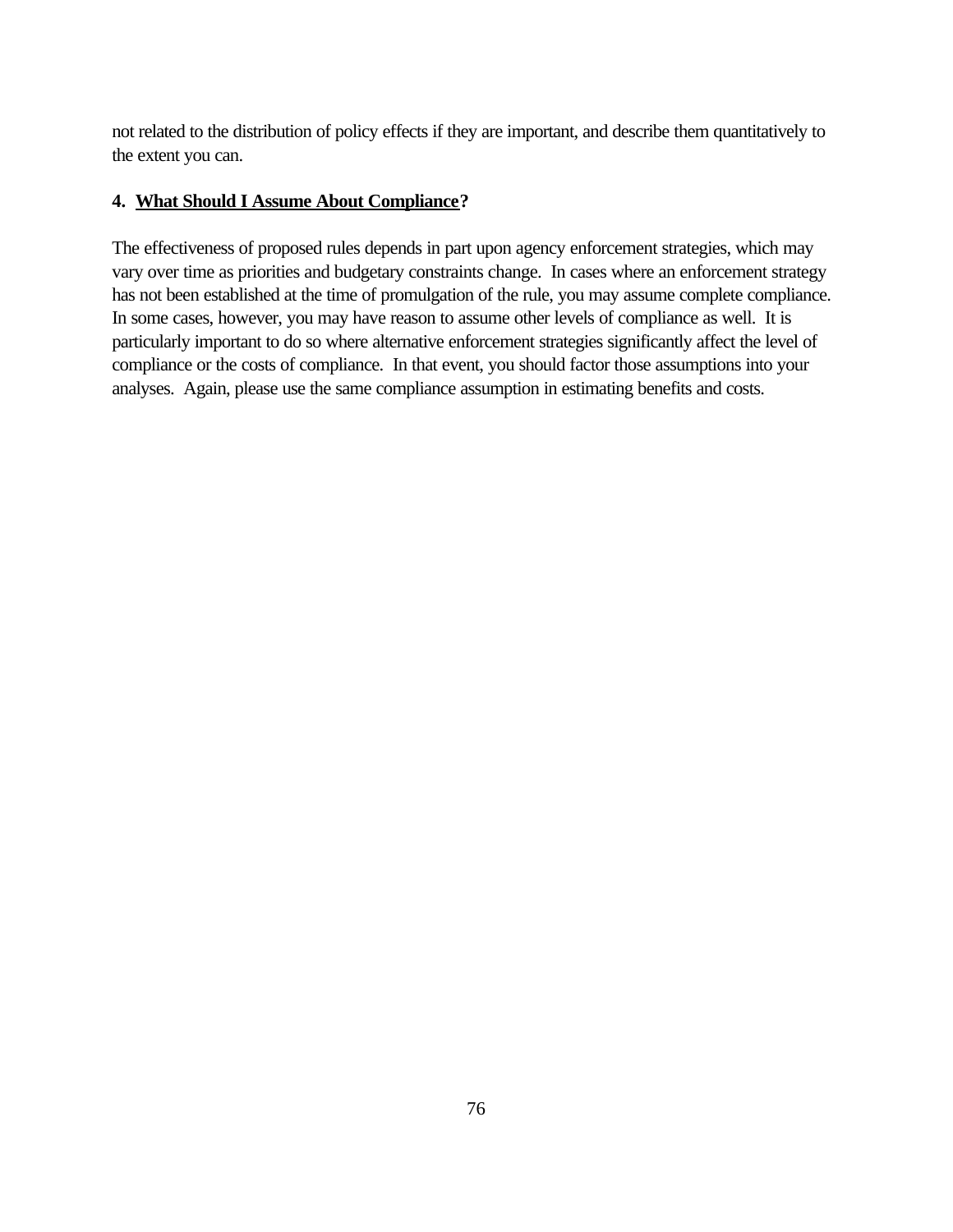## **Section II: Accounting Statement**

You need to provide an accounting statement with tables reporting benefit and cost estimates for each major final rule for your agency. You should use the guidance outlined above to report these estimates. We have included a suggested format for your consideration.

**How Should We Categorize Benefits and Costs?** To the extent feasible, you should quantify all potential incremental benefits and costs. You should report benefit and cost estimates within the following three categories:

monetized; quantified, but not monetized; and qualitative, but not quantified.

These categories are mutually exclusive and exhaustive. Throughout the process of listing preliminary estimates of costs and benefits, agencies should avoid double-counting. This problem may arise if more than one way exists to express the same change in social welfare.

**Do We Need to Quantify and Monetize Whenever Possible?** Yes, you should develop quantitative estimates and convert them to dollar amounts if possible. In many cases, quantified estimates are readily convertible, with a little effort, into dollar equivalents.

**How Do We Deal With Time And Inflation?** You should monetize and quantify effects as real, undiscounted streams of estimates for each year over the entire period for which you have estimated them. You should also annualize these same effects -- expressed in equal annual equivalents -- using the real discount rate specified in OMB Circular A-94 (currently, 7 percent), unless we agree to a different discount rate for a particular regulation. The stream of annualized estimates should begin in the year the final rule is published even if the rule does not take effect immediately. Please report all monetized effects in 1996 dollars. You may convert dollars expressed in different years to 1996 dollars using the GDP deflator.

**How Do We Treat Risk and Uncertainty?** You should provide central tendency or primary estimates as well as distributions about those estimates, where such information exists. When you provide only upper and lower bounds (in addition to best estimates), you should, if possible, use the 95 and 5 percent confidence bounds. Although we encourage you to develop estimates that capture the distribution of plausible outcomes for a particular alternative, detailed reporting of such distributions is not required.

The principles of full disclosure and transparency apply to the treatment of uncertainty. Where there is significant uncertainty and the resulting inferences and/or assumptions have a critical effect on the benefit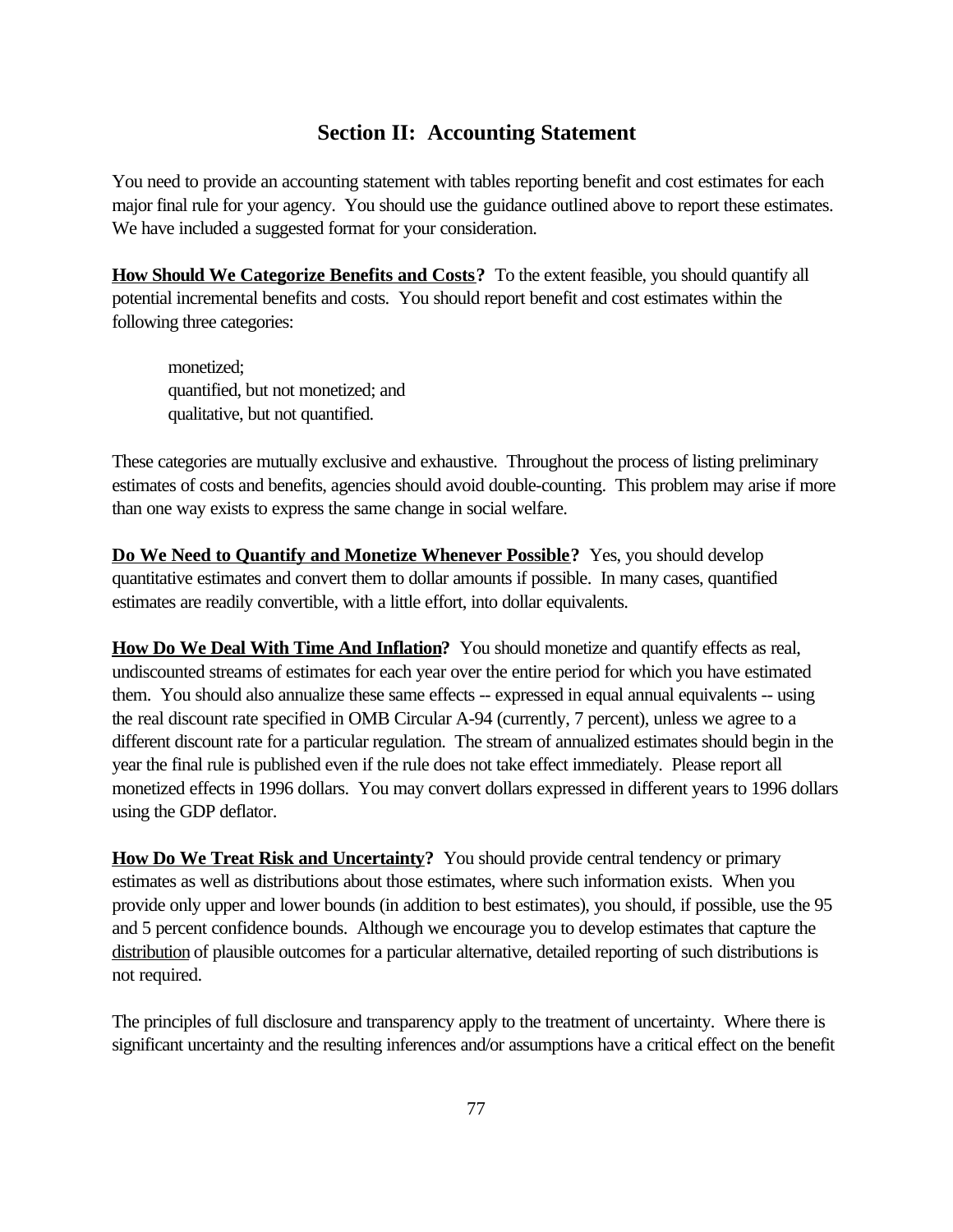and cost estimates, you should describe the benefits and costs under plausible alternative assumptions. You may add footnotes to the table as needed to provide documentation and references, or to express important warnings.

In our discussion in Section I above, we identified some of the issues associated with developing estimates of the value of reductions in premature mortality risk. Based on this discussion, you should present alternative primary estimates where you use alternative estimates for valuing reductions in premature mortality risk.

**How Do We Reflect Precision?** Reported estimates should reflect, to the extent feasible, the precision in the analysis. For example, an estimate of \$220 million implies rounding to the nearest \$10 million and thus a precision of +/-\$5 million; similarly, an estimate of \$222 million implies rounding to the nearest \$1 million and thus, a precision of +/-\$0.5 million.

**Do We Report Transfers Separately?** Yes, you should report transfers separately and avoid the misclassification of transfer payments as costs or benefits. Transfers occur when wealth or income is redistributed without any direct change in aggregate social welfare. To the extent that regulatory outputs reflect transfers rather than welfare gains to society, you should identify them as transfers rather than costs or benefits. You should also distinguish transfers caused by Federal budget actions -- such as those stemming from a rule affecting Social Security payments -- from those that involve transfers between non-governmental parties -- such as monopoly rents a rule may confer on a private party. You should use as many categories as necessary to describe the major redistributive effects of a regulatory action. If transfers have significant effects in addition to distributional effects, you should evaluate them also.

**What About Effects on State, Local, and Tribal Governments, Small Business, Wages and Economic Growth?** You need to identify the portions of benefits, costs, and transfers received by State, local, and tribal governments. To the extent feasible, you also should identify the effects of the rule or program on small businesses, wages, and economic growth. Note that rules with annual costs that are less than one billion dollars are likely to have a minimal effect on economic growth.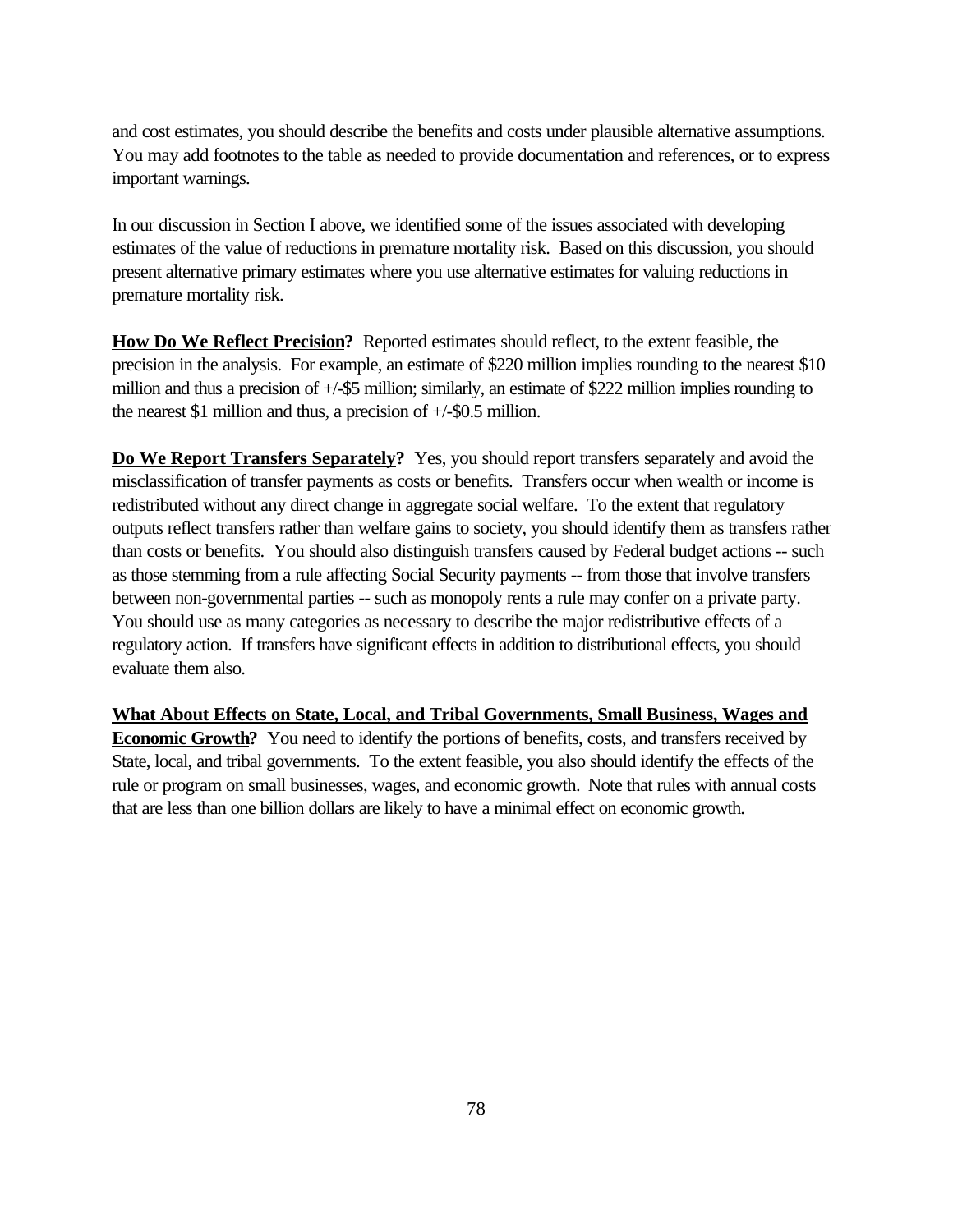| <b>Rule Title:</b> |       |
|--------------------|-------|
| $RIN#$ :           | Date: |

| <b>Category</b>                                    | <b>Primary Estimate</b> | Minimum Est. | <b>Maximum</b><br>Est. | <b>Source Citation (RIA,</b><br>preamble, etc.) |
|----------------------------------------------------|-------------------------|--------------|------------------------|-------------------------------------------------|
| <b>BENEFITS</b>                                    |                         |              |                        |                                                 |
| Annualized monetized benefits                      |                         |              |                        |                                                 |
| Annualized quantified, but<br>unmonetized benefits |                         |              |                        |                                                 |
| Qualitative (unquantified) benefits                |                         |              |                        |                                                 |
| <b>COSTS</b>                                       |                         |              |                        |                                                 |
| Annualized monetized costs                         |                         |              |                        |                                                 |
| Annualized quantified, but<br>unmonetized costs    |                         |              |                        |                                                 |
| Qualitative (unquantified) costs                   |                         |              |                        |                                                 |
| <b>TRANSFERS</b>                                   |                         |              |                        |                                                 |
| Annualized monetized transfers:<br>Aon budget@     |                         |              |                        |                                                 |
| from whom to whom?                                 |                         |              |                        |                                                 |
| Annualized monetized transfers:<br>Aoff budget@    |                         |              |                        |                                                 |
| from whom to whom?                                 |                         |              |                        |                                                 |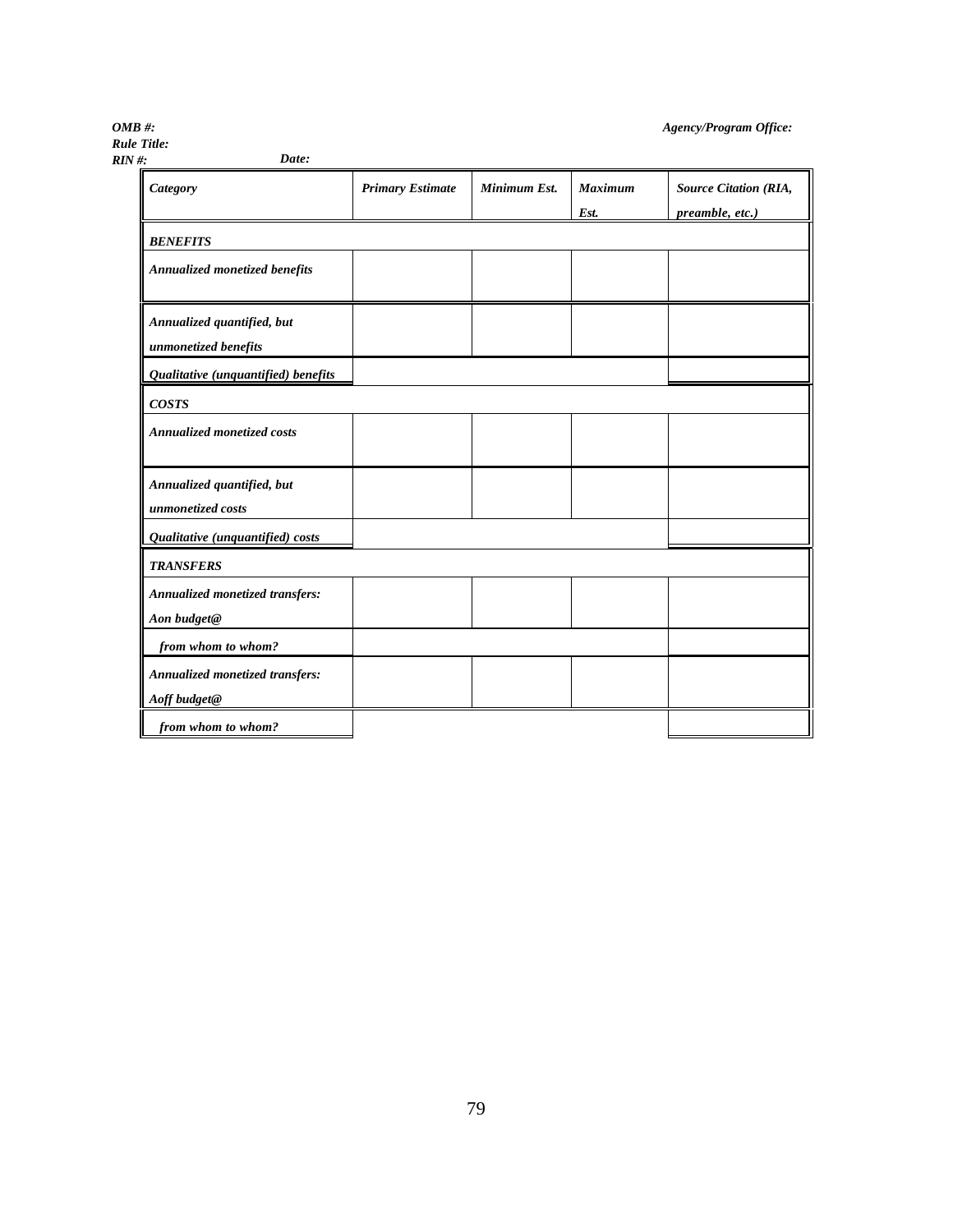| <b>Category</b>                               | <b>Effects</b> | Source Citation (RIA, preamble, etc.) |
|-----------------------------------------------|----------------|---------------------------------------|
| <b>Effects on State, Local, and/or Tribal</b> |                |                                       |
| <b>Governments</b>                            |                |                                       |
| <b>Effects on Small Businesses</b>            |                |                                       |
| <b>Effects on Wage</b>                        |                |                                       |
|                                               |                |                                       |
| <b>Effects on Growth</b>                      |                |                                       |
|                                               |                |                                       |